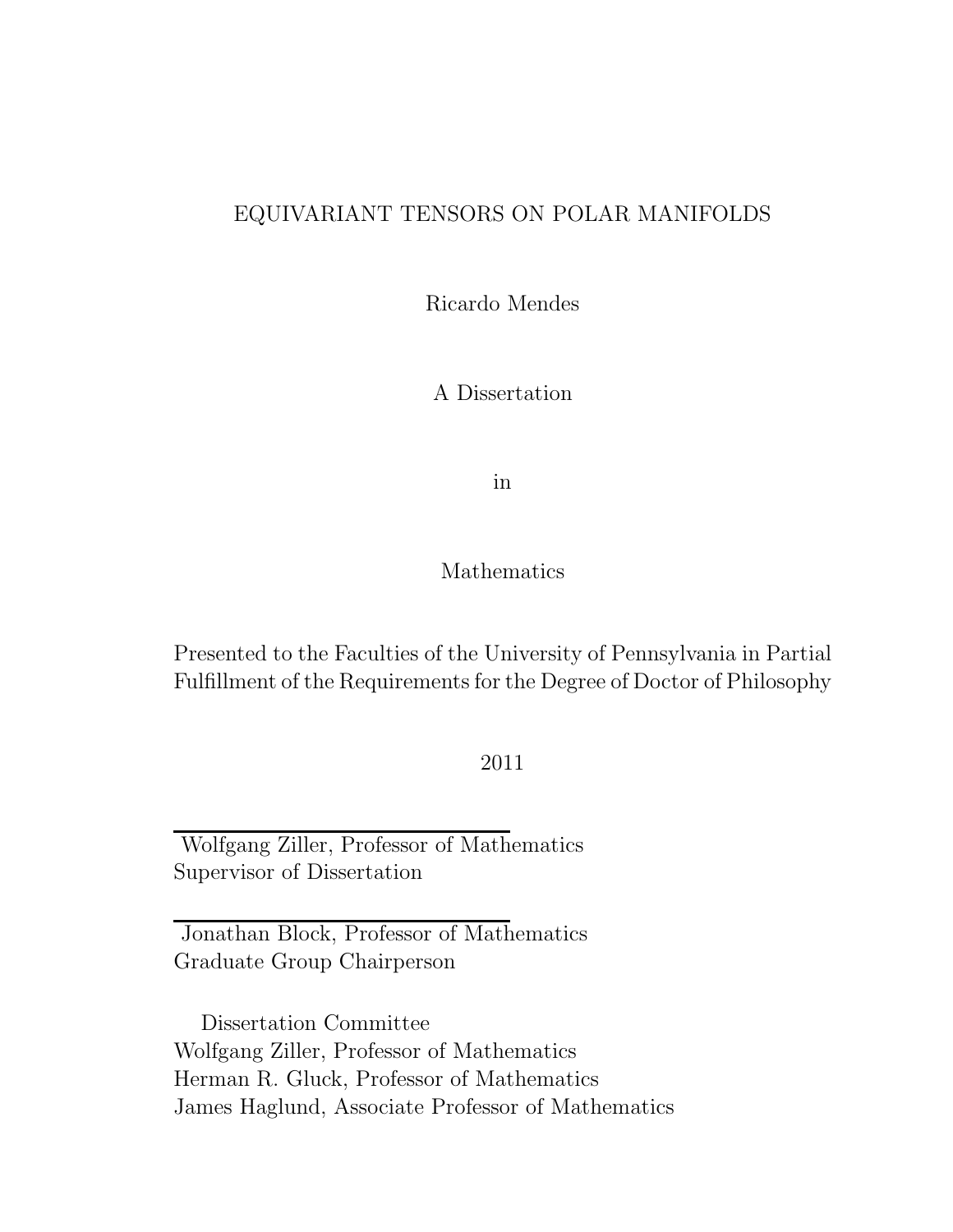## Acknowledgments

I could not have arrived at this dissertation alone. Let me try to list everyone who has helped me in the work leading to this dissertation, and apologize in advance if I forget someone. Thank you!

Wolfgang for all the advice; generous donation of his time in frequent meetings; the secret seminar; the opportunity to go to Rio for a semester; and general support.

The rest of Wolfgang's group, my academic "brothers", of different generations: Martin Kerin, Chenxu He, Jason DeVito, John Olsen, Lee Kennard and Marco Radeschi.

Prof. Kirillov, for a couple of meetings where he gave me good advice about Coxeter groups.

A few combinatorialists who helped me with questions regarding generating functions: Prof. Herb Wilf, Paul Levande and Prof. Christian Krattenthaler.

A few geometers with whom I discussed my thesis projects: Prof. Thorbergsson, Claudio Gorodski, Marcos Alexandrino, Alexander Lytchak.

The Math Dept community at Penn for providing a nice environment: other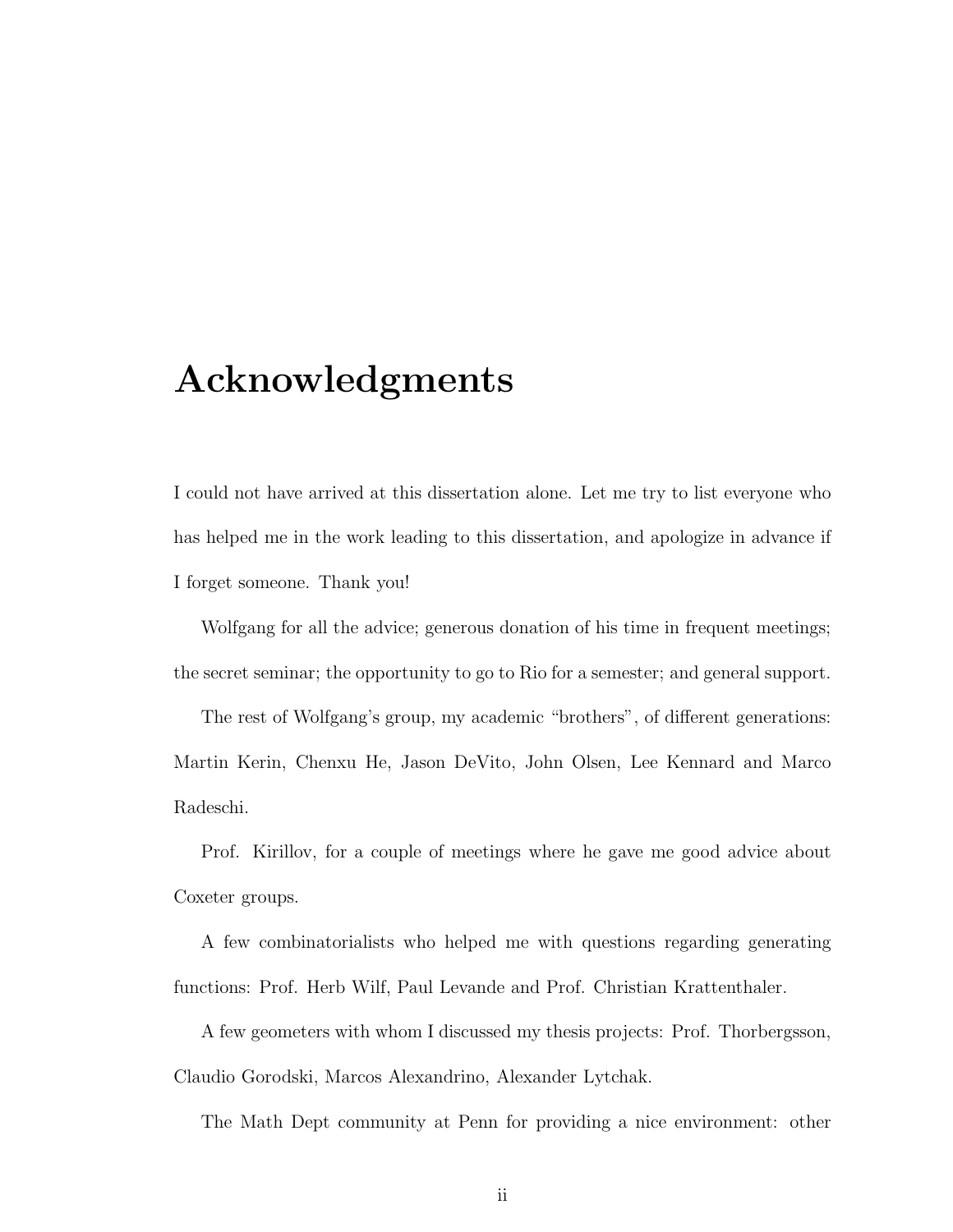graduate students , of different generations; faculty and staff, including the secretaries for taking care of so many helpless and clueless graduate students like me!

The community at IMPA, in Rio de Janeiro, where I spent one semester and got an important part of my thesis work done.

The audiences at Unicamp, in Campinas, Brazil, of talks I gave about my work, on two different occasions.

My home desktop computer, for doing computations that deal with exceptional Weyl groups, with code written in GAP ([\[23\]](#page-70-0) and [\[57\]](#page-73-0)) using the package CHEVIE ([\[24\]](#page-71-0)), as well as the developers of these programs.

All the friends, teachers and mentors from Unicamp, where I studied mathematics from 2001 to 2006. At the beginning of my PhD I found myself quite well-prepared, and have them to thank for.

Finally my parents, Carmen and Manoel, for the support they have always showed, and still do! I might not have been able to pursue a career in Academia if it weren't for them.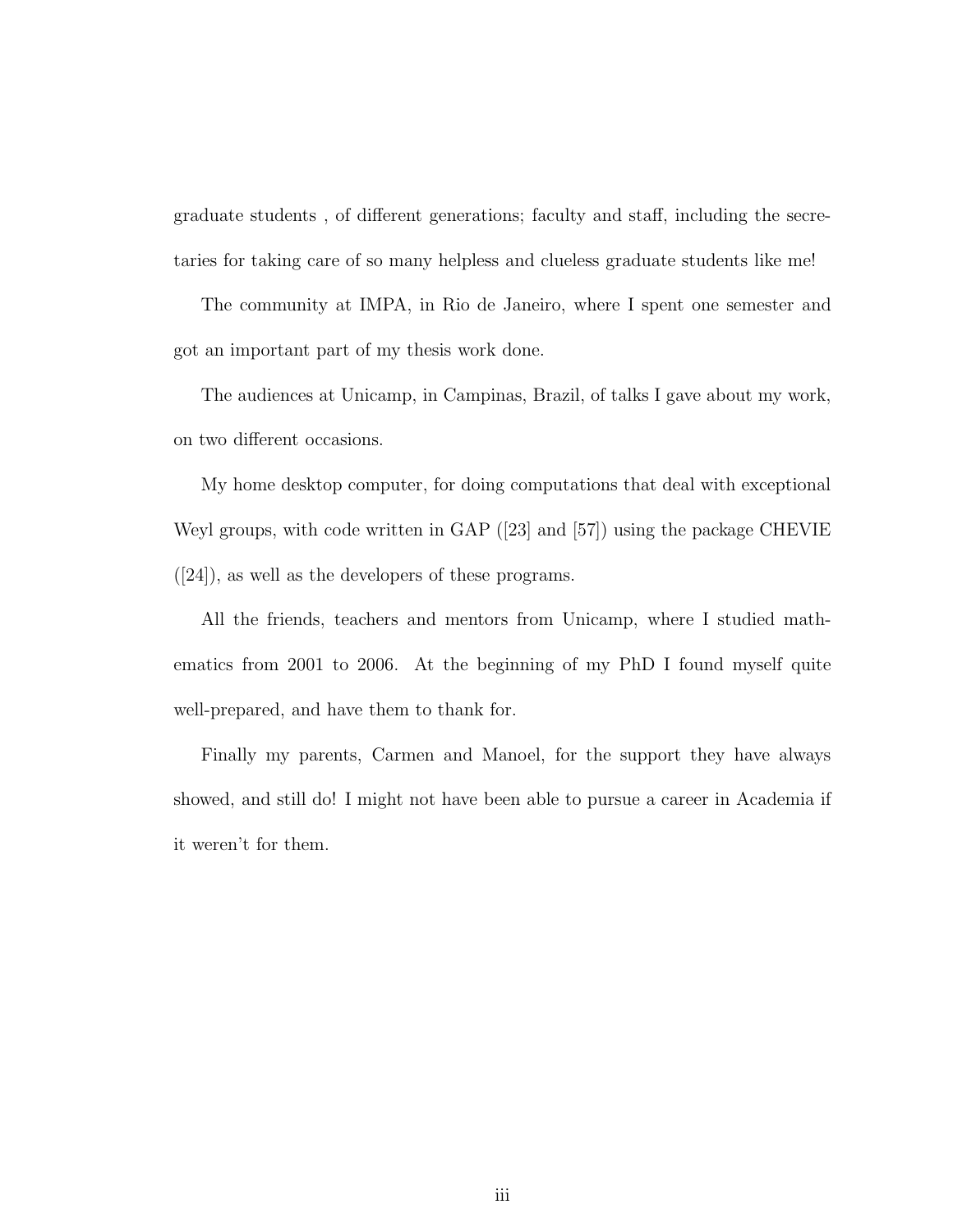#### ABSTRACT

#### EQUIVARIANT TENSORS ON POLAR MANIFOLDS

#### Ricardo Mendes

Wolfgang Ziller, Advisor

This PhD dissertation has two parts, both dealing with extension questions for equivariant tensors on a polar G-manifold M with section  $\Sigma \subset M$ .

Chapter [3](#page-23-0) contains the first part, regarding the so-called smoothness conditions: If a tensor defined only along  $\Sigma$  is equivariant under the generalized Weyl group  $W(\Sigma)$ , then it exends to a G-equivariant tensor on M if and only if it satisfies the smoothness conditions. The main result is stated and proved in the first section, and an algorithm is also provided that calculates smoothness conditions.

Chapter [4](#page-43-0) contains the second part, which consists of a proof that every equivariant symmetric 2-tensor defined on the section of a polar manifold extends to a symmetric 2-tensor defined on the whole manifold. This is stated in detail in the first section, with proof. The main technical result used, called the Hessian Theorem, concerns the Invariant Theory of reflection groups, and is possibly of independent interest.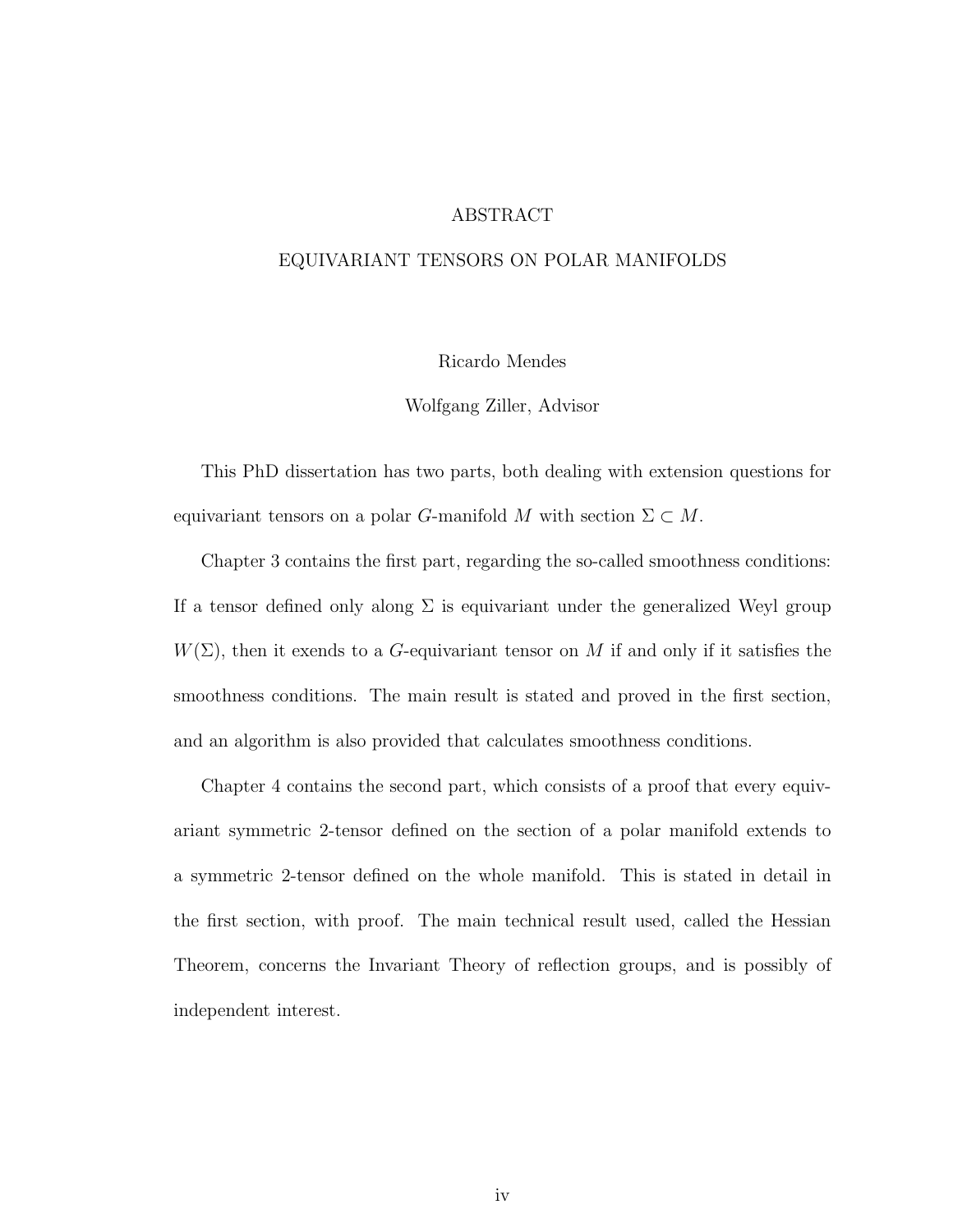# **Contents**

| $\mathbf{1}$ |     | Introduction<br>$\mathbf{1}$                                                 |                |  |  |
|--------------|-----|------------------------------------------------------------------------------|----------------|--|--|
|              | 1.1 |                                                                              | $\mathbf{1}$   |  |  |
|              | 1.2 |                                                                              | $\overline{2}$ |  |  |
|              | 1.3 |                                                                              | 3              |  |  |
|              | 1.4 |                                                                              | $\overline{4}$ |  |  |
|              | 1.5 |                                                                              | $\overline{5}$ |  |  |
| $\bf{2}$     |     | Review of polar actions                                                      | 6              |  |  |
|              | 2.1 |                                                                              | 6              |  |  |
|              |     | Definition and examples $\dots \dots \dots \dots \dots \dots \dots$<br>2.1.1 | 6              |  |  |
|              |     | 2.1.2                                                                        | $\overline{7}$ |  |  |
|              |     | 2.1.3                                                                        | 9              |  |  |
|              |     | Equivariant maps from a polar manifold $\ldots \ldots \ldots$<br>2.1.4       | 11             |  |  |
|              | 2.2 |                                                                              | 12             |  |  |
|              | 2.3 | Isoparametric Submanifolds and the Chevalley Restriction Theorem             | 14             |  |  |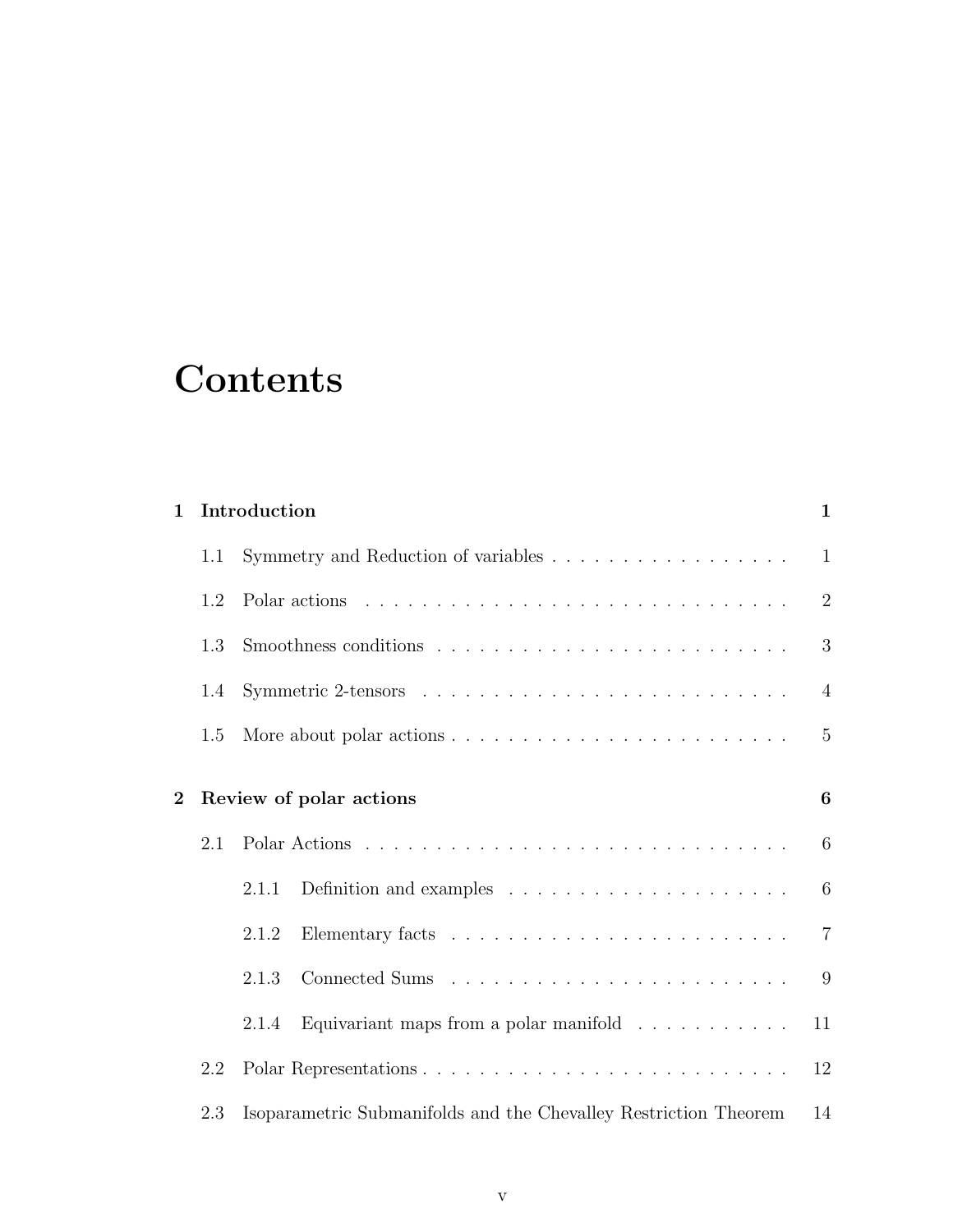| 3 |     |       | Equivariant tensors - Smoothness Conditions                                            | 17 |
|---|-----|-------|----------------------------------------------------------------------------------------|----|
|   | 3.1 |       |                                                                                        | 17 |
|   | 3.2 |       |                                                                                        | 20 |
|   |     | 3.2.1 | Set-up and restricting to the slice $\dots \dots \dots \dots \dots$                    | 20 |
|   |     | 3.2.2 |                                                                                        | 21 |
|   | 3.3 |       |                                                                                        | 24 |
|   |     | 3.3.1 | Cofreeness of polar representations                                                    | 25 |
|   |     | 3.3.2 | Structure of the modules of covariants                                                 | 28 |
|   |     | 3.3.3 |                                                                                        | 31 |
|   | 3.4 |       |                                                                                        | 32 |
|   | 3.5 |       |                                                                                        | 34 |
|   |     | 3.5.1 |                                                                                        | 34 |
|   |     | 3.5.2 |                                                                                        | 35 |
| 4 |     |       | Extending symmetric 2-tensors                                                          | 37 |
|   | 4.1 |       |                                                                                        | 37 |
|   |     |       |                                                                                        | 40 |
|   |     | 4.2.1 | The Poincaré series and Molien's formula                                               | 40 |
|   |     | 4.2.2 |                                                                                        | 41 |
|   |     | 4.2.3 |                                                                                        | 42 |
|   |     | 4.2.4 | The proof of the Hessian Theorem                                                       | 42 |
|   | 4.3 |       | The proofs by type $\dots \dots \dots \dots \dots \dots \dots \dots \dots \dots \dots$ | 45 |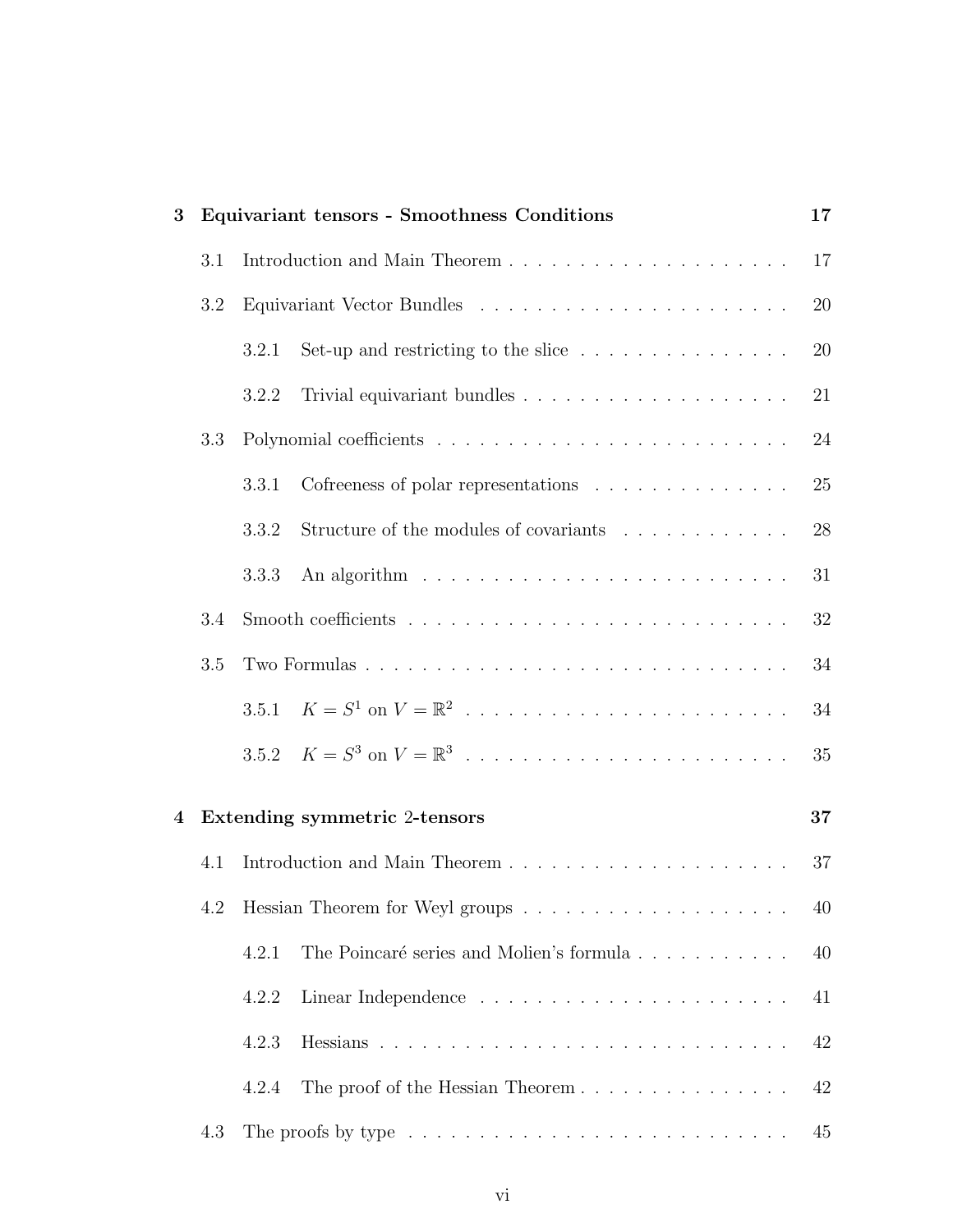| 4.3.4 Types B and C $\ldots \ldots \ldots \ldots \ldots \ldots \ldots \ldots \ldots 52$ |  |
|-----------------------------------------------------------------------------------------|--|
|                                                                                         |  |
|                                                                                         |  |
| 4.3.7 Type E - computer-assisted $\ldots \ldots \ldots \ldots \ldots \ldots$ 61         |  |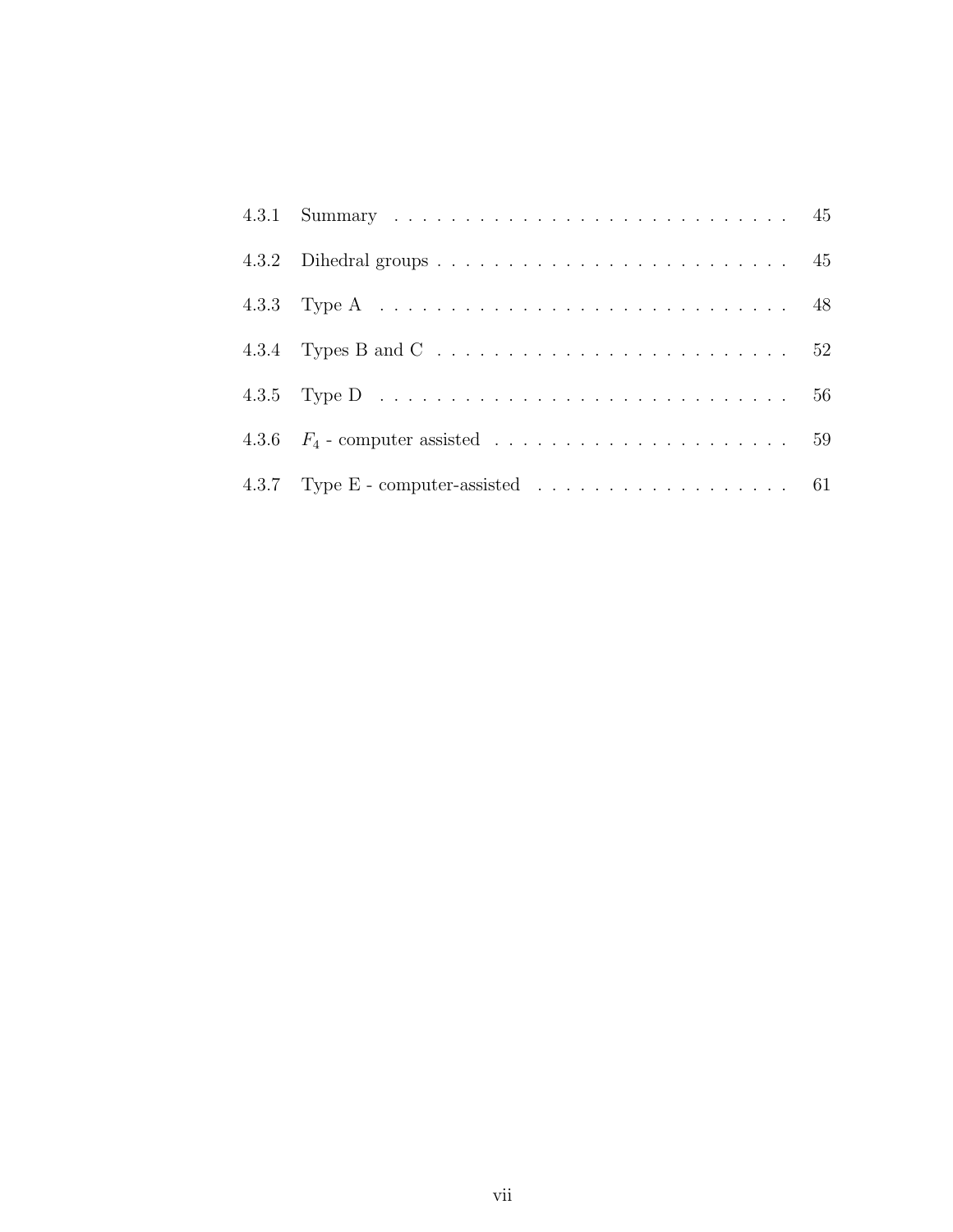## <span id="page-7-0"></span>Chapter 1

## Introduction

### <span id="page-7-1"></span>1.1 Symmetry and Reduction of variables

Let  $M$  be a Riemnnian manifold. The concept of symmetry of  $M$  is encoded in the action of a group  $G$  by isometries. For simplicity we will assume  $G$  to be a compact Lie group.

In dealing with a geometric problem in the presence of symmetries, one can restrict one's attention to the objects which are invariant, thus reducing the number of free variables in the problem to the so-called cohomogeneity of the action, which is defined to be the dimension of the orbit space  $M/G$ .

For example the Einstein equation is a PDE on the metric  $q$ :

$$
\operatorname{Ric}(g)=\lambda g
$$

where Ric(g) is the Ricci curvature tensor, and  $\lambda$  is a constant. But if there is a a group acting with cohomogeneity 1, and we consider only invariant metrics, the equation becomes an ODE. If the action is transitive, that is, cohomogeneity 0, then it reduces to an algebraic equation. More can be said in these highly symmetric cases than in general.

See [\[9\]](#page-69-0), chapter 7, and [\[70\]](#page-74-0) for more about the homogeneous case, and [\[18\]](#page-70-1) for more about the cohomogeneity one case.

Here are more examples of the use of reduction of variables to study homogeneous and cohomogeneity one metrics satisfying some property:

- Positive Ricci curvature. See [\[6\]](#page-69-1) for the homogeneous case and [\[32\]](#page-71-1) for cohomogeneity one. In both cases admitting positive Ricci curvature is equivalent to the fundamental group being finite.
- Positive sectional curvature. See  $[2]$ ,  $[5]$ ,  $[7]$  and  $[69]$  for the classification of all simply-connected compact homogeneous spaces admitting positive sectional curvature. See [\[31\]](#page-71-2) and [\[30\]](#page-71-3) for cohomogeneity one.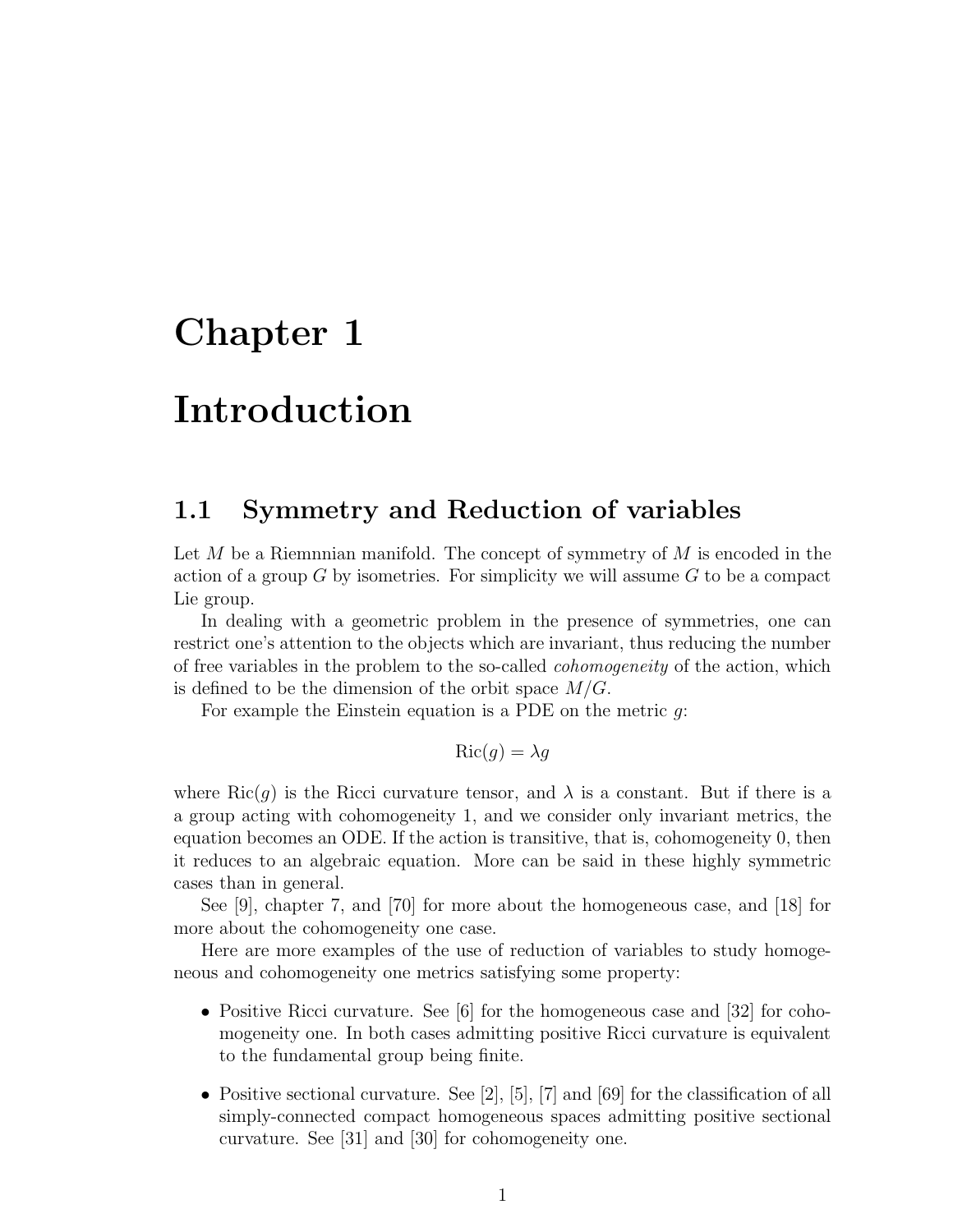• Ricci flow. See [\[44\]](#page-72-0) (page 726) for a discussion of Ricci flow on homogeneous manifolds. It is an ODE, and it is useful to see the Ricci flow as a flow of Lie bracket structures with fixed metric instead of a flow of metrics with a fixed Lie bracket structure.

## <span id="page-8-0"></span>1.2 Polar actions

Cohomogeneity one actions have a nice property: if  $G_p$  is a principal orbit, then a geodesic  $\gamma$  which intersects  $G_p$  orthogonally will intersect every orbit, and always orthogonally. Thus we can view reduction of variables very concretely as restriction to  $\gamma$ .

From this point of view *polar* actions are a natural generalization of cohomogeneity one actions: By definition they are required to admit a submanifold  $\Sigma$ , called the section, which meets all orbits, and always orthogonally. Such a section is automatically totally geodesic and has dimension equal to the cohomogeneity of the action. Examples:

1. Polar coordinates (cohomogeneity one). Here M is the real plane  $\mathbb{R}^2$ , G is the group SO(2) of rotations. The orbits are the origin and all circles centered at the origin, and any line through the origin is a section. See Figure 1 below.



2. Lie groups (cohomogeneity equals the rank). Here  $M$  is a compact Lie group G with a bi-invariant metric, and G is the same group, acting on itself by conjugation. Any maximal torus is a section.

See chapter [2](#page-12-0) for a longer review. Some references: [\[67\]](#page-73-1) for a recent survey, [\[55\]](#page-73-2) for the paper where polar actions on manifolds were introduced, and [\[15\]](#page-70-2) where Dadok introduced and classified polar *representations*, that is, linear polar actions.

Note that topologically polar manifolds of cohomogeneity at least 2 behave differently from the cohomogeneity 0 and 1. Indeed, the latter are always rational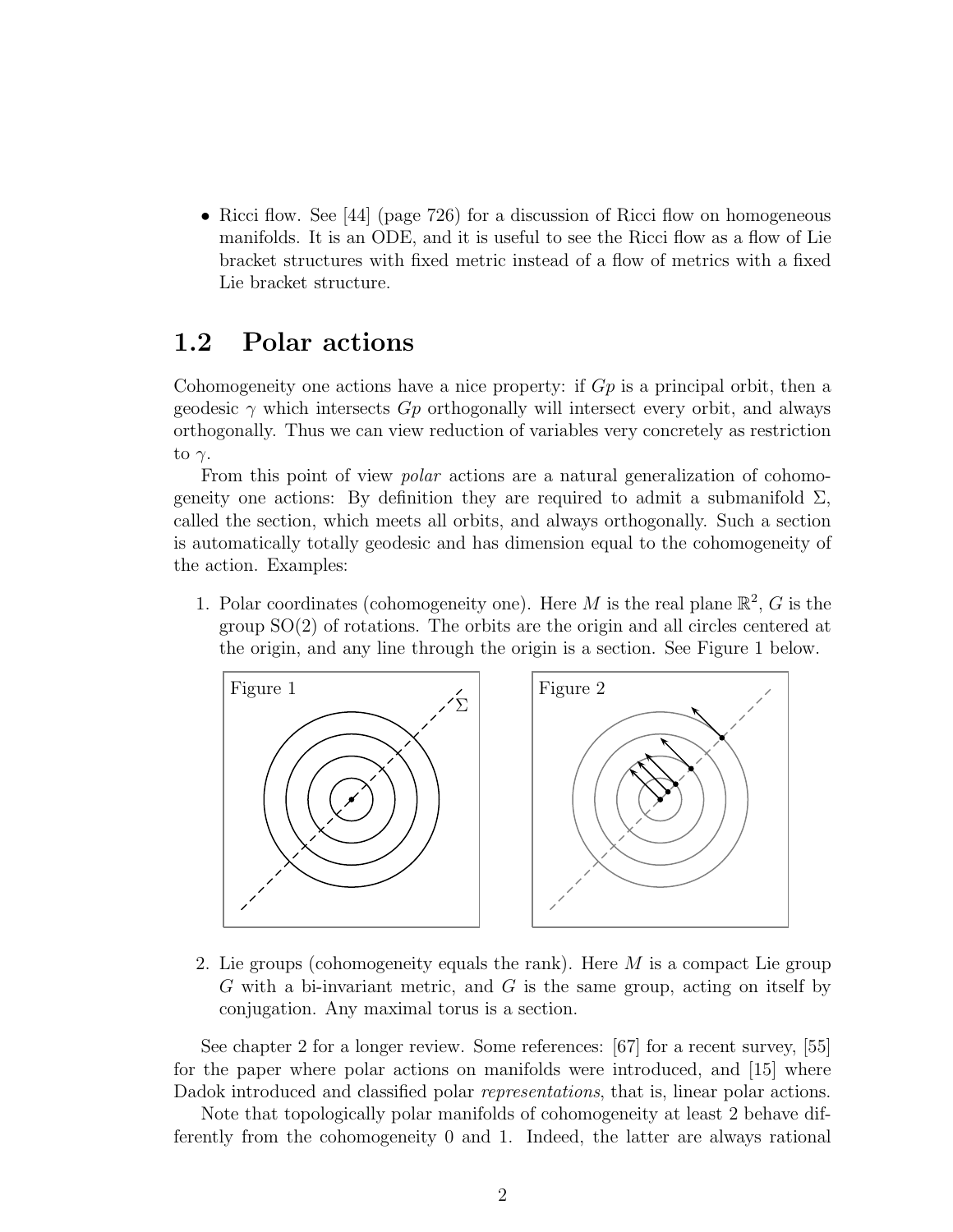elliptic, while polar manifolds of coh.  $\geq 2$  may be hyperbolic. See Example [2.1.1](#page-16-0) for a sequence of cohomogeneity 2 polar manifolds with sum of Betti numbers going to infinity. By Corollary 2.9 in [\[21\]](#page-70-3), every rational elliptic space of dimension n has sum of Betti numbers at most  $2<sup>n</sup>$ , and hence all but a finite number of elements in such a sequence must be rational hyperbolic.

Every section  $\Sigma$  is acted upon by a finite group called its *generalized Weyl group*, which we shall denote by  $W(\Sigma)$ . Its orbits coincide with the intersection of G-orbits with  $\Sigma$ , and the quotient spaces  $M/G$  and  $\Sigma/W(\Sigma)$  are canonically isometric. In the first example above  $W(\Sigma) = \pm 1$  and in the second one  $W(\Sigma)$  is the usual Weyl group.

### <span id="page-9-0"></span>1.3 Smoothness conditions

The restriction map for invariant functions is an isomorphism:

$$
C^{\infty}(M)^G \to C^{\infty}(\Sigma)^{W(\Sigma)}
$$

This is called the Chevalley Restriction Theorem (see Theorem [2.3.6\)](#page-21-0).

The corresponding statement for equivariant tensors other than functions is in general false. A W-equivariant tensor defined along  $\Sigma$  only extends to a Gequivariant tensor defined on all of  $M$  if it satisfies an extra set of conditions, called the smoothness conditions.

Thus computation of these smoothness condition allows one to define a Gequivariant tensor  $\tau$  by specifying its values only along the section  $\Sigma$ . If one also translates a geometric property that one wants  $\tau$  to have into a property of the restriction  $\tau|_{\Sigma}$ , one achieves reduction of variables for the problem at hand.

In the example of polar coordinates above, one can consider metrics defined along  $\Sigma$  of the form

$$
g = dr^2 + (f(r))^2 d\theta^2
$$

where f is an odd function. These are all smooth and  $W(\Sigma)$ -invariant tensors along  $\Sigma$ , but such a tensor extends smoothly to the whole plane if and only if f satisfies the smoothness condition  $f'(0) = 1$ . See figure 2 above for a pictorial illustration of this smoothness condition. There we see that a unitary radial vector based at the origin is the limit of vectors tangent to orbits, and whose lenghts converge to  $f'(0)$ .

My original thesis problem was to study such smoothness conditions for polar actions, and find formulas for them. For context, I found in the literature such formulas for specific cohomogeneity one actions, and for specific tensor bundles. See for example the calculation of the smoothness conditions for equivariant Sym<sup>2</sup>tensors on the Kervaire spheres starting on page 211 in [\[4\]](#page-69-5). In [\[18\]](#page-70-1) there are some more general results in the cohomogeneity one case.

My results for this first part of the dissertation are contained in chapter [3.](#page-23-0) The statements are in the first section. The proofs are also, but refer to lemmas from the remainder of the chapter.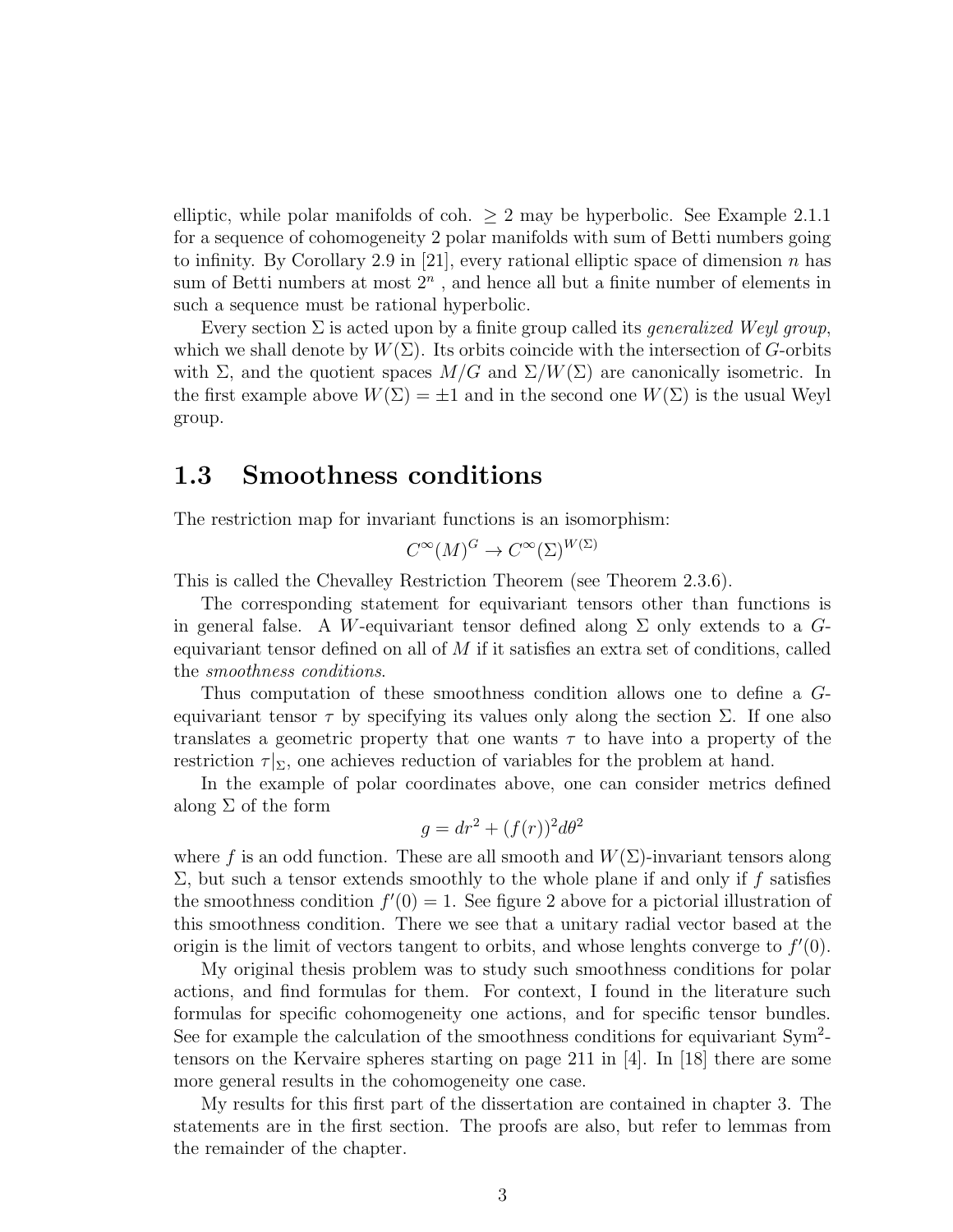I did not find general formulas, except for the simplest examples of cohomogeneity one actions, see section [3.5.](#page-40-0) But there was enough general structure in these smoothness conditions that there is an algorithm to compute them in any given concrete example, see section [3.3.3.](#page-37-0) Such general structure also yields a proof that in the cohomogeneity-one case there is only a finite number of conditions at each singular point. Recently I saw a paper  $([37])$  $([37])$  $([37])$  in Representation Theory which seems to give formulas for smoothness conditions for the special but important class of adjoint actions of compact Lie groups, although not in the same language as this dissertation.

### <span id="page-10-0"></span>1.4 Symmetric 2-tensors

My second thesis problem was closely related to the smoothness conditions for the bundle Sym<sup>2</sup>T<sup>\*</sup>M. It consisted of showing that all  $W(\Sigma)$ -equivariant symmetric 2-tensors on  $\Sigma$  extend to a G-equivariant symmetric 2-tensor on M (see theorem [4.1.1\)](#page-43-2). The difference between this and the above is that at each  $p \in \Sigma$  only the component in  $\text{Sym}^2 T_p \Sigma^*$  is specified, not the whole  $\text{Sym}^2 T_p M$ . Because of this such extensions are not unique anymore.

Moreover, if the symmetric 2-tensor on  $\Sigma$  one starts with is a *metric*, then the extension to M may be chosen to be a metric as well, with respect to which the action of G is polar with the same sections.

This last part has some interesting applications to the study of polar actions, as it allows one to change the metric to one whose restriction to  $\Sigma$  has desirable properties, for instance with constant sectional curvature in the cohomogeneity two case. See example [2.1.1](#page-16-0) for a construction using connected sums which produces in any dimension  $\geq 4$  polar manifolds having any closed orientable surface as section.

The context is a result due to Michor, called the Basic Forms Theorem (see theorem [4.1.2\)](#page-43-3), which is an analogous statement for exterior differential forms. The proof relies on the Chevalley Restriction Theorem and a theorem about reflection groups due to Solomon, theorem [4.1.3.](#page-43-4) My proof is analogous to Michor's.

My work on this second problem is contained in chapter [4,](#page-43-0) including a detailed statement and the proof in section [4.1.](#page-43-1) The main algebraic lemma, corresponding to Solomon's theorem in the analogy with exterior forms, I called the Hessian Theorem (theorem [4.2.1\)](#page-46-2), and may be of independent interest.

The proof of the Hessian Theorem ultimately relies on case-by-case arguments for the different types of Weyl groups. The exceptional groups of type  $E$  and  $F$ required computations which were performed by my home desktop computer using the program GAP and the package CHEVIE. See sections [4.3.7](#page-67-0) and [4.3.6](#page-65-0) for details. The code can be found at

<http://dl.dropbox.com/u/374152/GAPcode.zip>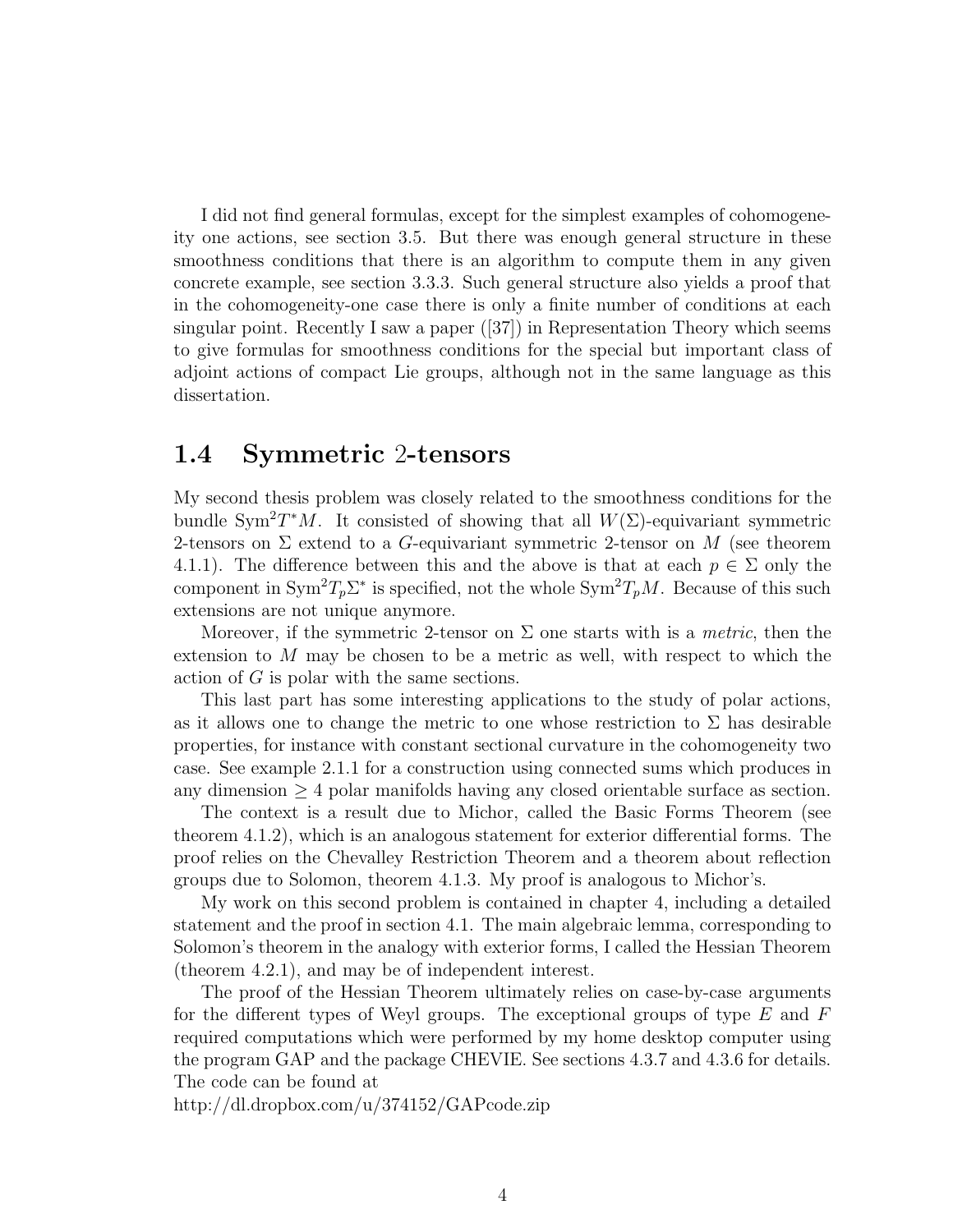## <span id="page-11-0"></span>1.5 More about polar actions

In the above I have emphasized extension questions for polar actions because there is where my work lies. But people have studied other aspects, and this section contains examples, with no attempt to be thorough. See [\[67\]](#page-73-1) for a survey of polar actions.

- Relation with Isoparametric submanifolds: Palais and Terng's [\[56\]](#page-73-3) , Terng's [\[64\]](#page-73-4), Thorbergsson's [\[66\]](#page-73-5).
- Copolarity. A generalization of polar actions by Gorodski, Olmos and Tojeiro: [\[28\]](#page-71-4).
- Singular riemannian foliations with sections: Alexandrino and Gorodski's [\[1\]](#page-69-6).
- Polar representations: In addition to Dadok's [\[15\]](#page-70-2) which introduced and classified them see also Eschenburg and Heintze's [\[17\]](#page-70-4). See Dadok and Kac's [\[16\]](#page-70-5) for the complex version.
- Equivariant theories: Hurder and Töben have studied the LS category of a polar manifold in [\[34\]](#page-71-5).
- Classification of polar actions for special classes of total manifold  $M$ : Symmetric Spaces (Kollross [\[38\]](#page-72-2),[\[39\]](#page-72-3), [\[40\]](#page-72-4)), compact Euclidean hypersurfaces (Moutinho, Tojeiro [\[50\]](#page-72-5)).
- Generalizing to polar actions results about the adjoint action of a Lie group: Weyl-type integration formula by Magata [\[46\]](#page-72-6), Chevalley Restriction Theorem by Terng using theory of isoparametric submanifolds (see theorem [2.3.6\)](#page-21-0)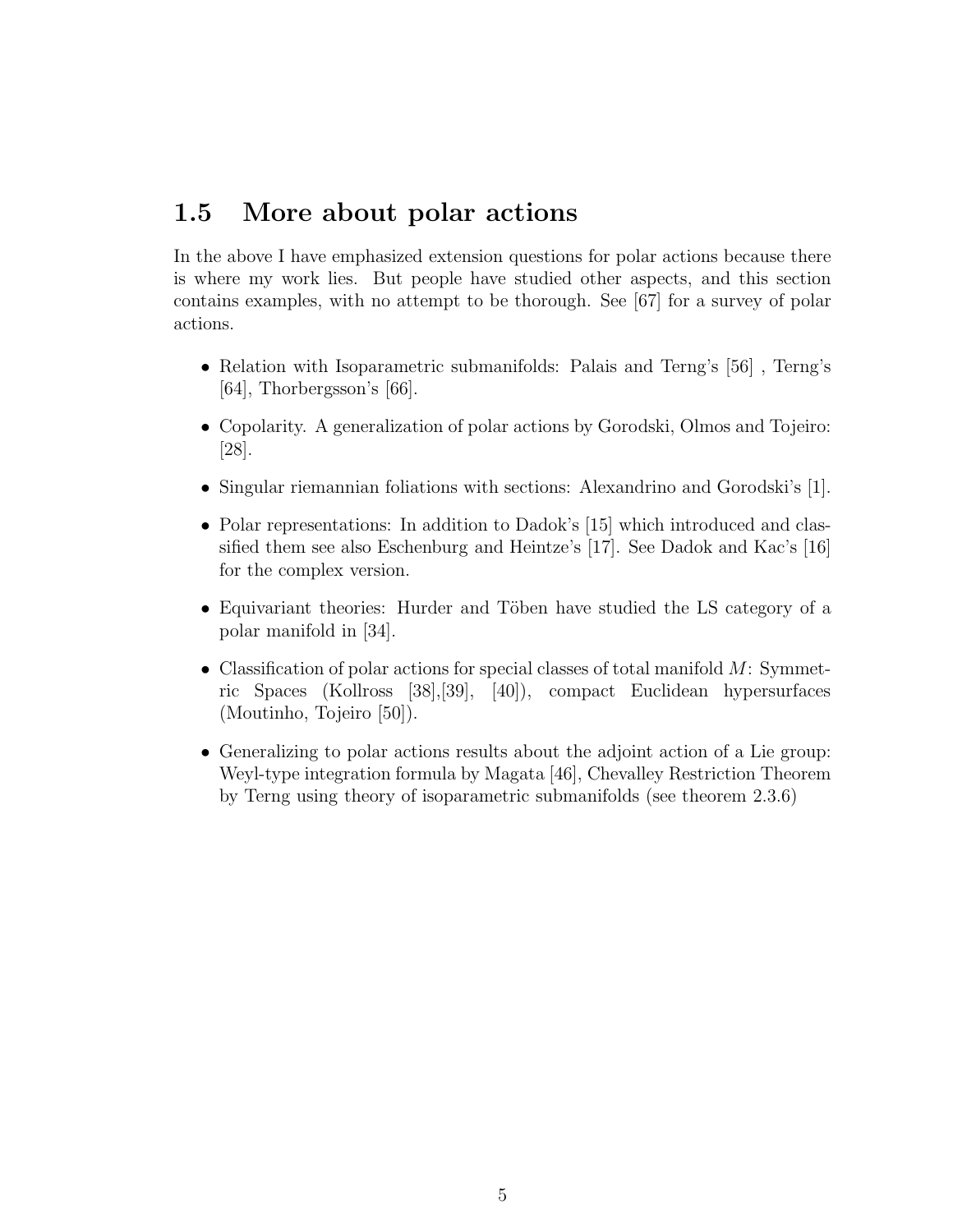## <span id="page-12-0"></span>Chapter 2

## Review of polar actions

## <span id="page-12-1"></span>2.1 Polar Actions

In this section I define polar actions and some of the objects associated to them, as well as the basic facts about them. A good reference is [\[55\]](#page-73-2).

#### <span id="page-12-2"></span>2.1.1 Definition and examples

**Definition 2.1.1.** Let G be a compact Lie group and M a Riemannian manifold on which  $G$  acts by isometries. We say that the action is *polar* if there is a connected, closed, embedded submanifold  $\Sigma \subseteq M$ , called a section, which meets all the orbits orthogonally. That is,  $G \cdot \Sigma = M$  and, for every  $x \in \Sigma$ ,  $T_x \Sigma$  is contained in the slice  $T_x(Gx)^{\perp}.$ 

If in addition  $\Sigma$  is flat (with the induced metric), we call the action hyperpolar.

**Definition 2.1.2.** Given a polar G-manifold M with section  $\Sigma$ , one defines:

- the normalizer by  $N(\Sigma) = \{g \in G \mid g \cdot \Sigma = \Sigma\};$
- the centralizer by  $Z(\Sigma) = \{g \in G \mid gx = x \quad \forall x \in \Sigma\};$  and
- the generalized Weyl group by  $W_{\Sigma} = N(\Sigma)/Z(\Sigma)$ .

Note that  $N(\Sigma)$  acts on  $\Sigma$  with innefective kernel  $Z(\Sigma)$ , so that  $W_{\Sigma}$  acts effectively on Σ.

Here are some examples:

•  $G = S^1$  acting by rotations on  $M = \mathbb{R}^2$ . The sections are the straight lines through the origin. They have trivial centralizer and both the normalizer and the generalized Weyl group are  $\{\pm 1\}.$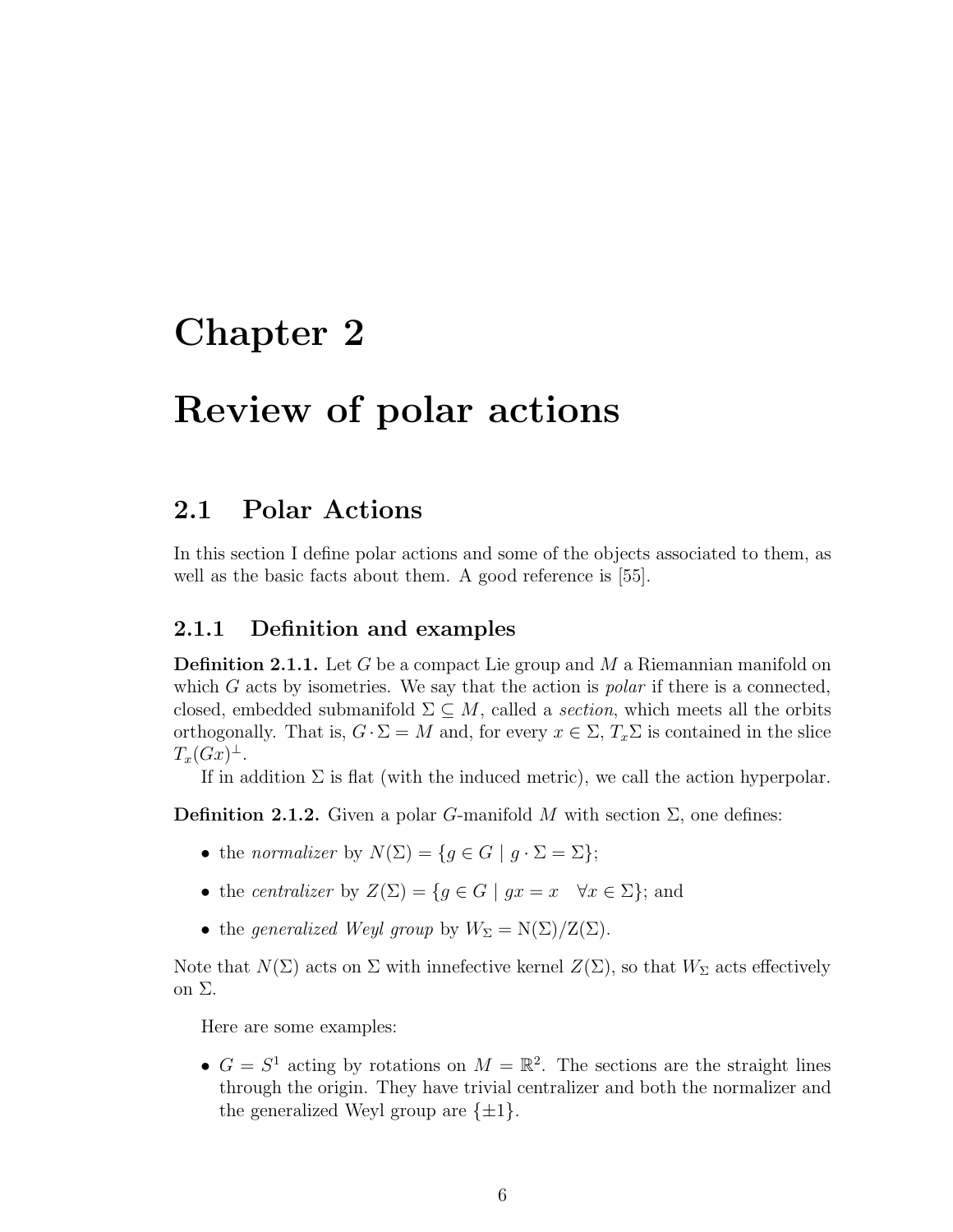- G any compact Lie group, M is G with a bi-invariant metric, and the action is by conjugation. Any maximal torus is a section, with centralizer equal to itself, and the generalized Weyl group is the usual Weyl group.
- Linearization of the above:  $M$  is the Lie algebra of  $G$ , action is given by Ad. The sections are the Cartan subalgebras, and the generalized Weyl group is again the usual Weyl group.
- $G = O(n)$  acting on the space M of real symmetric  $n \times n$  matrices by conjugation. The metric is given by  $\langle A, B \rangle = \text{tr}(AB)$ . A section is the set  $\Sigma$  of all diagonal matrices. Its generalized Weyl group is the symmetric group  $S_n$ , and it acts on  $\Sigma$  by permuting the diagonal entries.

Note that this representation is the isotropy representation of the symmetric space  $GL(n)/O(n)$ . We will see later that every isotropy representation of a symmetric space is polar.

- Any finite group action on a connected manifold is polar, the section being the whole manifold.
- Hermann actions. Let G be a compact Lie group, and  $H$ , K symmetric subgroups of G. This means that there are involutions  $\theta_1$  and  $\theta_2$  of G such that

 $(F_1)_0 \subset H \subset F_1$  and  $(F_2)_0 \subset K \subset F_2$ 

where  $F_i = \text{Fix}(\theta_i)$  are the fixed-point subgroups associated to the  $\theta_i$ . Then the action of H on the symmetric space  $G/K$  is hyperpolar. See for example [\[26\]](#page-71-6) for more about Hermann actions.

#### <span id="page-13-0"></span>2.1.2 Elementary facts

Let M be a Riemannian G-manifold, and  $M_0$  the union of principal orbits (i.e., the regular part). Since the action of G on  $M_0$  has only one isotropy type, the quotient  $M_0/G$  is a Riemmanian manifold and the projection map  $M_0 \rightarrow M_0/G$ is a Riemannian submersion. Denote by  $\mathcal V$  the distribution tangent to the orbits, called the *vertical* distribution, and by  $H$  the distribution perpendicular to the orbits, called the horizontal distribution.

If the action is polar, the horizontal distribution is integrable, the leaves being the intersections of sections with  $M_0$ . This implies:

**Proposition 2.1.1.** Let M be a polar G-manifold. Then the sections are totally geodesic submanifolds of M. In particular there is exactly one section passing through any regular point  $x \in M$ , namely  $exp(T_x(G \cdot x)^{\perp})$ .

Corollary 2.1.1. G acts transitively on the set of sections. The generalized Weyl groups associated to any two sections are isomorphic.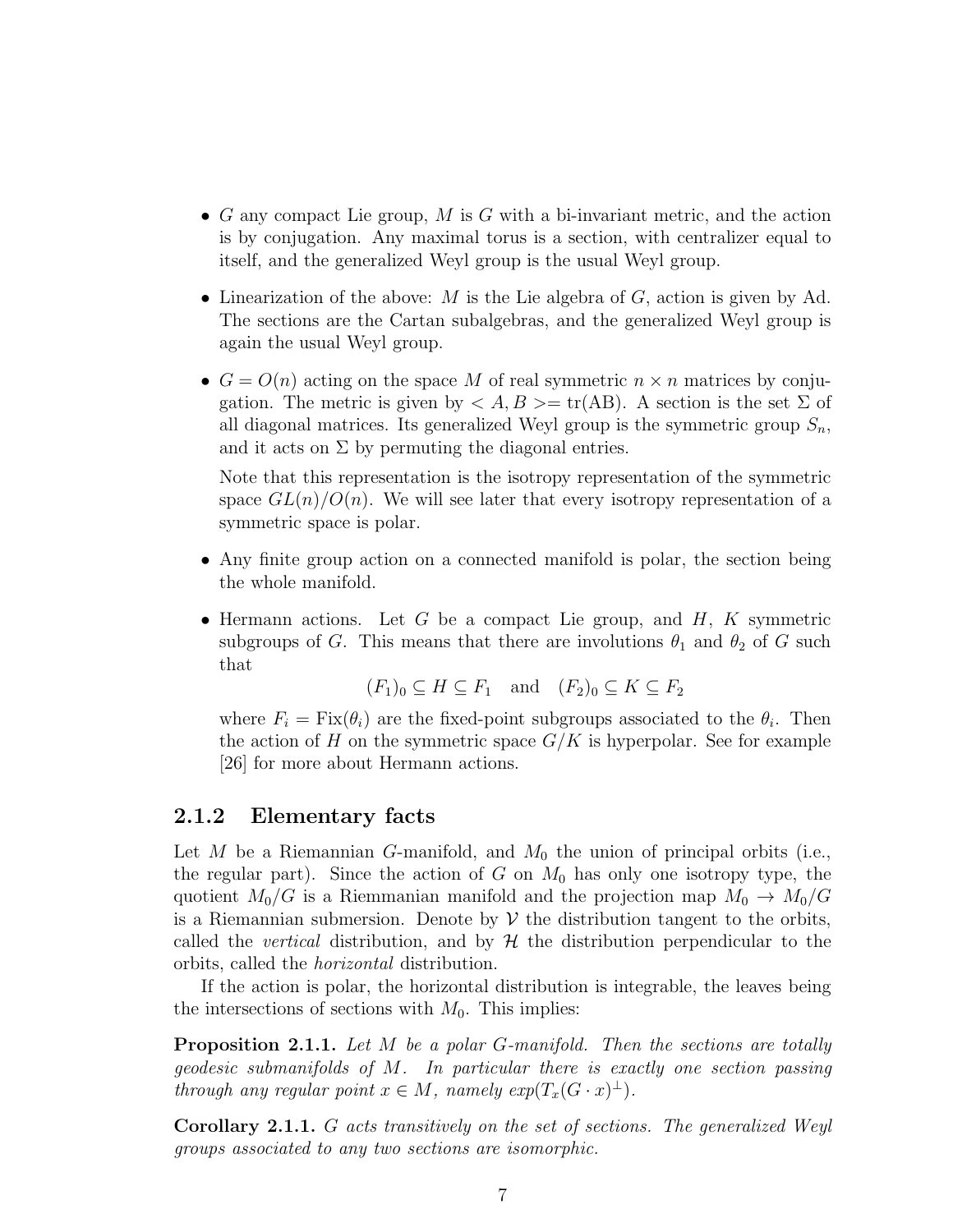*Proof.* Let  $\Sigma_1$  and  $\Sigma_2$  be two sections. Choose a principal orbit O, points  $x_i \in O \cap \Sigma_i$ and  $g \in G$  such that  $x_2 = gx_1$ . Since  $g\Sigma_1$  is a section passing through  $x_2$ , the proposition above implies that  $\Sigma_2 = g \Sigma_1$ .

To prove the second statement note that  $N(g\Sigma) = gN(\Sigma)g^{-1}$  and  $Z(g\Sigma) =$  $gZ(\Sigma)g^{-1}.$ 口

**Corollary 2.1.2.** Let G be a compact Lie group acting by isometries on the Riemannian manifold M, and  $\Sigma$  a submanifold of M. Denote by  $G_0$  the connected component of G containing the identity element. Assume M is connected. Then  $\Sigma$ is a section for the G-action if and only if it is a section for the induced  $G_0$ -action. In particular the action of G is polar if and only if the action of  $G_0$  is polar.

*Proof.* It is clear that  $\Sigma$  meets G-orbits orthogonally if and only if it meets  $G_0$ -orbits orthogonally, so it's enough to show that  $G\Sigma = M$  if and only if  $G_0 \Sigma = M$ .

The other direction being obvious, let's assume that  $G\Sigma = M$  and show that  $G_0\Sigma = M$ . Since  $\Sigma$  is a section for the G-action, choosing an  $x \in \Sigma$  we get that  $\Sigma = \exp(T_x(G \cdot x)^{\perp})$  by the proposition above.

Let  $y \in M$ . Since M is connected, there is a minimal geodesic from y to the orbit  $G_0 \cdot x$ . Composing with some  $g \in G_0$  we get a geodesic from  $G_0 \cdot y$  to x which meets  $G_0 \cdot x$  orthogonally. Therefore  $\Sigma$  meets all  $G_0$ -orbits. □

<span id="page-14-0"></span>**Proposition 2.1.2.** Let M be a polar G-manifold with section  $\Sigma$ , and x be a point in  $\Sigma$ . Denote by K the isotropy subgroup  $G_x$ , and by  $V = T_x(Gx)^{\perp}$  the slice at x. Then the slice representation of K on V is polar, and  $T_x \Sigma$  is a section. Moreover, the generalized Weyl group of  $T_x \Sigma$  is just the isotropy  $(W_{\Sigma})_x$ .

Proof. (See Theorem 4.6 in [\[55\]](#page-73-2).)

First we prove that  $T_x\Sigma$  meets orbits orthogonally. Let  $v, w \in T_x\Sigma$ , and  $X \in \mathfrak{k}$ . We want to show that  $Xv$  is orthogonal to w in the flat metric. On a small ball around the origin we also have the pull-back metric by  $\exp_x$ , and they coincide at the origin. The vectors  $Xv$  and w at tv are orthogonal in the pull-back metric for every  $t > 0$ , because  $\frac{1}{t} X \cdot \exp_x(tv)$  is tangent to the orbit  $G \exp_x(tv)$  at  $\exp_x(tv) \in \Sigma$ and  $\Sigma$  is a section of M. Since the pull-back metric at tv converges to the flat metric as  $t \to 0$ , we are done with the first part.

Now we show that  $T_x\Sigma$  meets all orbits. Let  $v \in V$  be a regular vector of the slice representation. Since  $\Sigma$  is a section for M, there is  $g \in G$  such that  $y = g \cdot \exp_x(v)$ belongs to  $\Sigma$ .

But  $y = \exp_{g_1x}(w)$  for some  $g_1 \in G$  and  $w \in T_{g_1x}(Gx)^{\perp}$ . Since  $Gy = G \exp_x(v)$  is a principal orbit,  $\Sigma = \exp_y(T_y(Gy)^{\perp})$ , and in particular  $g_1x \in \Sigma$ . This implies that there is  $g_2 \in N(\Sigma)$  such that  $g_2g_1x = x$ , that is,  $g_2g_1 \in K$ . Therefore  $(g_2g_1)v \in T_x\Sigma$ .

We have proved that  $T_x\Sigma$  meets every principal K-orbit in V, or, in other words, that  $V_0 \subseteq K \cdot T_x \Sigma$ , where  $V_0$  denotes the set of regular vectors. To finish the proof we observe that since K is compact,  $K \cdot T_x \Sigma$  is closed, and that  $V_0$  is dense in V, so that  $K \cdot T_x \Sigma = V$ . □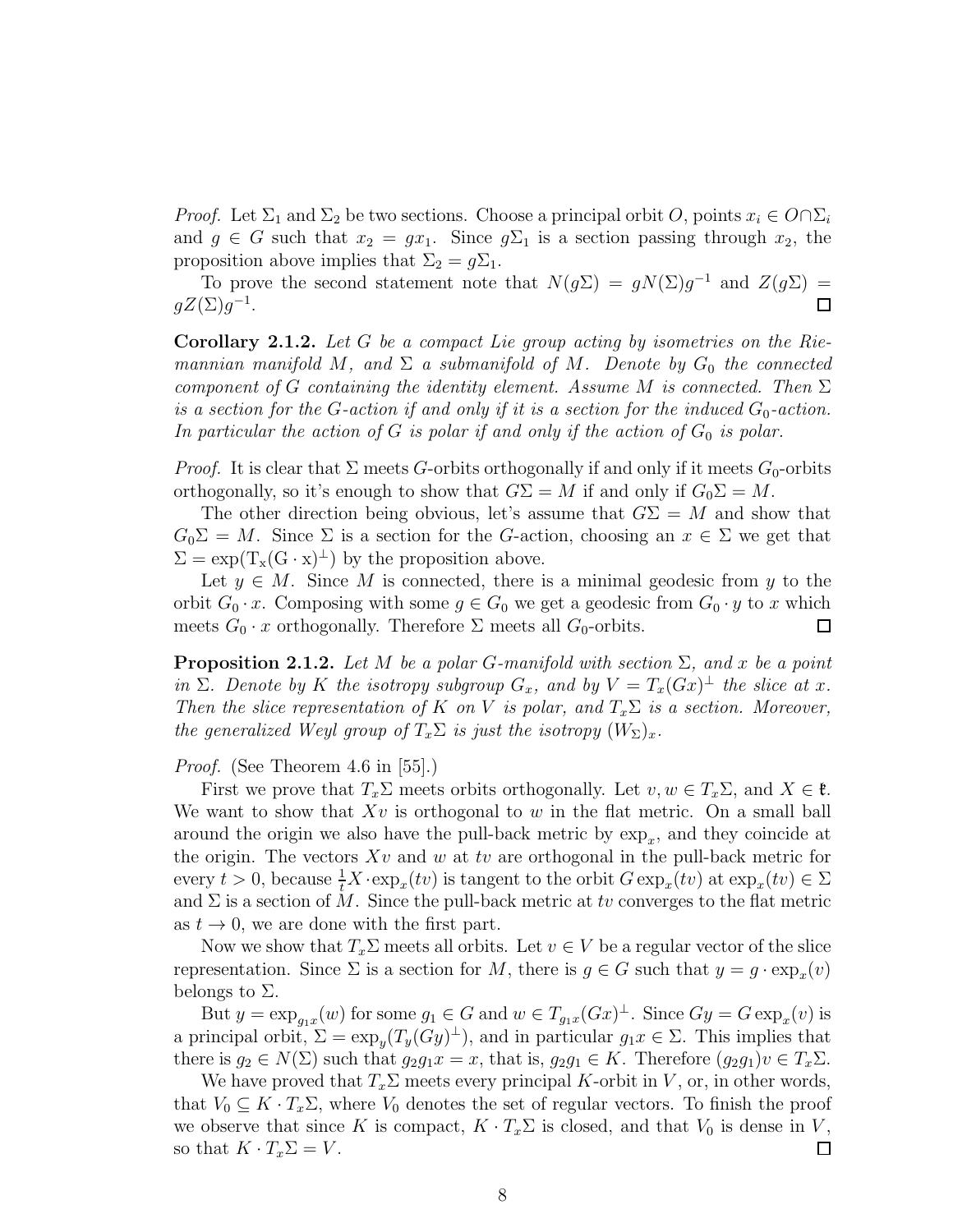This proposition together with the slice theorem in some sense reduces the local study of polar manifolds to the study of polar representations.

Here are some more elementary facts. Proofs can be found in [\[55\]](#page-73-2).

**Proposition 2.1.3.** Let G be a compact Lie group with a polar action on M, with section Σ. Then:

- The generalized Weyl group  $W_{\Sigma}$  is finite;
- Let  $x \in \Sigma$ . Then  $(G \cdot x) \cap \Sigma = W_{\Sigma} \cdot x$ ;
- The inclusion  $\Sigma \subseteq M$  induces an isometry between the quotients  $\Sigma/W_{\Sigma} =$  $M/G;$

#### <span id="page-15-0"></span>2.1.3 Connected Sums

In this section we describe the operation of connected sum of two polar G-manifolds at fixed points with equivalent isotropy representations, which I learned from [\[29\]](#page-71-7). We need a lemma:

**Lemma 2.1.1.** Let  $(M, \sigma_0)$  be a polar G-manifold with section  $\Sigma$ . Assume it has a fixed point p. Then for small enough  $\epsilon > 0$ , there is a metric  $\sigma$  on  $M - p$  such that:

- a)  $\sigma = \sigma_0$  on  $M B_n(2\epsilon/3);$
- b)  $\sigma|_{B_p(\epsilon/3)-p}$  is the product metric on  $S(T_pM)\times(0,\epsilon/3)$ ; and
- c)  $\Sigma p$  is  $\sigma$ -orthogonal to the G-orbits.

*Proof.* Let  $\epsilon > 0$  be such that the exponential map

$$
\exp_p: B_0^{T_pM}(\epsilon) \to B_p(\epsilon)
$$

is a (G-equivariant) diffeomorphism, and let

$$
\psi: S(T_pM)\times (0,\epsilon)\to B_0^{T_pM}(\epsilon)-0
$$

be the (G-equivariant) diffeomorphism given by  $(\theta, r) \mapsto r\theta$ , where  $S = S(T_pM)$ denotes the unit sphere in  $T_pM$ . From now on we are going to identify  $B_p^M(\epsilon) - p$ with  $S \times (0, \epsilon)$  through  $\exp_p \circ \psi$ .

Let  $\rho : (0, \epsilon) \to [0, 1]$  be a smooth function which equals 1 on  $(0, \epsilon/3)$  and 0 on  $(2\epsilon/3, \epsilon)$ , and  $\tilde{\rho}: S \times (0, \epsilon) \to [0, 1]$  be given by  $\tilde{\rho}(\theta, r) = \rho(r)$ .

Denoting by  $\sigma_1$  the product metric on  $S \times (0, \epsilon)$ , define the new metric  $\sigma$  by

$$
\sigma = (1 - \tilde{\rho})\sigma_0 + \tilde{\rho}\sigma_1
$$

Since  $\sigma_0$ ,  $\sigma_1$  and  $\tilde{\rho}$  are G-invariant, so is  $\sigma$ . Since  $(\Sigma - 0) \cap B_p(\epsilon)$  is both  $\sigma_0$ - and σ1-orthogonal to orbits, it is also σ-orthogonal to orbits.  $\Box$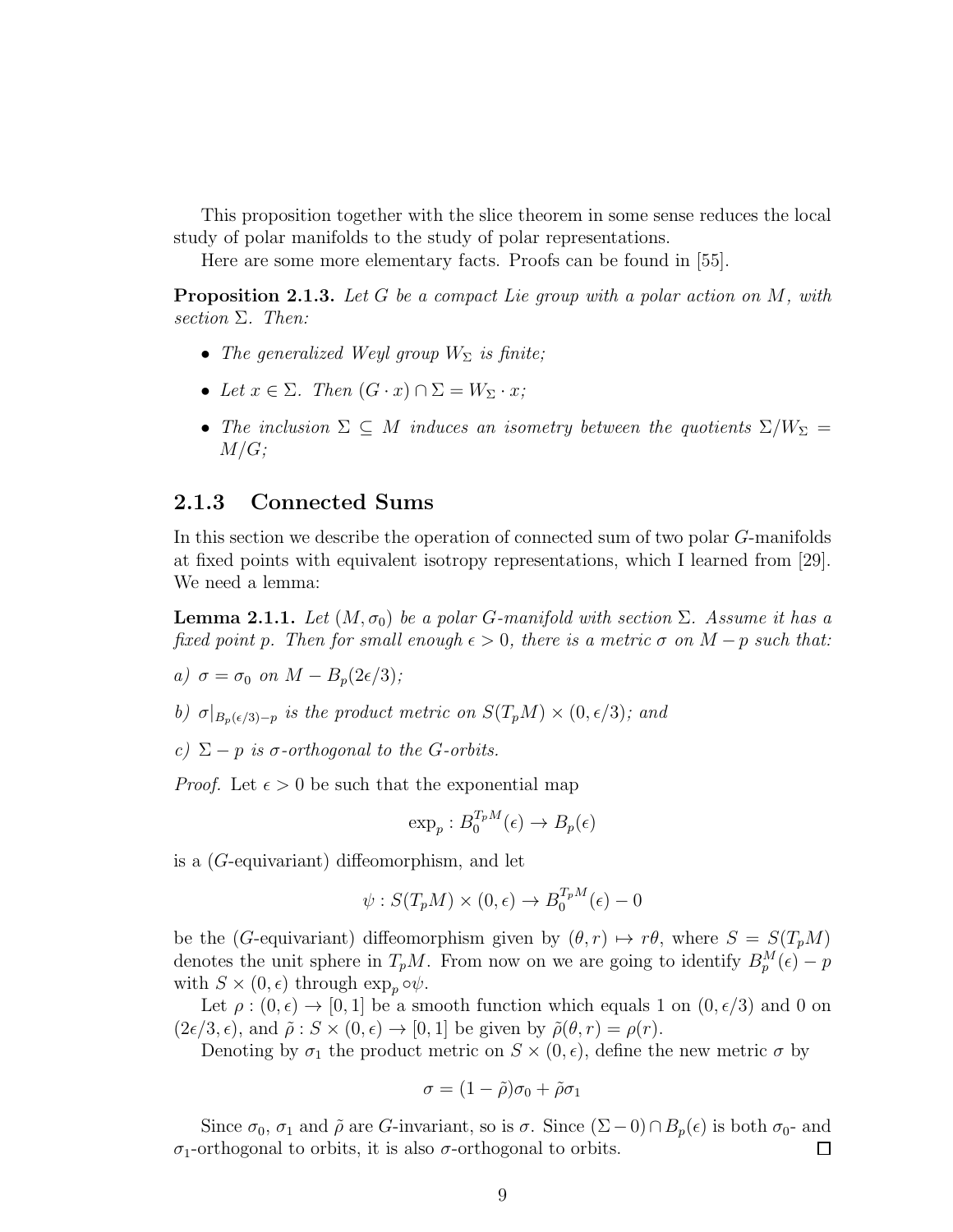Now to the construction:

Let  $M_1$ ,  $M_2$  be two polar G-manifolds with sections  $\Sigma_1$ ,  $\Sigma_2$ . Assume they have fixed points  $p_1$ ,  $p_2$  whose isotropy representations are equivalent. Use the lemma above to find metrics  $\sigma_1$  and  $\sigma_2$  on  $M-p_1$  and  $M-p_2$ . Then, using a G-equivariant isometry  $T_{p_1}M_1 \to T_{p_2}M_2$  we find a G-equivariant isometry

$$
\phi: (B_{p_1}(\epsilon/3) - p_1, \sigma_1) \to (B_{p_2}(\epsilon/3) - p_2, \sigma_2)
$$

By replacing  $\Sigma_2$  with another section if necessary, we may assume that  $\phi$  sends  $\Sigma_1 \cap B_{p_1}(\epsilon/3) - p_1$  to  $\Sigma_2 \cap B_{p_2}(\epsilon/3) - p_2$ .

Define the connected sum by

$$
M_1 \# M_2 = (M_1 - p_1) \cup_{\phi} (M_2 - p_2)
$$

Since  $\Sigma_1$  and  $\Sigma_2$  match under  $\phi$ , we get a submanifold

$$
\Sigma_1 \# \Sigma_2 = (\Sigma_1 - p_1) \cup_{\phi} (\Sigma_2 - p_2) \subseteq M_1 \# M_2
$$

**Proposition 2.1.4.** With the notations above,  $M_1 \# M_2$  is a polar G-manifold, and the submanifold  $\Sigma_1 \# \Sigma_2$  meets all the orbits orthogonally, and therefore is a section if it is connected. In general any of its connected components is a section. (Of course,  $\Sigma_1 \# \Sigma_2$  can be disconnected only in the cohomogeneity one case)

Moreover  $N(\Sigma_1 \# \Sigma_2) = N(\Sigma_1) = N(T_{p_1} \Sigma_1) = N(T_{p_2} \Sigma_2) = N(\Sigma_2)$ , and similarly for the centralizers  $Z(\cdot)$ . Thus if  $\Sigma_1 \# \Sigma_2$  is connected, its generalized Weyl group is isomorphic to the ones associated to  $\Sigma_1$  and  $\Sigma_2$ .

Here are two examples:

<span id="page-16-0"></span>*Example* 2.1.1. Let  $S^1$  act on  $S^2$  by rotating around an axis, with fixed points n and s, and let  $G = S^1 \times S^1$  be the product action on  $M = S^2 \times S^2$ . Denote by  $S^1 \subseteq S^2$ any great circle passing through n and s, that is, any section for the  $S^1$ -action. Then  $\Sigma = S^1 \times S^1 \subseteq M$  is a section for the G action, and its generalized Weyl group is  $\mathbb{Z}_2 \times \mathbb{Z}_2$ . G acts with four fixed points:  $(n, n)$ ,  $(n, s)$ ,  $(s, n)$  and  $(s, s)$ . They all have equivalent isotropy representations.

Thus we get a polar G-action on  $M^{\#g}$  for any  $g = 0, 1, 2, 3, \ldots$ , with section a genus g closed orientable surface, and generalized Weyl group  $\mathbb{Z}_2 \times \mathbb{Z}_2$ .

Let  $n, m \geq 2$ . Replacing one of the copies of  $S^1$  acting on  $S^2$  with  $SO(n)$  acting on  $S<sup>n</sup>$  and the other with  $SO(m)$  acting on  $S<sup>m</sup>$ , we get a polar  $SO(n) \times SO(m)$ manifold  $(S^n \times S^m)^{\#g}$ , with section the surface of genus g and generalized Weyl group  $\mathbb{Z}/2 \times \mathbb{Z}/2$ .

Note that by theorem [4.1.1](#page-43-2) there is a metric on these spaces, also equivariant and polar with the same sections, which restricted to  $\Sigma$  has constant sectional curvature. *Example 2.1.2.*  $G = S^1$  acting on  $M = \mathbb{R}^2$  by rotations,  $\Sigma = \mathbb{R}$ . Then  $M \# M$ is diffeomorphic to a cylinder, and  $\Sigma \# \Sigma$  is the disjoint union of two lines. These sections have trivial generalized Weyl group.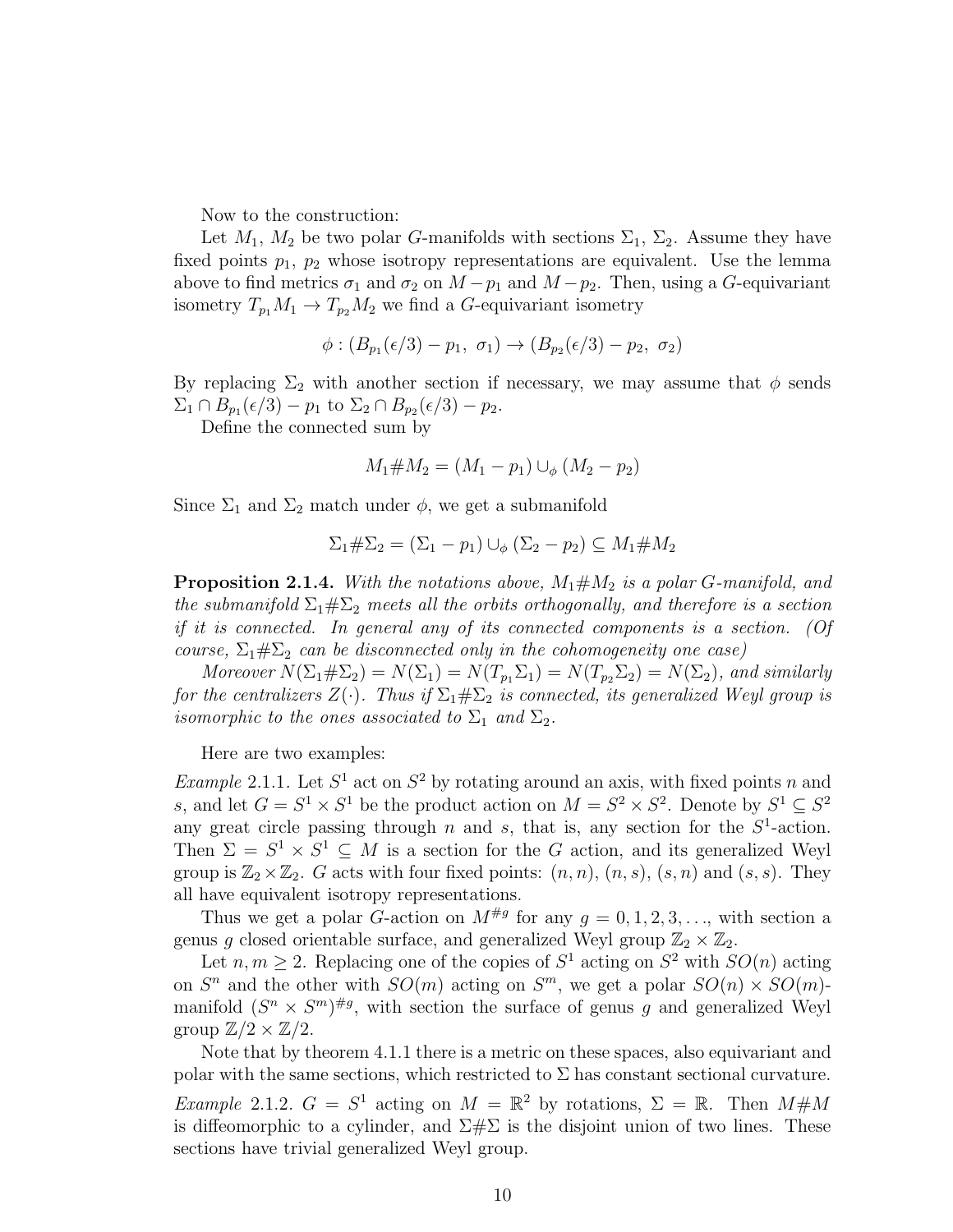There are other surgeries one can make on polar manifolds, for example cutting along an orbit which is bigger than just one point, or even a whole stratum. It would be interesting to work out the exact conditions under which one can do such surgeries and the effect it has on the sections and their generalized Weyl groups.

It would also be interesting to find out what is the relation between these surgery procedures and the process of desingularization of a polar manifold (see for example [\[68\]](#page-74-2) or [\[10\]](#page-69-7))

#### <span id="page-17-0"></span>2.1.4 Equivariant maps from a polar manifold

Let's now consider (smooth) G-equivariant maps from M to a G-manifold N. Such a map is completely determined by its restriction to a section  $\Sigma$ , because  $\Sigma$  meets all orbits. The restriction is automatically invariant under the normalizer  $N(\Sigma)$ . In other words, the restriction map is injective:

$$
|_{\Sigma}: C^{\infty}(M, N)^{G} \to C^{\infty}(\Sigma, N)^{N(\Sigma)}
$$

The same is true if we replace smooth with some other regularity condition, or no regularity condition at all, for that matter. I choose smooth maps because these are the ones I am personally most interested in. But as we will see later, in the case where M and N are vector spaces with linear actions, considering polynomial maps turns out to give important information about the smooth ones.

Restriction to  $\Sigma$  is generally not surjective. Here is a simple example:  $G = U(1)$ ,  $M = \mathbb{C}, N = \mathbb{C}.$   $z \in U(1)$  acts by sending  $m \in M$  to  $zm$  and  $n \in N$  to  $z^2n$ . A section for M is  $\Sigma = \mathbb{R}$ , and the normalizer is  $N(\Sigma) = \pm 1$ . Thus  $N(\Sigma)$  acts trivially on N, and any even map  $\mathbb{R} \to N$  is  $N(\Sigma)$ -equivariant. On the other hand, if  $F: M \to N$  is G-equivariant, then  $F(0)$  must be zero.

But sometimes it is surjective! For example, when  $N = \mathbb{R}$  with trivial G-action, that is, for the case of real-valued *invariant* functions. This is called the Chevalley Restriction Theorem (see section [2.3.6](#page-21-0) below).

The conditions under which an  $N(\Sigma)$ -equivariant map from  $\Sigma$  to N extends to a G-equivariant map from M to N are called the *smoothness conditions*. My thesis problem consisted of finding such conditions in the particular case where N is the total space of a  $G$ -equivariant bundle over  $M$ , and the maps considered are equivariant bundle sections.

Let's finish this section with a simple lemma relating smoothness conditions for the polar actions of G and  $G_0$  on M:

<span id="page-17-1"></span>**Lemma 2.1.2.** Let M be a polar G-manifold with section  $\Sigma$ . Denote by  $G_0$  the identity component of G, and by  $N(\Sigma)$ <sub>0</sub> the normalizer of  $\Sigma$  in  $G_0$ , that is,  $G_0 \cap$  $N(\Sigma)$ . Then:

a)  $G_0 \cdot N(\Sigma) = G$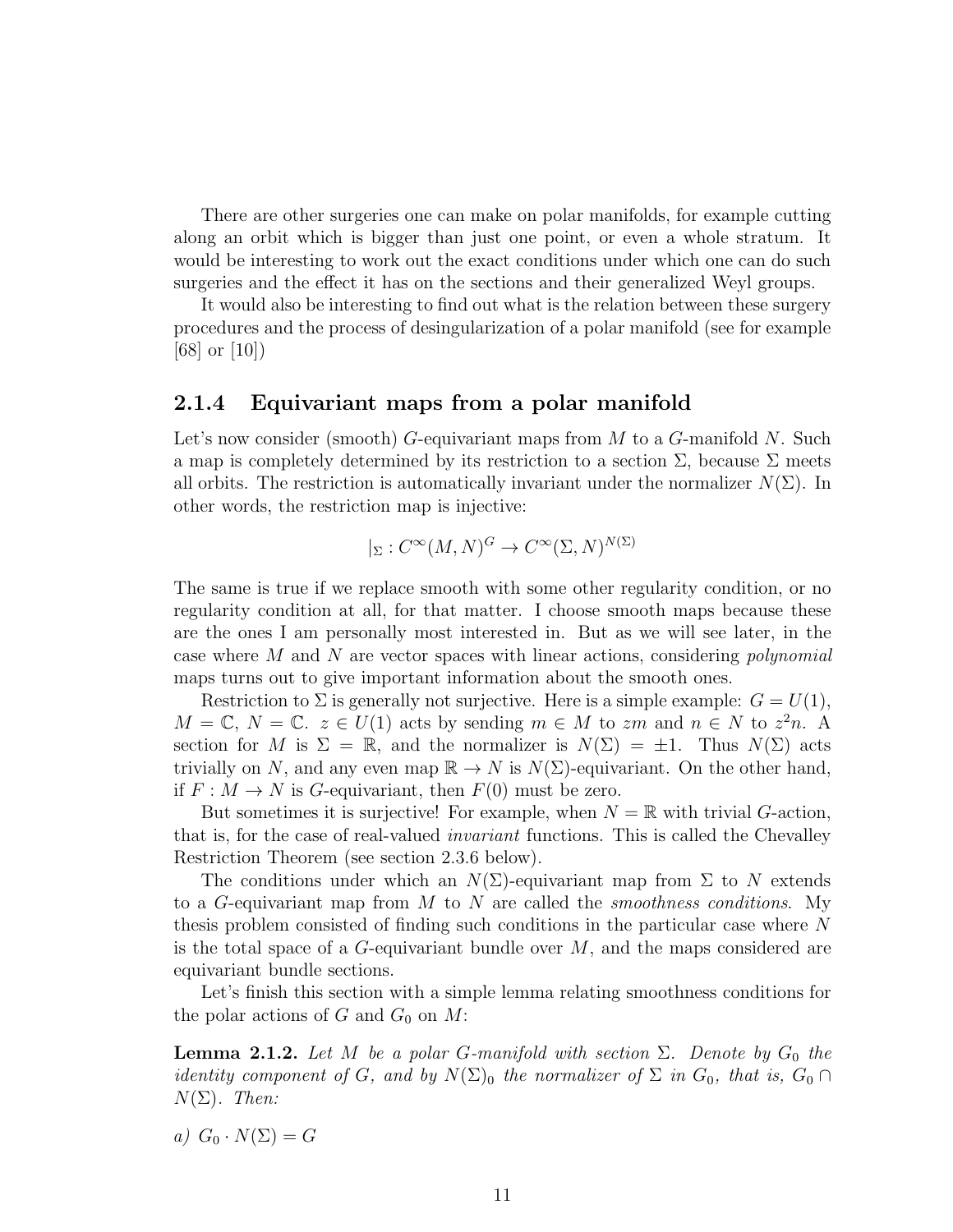b) Let N be a G-manifold. Then

$$
|_{\Sigma}(C^{\infty}(M,N)^{G_0})\cap C^{\infty}(\Sigma,N)^{N(\Sigma)}=|_{\Sigma}(C^{\infty}(M,N)^G)
$$

In words, the set of smoothness conditions that governs whether an  $N(\Sigma)$ -equivariant function on  $\Sigma$  extends to a G-equivariant function on M is the same as the corresponding set of conditions associated to  $G_0$ .

- *Proof.* a) Let  $g \in G$ . Since  $g\Sigma$  is a section for the action of  $G_0$ , and  $G_0$  acts transitively on the set of sections, there is  $g_0 \in G_0$  such that  $g_0 g \Sigma = \Sigma$ . Thus  $g_0g \in N(\Sigma)$ , and  $g \in G_0N(\Sigma)$ .
- b) Let  $f \in C^{\infty}(M, N)^{G_0}$  such that  $f|_{\Sigma}$  is  $N(\Sigma)$ -equivariant. We need to show that f is G-equivariant.

Let  $g \in G$ , and use part a) above to write  $g = g_0 g_1$ , with  $g_0 \in G_0$  and  $g_1 \in N(\Sigma)$ . Then  $g_1 \cdot f = f$  because  $(g_1 \cdot f)|_{\Sigma} = g_1 \cdot (f|_{\Sigma}) = f|_{\Sigma}$ . Therefore  $g \cdot f = g_0 \cdot (g_1 \cdot f) =$ f.

## <span id="page-18-0"></span>2.2 Polar Representations

Polar representation were introduced and essentially classified in [\[15\]](#page-70-2). See also [\[16\]](#page-70-5), and [\[17\]](#page-70-4).

**Definition 2.2.1.** We say that a polar action of the compact Lie group  $K$  on an Euclidean vector space  $V$  is a polar representation if the action is linear.

Note that a section  $\Sigma$  is always a vector subspace. Indeed, it is totally geodesic and must pass through the orbit  $\{0\}$ .

**Definition 2.2.2.** Let K be a compact, connected Lie group with Lie algebra  $\mathfrak{k}$ , and  $\pi: K \to SO(V)$  a representation. We say that  $\pi$  is a symmetric space representation if there is a real semisimple Lie algebra h with a Cartan decomposition  $h = g \oplus p$ , a Lie algebra isomorophism  $A: \mathfrak{k} \to \mathfrak{g}$  and a vector space isomorphism  $L: V \to \mathfrak{p}$ such that

$$
L(\pi(X)(y)) = [A(X), y] \quad \text{for all } X \in \mathfrak{k}, y \in \mathfrak{p}
$$

**Theorem 2.2.1.** Symmetric space representations are polar. The sections are the maximal flats, that is, the maximal abelian subalgebras of  $\mathfrak k$  contained in  $\mathfrak p$ .

*Proof.* (taken from [\[8\]](#page-69-8) - see theorem 3.2.13) Let  $v \in \mathfrak{p}$  be a regular vector, and let  $\Sigma = \nu_v(Gv)$  be the normal space at v to the principal orbit through v.

i)  $\Sigma$  meets all the orbits. Indeed, let  $w \in \mathfrak{p}$ . We may assume that  $d(v, w) =$  $d(Gv, Gw)$ . Then  $v - w$  is orthogonal to  $T_v(Gv)$ , which implies  $w \in \Sigma$ .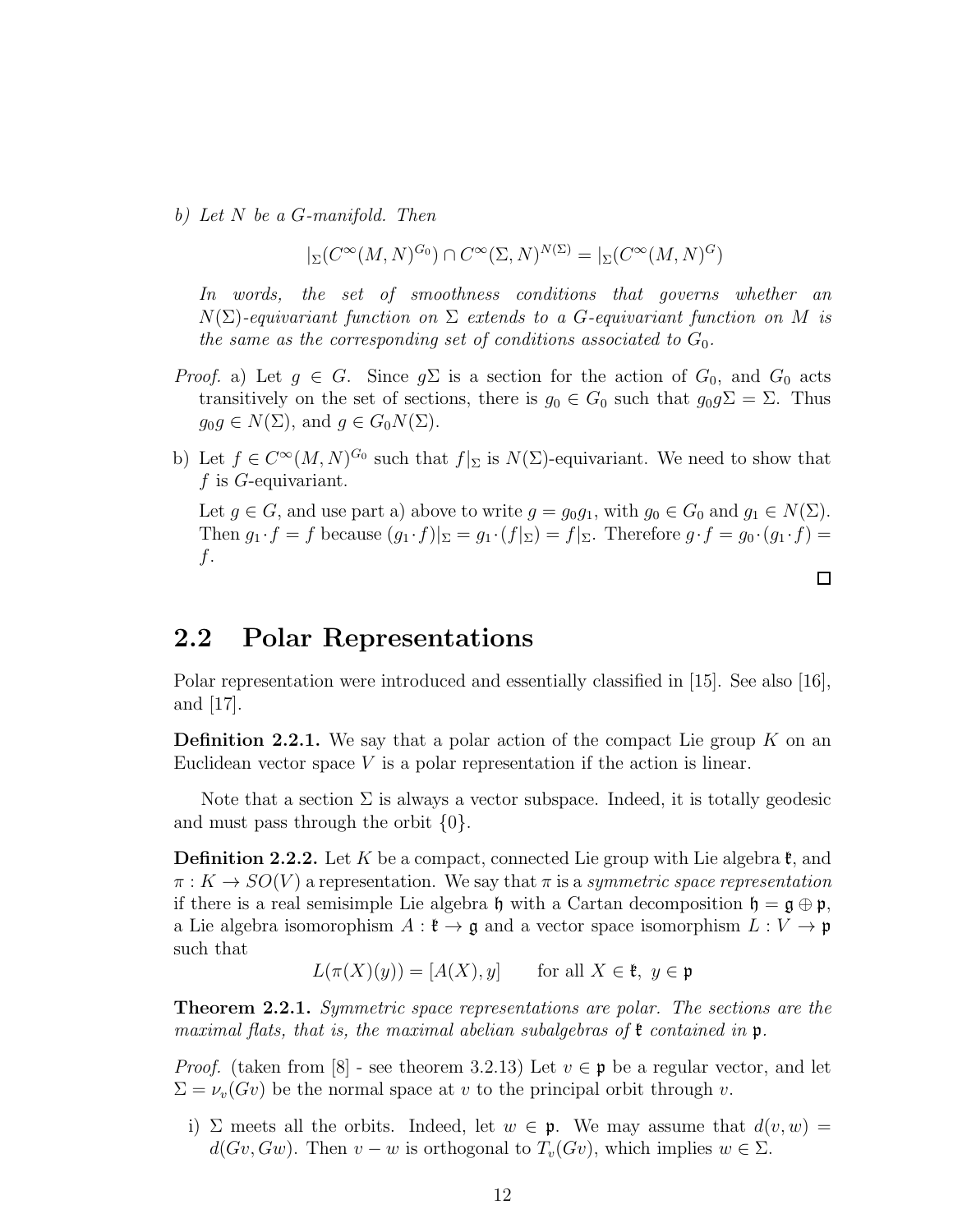ii)  $\Sigma$  is an abelian subalgebra. First note that  $\Sigma = \{u \in \mathfrak{p} \mid [v, u] = 0\}$ , because  $\langle u, [\mathfrak{g}, v] \rangle = \langle \mathfrak{g}, [u, v] \rangle$ . Now let  $u, w \in \Sigma$ . We claim that  $[u, w] = 0$ . Indeed, by the Jacobi identity we get

$$
[[u, w], v] = [[u, v], w] + [u, [w, v]] = 0
$$

which implies that  $[u, w] \in \mathfrak{g}_v$ . Now, since v is regular, and w is in the slice through  $v, \mathfrak{g}_v \subseteq \mathfrak{g}_w$ , so that  $[[u, w], w] = 0$ . Therefore

$$
\langle [u, w], [u, w] \rangle = - \langle [u, w], w], u \rangle = 0
$$

and so  $[u, w] = 0$ , as we wanted.

iii)  $\Sigma$  meets orbits orthogonally. Indeed, if  $u, w \in \Sigma$ , then

$$
\langle [\mathfrak{g},u],w>=<\mathfrak{g},[u,w]>=0
$$

 $\Box$ 

iv)  $\Sigma$  is a *maximal* abelian subalgebra. This follows from  $\Sigma = \{u \in \mathfrak{p} \mid [v, u] = 0\}.$ 

In [\[15\]](#page-70-2) Dadok studied polar representations, and found a classification of irreducible polar representations of *connected* compact Lie groups, which implies:

**Theorem 2.2.2.** Let V be a (not necessarily irreducible) polar representation of the connected compact Lie group K. Then there is a connected compact Lie group K with a symmetric space representation on V which is orbit equivalent to the K-representation.

As a consequence we get:

<span id="page-19-0"></span>**Proposition 2.2.1.** Let K be a connected compact Lie group, and V a polar Krepresentation with section  $\Sigma$ . Then the image of the generalized Weyl group  $W_{\Sigma}$ in  $O(\Sigma)$  is generated by reflections across hyperplanes, and is crystallographic, that is, it is a Weyl group.

*Proof.* By the theorem above,  $K \rightarrow SO(V)$  is orbit equivalent to a symmetric space representation. Since orbits of the generalized Weyl group parametrize the intersection of K-orbits with  $\Sigma$ , the actions of the two generalized Weyl groups on  $\Sigma$  are also orbit-equivalent. Now, for finite group representations orbit equivalence implies equivalence. Therefore  $W_{\Sigma}$  is generated by reflections because that is the case for symmetric space representations. □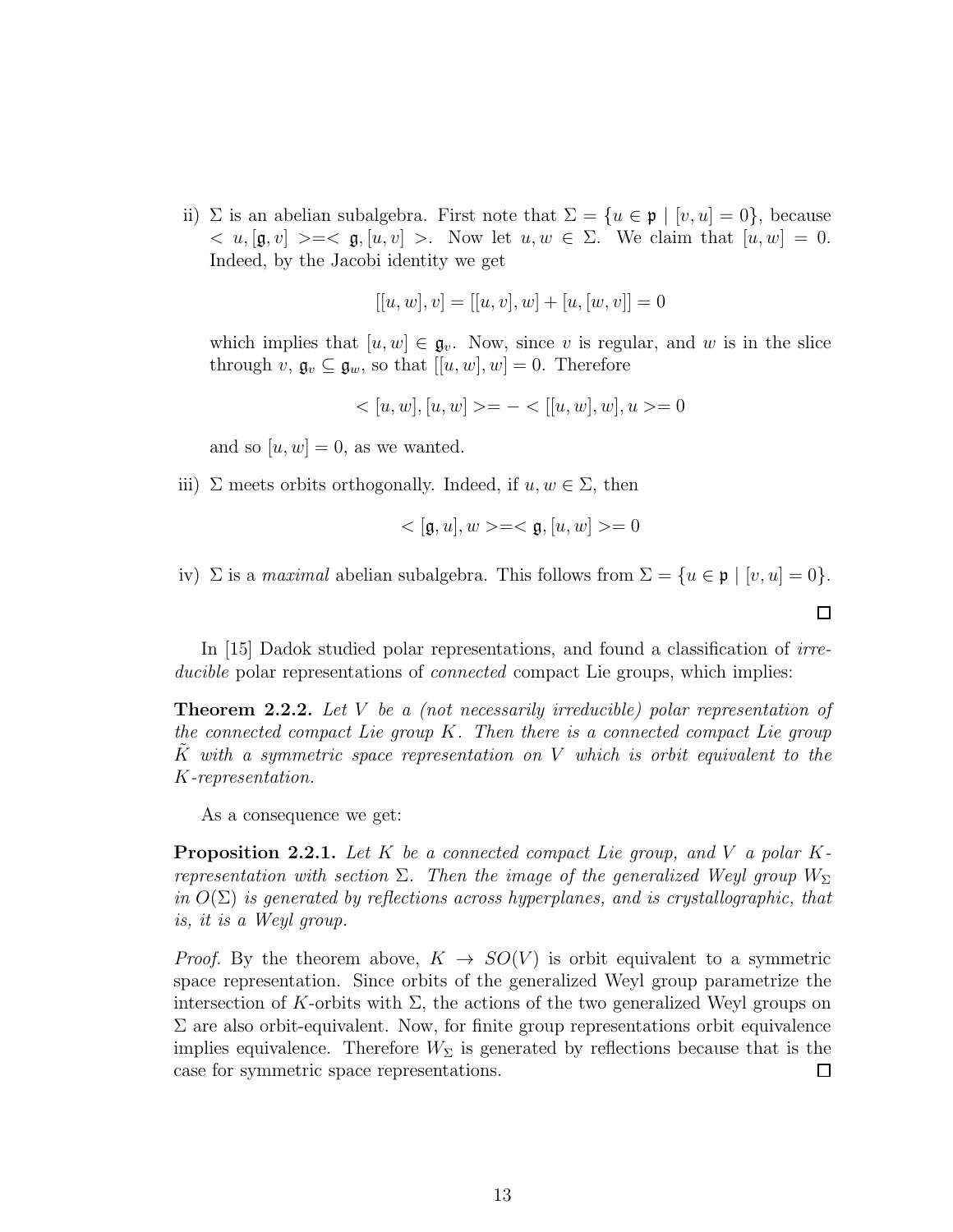## <span id="page-20-0"></span>2.3 Isoparametric Submanifolds and the Chevalley Restriction Theorem

There is an important interplay between representations and the geometry of their orbits. Principal orbits of polar representations have particularly simple (submanifold geometric) invariants: they are *isoparametric submanifolds*. See Thorbergsson's survey article [\[66\]](#page-73-5) for the rich history of this subject. There is also a good exposition of the theory in [\[8\]](#page-69-8).

**Definition 2.3.1.** Let N be an embedded, complete, connected submanifold of the Euclidean vector space V. We say  $N$  is isoparametric if the normal bundle is globabally flat and the principal curvatures along any parallel normal field are constant.

Proposition 2.3.1. Principal orbits of polar representations of a connected compact Lie group are isoparametric.

*Proof.* See Theorem 5.7.1 in [\[56\]](#page-73-3), or [\[8\]](#page-69-8).

Thorbergsson has proved a partial converse to the above proposition:

**Theorem 2.3.1** (Thorbergsson). Let F be an isoparametric foliation of  $\mathbb{R}^{n+r}$  whose isoparametric submanifolds are compact, irreducible and full with codimension  $r \geq$ 3. Then there is a symmetric space  $X = G/K$  and an isometry  $A: R^{n+r} \to T_{(K)}X$ that carries the leaves of  $\mathcal F$  onto the orbits of the isotropy representation of X.

Proof. See [\[65\]](#page-73-6).

The full converse is false. There are non-homogeneous isoparametric submanifolds of codimension 2: See [\[19\]](#page-70-6) or [\[53\]](#page-73-7) and [\[54\]](#page-73-8). See [\[51\]](#page-72-7) and [\[52\]](#page-72-8) for the theory of compact rank 2 isoparametric submanifolds, or, equivalently, isoparametric hypersurfaces in spheres.

Terng has discovered that to an isoparametric submanifold  $N$  of  $V$  there is an associated finite reflection subgroup  $W^q$  acting on the normal space  $\nu_q N$  at any point  $q \in N$ .

**Theorem 2.3.2.** Given a homogeneous degree k  $W^q$ -invariant polynomial on  $\nu_q N$ , it extends to a unique homogeneous degree k polynomial on V which is constant on N.

Proof. See Theorem C in [\[64\]](#page-73-4).

When N is a principal orbit of a polar representation, the reflection group  $W<sup>q</sup>$ coincides with the generalized Weyl group, and the theorem above then implies:

14

 $\Box$ 

 $\Box$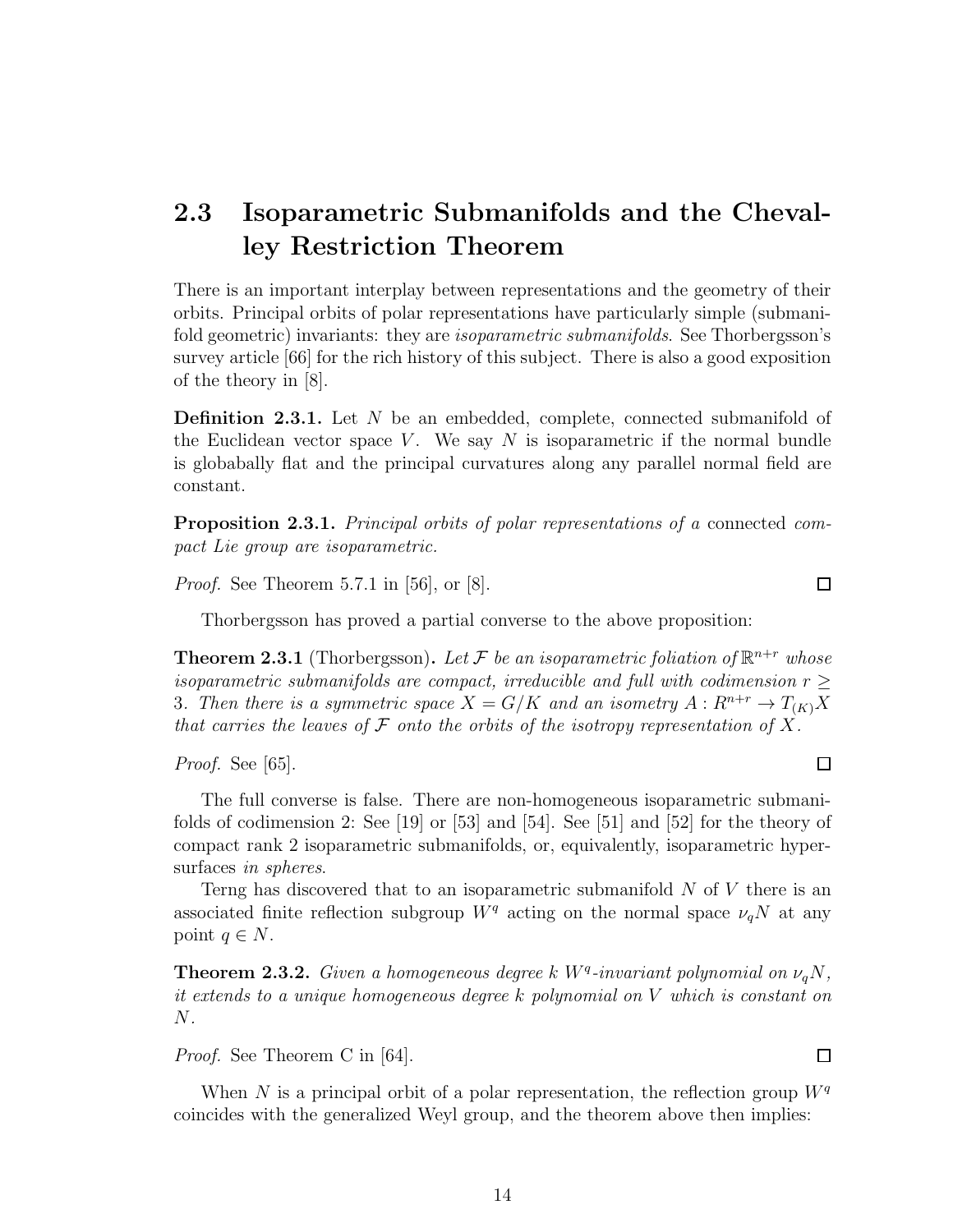<span id="page-21-1"></span>**Theorem 2.3.3** (Chevalley Restriction Theorem for polynomials). Let V be a polar K-representation, where K is a compact Lie group,  $\Sigma$  be a section, and  $W_{\Sigma}$  its generalized Weyl group. Then restriction to  $\Sigma$  gives an isomorphism

$$
|_{\Sigma}: \mathbb{R}[V]^K \to \mathbb{R}[\Sigma]^{W_{\Sigma}}
$$

where  $\mathbb{R}[V]^K$  denotes the set of K-invariant polynomial functions on V and similarly for  $\mathbb{R}[\Sigma]^{W_{\Sigma}}$ .

*Proof.* (Sketch) Let  $K_0$  be the connected component of  $\{e\}$  in  $K$ ,  $W^0_{\Sigma}$  the corresponding generalized Weyl group, and  $N$  a principal  $K_0$ -orbit. Then  $N$  is an isoparametric submanifold. If  $f \in \mathbb{R}[\Sigma]^W$ , then by the theorem above there is a unique  $F \in \mathbb{R}[V]$  which restricts to f and is constant on N. By examining the proof of the theorem above one can see that  $F$  is actually constant on all nearby principal orbits, and therefore  $F \in \mathbb{R}[V]^{K_0}$ . Finally we apply Lemma [2.1.2](#page-17-1) to conclude that  $F \in \mathbb{R}[V]^K$ .  $\Box$ 

It's a fact due to Hilbert that  $\mathbb{R}[V]^K$  is finitely generated (this is true for any linear action of a compact group, not only polar representations). Let  $\rho_1, \ldots, \rho_n$  be generators. Then one has the following theorem:

**Theorem 2.3.4** (Schwarz). Let  $\rho: V \to \mathbb{R}^n$  be the map whose coordinates are  $\rho_1, \ldots, \rho_n$ . Then composition with  $\rho$  gives a surjection

$$
\rho^*: C^\infty(\mathbb{R}^n) \to C^\infty(V)^K
$$

Proof. See [\[58\]](#page-73-9).

Using this one can prove the smooth version of the Chevalley Restriction Theorem for polar representations:

**Theorem 2.3.5.** Let V be a polar representation of the compact Lie group  $K$ , with section  $\Sigma$  and generalized Weyl group  $W_{\Sigma}$ . Then restriction to  $\Sigma$  is an isomorphism:

$$
|_{\Sigma}: C^{\infty}(V)^{K} \to C^{\infty}(\Sigma)^{W_{\Sigma}}
$$

*Proof.* By the Chevalley Restriction Theorem for polynomials,  $\rho_1|_{\Sigma_1}, \ldots, \rho_n|_{\Sigma}$  generate  $\mathbb{R}[\Sigma]^{W_{\Sigma}}$ . So, given  $f \in C^{\infty}(\Sigma)^{W_{\Sigma}}$ , we can apply Schwarz's theorem to the action of  $W_{\Sigma}$  on  $\Sigma$  to get a  $F \in C^{\infty}(\mathbb{R}^n)$  such that  $f = F \circ \rho|_{\Sigma}$ . Therefore f extends to the K-invariant smooth function  $F \circ \rho$ .  $\Box$ 

Combining this with the Slice Theorem one gets the full-blown version of the Restriction Theorem:

<span id="page-21-0"></span>**Theorem 2.3.6** (Chevalley Restriction Theorem). Let M be a polar G-manifold with section  $\Sigma$ . Then restriction to  $\Sigma$  is an isomorphism:

$$
|_{\Sigma}: C^{\infty}(M)^G \to C^{\infty}(\Sigma)^{W_{\Sigma}}
$$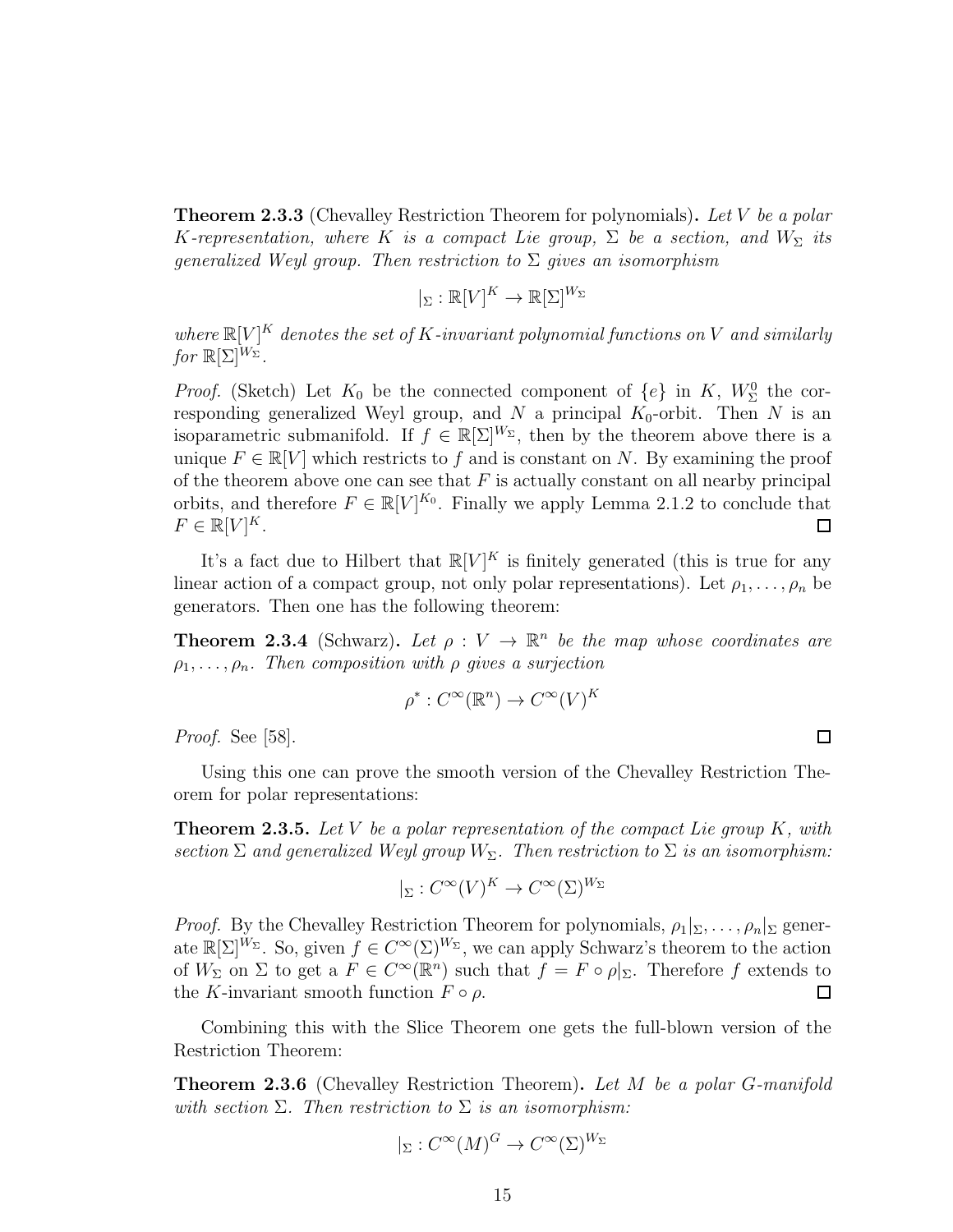*Proof.* Let  $f \in C^{\infty}(\Sigma)^{W_{\Sigma}}$ . Then f can be extended uniquely to a G-invariant function  $F : M \to \mathbb{R}$ , and we need to prove that F is smooth.

Let  $x \in M$ ,  $K = G_x$ ,  $V = \nu_x(G \cdot x)$ , and  $\epsilon > 0$  such that

$$
\exp^{\perp}: G \times_K V^{\epsilon} \to \mathcal{U}
$$

is a G-equivariant diffeomorphism onto the G-invariant open set  $\mathcal U$  in  $M$ .

With this identification in mind,  $f|_{T_x(\Sigma)^\epsilon}$  is a  $W_{T_x(\Sigma)}$ -invariant smooth function, and thus, by the Restriction Theorem for representations,  $F|V^{\epsilon}$  is smooth. But since K acts freely on  $G \times V^{\epsilon}$ , restriction to the slice is an isomorphism

$$
|_{V^{\epsilon}}: C^{\infty}(G \times_K V^{\epsilon})^G \to C^{\infty}(V^{\epsilon})^K
$$

and therefore  $F|_{\mathcal{U}}$  is smooth, as we wanted to show.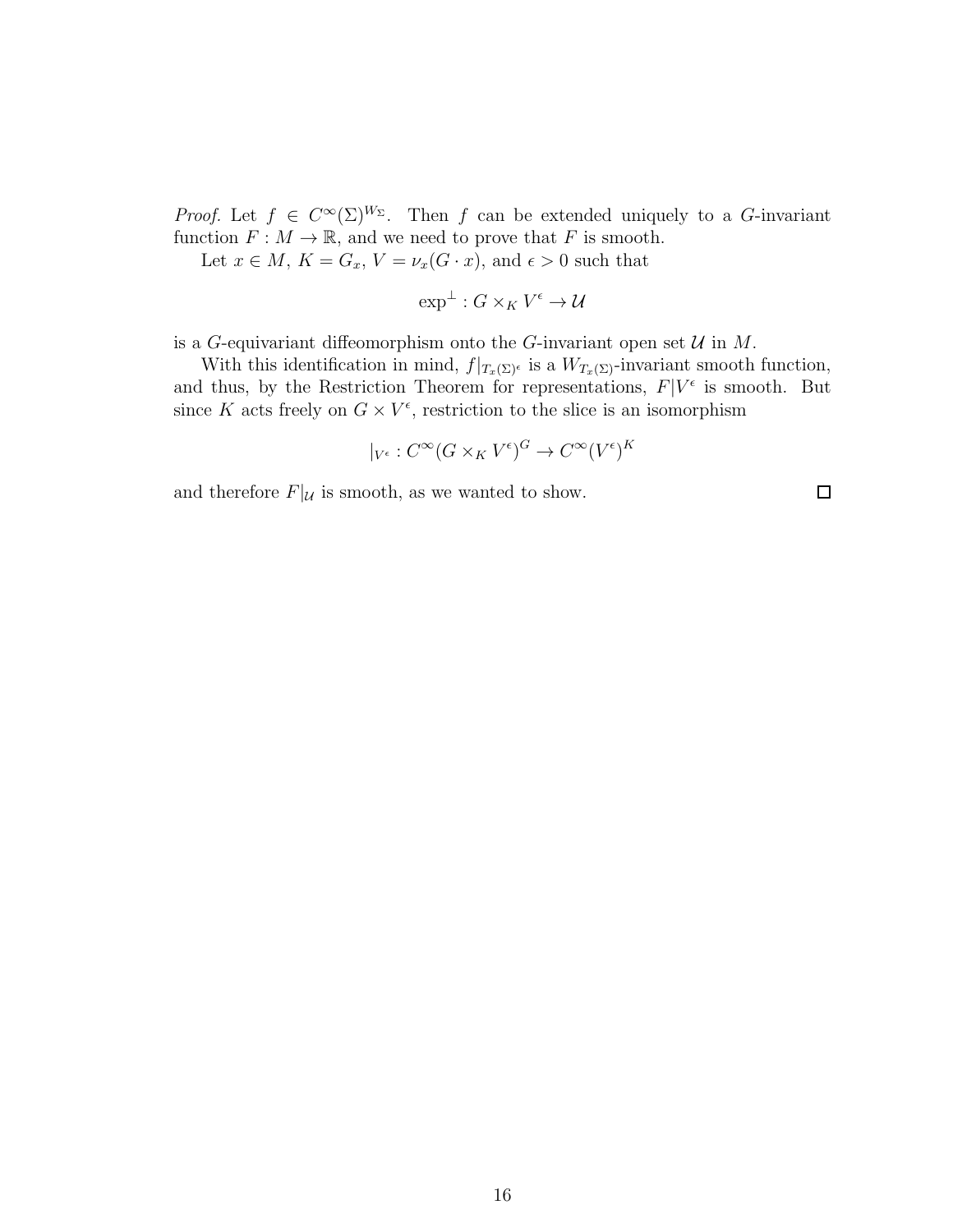## <span id="page-23-0"></span>Chapter 3

# Equivariant tensors - Smoothness Conditions

### <span id="page-23-1"></span>3.1 Introduction and Main Theorem

Let M be a polar G-manifold with section  $\Sigma$  and consider a G-equivariant vector bundle  $\pi : E \to M$ . Examples of E include the tangent and cotangent bundles TM and  $T^*M$ , and other tensor bundles. Let  $\sigma : M \to E$  be a smooth G-equivariant cross-section.

As in the case of functions,  $\sigma$  is completely determined by its restriction to  $\Sigma$ . In other words the map

$$
|_{\Sigma}: C^{\infty}(E)^G \to C^{\infty}(E|_{\Sigma}), \qquad \sigma \mapsto \sigma|_{\Sigma}
$$

is injective. The goal of this chapter is to describe the image of this map.

First note that  $E|_{\Sigma}$  is a  $N(\Sigma)$ -equivariant vector bundle, where  $N(\Sigma)$  is the normalizer of  $\Sigma$  in  $G$ ,  $\{g \in G \mid g\Sigma = \Sigma\}$ . So the centralizer  $Z(\Sigma) = \{g \in G \mid gp =$  $p \forall p \in \Sigma$  also acts on  $E|_{\Sigma}$ , and the union of  $E_p^{Z(\Sigma)}$  for  $p \in \Sigma$  turns out to form a vector subbundle  $(E|_{\Sigma})^{Z(\Sigma)}$  of  $E|_{\Sigma}$ . Since  $Z(\Sigma)$  acts trivially on this subbundle, it is a  $W(\Sigma) = N(\Sigma)/Z(\Sigma)$ -equivariant vector bundle over  $\Sigma$ .

<span id="page-23-2"></span>**Theorem 3.1.1** (Main Theorem). Let M be a polar G-manifold with section  $\Sigma$ , and let  $E \to M$  be a G-equivariant vector bundle over M. Then

- 1. Let  $\tau \in C^{\infty}(E|_{\Sigma})$  be a cross-section of E defined along  $\Sigma$ . It extends to a  $\tilde{\tau} \in C^{\infty}(E)^G$  if and only if
	- $\tau$  has image in the subbundle  $(E|_{\Sigma})^{Z(\Sigma)}$ ;
	- $\tau$  is  $W(\Sigma)$ -equivariant; and
	- for every singular point  $p \in \Sigma$ ,  $\tau$  satisfies a certain set of "smoothness" conditions" at p, which are linear conditions on the Taylor series of  $\tau$  at  $p$ .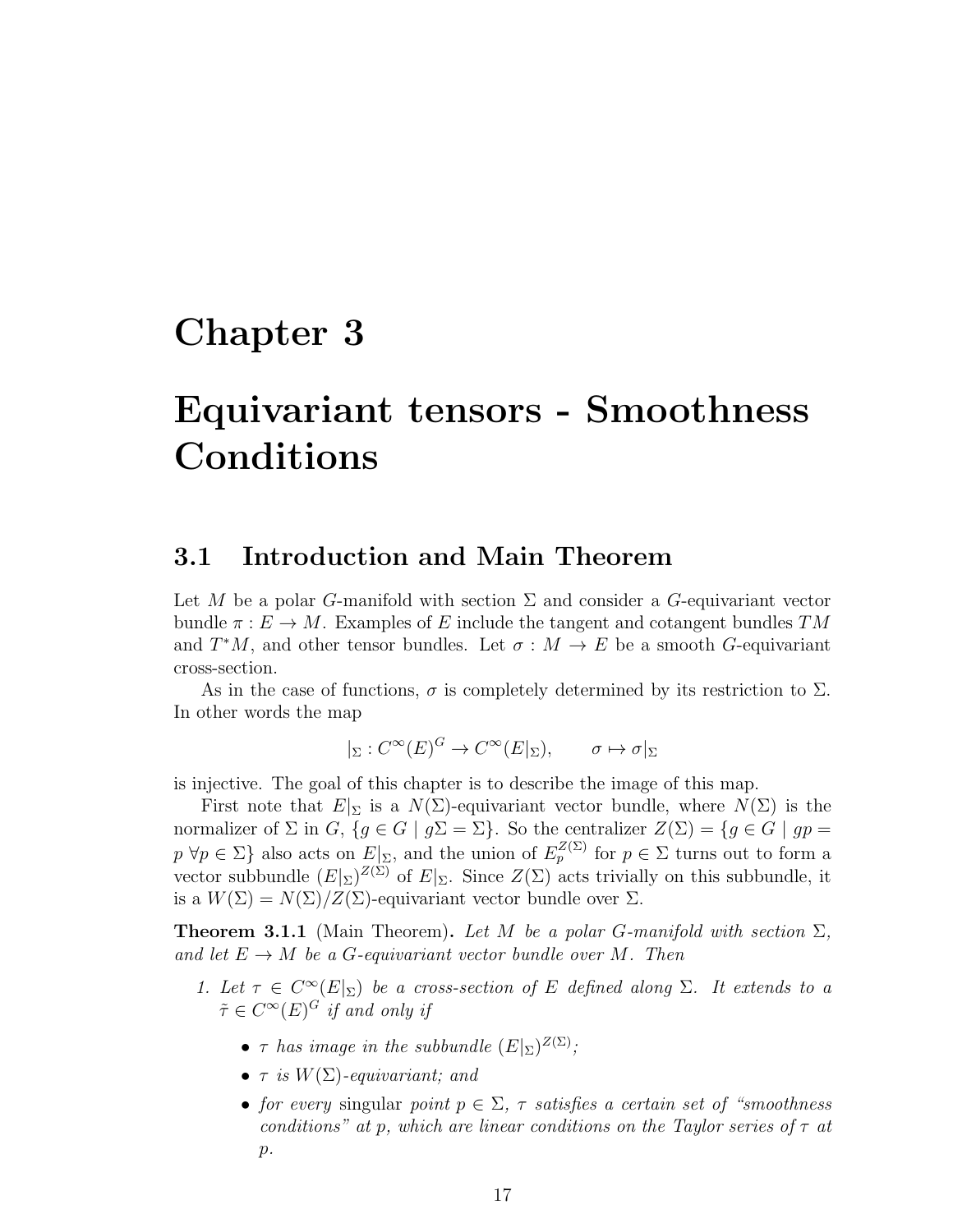- 2. For every singular point  $p \in \Sigma$ , there is an algorithm to compute the "smoothness conditions".
- 3. If dim  $\Sigma = 1$ , at every singular point  $p \in \Sigma$  there is only a finite number of smoothness conditions.

See section [3.5](#page-40-0) for formulas that give the smoothness conditions in the two simplest cases, namely at points whose slice representation is either  $S^1 \subset O(\mathbb{R}^2)$  or  $SO(3) \subset \mathbb{R}^3$ . They work for any equivariant bundle.

The main technical algebraic result we need is:

<span id="page-24-0"></span>**Theorem 3.1.2.** Let  $V = (T_p(G \cdot p))^{\perp}$  be the slice at p and  $K = G_p$  the isotropy. Denote by  $\mathbb{R}[V, E_p]^K$  the space of polynomial maps from V to  $E_p$  which are Kequivariant, and similarly for  $\mathbb{R}[T_p \Sigma, E_p^{Z(\Sigma)}]^{(W_\Sigma)_p}$ .

These are modules over the ring of invariant polynomials  $\mathbb{R}[V]^K = \mathbb{R}[T_p \Sigma]^{(W_\Sigma)_p}$ which are free of the same rank, namely  $l = \dim(E_p)^{Z(\Sigma)}$ .

The proof of this theorem involves complexifying the group  $K$  and the  $K$ representations V and  $E_p$ , then using results from Representation Theory by G. Schwarz, V. Kac, J. Dadok, B. Kostant and others (for example [\[59\]](#page-73-10), [\[16\]](#page-70-5), [\[42\]](#page-72-9)), and pulling these results back to the real case. For more details see section [3.3](#page-30-0) below.

Proof of Theorem [3.1.1.](#page-23-2) We break the proof into steps: Let  $\tau \in C^{\infty}(E|_{\Sigma}).$ 

- 1. It is clear that if it is the restriction of a  $\tilde{\tau} \in C^{\infty}(E)^G$ , then at every  $p \in \Sigma$ ,  $\tau(p) \in E_p$  is fixed by  $Z(\Sigma)$ .
- 2. This is a local problem:  $\tau$  extends to  $\tilde{\tau} \in C^{\infty}(E)^G$  if and only  $\tau|_{\mathcal{U} \cap \Sigma}$  extends, where  $U$  runs through a covering of  $M$  by  $G$ -stable open sets.
- 3. Let  $p \in \Sigma$  be any point, and we will look at a small tubular neighbourhood U around the orbit through  $p$ .

Consider  $V = (T_p G p)^{\perp}$ , the slice at p. It is a polar  $K = G_p$ -representation with section  $T_p \Sigma$  and generalized Weyl group  $W(\Sigma)_p$  (see Proposition [2.1.2\)](#page-14-0).

Using the Slice Theorem, there is a tubular neighbourhood  $U$  of  $G_p$  which is G-equivariantly diffeomorphic to  $G \times_K V$ . Identify V and  $T_p \Sigma$  with the images of  $\{e\} \times V$  and  $\{e\} \times T_p \Sigma$  in U. By Proposition [3.2.1](#page-26-2) the restriction mapping K

$$
|_V : C^{\infty}(E|_{\mathcal{U}})^G \to C^{\infty}(E|_V)^P
$$

is an isomorphism. Similarly, the restriction map

$$
|_{\Sigma}: C^{\infty}(E_{\Sigma \cap \mathcal{U}})^{N(\Sigma)} \to C^{\infty}(E|_{T_p\Sigma})^{N(\Sigma)_p}
$$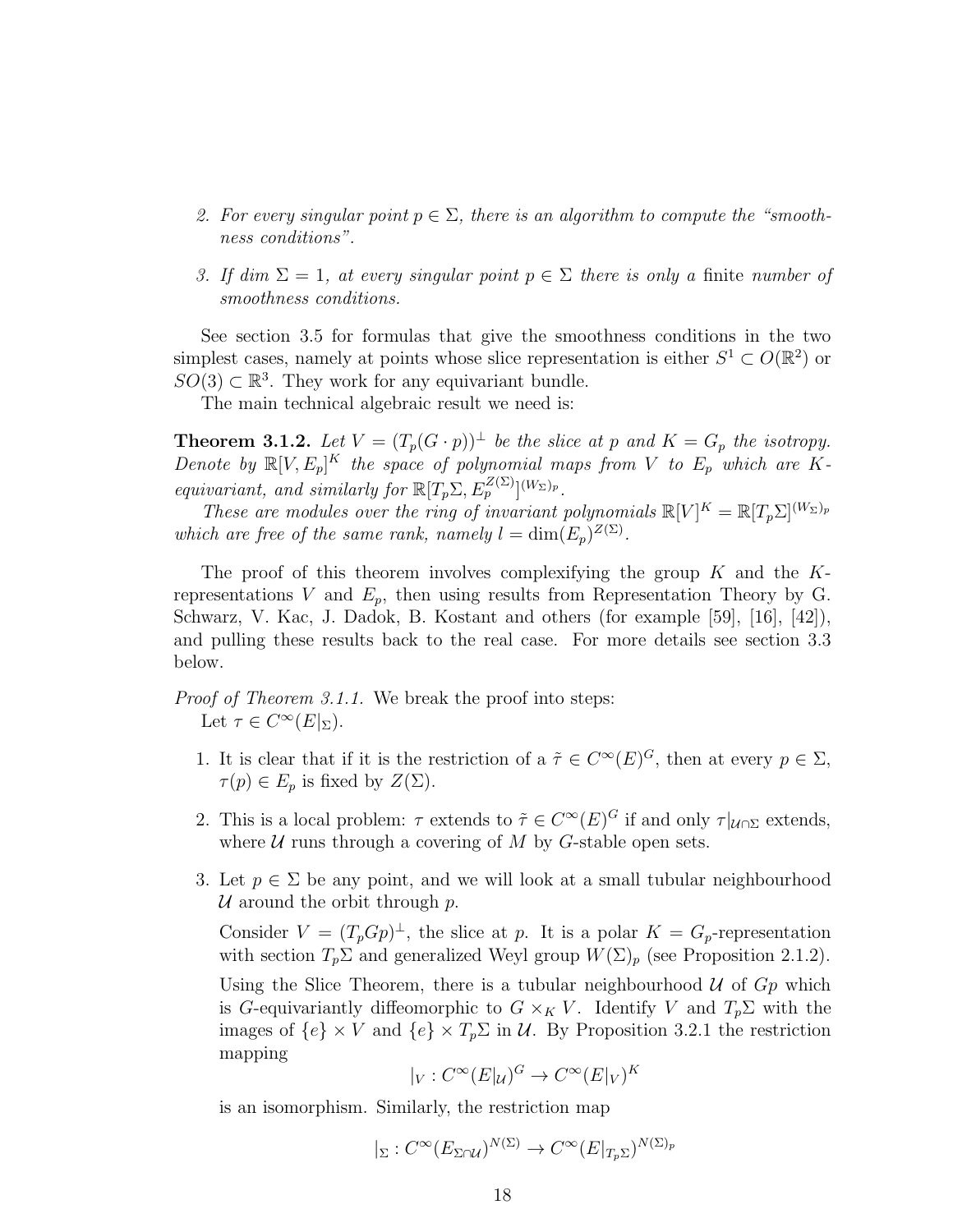is also an isomorphism. Therefore  $\tau_{\Sigma \cap U}$  extends to  $C^{\infty}(\mathcal{U})^G$  if and only if  $\tau_{T_p\Sigma}$ extends to  $C^{\infty}(E|_V)^K$ .

In other words, we have reduced to the linear case. Also note that if  $p$  is regular, then  $V = T_p \Sigma$ , and so there are no smoothness conditions.

- 4. Since  $T_p \Sigma$  and V are representations, the equivariant bundles  $E|_{T_pM}$  and  $E|_V$ are trivial, that is, equivalent to the bundles  $T_p \Sigma \times E_p$  and  $V \times E_p$  with bundle projection equal to the projection onto the first factor. See Proposition [3.2.3.](#page-30-1) In this frame a cross-section of  $E|_V$  is simply a function  $V \to E_p$ , and similarly for  $T_p \Sigma$ . In particular this proves that  $(E|_{T_p \Sigma})^{Z(\Sigma)}$ , which here becomes  $T_p \Sigma \times E_p^{Z(\Sigma)}$ , is indeed a sub-bundle.
- 5. K is not necessarily connected. Let  $K_0$  be the connected component containing the identity, and  $W_0 = W_p \cap K_0$ . By lemma [2.1.2](#page-17-1)  $\tau|_{T_p\Sigma} \in C^\infty(T_p\Sigma, E_p^{Z(\Sigma)})^{W_p}$ extends to  $C^{\infty}(V, E_p)^K$  if and only if it extends to  $C^{\infty}(V, E_p)^{K_0}$ . So we may as well assume K connected from now on.
- 6. Since these are vector spaces, we may consider equivariant polynomial maps between them:

$$
\mathbb{R}[V, E_p]^K \qquad \mathbb{R}[T_p \Sigma, E_p^Z]^{W_p}
$$

By Theorem [3.1.2](#page-24-0) these are free modules of the same rank  $l$  over the same ring  $\mathbb{R}[V]^K = \mathbb{R}[T_p \Sigma]^{W_p}$ . Let  $\sigma_1, \ldots, \sigma_l$  be a basis for the first module, and  $\tau_1, \ldots, \tau_l$  a basis for the second. See section [3.3.3](#page-37-0) for an algorithm that finds such bases.

- 7. An application of the Malgrange Division Theorem shows that  $\sigma_1, \ldots, \sigma_l$  also generate  $C^{\infty}(V, E_p)^K$  over  $C^{\infty}(V)^K$  (see proposition [3.4.1\)](#page-39-0), and similarly for  $T_p\Sigma$ . This means that  $\tau$  extends if and only if for all  $v \in T_p\Sigma$ , the Taylor series of  $\tau$  at v belongs to the module generated by the Taylor series at v of  $\sigma_1|_{T_p\Sigma},\ldots,\sigma_l|_{T_p\Sigma}$  over the ring of formal power series  $\mathbb{R}[[T_p\Sigma]]$ . We may ignore the conditions at  $v \neq 0$ , because these are already covered by conditions coming from a different p.
- 8. Since  $\tau$  is  $W_p$ -equivariant, its Taylor series at  $v = 0$  already belongs to the ideal generated by the  $\tau_i$ , so many of the conditions above are superfluous. Discarding these the space of "smoothness conditions" is isomorphic to

$$
\left\{ \text{smoothness conditions} \right\} = \frac{\mathbb{R}[T_p \Sigma, E_p^Z]^{W_p}}{\mathbb{R}[V, E_p]^K}
$$

9. Since the base ring A is a polynomial ring in n variables, where  $n$  is the cohomogeneity of the action, a quotient of two free modules of the same rank is always finite-dimensional over  $\mathbb R$  for  $n = 1$ , and is either zero or infinitedimensional over  $\mathbb R$  for  $n \geq 2$ . See proposition [3.4.2](#page-40-2) for a proof.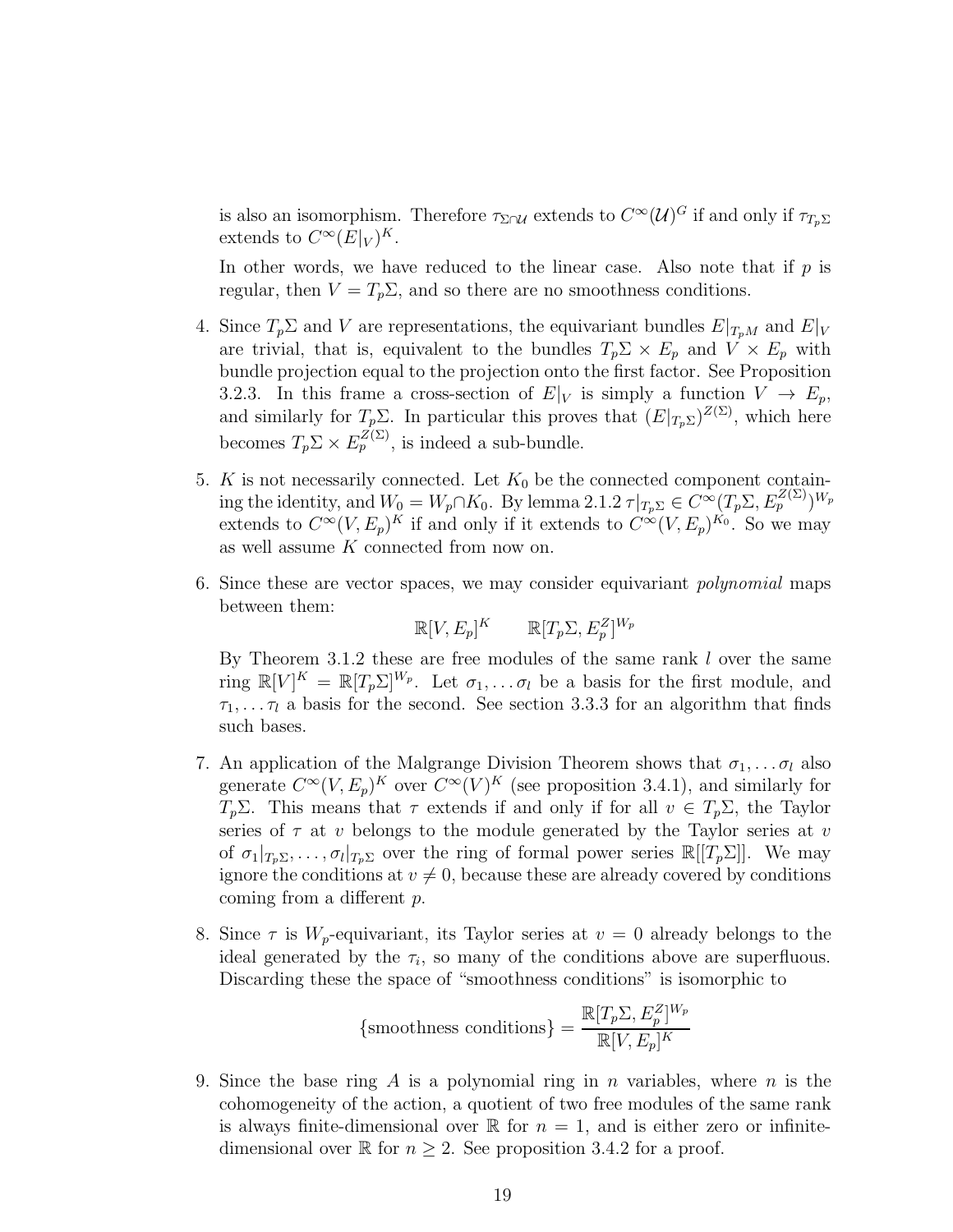### <span id="page-26-1"></span><span id="page-26-0"></span>3.2 Equivariant Vector Bundles

#### 3.2.1 Set-up and restricting to the slice

Let M be a polar G-manifold, and  $\Sigma \subset M$  be a section. Let  $\pi : E \to M$  be a smooth G-equivariant vector bundle.

 $\Box$ 

Since we wish to study smoothness of bundle sections of  $E$ , which is a local condition (in M), the first step is to apply the Slice Theorem (see Bredon [\[12\]](#page-70-7)): For  $x \in M$ , we call the vector space  $V = (T_x(G \cdot x))^{\perp} \subset T_xM$  the slice at x. It is a K-representation, where  $K = G_x$  is the isotropy at x. The Slice Theorem then says that there is a G-equivariant diffeomorphism

$$
\mathcal{U} \to G \times_K V
$$

where  $U$  is an open G-neighbourhood of x. From now on we will identify them through this isomorphism.

Denote by  $C^\infty (G\times_K V)^G$  the  ${\mathbb R}$ -algebra of  $G$ -invariant smooth functions on  $G\times_K$ V and by  $C^{\infty}(V)^K$  the R-algebra of K-invariant smooth functions on V. Moreover, denote by  $C^{\infty}(E|_{\mathcal{U}})^G$  the  $C^{\infty}(G \times_K V)^G$ -module of smooth G-equivariant bundle sections of  $E|_{\mathcal{U}}$ , and by  $C^{\infty}(E|_{V})^{K}$  the  $C^{\infty}(V)^{K}$ -module of smooth K-equivariant bundle sections of  $E|_V$ . Implicit here is the identification of V with the subspace  $\{[(e, v)] \mid v \in V\}$  of  $G \times_K V$ .

**Lemma 3.2.1.** Let N be any smooth manifold, and  $f: G \times_K V \to N$  a function. Then f is smooth if and only if  $\tilde{f} = f \circ p$  is smooth, where

 $p: G \times V \to G \times_K V,$   $(q, v) \mapsto [(q, v)]$ 

is the natural projection.

*Proof.* This follows from the fact that the action of K on  $G \times V$  is free, and from the definition of smooth structure on  $G \times_K V$ .  $\Box$ 

<span id="page-26-2"></span>Proposition 3.2.1. There are no smoothness conditions when restricting either functions or bundle sections to the slice. More precisely:

(i) The restriction map

$$
|_V : C^{\infty}(G \times_K V)^G \to C^{\infty}(V)^K
$$

is an isomorphism of R-algebras;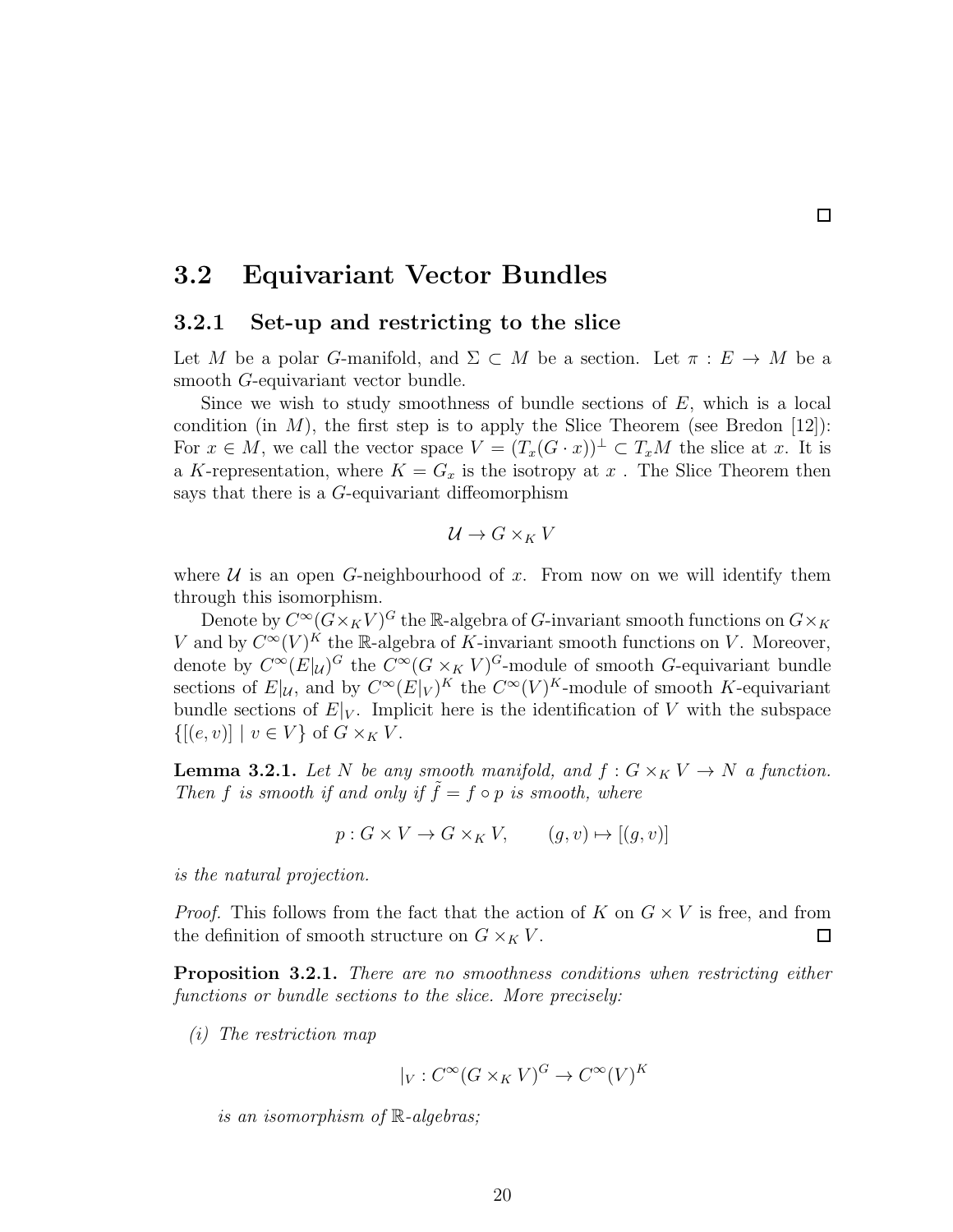(ii) The restriction map

$$
|_V : C^{\infty}(E|_{\mathcal{U}})^G \to C^{\infty}(E|_V)^K
$$

is an isomorphism of  $C^{\infty}(V)^K$ -modules, where we view  $C^{\infty}(E)^G$  as a module over  $C^{\infty}(V)^K$  through the isomorphism in (i).

*Proof.* (i)  $|V|$  is clearly a homomorphism of R-algebras, and it is injective because  $V \subset G \times_K V$  meets all the G-orbits. Now we show surjectivity:

Let  $h \in C^{\infty}(V)^K$  and define the smooth function  $\tilde{f}: G \times V \to \mathbb{R}$  by  $\tilde{f}(g, v) =$  $g \cdot h(v)$ .

Since h is K-invariant,  $\tilde{f}$  descends to a G-invariant  $f : G \times_K V \to \mathbb{R}$ . f is smooth by the lemma above, and  $f|_V = h$  by construction.

(ii) Analogous to the proof of (i).

Since the slice V is a polar representation (with section  $T_x\Sigma$ , see proposition [2.1.2,](#page-14-0) or Theorem 4.6 in [\[55\]](#page-73-2) or Theorem 5.6.21 in [\[56\]](#page-73-3)), Proposition [3.2.1](#page-26-2) above reduces the local question of extension of equivariant tensors in polar manifolds to the same question for polar representations.

#### <span id="page-27-0"></span>3.2.2 Trivial equivariant bundles

Given a K-equivariant vector bundle  $\pi : F \to V$  over a K-representation V, the fiber  $W = \pi^{-1}(0)$  over zero is again a K-representation, because  $0 \in V$  is fixed by the action of  $K$ . Then it turns out that  $F$  is trivial in the sense that it is equivalent, as a smooth K-equivariant bundle, to  $p_1 : V \times W \to V$ , where  $p_1$  is projection onto the first factor, and where K acts on  $V \times W$  in the obvious way. This is a well-known result, but since I was not able to find a proof in the literature (in the smooth category), I write one here.

We start by recalling some standard facts.

The action of K on a manifold M makes  $TM$  into a K-equivariant vector bundle, and so we get an action on  $C^{\infty}(TM)$ :

$$
(g_*X)(v) = g \cdot X(g^{-1}v)
$$

Similarly, K acts on the algebra of smooth functions by  $g_* f = f \circ g^{-1}$ .

For any K-equivariant vector bundle F over M, the actions of K on  $C^{\infty}(M)$ and on  $C^{\infty}(F)$  interact with the module structure in the following way:

<span id="page-27-1"></span>
$$
g_*(f \cdot Y) = (g_* f) \cdot g_* Y \tag{3.2.1}
$$

 $\Box$ 

Now,  $C^{\infty}(TM)$  also acts on  $C^{\infty}(M)$  by taking directional derivatives, and this interacts with the K-actions by:

<span id="page-27-2"></span>
$$
g_*(X \cdot f) = (g_* X) \cdot (g_* f) \tag{3.2.2}
$$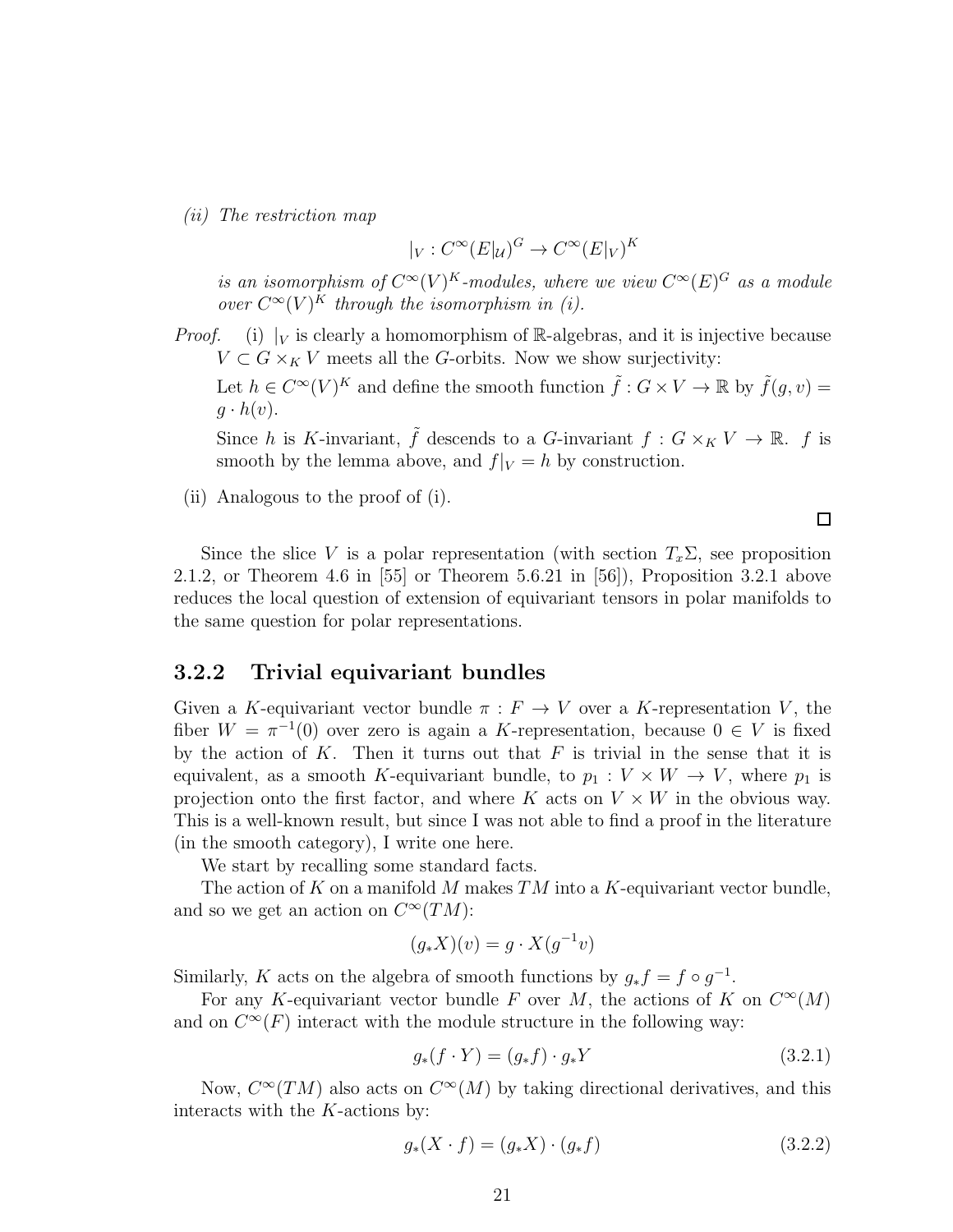**Lemma 3.2.2.** There is a K-equivariant connection on F, that is, a connection  $\nabla$ satisfying

$$
\nabla_{g_*X}(g_*Y) = g_*(\nabla_X Y)
$$

for all group elements  $g \in K$ , vector fields  $X \in C^{\infty}(TM)$  and bundle sections  $Y \in C^{\infty}(F)$ .

Here  $g_*$  denotes the usual actions of K on bundle sections of TM and F.

Proof. K acts on

$$
L = \text{Hom}(C^{\infty}(TM) \times C^{\infty}(F), C^{\infty}(F)) \text{ by}
$$

$$
(g \star \nabla)_X Y = g_{*}(\nabla_{g_{*}^{-1}X} g_{*}^{-1}Y)
$$

The space of connections on  $F$  is the affine subspace of  $L$  defined by the equations

$$
\nabla_{fX} Y = f \nabla_X Y
$$

$$
\nabla_X fY = (X \cdot f)Y + f \nabla_X Y
$$

Let  $\tilde{\nabla}$  be any connection on F. (Every vector bundle admits a connection, because the frame bundle always admits a horizontal distribution: put any metric on its total space, and define the horizontal distribution to be the orthogonal complement to the vertical distribution.)

First we prove that  $g \star \tilde{\nabla}$  is a connection for all  $g \in K$ .

$$
(g * \tilde{\nabla})_{fX} Y = g_* \left( \tilde{\nabla}_{g_*^{-1}(fX)} g_*^{-1} Y \right) \qquad \text{by definition}
$$
  
\n
$$
= g_* \left( \tilde{\nabla}_{(g_*^{-1} f)(g_*^{-1} X)} g_*^{-1} Y \right) \qquad \text{by (3.2.1)}
$$
  
\n
$$
= g_* \left( (g_*^{-1} f) \tilde{\nabla}_{(g_*^{-1} X)} g_*^{-1} Y \right) \qquad \text{because } \tilde{\nabla} \text{ is a connection}
$$
  
\n
$$
= f(g * \tilde{\nabla})_X Y \qquad \text{by (3.2.1) again}
$$

$$
(g * \tilde{\nabla})_X(fY) =
$$
  
\n
$$
= g_* \left( \tilde{\nabla}_{g_*^{-1}X} g_*^{-1}(fY) \right) \qquad \text{by definition}
$$
  
\n
$$
= g_* \left( \tilde{\nabla}_{g_*^{-1}X} ((g_*^{-1}f)(g_*^{-1}Y)) \right) \qquad \text{by (3.2.1)}
$$
  
\n
$$
= g_* \left( ((g_*^{-1}X) \cdot (g_*^{-1}f))g_*^{-1}Y + (g_*^{-1}f) \tilde{\nabla}_{g_*^{-1}X} g_*^{-1}Y \right) \qquad \text{because } \tilde{\nabla} \text{ is a connection}
$$
  
\n
$$
= g_* \left( ((g_*^{-1}(X \cdot f))g_*^{-1}Y + (g_*^{-1}f) \tilde{\nabla}_{g_*^{-1}X} g_*^{-1}Y \right) \qquad \text{by (3.2.2)}
$$
  
\n
$$
= (X \cdot f)Y + f((g * \tilde{\nabla})_XY) \qquad \text{by (3.2.1) twice}
$$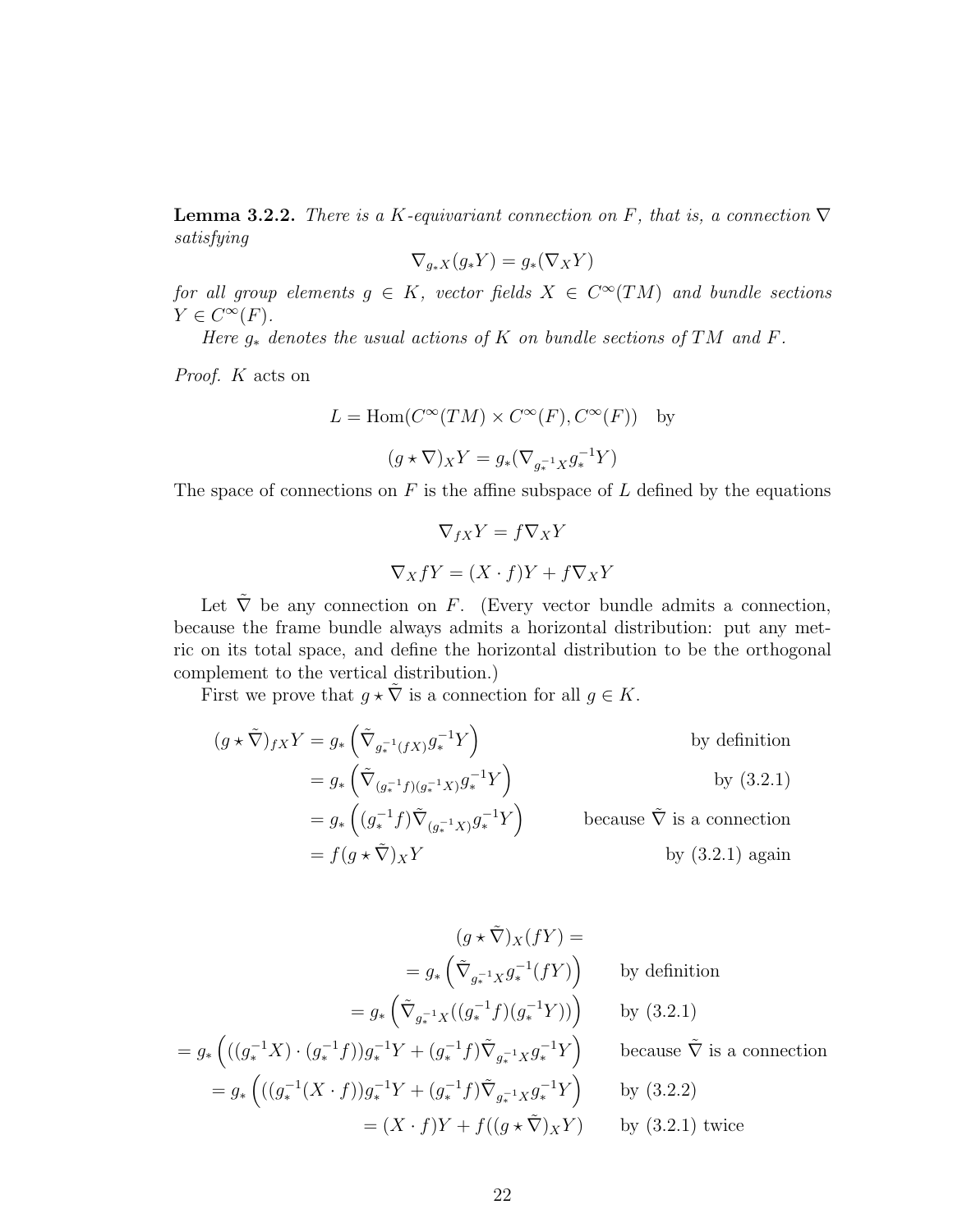Now let  $\int_K$  be a Haar integral on K with total volume 1, and define

$$
\nabla = \int_{g \in K} (g \star \tilde{\nabla}) dg
$$

This is a connection because the space of connections is an affine subspace of L: convex linear combinations (even infinite ones) of vectors in an affine subspace stay in that affine subspace. And it is K-equivariant by construction.

口

*Remark* 3.2.1. Of course when E is a tensor bundle, we can simply choose the Levi-Civita connection, which is equivariant because the group acts by isometries.

**Proposition 3.2.2.** Let N be a K-manifold and  $\phi: N \times [0,1] \rightarrow M$  be a smooth homotopy through K-equivariant maps between  $\phi_0 = \phi(\cdot, 0)$  and  $\phi_1 = \phi(\cdot, 1)$ .

Let  $\pi$ :  $F \rightarrow M$  be a K-equivariant vector bundle, and  $\nabla$  a K-equivariant connection on F (which always exists by the lemma above). Then parallel translation relative to  $\nabla$  gives a K-equivariant isomorphism between the K-equivariant bundles  $\phi_0^* F$  and  $\phi_1^* F$ .

*Proof.* Consider the K-equivariant bundle over N:

$$
L=\mathrm{Hom}(\phi_0^*F,\phi_1^*F)
$$

Define the bundle section  $\psi : N \to L$  by  $\psi(n) = P_{\gamma}$ , where  $P_{\gamma}$  denotes parallel translation relative to  $\nabla$  along the curve  $\gamma(t) = \phi(n, t)$ ,  $t \in [0, 1]$ . Then define a bundle map  $\eta : \phi_0^* F \to \phi_1^* F$  by  $\eta(v) = \psi(\pi(v))v$ .

Note that if we start with  $\phi_-(n,t) = \phi(n, 1-t)$  in the construction above we get the  $\eta$ <sub>-</sub> which is the inverse of  $\eta$ . Therefore we have two things left to prove: (i) that  $\psi$  is smooth, and (ii) that  $\psi$  is K-equivariant.

(i)  $\psi$  was defined in terms of the solution of the parallel transport ODE:

$$
\psi(n)(v) = \sigma(1)
$$

where  $\sigma(t)$  is the bundle section of F along  $\gamma(t) = \phi(n, t)$  satisfying

$$
\frac{D}{dt}\sigma(t) = 0 \text{ and } \sigma(0) = v
$$

The coefficients of this ODE change smoothly with the parameter  $n \in N$ . Now the standard ODE result about smooth dependence on parameters shows that  $\psi$  is smooth. (see Arnold [\[3\]](#page-69-9), chapter 2, section 8.5)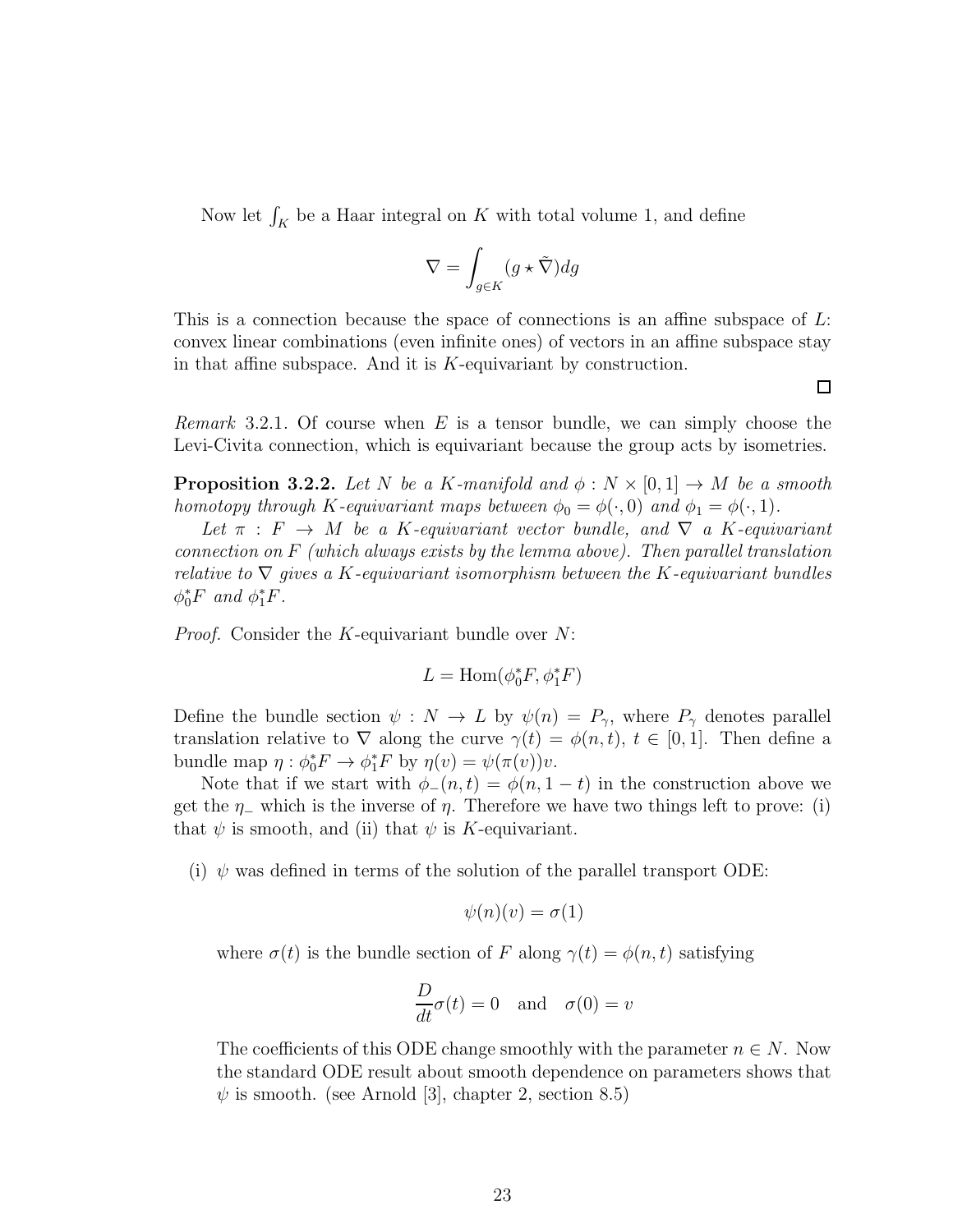(ii) Apply  $g \in K$  to the situation above. We get a section  $g_*\sigma(t) = g\sigma(t)$  of F along the curve

$$
\bar{\gamma}(t) = \phi(gn, t) = g\phi(n, t) = g\gamma(t)
$$

It is parallel because  $\nabla$  is K-equivariant:

$$
\nabla_{\bar{\gamma}'(t)}(g_*\sigma) = \nabla_{g\gamma'(t)}(g_*\sigma) = g \nabla_{\gamma'(t)}\sigma = 0
$$

Since  $(g_*\sigma)(0) = gv$ , we get equivariance of  $\psi$ :

$$
\psi(gn)(gv) = (g_*\sigma)(1) = g(\psi(n)(v))
$$

<span id="page-30-1"></span>

| <b>Proposition 3.2.3.</b> Let V be a (real) K-representation, where K is a compact Lie        |
|-----------------------------------------------------------------------------------------------|
| group, and $\pi$ : $F \to V$ a smooth K-equivariant vector bundle. Let W be the K-            |
| representation $W = \pi^{-1}(0)$ . Then F is trivial in the sense that it is equivalent, as a |
| smooth K-equivariant vector bundle, to $p_1: V \times W \to V$ , where K acts on $V \times W$ |
| by $g(v, w) = (gv, gw)$ and $p_1$ is the projection onto the first factor.                    |

*Proof.* The map  $\phi: V \times [0,1] \to V$  given by  $\phi(v,t) = tv$  is a smooth homotopy through K-equivariant maps from  $\phi_0 = 0$  to  $\phi_1 = id_V$ , and so, by the Proposition above, the bundles  $F = \phi_1^* F$  and  $(p_1 : V \times W \to V) = \phi_0^* F$  are equivalent as  $K$ -equivariant vector bundles over  $V$ .  $\Box$ 

Since the space of equivariant bundle sections of the trivial bundle  $V \times W$  is equal to the space  $C^{\infty}(V, W)^K$  of equivariant maps from V to W, we have reduced the extension problem for tensors on a polar representation to the extension problem for maps to the representation W.

### <span id="page-30-0"></span>3.3 Polynomial coefficients

Let V be a polar K-representation with section  $\Sigma$ , and W be any K-representation. In this section we study invariants and equivariants with polynomial coefficients.

Notations:  $A = \mathbb{R}[V]^K = \mathbb{R}[\Sigma]^{W(\Sigma)}$  is the ring of K-invariant polynomials on V, which is isomorphic through the restriction map to  $\mathbb{R}[\Sigma]^{W(\Sigma)}$  by the polynomial Chevalley Restriction Theorem, see proposition [2.3.3.](#page-21-1)  $\mathbb{R}[V,W]^K$  and  $\mathbb{R}[\Sigma, W^{Z(\Sigma)}]^{W(\Sigma)}$  are the equivariant polynomial maps between the indicated vector spaces, and both are modules over A.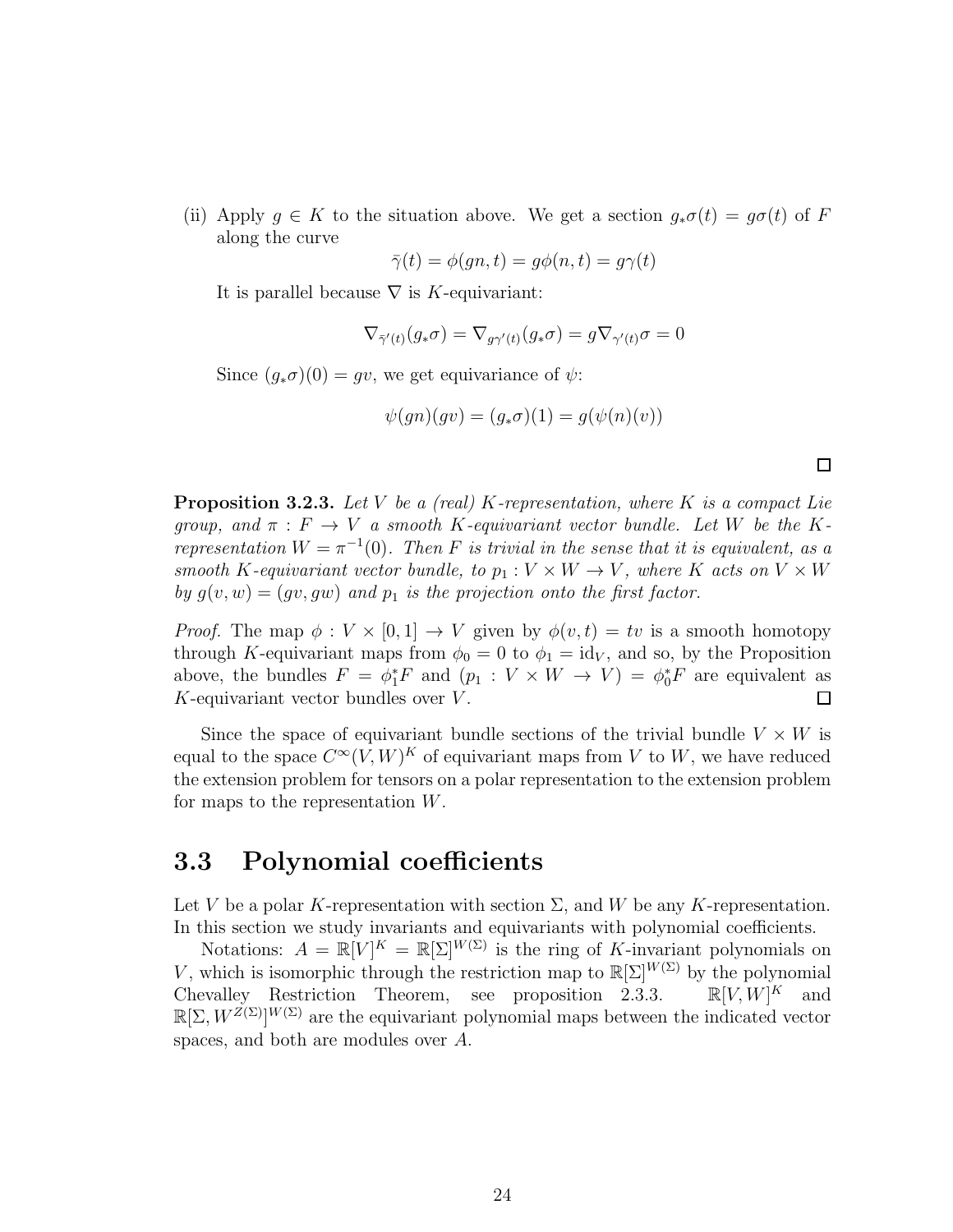#### <span id="page-31-0"></span>3.3.1 Cofreeness of polar representations

In this subsection we investigate when the polar  $K$ -representation  $V$  is cofree, that is, when  $\mathbb{R}[V]$  is a free A-module, where  $A = \mathbb{R}[V]^K$  as above. This will eventually imply that the A-modules we are most interested in,  $\mathbb{R}[V, W]^K$  and  $\mathbb{R}[\Sigma, W]^{N(\Sigma)}$ , are free of the same rank, namely dim  $W^{Z(\Sigma)}$  (see Corollaries [3.3.2](#page-36-0) and [3.3.3](#page-37-1) below). The main result of this subsection is Theorem [3.3.3](#page-33-0) below, which lists several conditions equivalent to cofreeness.

We start by looking at the representation of the finite group  $W_{\Sigma}$  on  $\Sigma$ . Recall that a subgroup of  $GL(U)$  (where U is a real vector space) is called a reflection group when it is generated by reflections in hyperplanes in  $U$ . See Humphreys' book [\[33\]](#page-71-8) for more information.

<span id="page-31-1"></span>**Theorem 3.3.1** (Chevalley). Suppose  $W_{\Sigma}$  is a reflection group. Then  $A = \mathbb{R}[\Sigma]^{W_{\Sigma}}$ is a free polynomial ring in a number of variables equal to the dimension of  $\Sigma$ , and the set of all polynomials on  $\Sigma$ ,  $\mathbb{R}[\Sigma]$ , is a free A-module of rank equal to the cardinality of the Weyl Group,  $|W_{\Sigma}|$ .

Proof. See Humphreys [\[33\]](#page-71-8), Part I, Theorems 3.5 and Proposition 3.6.

The converse to the theorem above is:

<span id="page-31-2"></span>**Theorem 3.3.2** (Shephard-Todd). Let W be a finite subgroup of  $GL(\Sigma)$ . If  $A =$  $\mathbb{R}[\Sigma]^W$  is a free polynomial ring, then W is a reflection group.

*Proof.* See Theorem 3.11 in [\[33\]](#page-71-8), or the original paper [\[61\]](#page-73-11).

#### $\Box$

 $\Box$ 

For some of the implications in Theorem [3.3.3](#page-33-0) we will need to complexify the representation  $V$ , then use the theory of such representations developed by Schwarz, Kac, Dadok, Vinberg, Popov etc, and finally see what that implies for the original real representation  $V$  of  $K$ . For the definition of complexification of groups and its basic properties see Chapter 3 of [\[13\]](#page-70-8). For a summary of the theory of complex transformation groups (much of which was developed by Luna) in the case of representations, especially complexifications of real representations, see section 5 of [\[60\]](#page-73-12).

Let  $K_{\mathbb{C}}$  be the complexification of K.  $K_{\mathbb{C}}$  is a reductive, linear algebraic complex group. Let  $V_{\mathbb{C}} = \mathbb{C} \otimes V$  be the regular representation of  $K_{\mathbb{C}}$  extending V and  $\Sigma_{\mathbb{C}} = \mathbb{C} \otimes \Sigma.$ 

Note that  $\mathbb{C}[V_{\mathbb{C}}] = \mathbb{C} \otimes \mathbb{R}[V]$ , and  $\mathbb{C}[V_{\mathbb{C}}]^{K_{\mathbb{C}}} = \mathbb{C}[V_{\mathbb{C}}]^{K} = \mathbb{C} \otimes \mathbb{R}[V]^{K}$ , and similarly for polynomials on  $\Sigma$  and  $\Sigma_{\mathbb{C}}$ .

<span id="page-31-3"></span>**Proposition 3.3.1.** Suppose that  $W_{\Sigma}$  is a finite reflection group. Then  $V_{\mathbb{C}}$  is cofree, that is,  $\mathbb{C}[V_{\mathbb{C}}]$  is a free  $\mathbb{C}[V_{\mathbb{C}}]^{K_{\mathbb{C}}}$ -module.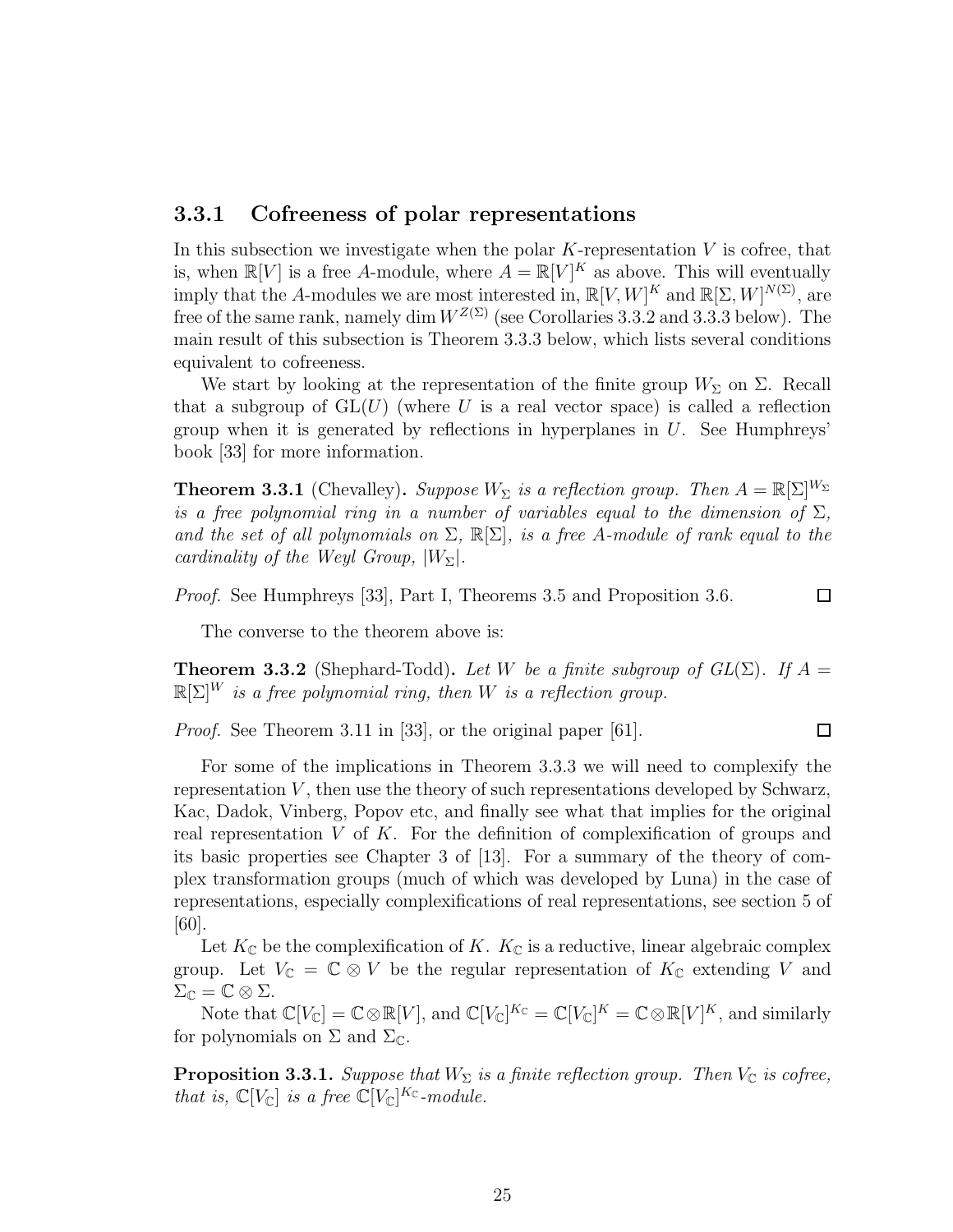Proof. Complexifying Chevalley's Restriction Theorem (see Theorem [2.3.6\)](#page-21-0), we get that the restriction to  $\Sigma_{\mathbb{C}}$  is an isomorphism

$$
\mathbb{C}[V_{\mathbb{C}}]^{K_{\mathbb{C}}}\to \mathbb{C}[\Sigma_{\mathbb{C}}]^{N(\Sigma)_{\mathbb{C}}}
$$

Moreover, by the complexification of Chevalley's Theorem [3.3.1,](#page-31-1)  $\mathbb{C}[\Sigma_{\mathbb{C}}]$  is a free  $\mathbb{C}[\Sigma_{\mathbb{C}}]^{N(\Sigma)c}$ -module, and so we can apply Lemma 2.5 in [\[59\]](#page-73-10) to conclude that  $V_{\mathbb{C}}$  is cofree.  $\Box$ 

Remark 3.3.1. In [\[16\]](#page-70-5) Dadok and Kac have defined and studied a complex analogue of polar representations of connected groups, and proved (see theorem 2.10 in their paper) that such representations are always cofree. So an alternative way of proving the Proposition above, in the special case where K is connected (see Theorem [3.3.3\)](#page-33-0), is to show that  $V_{\mathbb{C}}$  is polar in their sense, which can be done as follows:

Let  $v \in \Sigma$  be a regular vector. Then v is also regular in  $V_{\mathbb{C}}$ : see Lemma [3.3.1](#page-34-1) below. Let  $c_v = \{x \in V_{\mathbb{C}} \mid \mathfrak{g}x \subseteq \mathfrak{g}v\}$ . Then clearly  $\Sigma_{\mathbb{C}} \subseteq c_v$ , and so  $c_v \oplus \mathfrak{g}v = V_{\mathbb{C}}$ . Now apply Corollary 2.5 in [\[16\]](#page-70-5) to conclude that  $V_{\mathbb{C}}$  is polar.

Let  $\mathbb{R}[V]_+^K$  be the space of polynomials in  $\mathbb{R}[V]^K$  with zero constant term, and  $I = \mathbb{R}[V]_+^K \cdot \mathbb{R}[V]$  be the ideal of  $\mathbb{R}[V]$  generated by  $\mathbb{R}[V]_+^K$ .

Denote by  $I_{\mathbb C}$  the complexification  ${\mathbb C}{\otimes} I$  of  $I,$  which is also equal to  ${\mathbb C}[V_{\mathbb C}]_+^{K_{\mathbb C}}\cdot {\mathbb C}[V_{\mathbb C}]$ 

<span id="page-32-0"></span>**Proposition 3.3.2.** Suppose  $V_{\mathbb{C}}$  is cofree. Consider a K-stable graded vector subspace  $\mathcal{H} \subseteq \mathbb{R}[V]$  such that we have a direct sum

$$
\mathbb{R}[V] = \mathcal{H} \oplus I
$$

- (i) Such an  $H$  exists;
- (ii) Let  $\mathcal{H}_{\mathbb{C}}=\mathbb{C}\otimes\mathcal{H}$ . It is a  $K_{\mathbb{C}}$ -invariant graded subspace of  $\mathbb{C}[V_{\mathbb{C}}]$  such that

$$
\mathbb{C}[V_{\mathbb{C}}]=\mathcal{H}_{\mathbb{C}}\oplus I_{\mathbb{C}}
$$

and multiplication gives an isomorphism

$$
\phi_{\mathbb{C}}:\mathbb{C}[V_{\mathbb{C}}]^{K_{\mathbb{C}}}\otimes\mathcal{H}_{\mathbb{C}}\to\mathbb{C}[V_{\mathbb{C}}]
$$

which respects the grading, the structure of  $\mathbb{C}[V_{\mathbb{C}}]^{K_{\mathbb{C}}}$ -modules and that of  $K_{\mathbb{C}}$ modules;

(iii) Multiplication induces an isomorphism

$$
\phi : \mathbb{R}[V]^K \otimes \mathcal{H} \to \mathbb{R}[V]
$$

which respects the grading, the structure of  $\mathbb{R}[V]^K$ -modules and that of Kmodules. In particular, the  $K$ -representation  $V$  is cofree.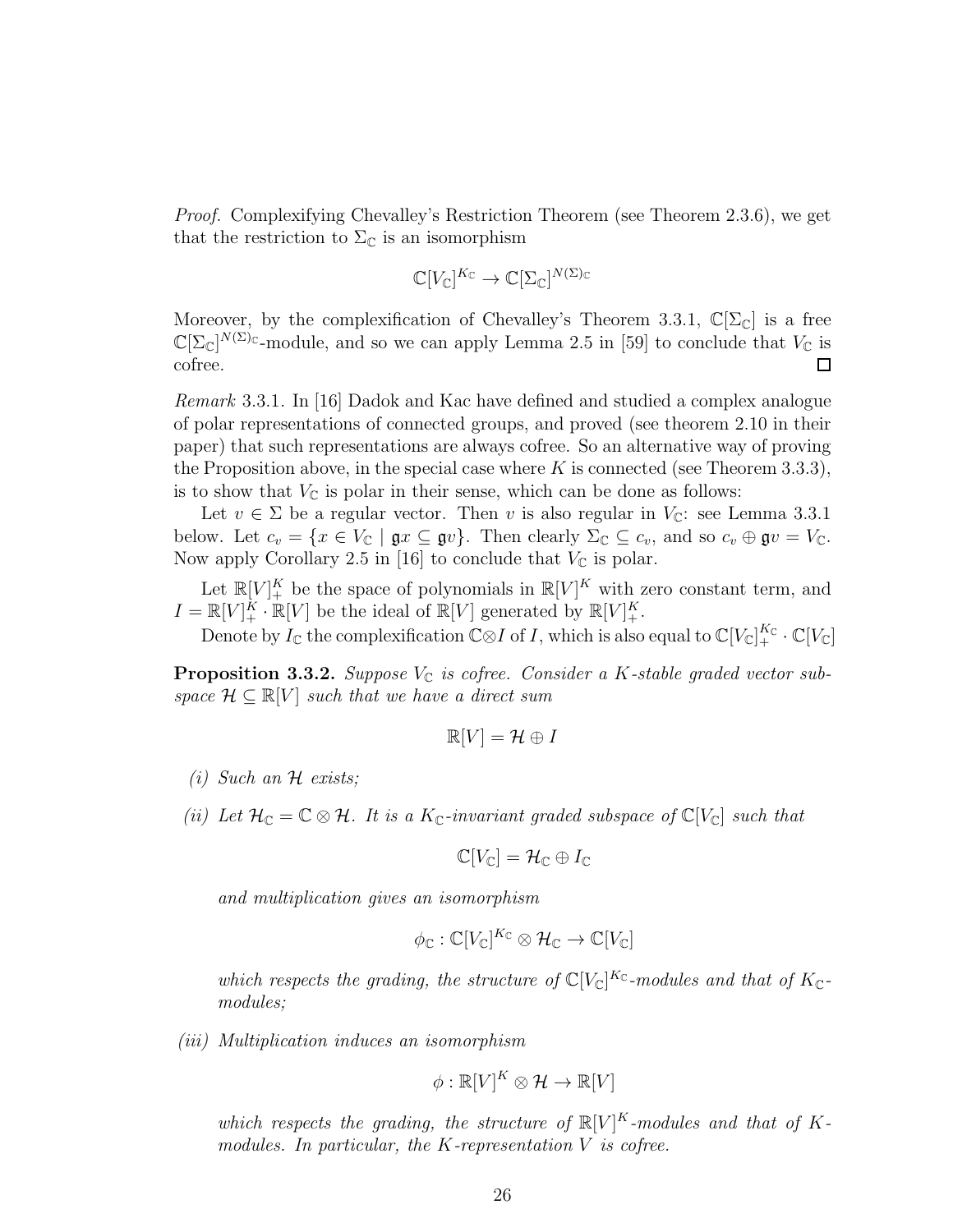- *Proof.* (i)  $H$  can be built degree by degree: let  $H_j$  be a K-invariant complement of  $I_j$  in  $\mathbb{R}[V]_j$ , and define  $\mathcal{H} = \bigoplus_{j=0}^{\infty} \mathcal{H}_j$
- (ii) The first statement is obvious. Kostant has proved that in this situation, cofreeness of  $V_{\mathbb{C}}$  (which we have) is equivalent to  $\phi_{\mathbb{C}}$  being an isomorphism: see Lemma 1 (and also Proposition 1) in [\[42\]](#page-72-9).
- (iii) Since  $\phi_{\mathbb{C}}$  is the complexification of  $\phi$  and  $\phi_{\mathbb{C}}$  is an isomorphism, so is  $\phi$ .

口

Remark 3.3.2. An  $\mathcal{H}_{\mathbb{C}}$  satisfying the properties of (ii) above can also be described as  $K_{\mathbb{C}}$ -harmonic polynomials. Here harmonicity is defined as follows: (see [\[42\]](#page-72-9), pages 335, 340)

Let  $Sym(V)$  be the symmetric algebra on V. Choosing linear coordinates  $\{z_1, \ldots, z_n\}$  on V, Sym(V) can be identified with the set of constant coefficient differential operators

$$
\partial = \sum a_{i_1,\dots,i_n} \left(\frac{\partial}{\partial z_1}\right)^{i_1} \dots \left(\frac{\partial}{\partial z_n}\right)^{i_n}
$$

 $Sym(V)$  is a graded  $K_{\mathbb{C}}$ -module. Let J be the set of elements in  $Sym(V)$  which have zero constant term and are  $K_{\mathbb{C}}$ -invariant. Then a polynomial f is called  $K_{\mathbb{C}}$ harmonic if  $(\partial f) = 0$  for all  $\partial \in J$ .

If  $K = SO(n)$ ,  $V = \mathbb{R}^n$ , then one gets the usual harmonic functions.

<span id="page-33-0"></span>**Theorem 3.3.3.** Let K be a compact Lie group, and V a polar K-representation, with section  $\Sigma \subseteq V$  and generalized Weyl group  $W_{\Sigma} = N(\Sigma)/Z(\Sigma)$ . Then the following are equivalent:

- (i)  $W_{\Sigma}$  is a (finite) reflection subgroup of  $GL(\Sigma)$ , i.e., it is generated by reflections in hyperplanes of  $\Sigma$ ;
- (ii) The base ring  $A = \mathbb{R}[V]^K = \mathbb{R}[\Sigma]^{W_{\Sigma}}$  is a free polynomial ring in  $dim(\Sigma)$ generators;
- (iii) V is a cofree K-representation, i.e.,  $\mathbb{R}[V]$  is a free  $\mathbb{R}[V]^K$ -module;
- (iv)  $\Sigma$  is a cofree  $W_{\Sigma}$ -representation;

Moreover, if K is connected, all the equivalent conditions above are satisfied.

Proof.

- (i) $\Rightarrow$ (ii) See Theorem [3.3.1;](#page-31-1)
- (ii) $\Rightarrow$ (i) See Theorem [3.3.2;](#page-31-2)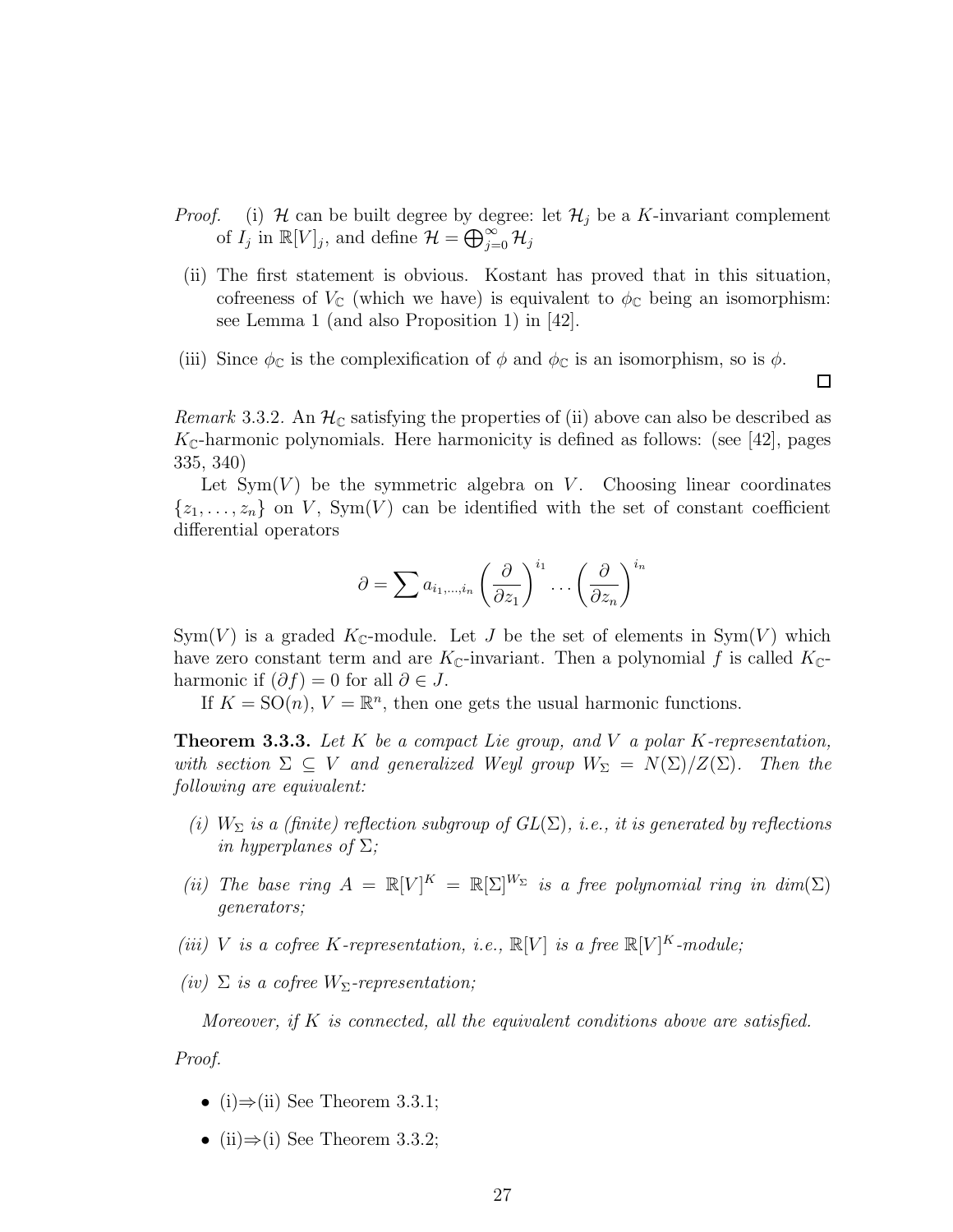- (i) $\Rightarrow$ (iii) See Propositions [3.3.1](#page-31-3) and [3.3.2;](#page-32-0)
- (iii)⇒(ii) Since V is cofree, so is  $V_{\mathbb{C}}$ . This implies that  $V_{\mathbb{C}}$  is coregular: see Proposition 17.29 in [\[60\]](#page-73-12). Then  $V$  is coregular.
- (ii) $\Leftrightarrow$  (iv) Cofreeness and coregularity are equivalent for finite group representations, and equivalent to the group being a reflection group, see chapter 18 in [\[35\]](#page-71-9).

Finally, when  $K$  is connected, we can use Dadok's classification to conclude that  $W_{\Sigma}$  is a reflection group. Actually, it is even a Weyl group: see proposition [2.2.1.](#page-19-0)

 $\Box$ 

Remark 3.3.3. According to Theorem 1 in [\[25\]](#page-71-10), the equivalent conditions above are also equivalent to property SP. This means that the convex hull of the orbits form a set closed under Minkowski addition  $A + B = \{a + b \mid a \in A, b \in B\}.$ 

#### <span id="page-34-0"></span>3.3.2 Structure of the modules of covariants

Assume V and  $\Sigma$  are cofree representation (see Theorem [3.3.3](#page-33-0) above). We want to describe the structure of  $\mathbb{R}[V]$  and  $\mathbb{R}[\Sigma]$  as graded A-modules and as K- (respectively  $W_{\Sigma}$ -) modules.

We start with  $\mathbb{R}[V]$ . Let H be as in Proposition [3.3.2.](#page-32-0) It is clearly enough to describe the graded and K-module structures of  $H$ .

As a K-representation,  $H$  decomposes as a direct sum of irreducible representations, and the number of times each one appears in this decomposition is called its multiplicity.

We need a lemma:

<span id="page-34-1"></span>**Lemma 3.3.1.** Let  $v \in \Sigma$  be a regular vector of V. Then, viewed as a vector in  $V_c$ , it is also regular, that is:  $K_{\mathbb{C}} \cdot v$  is closed and has maximal dimension among closed orbits. The isotropy is

$$
(K_{\mathbb{C}})_v = (K_v)_{\mathbb{C}} = Z(\Sigma)_{\mathbb{C}}
$$

where  $Z(\Sigma) = \{g \in K \mid gv = v \,\forall v \in \Sigma\}$  is the centralizer of  $\Sigma$  in K.

*Proof.* We first show that v is semi-simple, that is, that  $K_{\mathbb{C}} \cdot v$  is closed. Choose any K-invariant inner product on  $V$ , and extend it to a Hermitian inner product  $\langle \cdot, \cdot \rangle$  on  $V_{\mathbb{C}}$ . Since  $\langle \cdot, v \rangle = 0$ , we get  $\langle \cdot, v \rangle = 0$ , that is, the function

$$
g\in K_{\mathbb{C}}\mapsto \in \mathbb{R}
$$

has a critical point at  $e \in K_{\mathbb{C}}$ . By a theorem of Kempf and Ness (see theorem 1.1 in [\[16\]](#page-70-5), or theorems 0.1 and 0.2 in [\[36\]](#page-71-11)),  $v$  is semi-simple.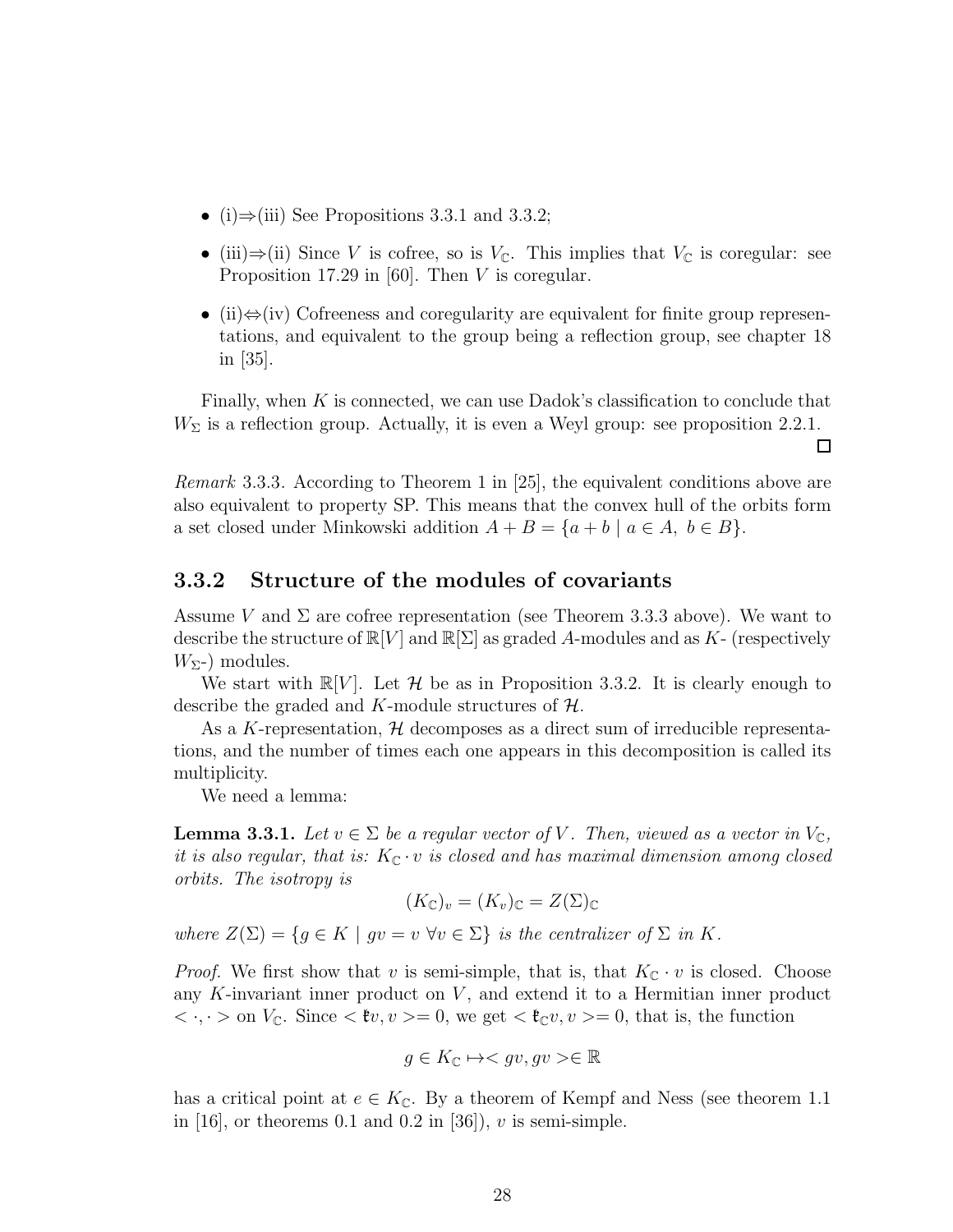The dimension of  $K_{\mathbb{C}} \cdot v$  is maximal among closed orbits because the isotropy types of semi-simple vectors in  $V_{\mathbb{C}}$  are the complexifications of the isotropy types of vectors in  $V$  (see Proposition 5.8(2) in [\[60\]](#page-73-12)).

To show that  $(K_{\mathbb{C}})_v = (K_v)_{\mathbb{C}}$ , we note that v being real,  $(K_{\mathbb{C}})_v$  is preserved by conjugation, and so is equal to the complexification of  $K \cap (K_{\mathbb{C}})_v$ , which is exactly  $K_{v}$ .

Since V is a polar K-representation and  $v \in \Sigma$  is regular,  $\Sigma$  is the slice at v. But the slice representation at a regular vector is trivial, and so, any  $g \in K_v$  also fixes  $\Sigma$  pointwise. In other words,  $K_v = Z(\Sigma)$ .

 $\Box$ 

**Proposition 3.3.3.** Let  $H$  and  $H_C$  be as in Proposition [3.3.2,](#page-32-0) and U be any irreducible K<sub>C</sub>-representation. The multiplicity of U in  $\mathcal{H}_{\mathbb{C}}$  is equal to  $\dim(U^*)^{Z(\Sigma)_{\mathbb{C}}},$ where  $U^*$  is the dual representation to  $U$ .

*Proof.* Since  $V_{\mathbb{C}}$  is the complexification of a real representation of a compact group, it has generically closed orbits, that is, the union of the closed orbits is Zariski dense in  $V_{\mathbb{C}}$ : see Corollary 5.9 in [\[60\]](#page-73-12).

Then, by Theorem 4.6 in [\[59\]](#page-73-10), the multiplicity of U in  $\mathcal{H}_{\mathbb{C}}$  is  $\dim(U^*)^H$ , for any principal isotropy subgroup  $H \subseteq K_{\mathbb{C}}$ . By the lemma above, we can take  $H = Z(\Sigma)_{\mathbb{C}}$ .  $\Box$ 

**Corollary 3.3.1.** Let W be an irreducible real representation of K, and  $\mathcal{H}$  as above. Then the multiplicity of W in  $\mathcal H$  is equal to:

- dim $(W^*)^{Z(\Sigma)}$  if  $\mathbb{C} \otimes W$  is irreducible;
- $\bullet$   $\frac{1}{2}$  $\frac{1}{2} \dim(W^*)^{Z(\Sigma)}$  if  $\mathbb{C} \otimes W \simeq U \oplus \overline{U}$  where U is an irreducible complex representation of complex type, i.e., such that  $U \not\cong \overline{U}$ ;
- $\bullet$   $\frac{1}{4}$  $\frac{1}{4}$  dim $(W^*)^{Z(\Sigma)}$  if  $\mathbb{C} \otimes W \simeq U \oplus U$  where U is an irreducible complex representation of quaternionic type;

*Proof.* The multiplicity of W in H is equal to the number m of times  $\mathbb{C} \otimes W$  appears in  $\mathcal{H}_{\mathbb{C}}$ .

• If  $\mathbb{C} \otimes W$  is irreducible, then the proposition above says that

$$
m = \dim_{\mathbb{C}}((\mathbb{C} \otimes W)^*)^{Z(\Sigma)_{\mathbb{C}}} = \dim_{\mathbb{R}}(W^*)^{Z(\Sigma)}
$$

• if  $\mathbb{C} \otimes W \simeq U \oplus \overline{U}$  with  $U \not\cong \overline{U}$ , then m equals the multiplicity of U in  $\mathcal{H}_{\mathbb{C}}$ , which by the proposition above is  $\dim_{\mathbb{C}}(U^*)^{Z(\Sigma)_{\mathbb{C}}}$ . Since  $\dim_{\mathbb{C}}(U^*)^{Z(\Sigma)_{\mathbb{C}}}$  $\dim_{\mathbb{C}}(\bar{U}^*)^{Z(\Sigma)_{\mathbb{C}}}$  we have

$$
m = \dim_{\mathbb{C}}(U^*)^{Z(\Sigma)\mathbb{C}} = \frac{1}{2}\dim_{\mathbb{C}}((\mathbb{C}\otimes W)^*)^{Z(\Sigma)\mathbb{C}} = \frac{1}{2}\dim_{\mathbb{R}}(W^*)^{Z(\Sigma)}
$$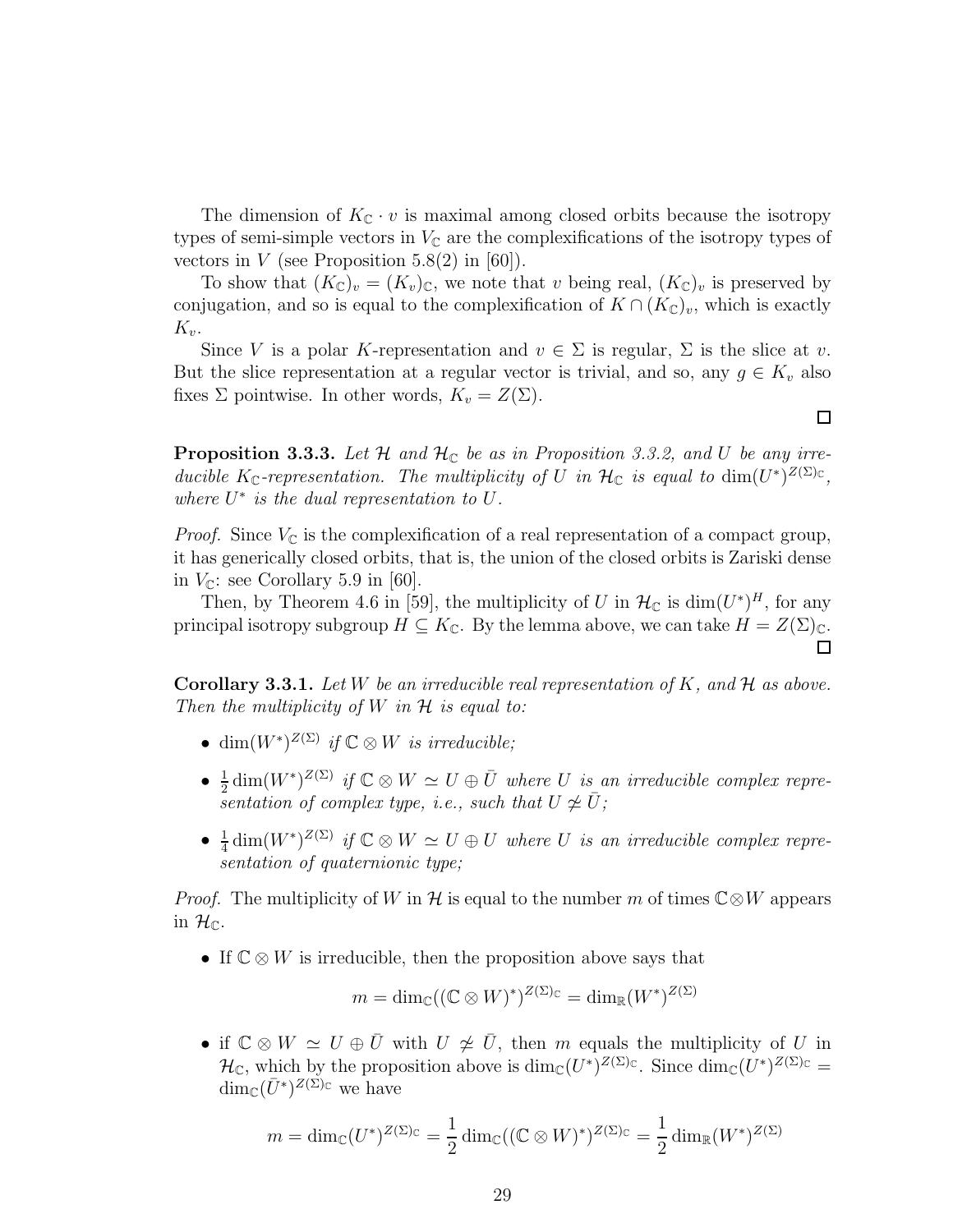• if  $\mathbb{C} \otimes W \simeq U \oplus U$ , m is equal to half the multiplicity of U in  $\mathcal{H}_{\mathbb{C}}$ , and so

$$
m = \frac{1}{4} \dim(W^*)^{Z(\Sigma)}
$$

 $\Box$ 

Remark 3.3.4. Using Frobenius Reciprocity, Proposition [3.3.3](#page-35-0) and Corollary [3.3.1](#page-35-1) above can be restated in a more natural way:  $\mathcal{H}$  (respectively  $\mathcal{H}_{\mathbb{C}}$ ) is equivalent to (the localy finite part of) the representation of K (resp.  $K_{\mathbb{C}}$ ) induced from the trivial one-dimensional representation of the subgroup  $Z(\Sigma)$  (resp.  $Z(\Sigma)_{\mathbb{C}}$ ). (See chapter 3 of [\[13\]](#page-70-0) for the definition of induced representation). Compare with page 328 in [\[42\]](#page-72-0) and pages 758, 759 in [\[41\]](#page-72-1).

Now we need a version of Schur's lemma for real representations:

**Lemma 3.3.2.** Let W be a real irreducible K-representation. Then  $\text{End}_{\mathbb{R}}(W)^K$ is isomorphic, as an R-algebra, to R,  $\mathbb C$  or H, according to whether  $\mathbb C \otimes W$  is irreducible, isomorphic to  $U \oplus \overline{U}$  with  $U \not\cong \overline{U}$ , or to  $U \oplus U$ .

<span id="page-36-0"></span>**Corollary 3.3.2.** Let W be any real representation of K. Then  $\mathbb{R}[V, W]^K$  is a free  $\mathbb{R}[V]^K$ -module of rank equal to dim  $W^{Z(\Sigma)}$ .

*Proof.* First note that both numbers are additive in  $W$ , so we may as well asuume W irreducible.

Let H be as in Proposition [3.3.2.](#page-32-0) Then, since  $\mathbb{R}[V] = \mathbb{R}[V]^K \otimes \mathcal{H}$ , we get:

$$
\mathbb{R}[V,W]^K = (\mathbb{R}[V] \otimes W)^K = \mathbb{R}[V]^K \otimes (\mathcal{H} \otimes W)^K
$$

So  $\mathbb{R}[V, W]^K$  is a free  $\mathbb{R}[V]^K$ -module of rank equal to  $\dim(\mathcal{H} \otimes W)^K$ , which by Schur's lemma is equal to 1, 2 or 4 times the multiplicity of  $W^*$  in  $\mathcal{H}$ . In all cases, using the Corollary above we get that the rank is equal to dim  $W^{Z(\Sigma)}$ .  $\Box$ 

Remark 3.3.5. It would be nice to have a description of  $H$  as a graded K-module, for this would give us the degrees of the elements in an A-basis for  $\mathbb{R}[V, W]^K$ , which would help in actually finding such bases in concrete situations.

Kostant and Rallis (see [\[41\]](#page-72-1), pages 759, 760) have done this starting from  $K_{\mathbb{C}}$ as the full fixed point set of an involution of a complex reductive linear algebraic group  $G$ , and  $V_{\mathbb{C}}$  the isotropy representation of the associated symmetric space. It would be interesting to see whether their method also works in the current context. (another account of the Kostant-Rallis theorem can be found in chapter 12 of [\[27\]](#page-71-0))

Molien's formula (see theorem [4.2.2\)](#page-47-0) also works for compact groups instead of finite groups, with a sum replaced with an integral over the group. This integral in principle also calculates the degrees of the elements in an A-basis for  $\mathbb{R}[V, W]^K$ .

Now we turn to  $\mathbb{R}[\Sigma]$  and  $\mathbb{R}[\Sigma, W^{Z(\Sigma)}]^{W_{\Sigma}}$ . Recall that  $W_{\Sigma}$  is the generalized Weyl group  $N(\Sigma)/Z(\Sigma)$ , which are assuming to be a finite reflection group.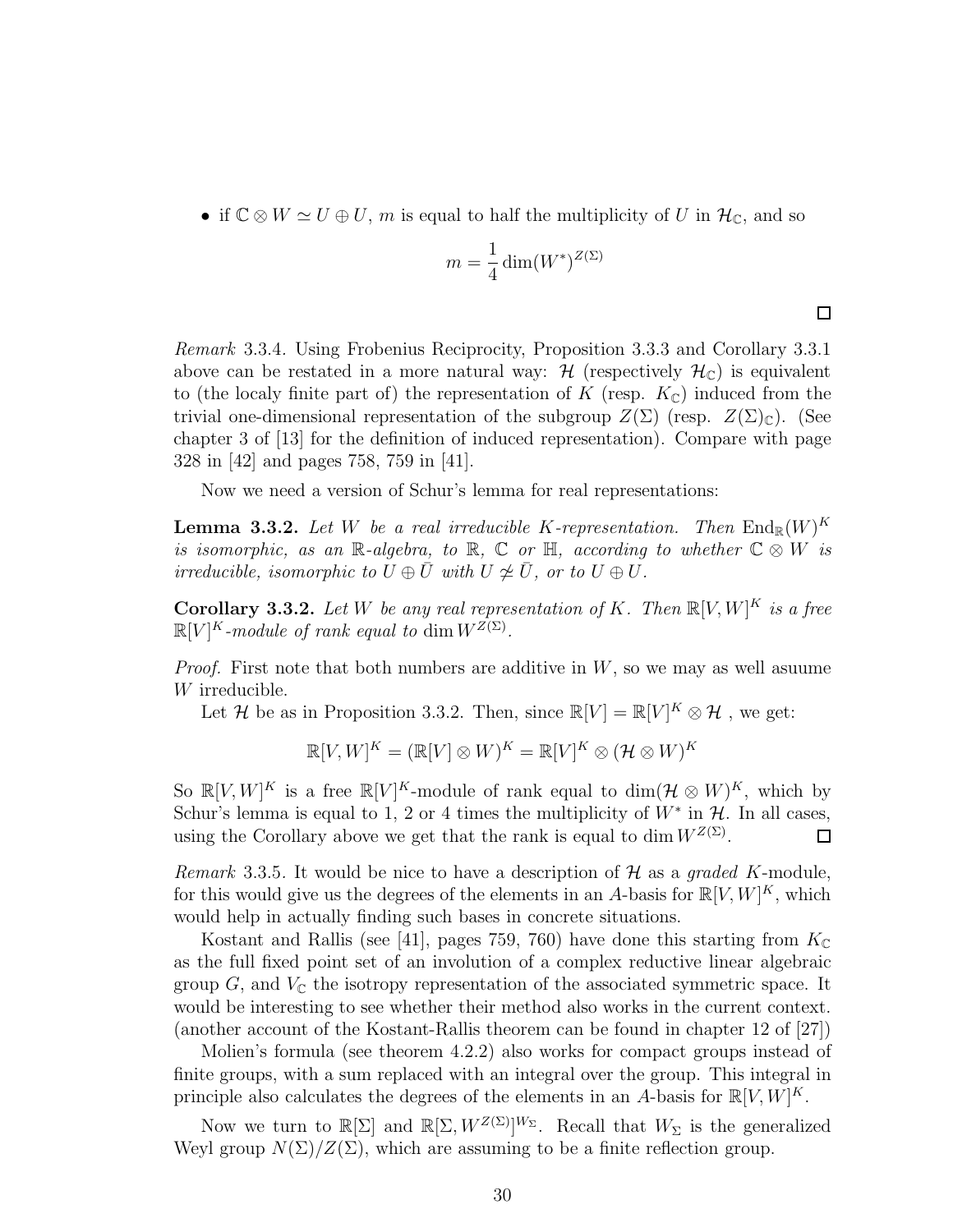<span id="page-37-0"></span>**Theorem 3.3.4.**  $\Sigma$  is a cofree  $W_{\Sigma}$ -representation and there is a  $W_{\Sigma}$ -invariant graded subspace  $\mathcal{I} \subseteq \mathbb{R}[\Sigma]$  such that multiplication induces an isomorphism

$$
\mathcal{I}\otimes\mathbb{R}[\Sigma]^{W_\Sigma}\to\mathbb{R}[\Sigma]
$$

Moreover, the  $W_{\Sigma}$ -module structure of  $\mathcal I$  is that of the regular representation, that is, the representation with basis  $\{e_g \mid g \in W_{\Sigma}\}\$  and action  $h \cdot e_g = e_{hg}$ .

Proof. See [\[14\]](#page-70-1)

 $\Box$ 

**Corollary 3.3.3.** Let W be any K-representation. Then  $\mathbb{R}[\Sigma, W^{Z(\Sigma)}]^{W_{\Sigma}}$  is a free  $\mathbb{R}[\Sigma]^{W_{\Sigma}}$ -module of rank equal to dim  $W^{Z(\Sigma)}$ .

*Proof.* Using the theorem above, we see that

$$
\mathbb{R}[\Sigma, W^{Z(\Sigma)}]^{W_\Sigma} = \mathbb{R}[\Sigma]^{W_\Sigma} \otimes (\mathcal{I} \otimes W^{Z(\Sigma)})^{W_\Sigma}
$$

is a free  $\mathbb{R}[\Sigma]^{W_{\Sigma}}$ -module of rank equal to the dimension of  $(\mathcal{I} \otimes W^{Z(\Sigma)})^{W_{\Sigma}}$ .

But elements of  $\mathcal{I} \otimes W^{\mathcal{Z}(\Sigma)}$  can be uniquely written as

$$
\sigma_f = \sum_{g \in W_{\Sigma}} e_g \otimes f(g)
$$

where f is a function  $W_{\Sigma} \to W^{Z(\Sigma)}$ , and  $\sigma_f$  is fixed by  $W_{\Sigma}$  if and only if f is equivariant (with the understanding that  $W_{\Sigma}$  acts on itself by left multiplication).

Therefore the map  $\sigma_f \mapsto f(e)$  gives an isomorphism between  $(\mathcal{I} \otimes W^{Z(\Sigma)})^{W_{\Sigma}}$  and  $W^{Z(\Sigma)}$ , completing the proof.  $\Box$ 

*Remark* 3.3.6. One can describe  $\mathcal I$  as a *graded*  $W_{\Sigma}$ -module using Molien's formula (see theorem [4.2.2\)](#page-47-0).

### 3.3.3 An algorithm

Recall the notations we have been using:  $K$  is a connected compact Lie group,  $V$  is a polar K-representation with section  $\Sigma$ , and W is an arbitrary K-representation. Denote by A the ring of invariant polynomials  $A = \mathbb{R}[V]^K = \mathbb{R}[\Sigma]^{W_{\Sigma}}$ , and by M and  $N$  the  $A$ -modules of equivariant maps to  $W$ :

$$
M = \mathbb{R}[V, W]^K \qquad N = \mathbb{R}[\Sigma, W^{Z(\Sigma)}]^{W_{\Sigma}}
$$

They are all graded:  $A = \bigoplus_{i=0}^{\infty} A_i$ ,  $M = \bigoplus_{i=0}^{\infty} M_i$ ,  $N = \bigoplus_{i=0}^{\infty} N_i$ . The grading respects the module structures in the sense that  $A_iM_j \subseteq M_{i+j}$  and similarly for N, and the inclusion  $M \to N$  (given by restriction to the section) also respects the grading. Denote by  $A_+$  the ideal  $\bigoplus_{i=1}^{\infty} A_i$ , and by  $\overline{M}$ ,  $\overline{N}$  the quotients

$$
\bar{M} = \frac{M}{A_{+}M} \qquad \bar{N} = \frac{N}{A_{+}N}
$$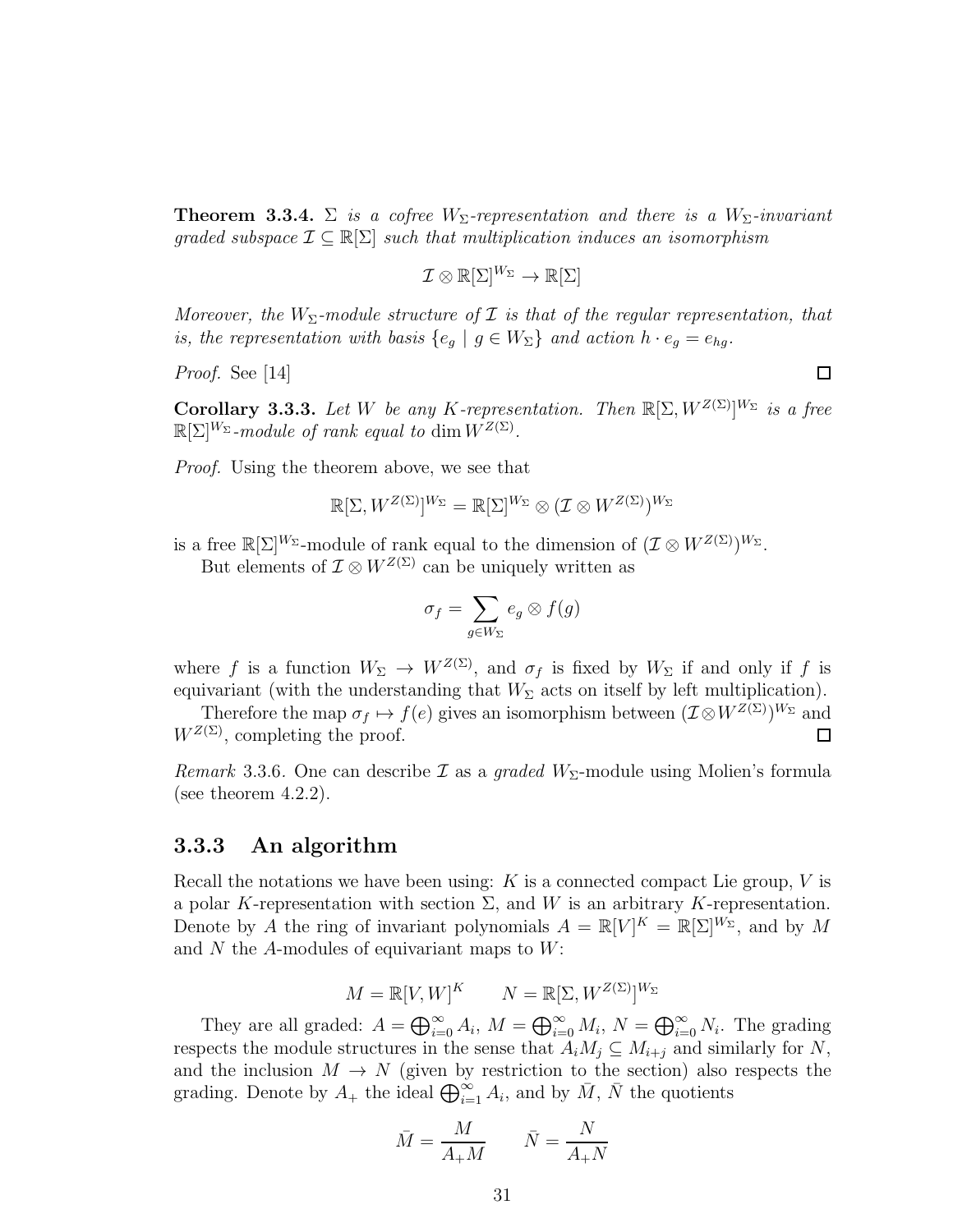They are graded modules over  $A/A_+ = A_0 = \mathbb{R}$ .

We have seen above that M and N are free A-modules of rank dim $W^{Z(\Sigma)}$ . Then we have:

**Proposition 3.3.4.** Let  $\{m_i\}$  be a subset of M, and  $\{\bar{m}_i\}$  their images in M. Then  ${m_i}$  is an A-basis for M if and only if  ${\bar{m_i}}$  is an R-basis for M. (and similarly for N)

*Proof.* See section II.4 in [\[43\]](#page-72-2).

Now, for each *i* one can find bases for  $A_i$ ,  $M_i$ :

$$
A_i = (\text{Sym}^i V^*)^K \qquad M_i = ((\text{Sym}^i V^*) \otimes W)^K
$$

and if we have bases for  $A_1$  up to  $A_i$  and  $M_0$  up to  $M_i$ , we can also find a basis for  $(A_+M)_i = A_1M_{i-1} + A_2M_{i-2} + \cdots + A_iM_0$ , and hence also for  $\bar{M}_i = M_i/(A_+M)_i$ .

Since we have an a priori knowledge of the dimension of  $M$ , we get the following algorithm for finding an A-basis  $S$  for  $M$ :

Step 0: Find a subset  $S_0 \subseteq M_0$  such that  $\bar{S}_0$  is a basis for  $\bar{M}_0$ .

Step  $i + 1$ : Suppose we have subsets  $S_0, S_1, \ldots, S_i$  of  $M_0, \ldots, M_i$  which map to bases of  $\overline{M}_0, \ldots, \overline{M}_i$ . If  $|S_0 \cup \cdots \cup S_i| = \dim W^{Z(\Sigma)}$ , halt and return  $S = S_0 \cup \cdots \cup S_i$ . Otherwise find  $S_{i+1} \subseteq M_{i+1}$  mapping to a basis for  $\overline{M}_{i+1}$  and continue to the next step.

# 3.4 Smooth coefficients

Having obtained information about the structure of  $\mathbb{R}[V,W]^K$  as a module over  $R[V]^K$  in the preceding section, we would like to relate it to the structure of  $C^{\infty}(V,W)^K$  over  $C^{\infty}(V)^K$ . (And similarly for  $\Sigma$ ). This is a job for the Malgrange Division Theorem, and ultimately relies on the density of polynomials in smooth functions. We start with a motivating special case of the MDT:

Consider smooth real-valued functions on  $\mathbb R$  (coordinate: t). Such a function f can be divided by t, that is, can be written as  $f(t) = t \cdot g(t)$  for  $g \in C^{\infty}(\mathbb{R})$  if and only if  $f(0) = 0$ . Here is a proof: The other implication being obvious, let's assume that  $f(0) = 0$ . Then we can define  $g(t) = \int_0^1 f'(ts)ds$ .

**Theorem 3.4.1** (Malgrange Division Theorem). Let  $a_1, \ldots, a_s$  be analytic functions on  $\mathbb{R}^n$  with values in  $\mathbb{R}^m$ , and I the  $C^{\infty}(\mathbb{R}^n)$ -submodule of  $C^{\infty}(\mathbb{R}^n, \mathbb{R}^m)$  generated by the  $a_i$ . Then

$$
I = \{ F \in C^{\infty}(\mathbb{R}^n, \mathbb{R}^m) \mid \forall x \in \mathbb{R}^n, T_x F \in \sum_{i=1}^s \mathbb{R}[[\mathbb{R}^n]] \cdot T_x a_i \}
$$

where  $\mathbb{R}[[\mathbb{R}^n]]$  denotes the ring of formal power series on  $\mathbb{R}^n$ , and  $T_xF$ ,  $T_xa_i$  denote the Taylor series of F,  $a_i$  at x.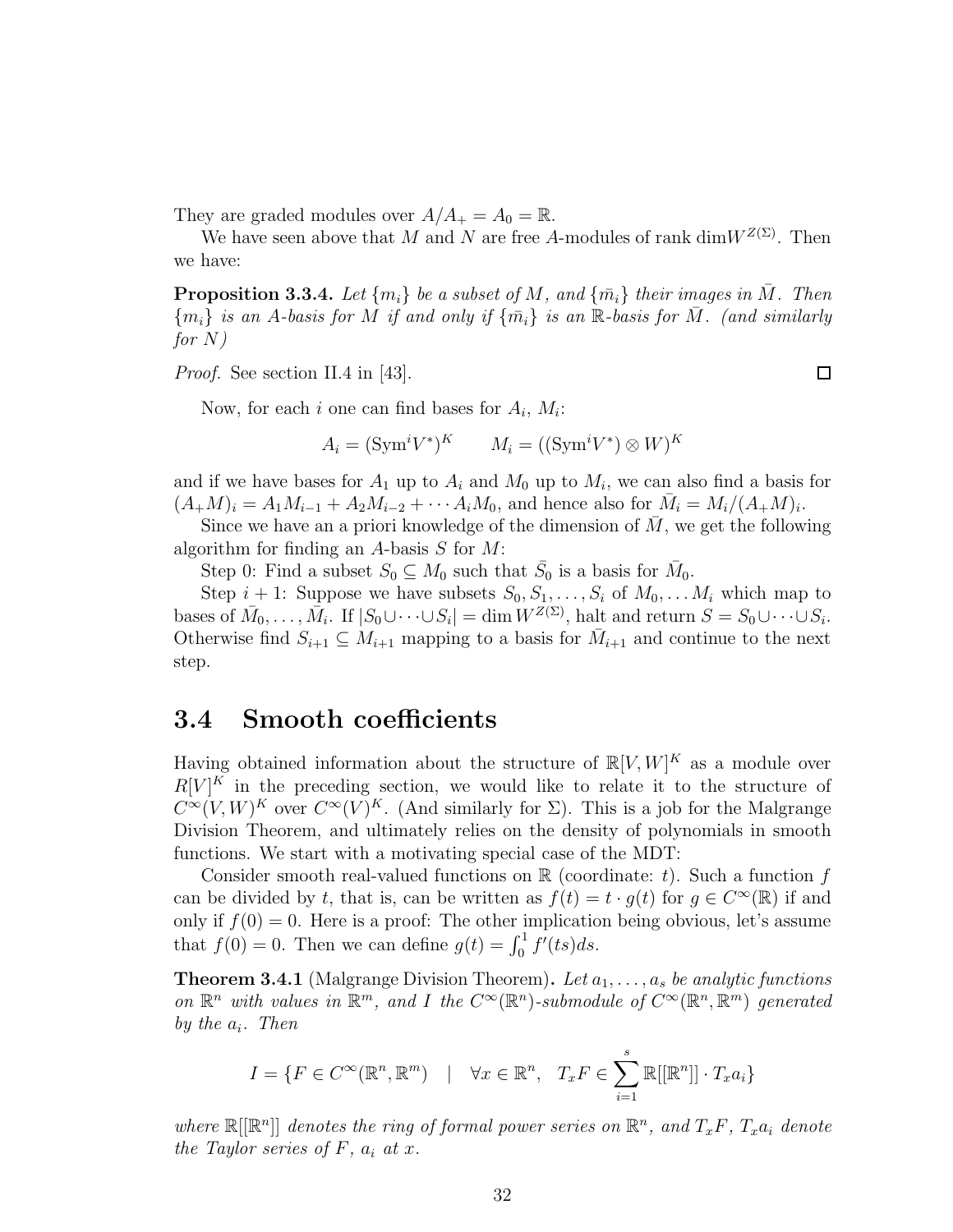Proof. See [\[47\]](#page-72-3), chapter VI.

Now let V, W be representations of the compact Lie group  $K$ , and assume V is polar.

Then the set  $\mathbb{R}[V, W]^K$  of equivariant polynomial maps from V to W is finitely generated over the ring of invariant polynomial functions  $\mathbb{R}[V]^K$  (see preceding section). Let  $a_1, \ldots, a_s$  be generators. Then one has:

<span id="page-39-0"></span>**Proposition 3.4.1.** With the notations above,  $a_1, \ldots, a_s$  generate  $C^{\infty}(V, W)^K$  over  $C^{\infty}(V)^K$ .

Proof. (taken from [\[20\]](#page-70-2), see lemma 3.1) Let

$$
\mathcal{M} = \sum_{i=1}^{s} C^{\infty}(V) \cdot a_i \qquad \mathcal{M}^K = \sum_{i=1}^{s} C^{\infty}(V)^K \cdot a_i
$$

We are trying to show that  $\mathcal{M}^K = C^\infty(V,W)^K$ . First note that  $\mathcal{M}^K = \mathcal{M} \cap$  $C^{\infty}(V,W)^K$ . Indeed, if  $\lambda_i \in C^{\infty}(V)$  are such that  $\sum_i \lambda_i a_i$  is K-equivariant, then

$$
\sum_{i} \lambda_i a_i = \int_K \left(\sum_{i} \lambda_i a_i\right) = \sum_{i} \left(\int_K \lambda_i\right) a_i \in \mathcal{M}^K
$$

Since the  $a_i$  are polynomials, they are analytic, and so we can apply the Malgrange Division Theorem. It implies that M is a closed subspace of  $C^{\infty}(V, W)$  with respect to the  $C^{\infty}$  topology. Therefore  $\mathcal{M}^{K}$  is closed in  $C^{\infty}(V, W)^{K}$ .

On the other hand, since  $a_1, \ldots, a_s$  generate  $\mathbb{R}[V, W]^K$  over  $\mathbb{R}[V]^K$ ,  $\mathcal{M}^K$  contains  $\mathbb{R}[V,W]^K$ , and hence is dense in  $C^{\infty}(V,W)^K$ . Therefore  $\mathcal{M}^K = C^{\infty}(V,W)^K$ .

Let  $\Sigma \subseteq V$  be a section. Then  $a_i|_{\Sigma}$  generate  $|_{\Sigma}(C^{\infty}(V,W)^K)$  over  $C^{\infty}(\Sigma)^K$ , and applying the Malgrange Division Theorem together with the same averaging argument used in the proof above, we get:

$$
|_{\Sigma}(C^{\infty}(V,W)^K) = \left\{ \sigma \in C^{\infty}(\Sigma, W^{Z(\Sigma)})^{W(\Sigma)} \mid \forall x \in \Sigma, T_x \sigma \in \sum_{i=1}^s \mathbb{R}[[\Sigma]] \cdot T_x(a_i) \right\}
$$

The conditions on the Taylor series of  $\sigma$  listed on the right-hand side are the smoothness conditions. The space of smoothness conditions at 0 is isomorphic to a complement of  $\mathbb{R}[V,W]^K$  in  $\mathbb{R}[[\Sigma]] \otimes W$ . But since  $\sigma \in C^{\infty}(\Sigma, W^{Z(\Sigma)})^{W(\Sigma)}$ , it already satisfies many of these conditions. Indeed,  $T_0\sigma$  satisfies a set of conditions isomorphic to a complement of  $\mathbb{R}[\Sigma, W^Z]^W$ , and therefore the effective set of smoothness conditions on  $\sigma$  is isomorphic to the quotient

$$
\frac{\mathbb{R}[\Sigma, W^Z]^W}{\mathbb{R}[V,W]^K}
$$

We saw in the preceding section that the numerator and denominator are free of the same rank l.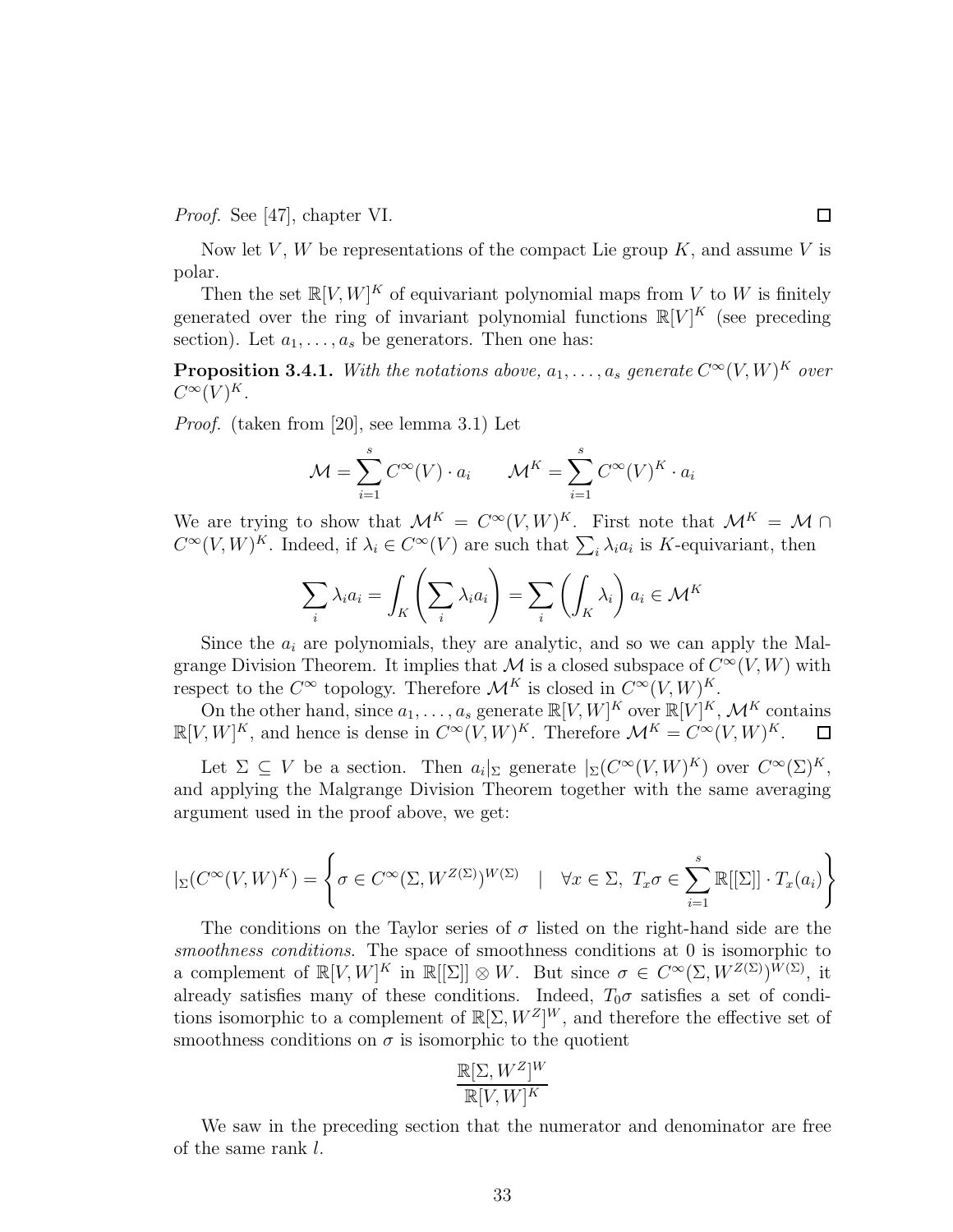Proposition 3.4.2. Let A be a polynomial ring in n variables, and M a module which is the quotient of two graded free modules of the same rank l. Then for  $n = 1$  M is finite-dimensional over R, and for  $n \geq 2$  it is either zero or infinitedimensional over R.

*Proof.* If  $n = 1$ , A is a PID, and since M is torsion, by the classification of finitely generated modules over a PID it must be finite-dimensional over R.

If  $n \geq 2$ , the Poincaré series of M of the form

$$
\left(\sum_{i=1}^l (t^{a_i} - t^{b_i})\right) P_t(A)
$$

where  $P_t(A) = (1 - t^{d_1})^{-1} \cdots (1 - t^{d_n})^{-1}$ . Note that  $P_t(A)$  has a pole at 1 of order  $n \geq 2$ . Since  $t^{a_i} - t^{b_i}$  can have a zero of order at most 1 at  $t = 1$ , unless  $a_i = b_i$ , the Poincaré series can only be a polynomial if it is zero.

In section [3.5](#page-40-0) there are examples that show that the number of smoothness conditions in cohomogeneity one can be arbitrarily large.

# <span id="page-40-0"></span>3.5 Two Formulas

In this section we find formulas for the two smallest chomogeneity one representations.

These are formulas for smoothness conditions for any equivariant bundle when the slice representation is of the given type  $K, V$ . That is, given a general representation W of K it gives a basis for  $\mathbb{R}[\Sigma, W^Z]^W$  and a basis for  $\mathbb{R}[V, W]^K$  as combinations of the first basis. Here 'basis' always means 'basis over  $A = \mathbb{R}[V]^K$ '.

It is enough to give formulas for the irreducible W only.

# **3.5.1**  $K = S^1$  on  $V = \mathbb{R}^2$

This is cohomogeneity one, so  $\mathbb{R}[V]^K = \mathbb{R}[t^2]$ .

Let  $W$  be a real irreducible  $K$ -representation. Then it is either trivial 1dimensional or 2-dimensional depending on an integral parameter  $m > 0$ . If one identifies  $W = \mathbb{R}^2$  with  $\mathbb{C}$ , and  $K = S^1$  with  $U(1)$ , the action of  $z \in K$  takes w to  $z^m w$ .

**Proposition 3.5.1.** With W depending on m as above,  $\mathbb{R}[\Sigma, W]^{W(\Sigma)}$  is

$$
\mathbb{R}[t^2] \otimes W \qquad m \text{ even}
$$
  

$$
\mathbb{R}[t^2]t \otimes W \qquad m \text{ odd}
$$

and the image of  $\mathbb{R}[V,W]^K$  in  $\mathbb{R}[\Sigma,W]^{W(\Sigma)}$  is

$$
\mathbb{R}[t^2]t^m \otimes W
$$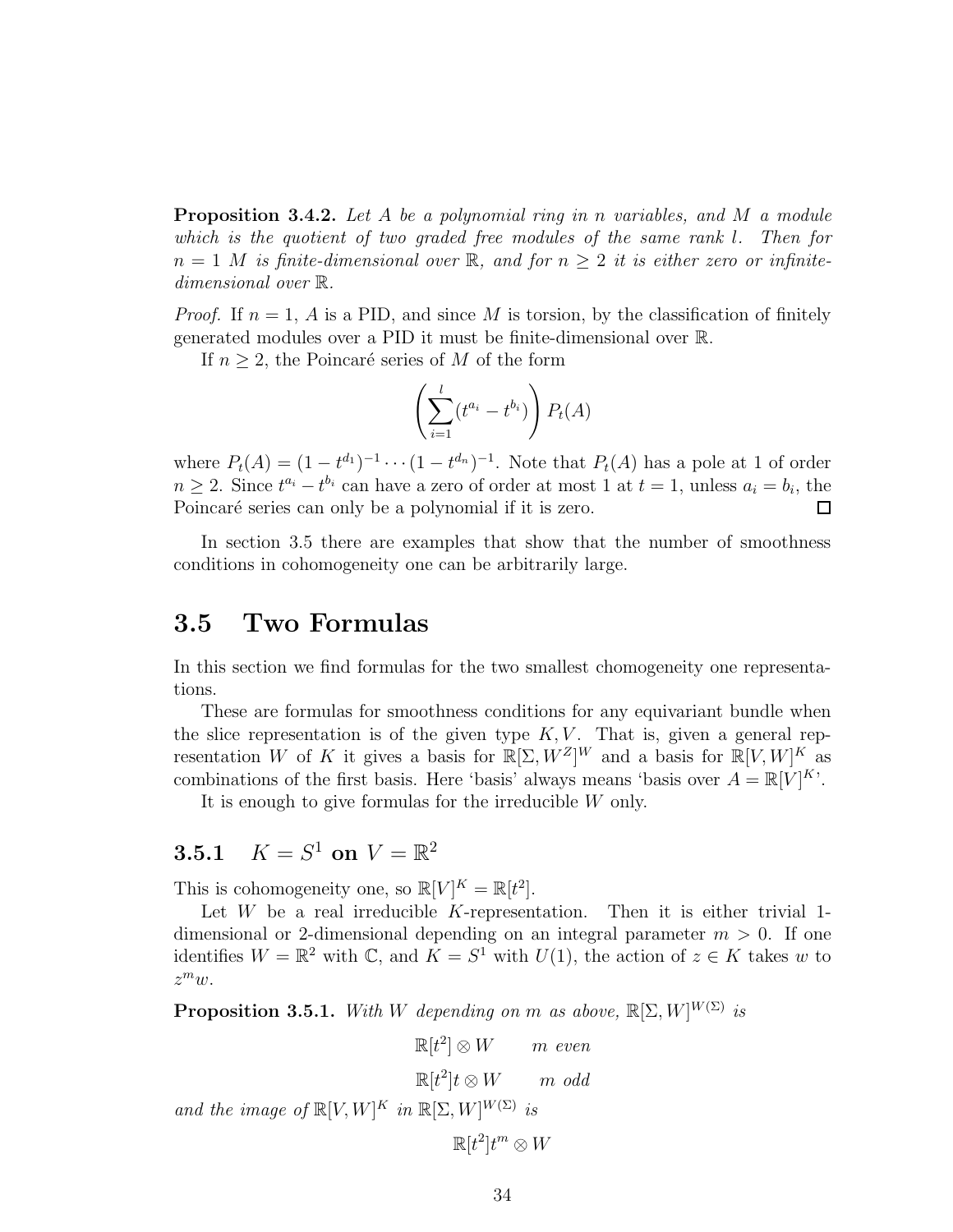*Proof.* V has weights  $\pm i$ , and W has weights  $\pm mi$ . Using the formulas for weights of symmetric powers and tensor products one computes the Poincar´e series

$$
P_t(\mathbb{R}[V,W]^K) = 2t^m + 2t^{m+2} + \dots
$$

 $-1 \in W(\Sigma)$  acts on W by  $\pm 1$  according to the parity of m, and we get:

$$
P_t(\mathbb{R}[\Sigma, W]^{W(\Sigma)}) = 2t^{(m \mod 2)}(1 + t^2 + \ldots)
$$

Therefore  $\mathbb{R}[V, W]^K$  and  $\mathbb{R}[\Sigma, W]^{W(\Sigma)}$  are as stated.

 $\Box$ 

# **3.5.2**  $K = S^3$  on  $V = \mathbb{R}^3$

Again  $\mathbb{R}[V]^K = \mathbb{R}[t^2]$ .

Let  $\tilde{F}$  be the standard representation of  $K$  on  $\mathbb{C}^2$ . The complex irreducible representations of K are the Sym<sup>k</sup>F, for  $k = 0, 1, 2, \ldots$  The real irreducible representations are the Sym<sup>k</sup>F for k even, and Sym<sup>k</sup>F⊕Sym<sup>k</sup>F for k odd.

Consider  $W = Sym^k F$ , for k even. Note that this representation descends to  $SO(3)$ . A basis for W is

$$
\{x^k, x^{k-1}y, \ldots y^k\}
$$

Our domain representation V is  $\text{Sym}^2 F$ , and we choose  $\Sigma = \mathbb{R} xy$ . Then

$$
W^{Z(\Sigma)} = \mathbb{R}x^{k/2}y^{k/2}
$$

Proposition 3.5.2. In the notation above,

- a) If  $W = Sym^k F \oplus Sym^k F$  for k odd, then both  $\mathbb{R}[\Sigma, W^Z]^W$  and  $\mathbb{R}[V, W]^K$  are zero.
- b) If  $W = Sym^k F$ , for k even, then  $\mathbb{R}[\Sigma, W^Z]^{W(\Sigma)}$  is

 $\mathbb{R}[t^2] \otimes x^{k/2}y^{k/2}$   $k/2$  even  $\mathbb{R}[t^2]t \otimes x^{k/2}y^{k/2}$   $k/2$  odd

and the image of  $\mathbb{R}[V, W]^K$  in  $\mathbb{R}[\Sigma, W^Z]^{W(\Sigma)}$  is

$$
\mathbb{R}[t^2]t^{k/2}\otimes x^{k/2}y^{k/2}
$$

*Proof.* Let  $W_n$  denote  $Sym^n F$ , so that  $V = W_2$ . We have the following decomposition formulas (see Exercises 11.14 and 11.11 in [\[22\]](#page-70-3))

$$
\operatorname{Sym}^n(V) = \bigoplus_{\alpha=0}^{\lfloor n/2 \rfloor} W_{2n-4\alpha}
$$

$$
W_a \otimes W_b = W_{a+b} \oplus W_{a+b-2} \oplus \cdots W_{|a-b|}
$$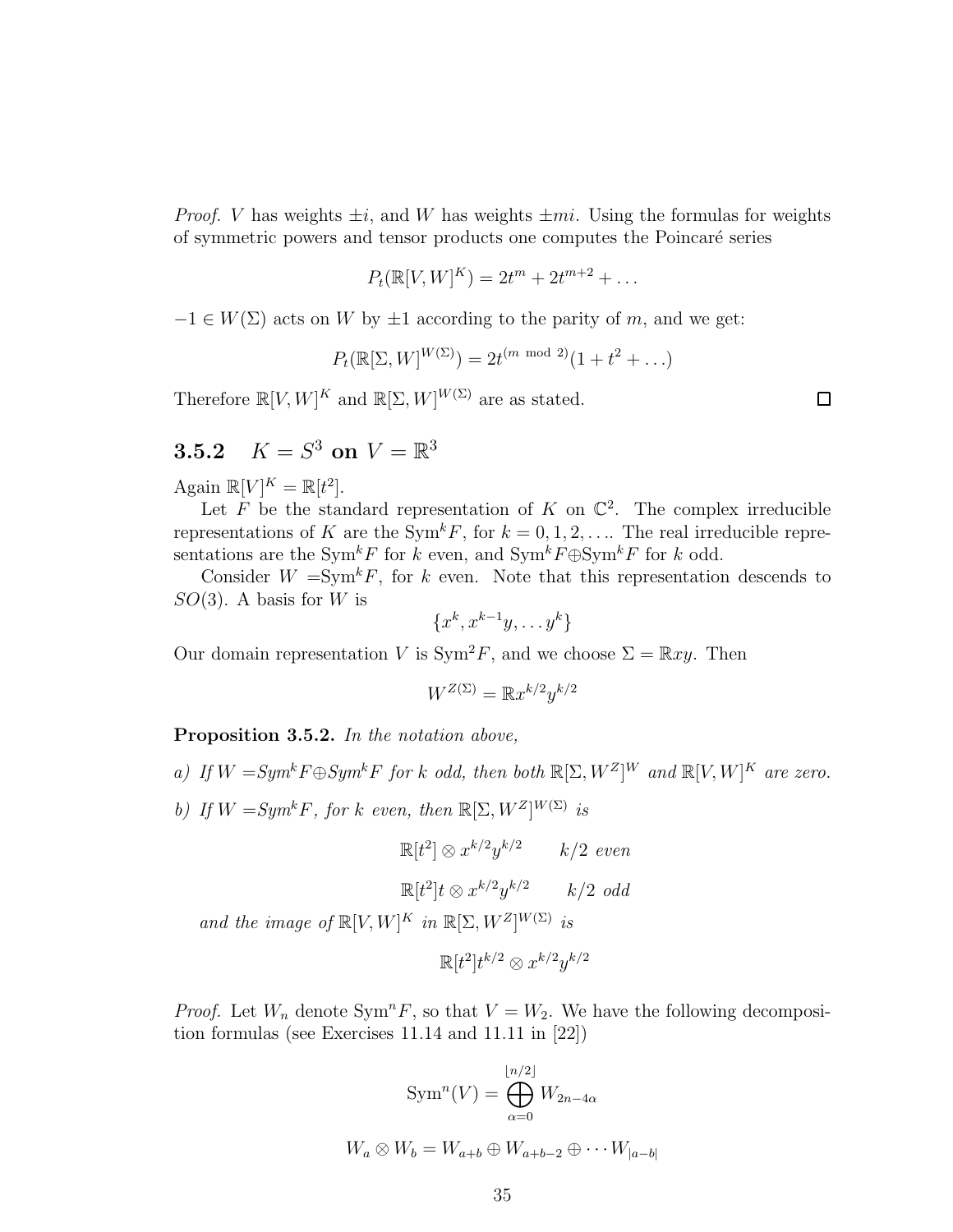From these we get that the Poincaré series are zero when  $W = W_k \oplus W_k$  for k odd.

And when  $W = W_k$ , for k even, the Poincaré series are

$$
P_t(\mathbb{R}[V, W]^K) = t^{k/2} (1 + t^2 + ...)
$$

$$
P_t(\mathbb{R}[\Sigma, W]^{W(\Sigma)}) = t^{(k/2 \mod 2)} (1 + t^2 + ...)
$$

Therefore  $\mathbb{R}[V, W]^K$  and  $\mathbb{R}[\Sigma, W]^{W(\Sigma)}$  are as stated.

Remark 3.5.1. In the same way one could also get formulas for the polar representation of  $K = S^3$  on  $V = \mathbb{R}^4 = \mathbb{C}^2$ . In the notation above  $V = W_1 \oplus W_1$ .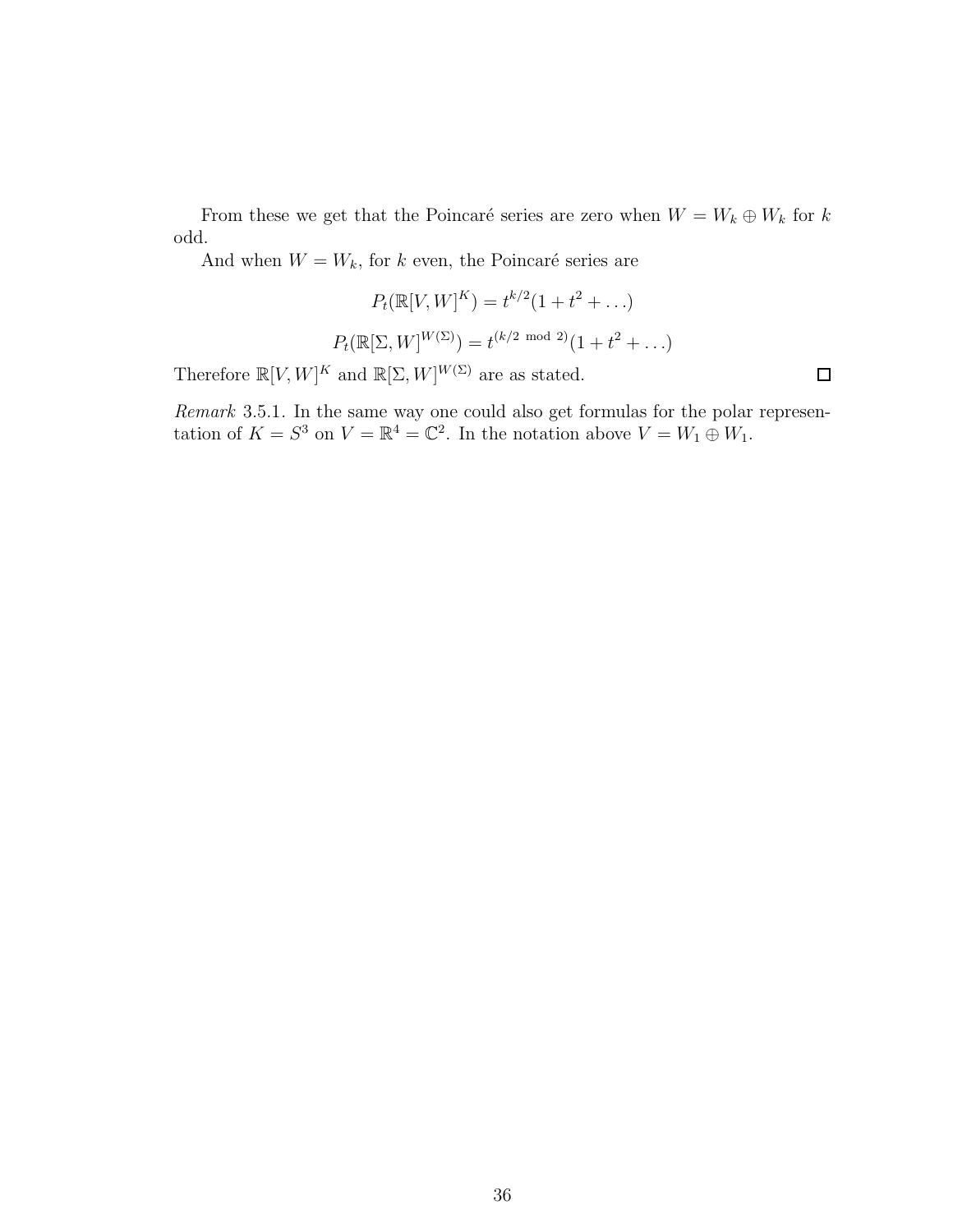# Chapter 4

# Extending symmetric 2-tensors

# 4.1 Introduction and Main Theorem

The second part of this thesis consists of the following result:

<span id="page-43-0"></span>**Theorem 4.1.1** (Main Theorem). Let M be a polar G-manifold with section  $\Sigma$ , and  $W(\Sigma)$  the generalized Weyl group associated to  $\Sigma$ .

Let  $\sigma \in C^{\infty}(\text{Sym}^2(T^*\Sigma))^{W(\Sigma)}$  be a  $W(\Sigma)$ -equivariant symmetric two-tensor on the section  $\Sigma$ . Then there exists a G-equivariant symmetric two-tensor  $\tilde{\sigma}$  on M which restricts to  $\sigma$ .

Moreover, if  $\sigma$  is a metric, that is, positive definite at every point, then we can choose  $\tilde{\sigma}$  to be a metric with respect to which the action of G remains polar with the same sections.

This is analogous to Michor's Basic Forms Theorem (see [\[48\]](#page-72-4) and [\[49\]](#page-72-5)):

**Theorem 4.1.2** (Michor). Let M be a polar G-manifold with section  $\Sigma$ , and  $W(\Sigma)$ the generalized Weyl group associated to  $\Sigma$ .

Then the restriction map

 $|_{\Sigma}: C^{\infty}(\Lambda^p(T^*M))_{\text{hor}}^G \to C^{\infty}(\Lambda^p(T^*\Sigma))^{W(\Sigma)}$ 

is an isomorphism. Here  $C^{\infty}(\Lambda^p(T^*M))_{\text{hor}}^G$  denotes the space of G-equivariant exterior p-forms which are horizontal, that is, that vanish when contracted with any vector tangent to an orbit.

The main part of Michor's proof consists of combining Chevalley's Restriction Theorem with the following result about reflection groups:

<span id="page-43-1"></span>**Theorem 4.1.3** (Solomon). Let  $W \subseteq O(V)$  be a finite reflection group, where V is a finite-dimensional Euclidean vector space. Let  $\rho_1, \ldots, \rho_n$  be basic invariants. Then the space of W-equivariant exterior p-forms,  $\mathbb{R}[V, \Lambda^p V^*]^W$ , is a free  $\mathbb{R}[V]^W$ -module with basis

$$
\{d\rho_{i_1} \wedge \ldots \wedge d\rho_{i_p} \quad | \quad 1 \leq i_1 < \ldots < i_p \leq n\}
$$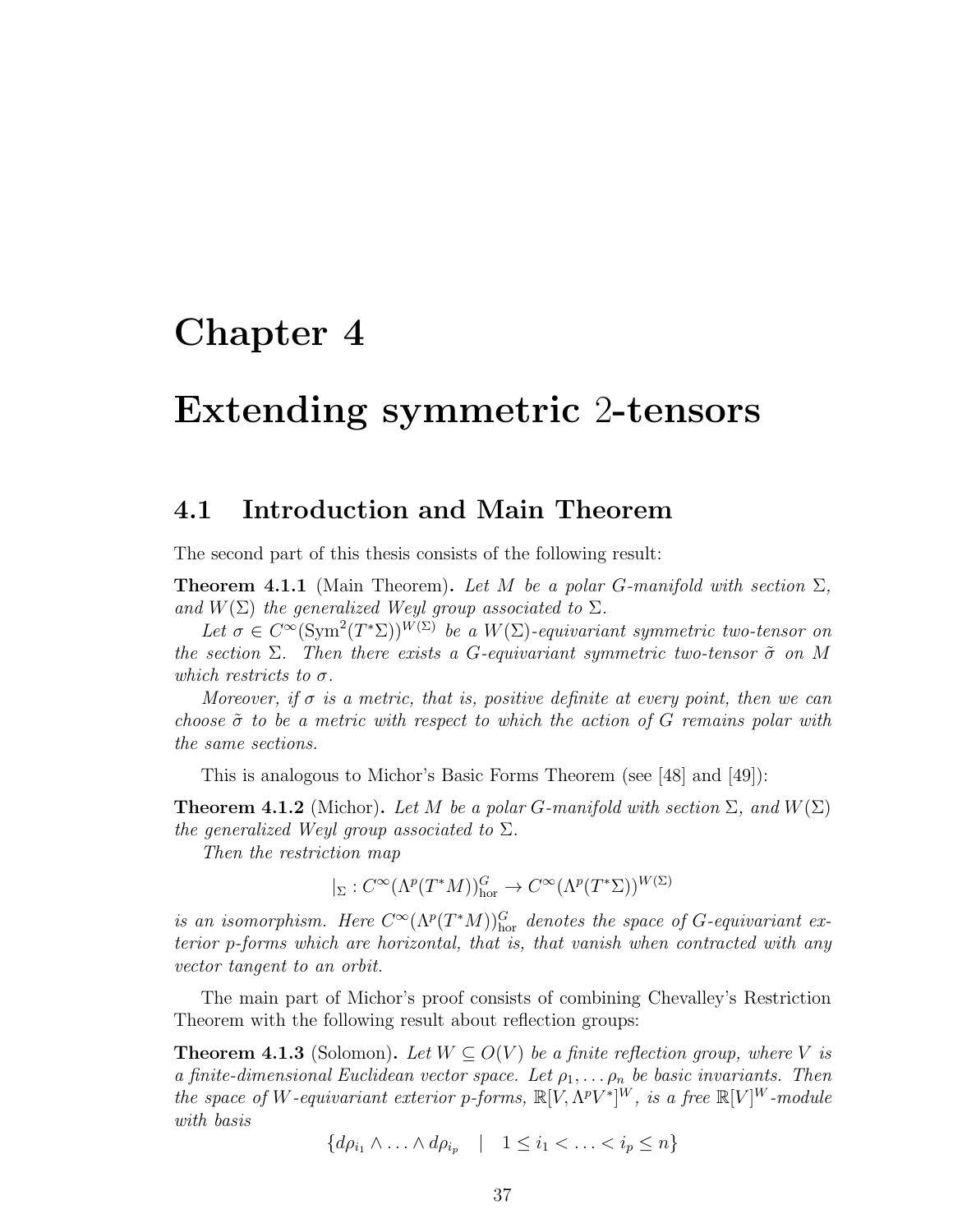Proof. See the original paper [\[63\]](#page-73-0), or [\[35\]](#page-71-1) section 22.

Our proof follows the same strategy, with Solomon's theorem replaced with a new result about reflection groups, the Hessian theorem (see section [4.2\)](#page-46-0).

Most of the work goes into proving a linear version:

**Proposition 4.1.1.** Let V be a polar K-representation, where K is a compact Lie group, not necessarily connected, with section  $\Sigma \subset V$  and generalized Weyl group W. Denote by  $i : \Sigma \to V$  the inclusion.

Let  $\sigma \in C^{\infty}(\Sigma, \text{Sym}^2 \Sigma^*)^W$ . Then there exists  $\tilde{\sigma} \in C^{\infty}(V, \text{Sym}^2 V^*)^K$  such that  $i^*\tilde{\sigma} = \sigma$  and  $\tilde{\sigma}(X, Y) = 0$  for X horizontal and Y vertical. (Recall: vertical means tangent to the orbit, and horizontal means normal to the orbit.)

Moreover, if  $\sigma$  is positive definite at 0, then so is  $\tilde{\sigma}$ .

Proof. Recall that

$$
N(\Sigma) = \{ g \in K \mid g\Sigma = \Sigma \} \qquad Z(\Sigma) = \{ g \in K \mid gp = p \,\,\forall p \in \Sigma \}
$$

are called the normalizer and centralizer of  $\Sigma$  in K, and that the generalized Weyl group was defined by

$$
W(\Sigma) = \frac{N(\Sigma)}{Z(\Sigma)}
$$

Let  $K_0$  denote the connected component of K containing the identity, and by  $N(\Sigma)_0$  and  $Z(\Sigma)_0$  the normalizer and centralizer of  $\Sigma$  in  $K_0$ , which equal  $N(\Sigma)_0 =$  $N(\Sigma) \cap K_0$  and  $Z(\Sigma)_0 = Z(\Sigma) \cap K_0$ .

From Dadok's classification it follows that  $W(\Sigma)_0 = N(\Sigma)_0/Z(\Sigma)_0$  is a Weyl group, that is, a crystallographic reflection group – see proposition  $2.2.1$  on page [13.](#page-19-0) Therefore, by the Hessian theorem, there are homogeneous polynomial  $W_0$ invariants  $Q_1, \ldots Q_l$  whose Hessians generate the module  $\mathbb{R}[\Sigma, \text{Sym}^2 \Sigma^*]^{W_0}$  over the algebra of incariants  $\mathbb{R}[V]^{W_0}$ .

By Proposition [3.4.1](#page-39-0) on page [33,](#page-39-0) Hess $(Q_1), \ldots$ , Hess $(Q_l)$  also generate  $C^{\infty}(\Sigma, \mathrm{Sym}^2 \Sigma^*)^{W_0}$  over  $C^{\infty}(V)^{W_0}$ .

Since  $\sigma$  is  $W(\Sigma)$ -equivariant, it is also  $W(\Sigma)$ <sub>0</sub>-equivariant, and so there are smooth  $W_0$ -invariants  $a_i$  such that

$$
\sigma = \sum_i a_i \cdot \text{Hess}(Q_i)
$$

By the Chevalley Restriction Theorem (see theorem [2.3.6](#page-21-0) on page [15\)](#page-21-0), there are unique extensions of  $a_i$  and  $Q_i$  to

$$
\tilde{a}_i \in C^{\infty}(V)^{K_0} \qquad \tilde{Q}_i \in \mathbb{R}[V]^{K_0}
$$

Define  $\tilde{\sigma}_0$  by

$$
\tilde{\sigma}_0 = \sum_i \tilde{a}_i \cdot \text{Hess}(\tilde{Q}_i) \quad \in C^{\infty}(V, \text{Sym}^2 V^*)^{K_0}
$$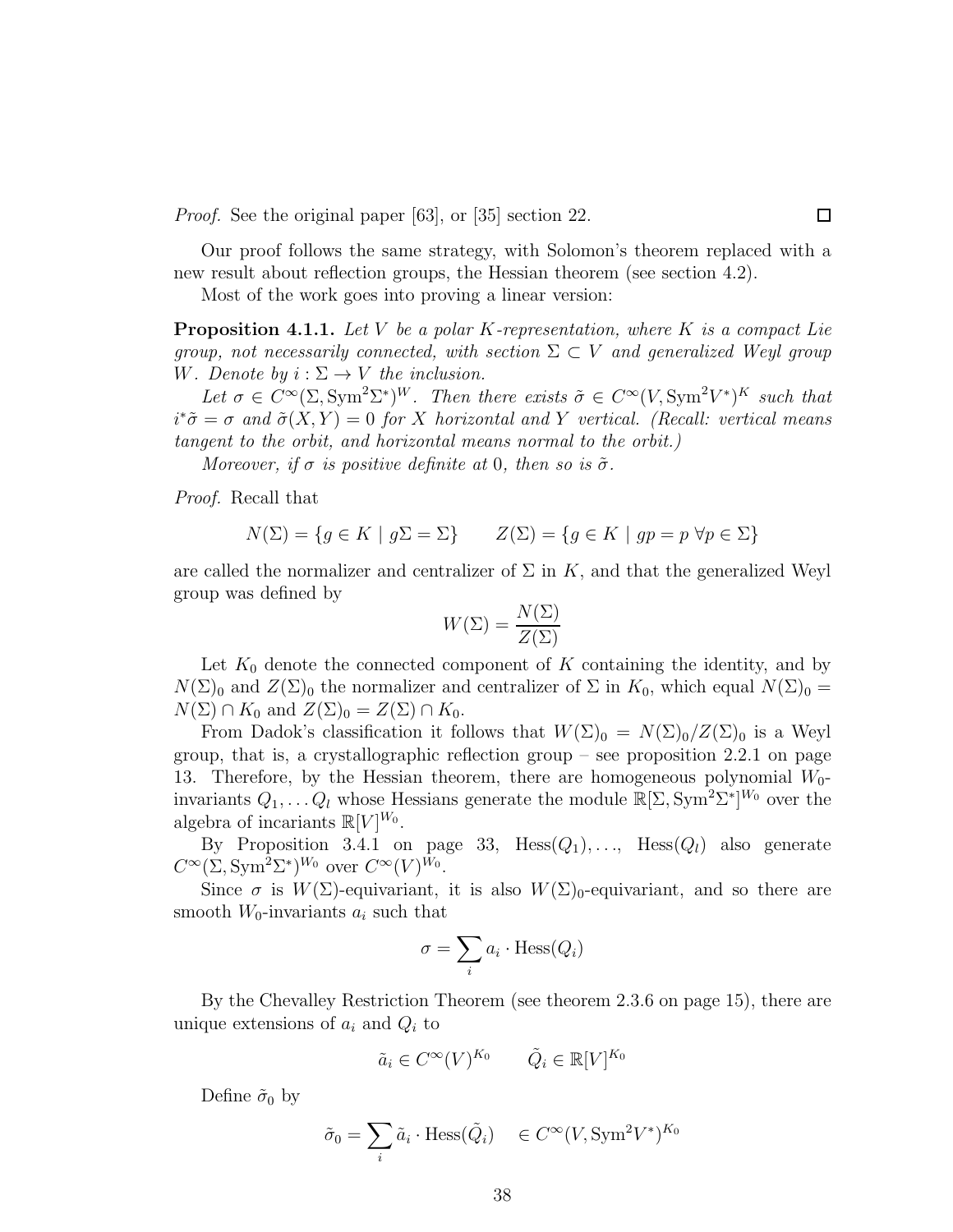and  $\tilde{\sigma}$  by

$$
\tilde{\sigma} = \int_{g \in K} g \cdot \tilde{\sigma}_0 \quad \in C^{\infty}(V, \text{Sym}^2 V^*)^K
$$

where the integral sign denotes Haar integration of total volume 1.

We claim that  $i^*\tilde{\sigma} = \sigma$ . The idea is to show that  $i^*(g \cdot \tilde{\sigma}_0) = \sigma$  for all  $g \in K$ .

Indeed, given a  $g \in K$ ,  $g^{-1} \Sigma$  is another section, and since the action of  $K_0$  is polar with the same sections as  $K$ , it must act transitively on the sections, and thus there is an  $h \in K_0$  such that  $g^{-1} \Sigma = h^{-1} \Sigma$ , that is,  $gh^{-1} \in N(\Sigma)$ . (see section [2.1.2\)](#page-13-0)

Then

$$
g \cdot \tilde{\sigma}_0 = gh^{-1}h \cdot \tilde{\sigma}_0 = gh^{-1} \cdot \tilde{\sigma}_0
$$

because  $\tilde{\sigma}_0$  is K<sub>0</sub>-equivariant. Applying  $i^*$  to both sides gives

$$
i^*(g \cdot \tilde{\sigma}_0) = [gh^{-1}] \cdot i^*(\tilde{\sigma}_0) = [gh^{-1}] \cdot \sigma = \sigma
$$

where  $[gh^{-1}]$  denotes the class of  $gh^{-1}$  in the quotient  $W = N(\Sigma)/Z(\Sigma)$ . This finishes the proof that  $i^*\tilde{\sigma} = \sigma$ .

Now we turn to the second statement. Let  $X, Y \in T_pV$  with X vertical and Y horizontal, that is, tangent and normal to the orbit through p. Extend them to parallel (in the Euclidean metric) vector fields, also called X and Y .

For each  $\tilde{Q}_i$ , let  $f = \frac{\partial \tilde{Q}_i}{\partial X}$ . Since  $\Sigma$  is a vector subspace, X is orthogonal to  $\Sigma$  at every point of  $\Sigma$ . So at every regular  $q \in \Sigma$ ,  $X(q)$  is tangent to the orbit. Since  $\tilde{Q}_i$ is constant on orbits,  $f = 0$  at every regular  $q \in \Sigma$ , and hence on all of  $\Sigma$ .

In particular  $Hess(\tilde{Q}_i)_p(X,Y) = \frac{\partial}{\partial Y}(f) = 0$ . Since  $\tilde{\sigma}_0$  is a linear combination of such Hessians and  $\tilde{\sigma} = \int_g g \cdot \tilde{\sigma}_0$ , we get  $\tilde{\sigma}(X, Y) = 0$  as well.

Finally, assume  $\sigma$  is positive-definite. We are going to show that  $\tilde{\sigma}$  is positive definite at  $0 \in V$ .

It suffices to do so for

$$
\tilde{\sigma}_0 = \sum_{i=1}^l \tilde{a}_i \cdot \text{Hess}(\tilde{Q}_i)
$$

Since we are evaluating at 0, only the terms with  $\text{deg}(\tilde{Q}_i) = 2$  survive. There is one such term,  $\tilde{Q}_{i_j}$  for each irreducible factor  $V_j$  of the K-representation  $V = \bigoplus_j V_j$ , and it is, up to a non-zero constant, equal to  $\tilde{Q}_{i_j}(v) = |P_{V_j}v|^2$ , where  $P_{V_j}$  is the orthogonal projection to  $V_j$ .

Moreover, the W-representation  $\Sigma$  has one irreducible factor  $\Sigma_j \subseteq V_j$ , for each  $V_j$  (see [\[15\]](#page-70-4)), and so  $Q_{i_j}(v) = |P_{\Sigma_j}v|^2$  for  $v \in \Sigma$ .

Thus

$$
\sigma(0) = 2 \sum_j a_{i_j}(0) \mathrm{Id}_{\Sigma_j}
$$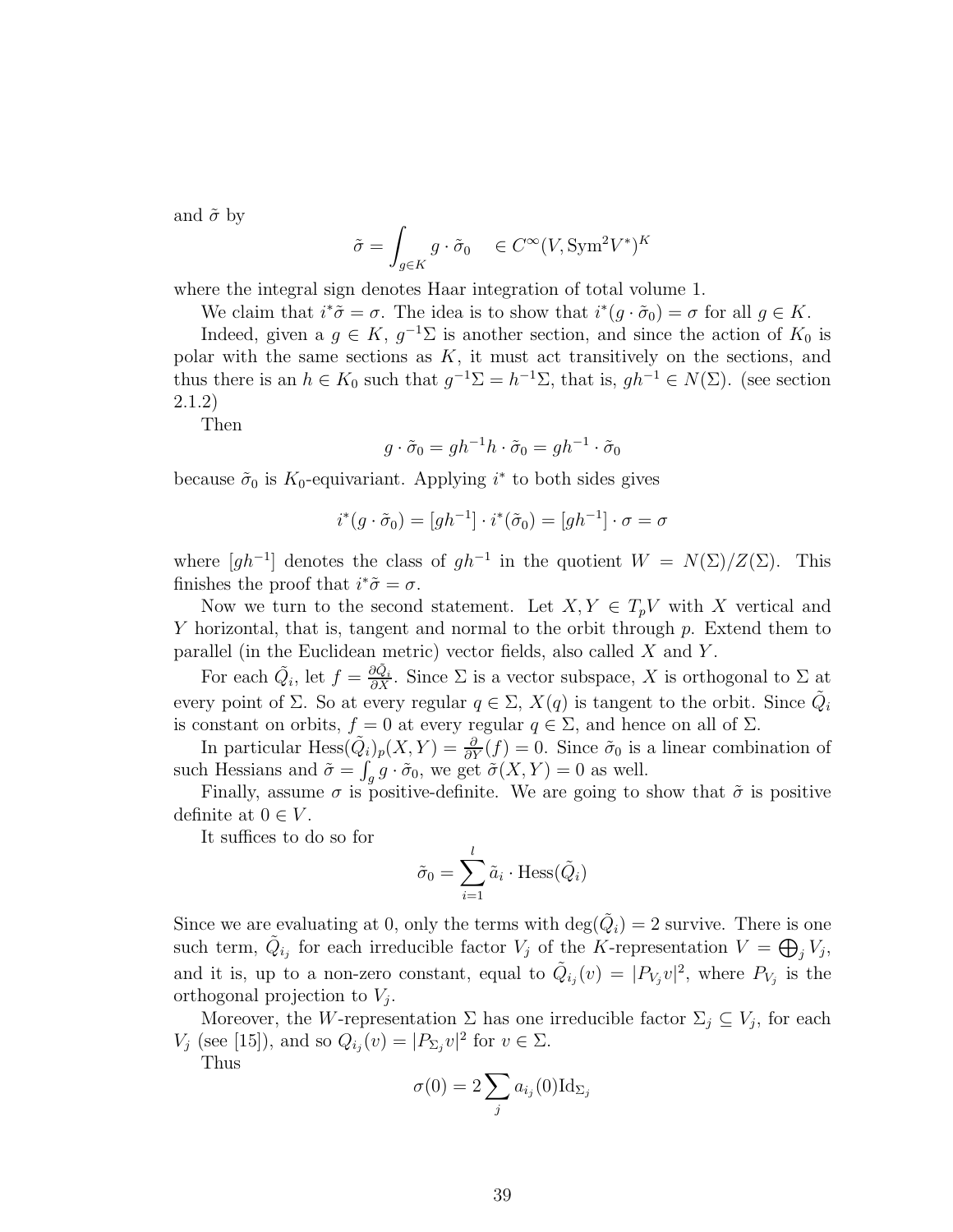Since this is positive definite, each  $a_{i_j}(0) = \tilde{a}_{i_j}(0)$  is positive, which means that

$$
\tilde{\sigma}_0(0) = 2 \sum_j a_{i_j}(0) \mathrm{Id}_{V_j}
$$

is positive-definite as well.

Now we are ready for the general case:

proof of Main Theorem, [4.1.1.](#page-43-0) Let  $p \in \Sigma$ , and U be a small tubular neighbourhood sround the orbit  $G_p$ . Let  $K = G_p$  be the isotropy, and V be the slice at p, which we identify with a submanifold of  $U$  passing through p.

V is a polar K-representation with section  $T_p\Sigma$ . By the linear case above, we get a  $\tilde{\sigma} \in C^{\infty}(\text{Sym}^2 V^*)^K$ . If  $\sigma$  is a metric, we may assume that  $\tilde{\sigma}$  is a metric also (perhaps by shrinking the tubular neighbourhood), with respect to which  $T_p\Sigma$ meets the K-orbits orthogonally.

Choose any K-equivariant  $\tau : V \to \text{Sym}^2((T_p G p)^*)$ . In the metric case  $\tau$  should be positive-definite. Combining with  $\tilde{\sigma}$  we get something in  $C^{\infty}(\text{Sym}^2 TM^*|_V)^K$ which is a metric, and with respect to which  $T_p\Sigma$  meets G-orbits orthogonally.

By Proposition [3.2.1](#page-26-0) this extends uniquely to  $C^{\infty}$ (Sym<sup>2</sup>TM<sup>\*</sup>|u)<sup>G</sup>.

With these and a G-invariant partition of unity one then defines a  $\tilde{\sigma}$  globally.

 $\Box$ 

# <span id="page-46-0"></span>4.2 Hessian Theorem for Weyl groups

**Theorem 4.2.1** (Hessian Theorem). Let  $W \subset O(V)$  be a Weyl group, that is, a crystallographic finite reflection group, where V is an Euclidean vector space of dimension n.

Then there are homogeneous invariants  $Q_1, \ldots Q_l \in \mathbb{R}[V]^W$  whose Hessians form a basis for the space of W-equivariant symmetric 2-tensors,  $\mathbb{R}[V, \text{Sym}^2 V^*]^W$ , where  $l = \dim(\text{Sym}^2 V^*) = (n^2 + n)/2.$ 

We start with subsections of preliminaries.

## 4.2.1 The Poincaré series and Molien's formula

**Definition 4.2.1.** A real algebra  $A$  is graded if it decomposes as a direct sum of vector subspaces  $A = A_0 \oplus A_1 \oplus \cdots$  such that  $A_i \cdot A_j \subseteq A_{i+j}$  and  $A_0$  is the set of scalar multiples of  $1 \in A$ . Similarly, if M is an A-module, it is *graded* if  $M = M_0 \oplus M_1 \oplus \cdots$  such that  $A_i \cdot M_j \subseteq M_{i+j}$ .

In our situation,  $\mathbb{R}[V]$  and  $\mathbb{R}[V]^W$  are both graded algebras, where  $A_i = \text{hom}$ geneous polynomials of degree i, and similarly for the modules  $\mathbb{R}[V, \text{Sym}^2 V^*]$  and  $\mathbb{R}[V, \text{Sym}^2 V^*]^W$ .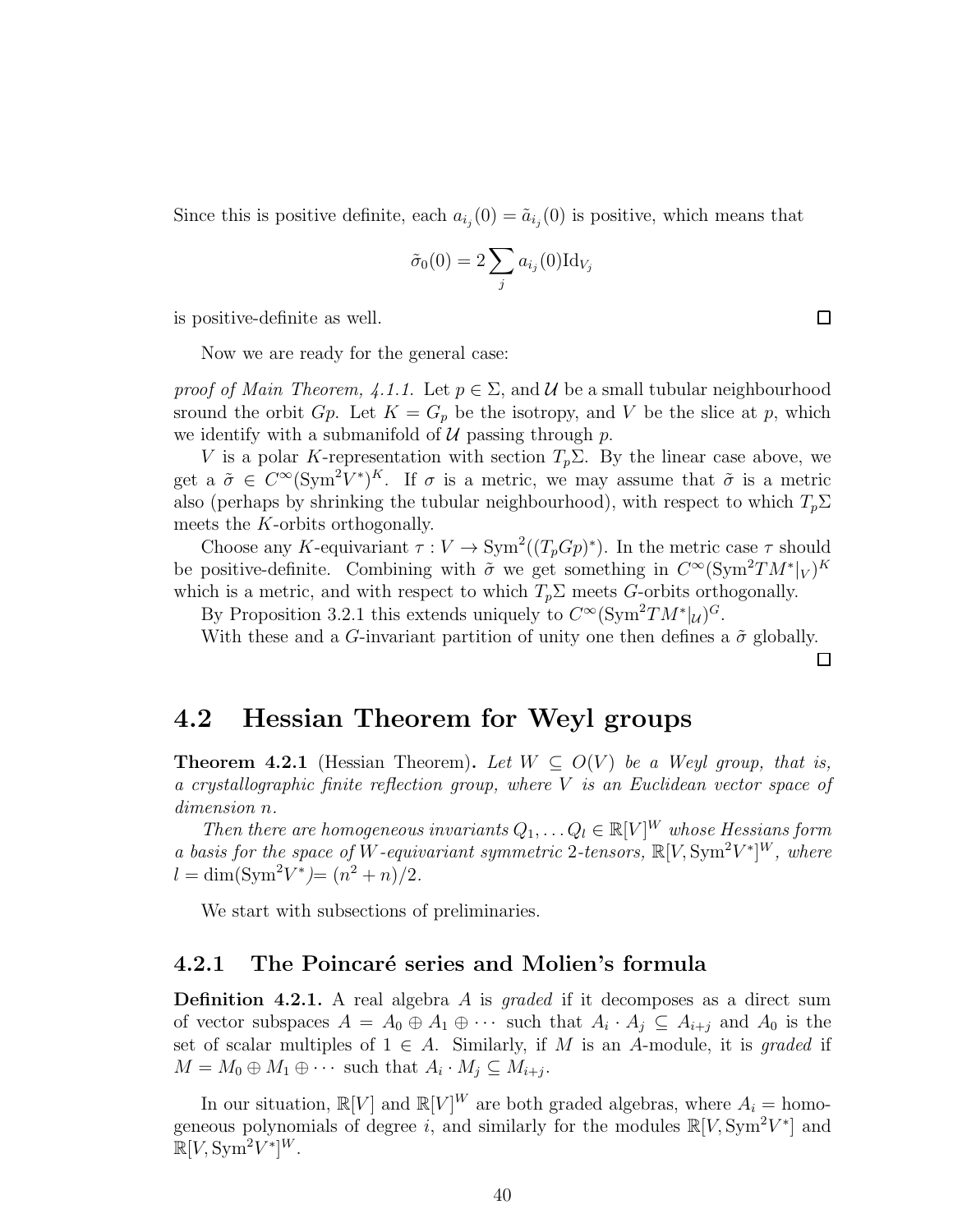**Definition 4.2.2.** Let A be a graded real algebra. The *Poincaré series* of A is the formal power series defined by:

$$
P_t(A) = \sum_{i=0}^{\infty} (\dim A_i)t^i
$$

And similarly for modules.

Examples:

$$
P_t(\mathbb{R}[V]) = \frac{1}{(1-t)^n}
$$

$$
P_t(\mathbb{R}[V]^W) = \prod_{i=1}^n \frac{1}{1-t^{d_i}}
$$

$$
P_t(\mathbb{R}[V, \text{Sym}^2 V^*]) = \frac{n^2 + n}{2} \frac{1}{(1-t)^n}
$$

where  $n = \dim V$ , and  $d_i$  are the degrees of the Weyl group W.

To compute Poincaré series we use:

<span id="page-47-0"></span>**Theorem 4.2.2** (Molien's formula). Let G be any finite group,  $\rho: G \to GL(V)$  be a representation, and U be another representation, with character  $\chi$ . Then

$$
P_t(\mathbb{R}[V,U]^G) = \frac{1}{|G|} \sum_{g \in G} \frac{\chi(g)}{\det(1 - t\rho(g))}
$$

Proof. See [\[35\]](#page-71-1) (section 24, page 249)

#### 4.2.2 Linear Independence

Let A be  $\mathbb{R}[V]$  or  $\mathbb{R}[V]^W$ , where  $W \subseteq O(V)$  is a finite reflection group, and V is an Euclidean vector space. Let  $M$  be a free graded module over  $A$ , with (homogeneous) basis  $e_1, \ldots e_l$ , and let  $f_1, \ldots f_l$  another set of l elements of M. Then  $f_1, \ldots f_l$  are linearly independent over A if and only  $d$  is non-zero, where  $d$  is the determinant of the  $l \times l$  matrix with entries in A obtained by writing the  $f_i$  in the basis  $e_j$ . The way we will usually prove that such a d is non-zero is by evaluating at a vector  $v \in V$ .

Let U be an arbitrary W-representation, with basis  $e_1, \ldots e_l$ .

Then  $e_1, \ldots e_l$  is also an  $\mathbb{R}[V]$ -basis of  $\mathbb{R}[V, U]$ .

Now put  $M = \mathbb{R}[V, U]^W$  and  $A = \mathbb{R}[V]^W$ . To show that  $f_i, i = 1, \ldots, l \in M$ are linearly independent over  $\mathbb{R}[V]^W$  it is sufficient to show that the determinant of the matrix of coefficients of  $f_i$  in terms of  $e_j$  is non-zero. That is because linear independence over  $\mathbb{R}[V]$  implies linear independence over  $\mathbb{R}[V]^W$ . (Remark: this determinant is not necessarily invariant)

□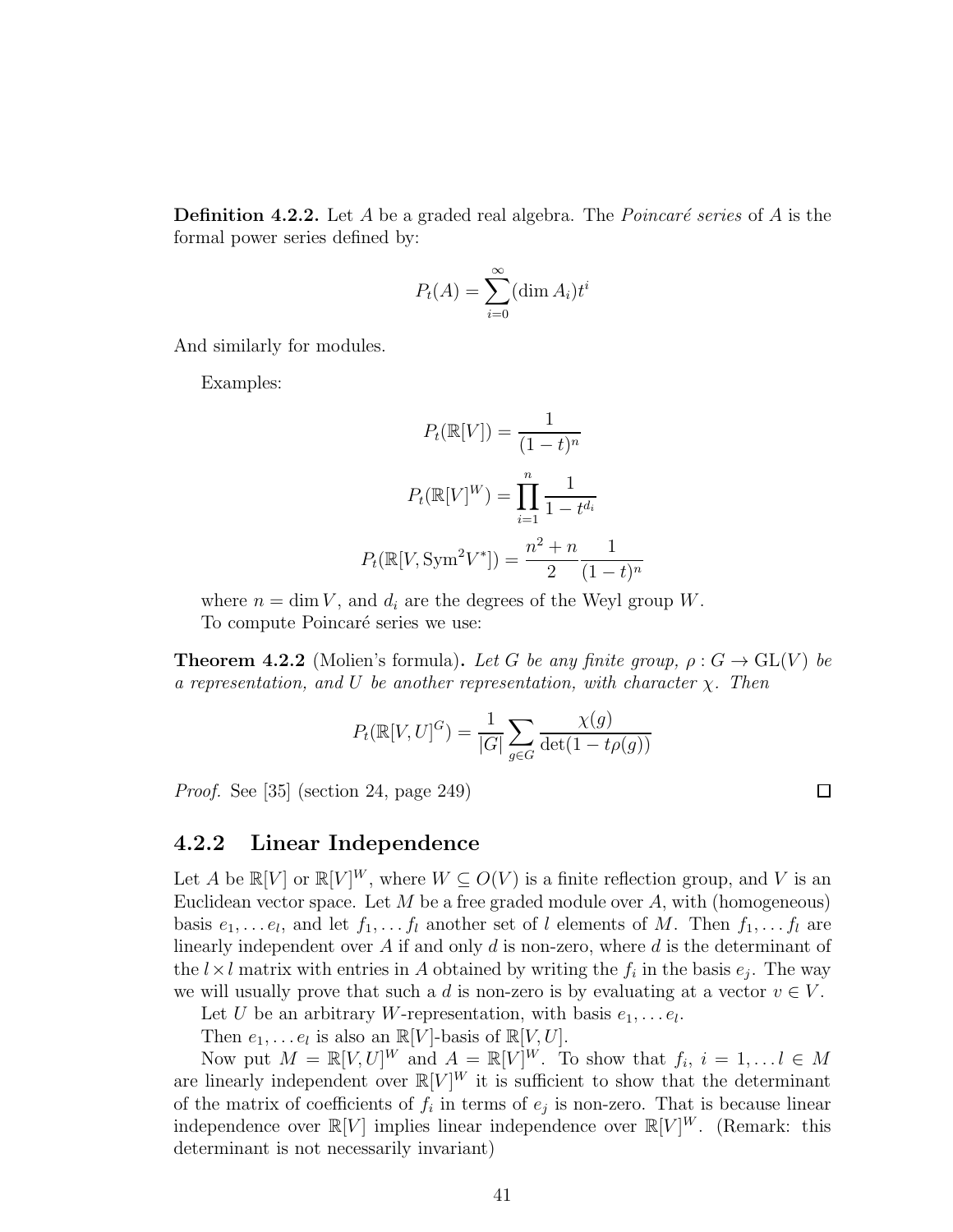## 4.2.3 Hessians

Let  $\rho_1, \ldots, \rho_n \in \mathbb{R}[V]^W$  be basic invariants. Define the map  $\rho: V \to \mathbb{R}^n$  by  $\rho(v) =$  $(\rho_1(v), \ldots, \rho_n(v))$ . Then we have:

**Lemma 4.2.1** (Chain Rule). Let  $f \in \mathbb{R}[Y_1, \ldots, Y_n]$  be a polynomial map on  $\mathbb{R}^n$ . Then

$$
\text{Hess}(\rho^* f) = J^t(\rho^*(\text{Hess} f))J + \sum_{k=1}^n \left(\rho^* \left(\frac{\partial f}{\partial Y_k}\right)\right) \text{Hess}(\rho_k)
$$

where *J* is the Jacobian matrix  $\left(\frac{\partial \rho_i}{\partial x}\right)$  $\partial X_j$  $\setminus$  $_{i,j}$ 

**Corollary 4.2.1.** Let  $M \subseteq \mathbb{R}[V, \text{Sym}^2 V^*]^W$  be the  $\mathbb{R}[V]^W$ -submodule generated by the Hessians of all invariants. Then M is generated by the Hessians of

$$
\rho_1, \ldots \rho_n, \rho_1^2, \rho_1 \rho_2, \rho_1 \rho_3, \ldots \rho_n^2
$$

### 4.2.4 The proof of the Hessian Theorem

We first reduce the proof to the irreducible case:

**Proposition 4.2.1.** Let  $W_i \subseteq O(V_i)$ ,  $i = 1, 2$  be two finite reflection groups in the Euclidean vector spaces  $V_i$  of dimensions  $n_i$ . Let  $\rho_j \in \mathbb{R}[V_1]^{W_1}$ ,  $j = 1, \ldots n_1$ and  $\psi_j \in \mathbb{R}[V_2]^{W_2}$ ,  $j = 1, \ldots n_2$  be basic invariants on  $V_1$  and  $V_2$  respectively, and  $Q_j \in \mathbb{R}[V_1]^{W_1}$ , for  $j = 1, \ldots (n_1^2 + n_1)/2$ ,  $R_j \in \mathbb{R}[V_2]^{W_2}$ , for  $j = 1, \ldots (n_2^2 + n_2)/2$  be homogeneous invariants whose Hessians form a basis for the corresponding spaces of equivariant symmetric 2-tensors.

Then the Hessians of the following set of  $W = W_1 \times W_2$ -invariant polynomials on  $V = V_1 \times V_2$  form a basis for the space of equivariant symmetric 2-tensors on V:

$$
\{Q_j\} \cup \{R_j\} \cup \{\rho_i \psi_j, \quad i = 1 \dots n_1, j = 1 \dots n_2\}
$$

In particular, if the Hessian theorem is true for  $W_i \subseteq O(V_i)$ ,  $i = 1, 2$ , then it is also true for the action of  $W = W_1 \times W_2$  on  $V = V_1 \times V_2$ .

*Proof.* Let's use Molien's formula (Theorem [4.2.2](#page-47-0) on page [41\)](#page-47-0). Note that for  $g =$  $(g_1, g_2) \in W$ , we have

$$
\det(1 - tg) = \det(1 - tg_1) \cdot \det(1 - tg_2)
$$

Then note that

$$
\text{Sym}^2(V_1^* \oplus V_2^*) = \text{Sym}^2 V_1^* \oplus \text{Sym}^2 V_2^* \oplus (V_1^* \otimes V_2^*)
$$

as representations of W. Thus  $\mathbb{R}[V, \text{Sym}^2 V^*]^W$  breaks down as a direct sum of three  $\mathbb{R}[V]^W$ -modules accordingly.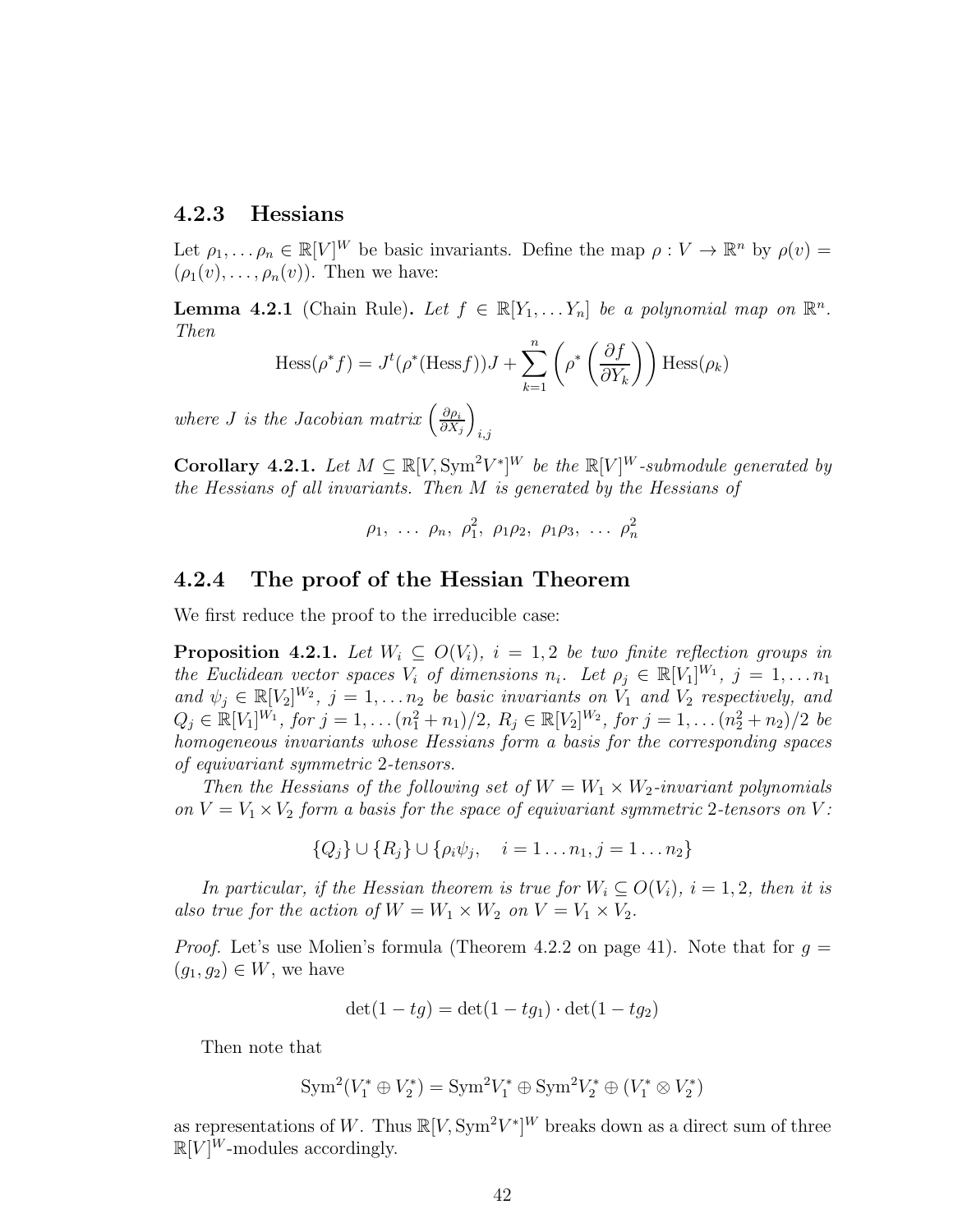Consider the first piece, namely  $\mathbb{R}[V, \text{Sym}^2 V_1^*]^W$ . We claim that it is a free  $\mathbb{R}[V]^W$ -module with basis  $\{\text{Hess}Q_j\}$ . Indeed, using Molien's formula its Poincaré series is

$$
\frac{1}{|W|} \sum_{g_1 \in W_1, g_2 \in W_2} \frac{\text{tr}(\text{Sym}^2 g_1)}{\det(1 - tg_1) \cdot \det(1 - tg_2)} = P_t(\mathbb{R}[V_1, \text{Sym}^2 V_1^*]^{W_1}) \cdot P_t(\mathbb{R}[V_2]^{W_2})
$$

and  $\{\text{Hess}Q_j\}$ , being linearly independent over  $\mathbb{R}[V_1]^{W_1}$ , are also l.i. over  $\mathbb{R}[V]^W$ .

The same argument shows that  $\{\text{Hess}_j\}$  form a basis for the free  $\mathbb{R}[V]^W$ -module  $\mathbb{R}[V, \text{Sym}^2 V_2^*]^W$  (second piece).

Finally consider the third piece,  $\mathbb{R}[V, V_1^* \otimes V_2^*]^W$ . Since  $\text{tr}(g_1 \otimes g_2) = (\text{tr}g_1)(\text{tr}g_2)$ , Molien's formula gives

$$
P_t(\mathbb{R}[V, V_1^* \otimes V_2^*]^W) = P_t(\mathbb{R}[V_1, V_1^*]^W) \cdot P_t(\mathbb{R}[V_2, V_2^*]^W)
$$

By Solomon's theorem (Theorem [4.1.3](#page-43-1) on page [37\)](#page-43-1) we know that  $\{d\rho_i\}$  is a basis for  $\mathbb{R}[V_1, V_1^*]^{W_1}$  and similarly for  $\{d\psi_i\}$  and  $\mathbb{R}[V_2, V_2^*]^{W_2}$ . Then  $\{d\rho_i \otimes d\psi_j\}$  are linearly independent over  $\mathbb{R}[V]^W$ , and therefore form a basis for  $\mathbb{R}[V, V^*_1 \otimes V^*_2]^W$  over  $\mathbb{R}[V]^W$ .

To conclude the proof we use the product rule:

$$
\text{Hess}(\rho_i \psi_j) = d\rho_i \otimes d\psi_j + \rho_i \text{Hess}\psi_j + \psi_j \text{Hess}\rho_i
$$

 $\Box$ 

For completeness, let's prove the converse of the above proposition:

<span id="page-49-0"></span>**Proposition 4.2.2.** Let  $W \subseteq O(V)$  be a finite reflection group of the Euclidean vector space V, and let  $V' \subseteq V$  be a W-stable subspace.

Suppose the Hessian theorem holds for the action of  $W$  on  $V$ , so that there are  $Q_j \in \mathbb{R}[V]^W$  whose Hessians generate  $\mathbb{R}[V, \text{Sym}^2 V^*]^W$  as an  $\mathbb{R}[V]^W$ -module. Then their restrictions to V',  $Q_j|V'$ , generate  $\mathbb{R}[V', \text{Sym}^2(V')^*]^W$  as an  $\mathbb{R}[V']^W$ -module, so in particular the Hessian theorem also holds for the action of  $W$  on  $V'$ .

*Proof.* Let V'' be the orthogonal complement to V' in V, and  $P: V \to V'$  the orthogonal projection onto  $V'$ .

 $\text{Sym}^2 V^*$  decomposes as

$$
Sym^2 V^* = Sym^2(V')^* \oplus Sym^2(V'')^* \oplus ((V')^* \otimes (V'')^*)
$$

Let  $i: Sym^2(V')^* \to Sym^2V^*$  be the natural inclusion.

Given  $\sigma \in \mathbb{R}[V', \text{Sym}^2(V')^*]^W$  define  $\tilde{\sigma} \in \mathbb{R}[V, \text{Sym}^2V^*]^W$  by  $\tilde{\sigma} = i \circ \sigma \circ P$ . It is equivariant because both i and P are, and it satisfies  $\tilde{\sigma}|_{V'} = \sigma$ .

By hypothesis there are  $a_j \in \mathbb{R}[V]^W$  such that  $\tilde{\sigma} = \sum a_j \text{Hess}(Q_j)$ . Therefore  $\sigma = \sum a_j |_{V'}\text{Hess}(Q_j|_{V'})$ , as wanted.  $\Box$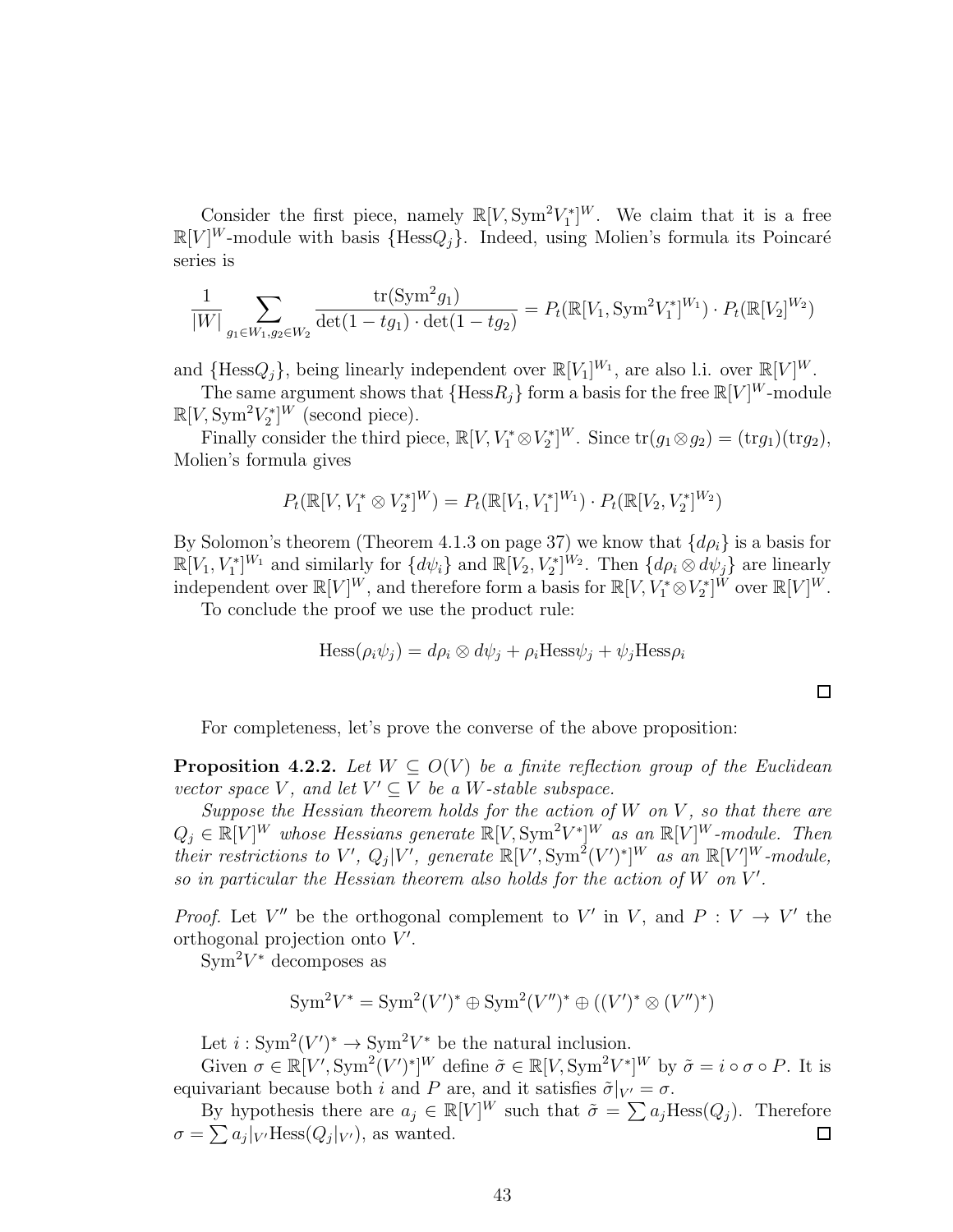There is a classification of irreducible finite reflection groups. Here is the list of the ones which are crystallographic, that is, Weyl groups:

- $\bullet$   $A_n$
- $B_n$  (also  $C_n$ )
- $\bullet$   $D_n$
- $E_6, E_7, E_8$
- $\bullet$   $F_4$

In the next section we will prove the Hessian theorem for each type, by finding specific bases Hess $(Q_i)$ . For the exceptional groups of type E and F the proof relies on calculations performed in a computer by GAP. The GAP scripts can be found at

<http://dl.dropbox.com/u/374152/GAPcode.zip>

As a corollary of the specific computations for each type, we get:

**Theorem 4.2.3.** Let  $W \subseteq O(V)$  be an irreducible Weyl group, and  $\rho_j$ , for  $j =$ 1,...n be basic invariants. Let  $S = \{\rho_i \rho_j, 1 \leq i \leq j \leq n\}$  be the set of the  $(n^2 + n)/2$  binomials in the basic invariants. Then there is a subset  $T \subset S$  with n elements such that

$$
{\text{Hess}(Q), \quad Q \in S - T} \cup {\text{Hess}(\rho_i), \quad i = 1, \dots n}
$$

is a basis for  $\mathbb{R}[V, \text{Sym}^2 V^*]^W$  as a free module over  $\mathbb{R}[V]^W$ .

Here is the general strategy of the proof:

- We know from general theory (see Corollary [3.3.2](#page-36-0) on page [30\)](#page-36-0) that  $\mathbb{R}[V, \text{Sym}^2 V^*]^W$  is a free  $\mathbb{R}[V]^W$ -module of rank equal to the dimension of  $\text{Sym}^2 V^*$ . Using Molien's formula (Theorem [4.2.2](#page-47-0) on page [41\)](#page-47-0) we compute the Poincaré polynomial of  $\mathbb{R}[V, \text{Sym}^2 V^*]^W$  over  $\mathbb{R}[V]^W$  and extract from it the degrees of a basis. Then we choose an appropriate subset  $T \subset S = \{\rho_i \rho_j, 1 \leq$  $i \leq j \leq n$  such that the degrees of  ${Hess(Q), Q \in S - T} \cup {Hess(\rho_i)}$  are the same as those of a basis.
- At this point it is enough to show that the chosen Hessians are linearly independent over  $\mathbb{R}[V]^W$ , because then the submodule generated by them will have the same Poincaré series as  $\mathbb{R}[V, \text{Sym}^2 V^*]^W$ , forcing them to be equal for dimension reasons in each degree. And to show that such a set of tensors is linearly independent we show that their values at a particular vector  $v \in V$ are linearly independent over  $\mathbb{R}$ . Here  $v$  can be any regular vector.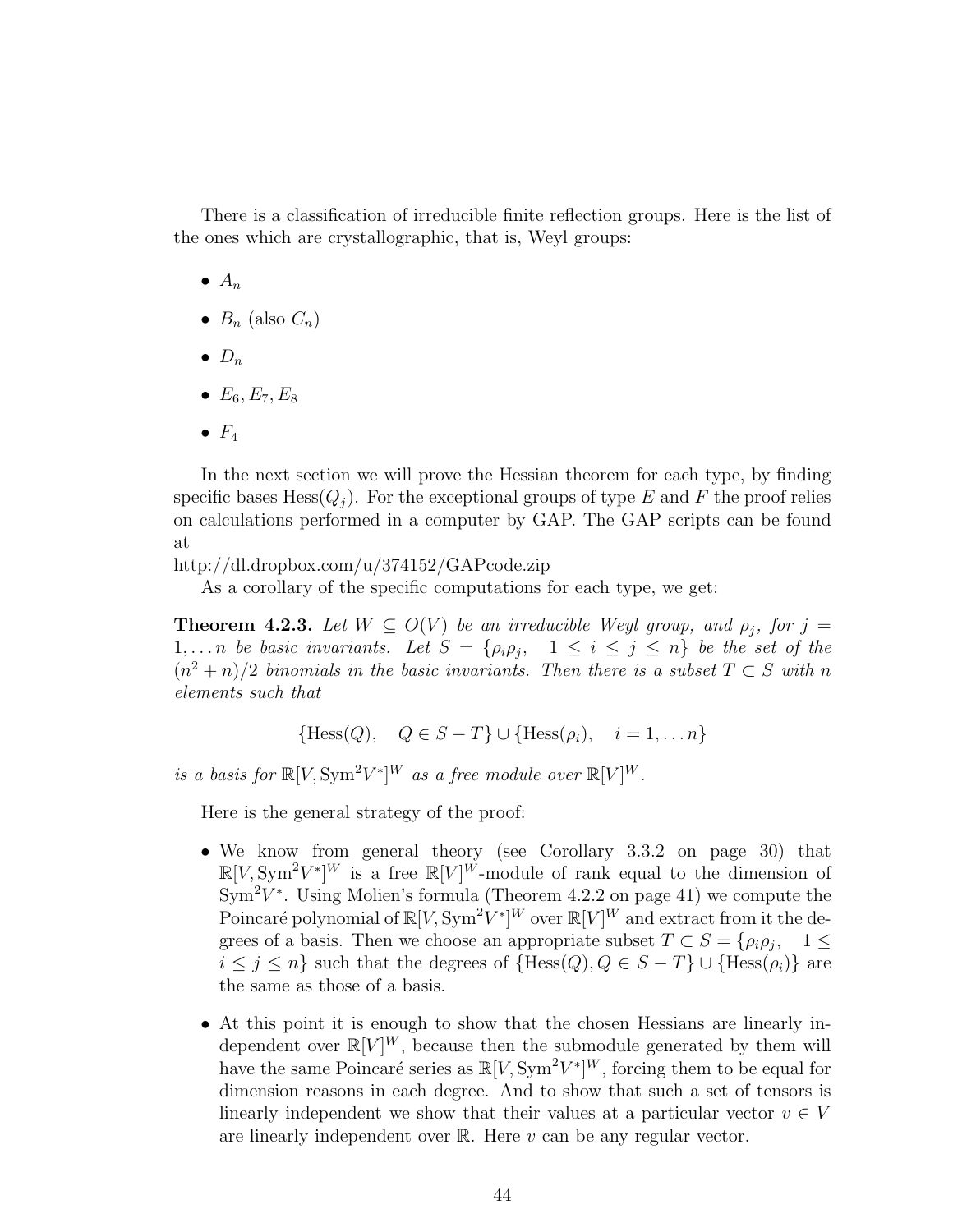# 4.3 The proofs by type

### 4.3.1 Summary

For the dihedral groups the Poincaré series is computed directly, and seen to match the degrees of the Hessians of  $\{\rho_1, \rho_2, \rho_1^2\}$ . Listing the uppertriangular entries of these Hessians we get a  $3 \times 3$  matrix, whose determinant is computed directly and seen to be non-zero.

For type A we use a combinatorial identity called the cycle index formula of  $S_n$ (see [4.3.2](#page-55-0) or [\[71\]](#page-74-0) chapter 4.7 page 141). Generating functions-type manipulations with this identity together with Molien's formula (see Theorem [4.2.2](#page-47-0) on page [41\)](#page-47-0) yield the Poincaré series of the Sym<sup>2</sup> tensors.

Making a particular choice of basic invariants, namely the power sum polynomials, and of a regular vector  $v = (1, \xi, \xi^2, \ldots, \xi^{n-1})$ , where  $\xi = \exp(2\pi i/n)$ , the Hessians of the  $n$  basic invariants evaluated at  $v$  have particularly simple forms. Looking at these *n* matrices it is then easy to see which sets of Hessians are linearly independent when evaluated at v.

Types B and D: The cycle index formulas corresponding to these groups can be easily proved using the formula for type  $A$ , and from then on everything works very similarly to type A.

For the exceptional types  $E$  and  $F$  we use a computer. The Poincaré series can be computed from the character table, which comes already computed in the package CHEVIE. We find explicit basic invariants very similar to the power sum polynomials, associated to a finite W-stable subset of  $V^*$ , the so-called *orbit Chern* classes (see [\[62\]](#page-73-1)). A particular regular vector  $v \in V$  is chosen and for each set of Hessians with degrees matching the Poincaré polynomial the program lists all the entries of these Hessians into a square matrix, computes its determinant evaluated at v, and checks that it is non-zero.

## 4.3.2 Dihedral groups

Let  $V = \mathbb{R}^2$  and  $W = D_n$ , the dihedral group with  $2n$  elements. It is generated by a, b, where a is counterclockwise rotation by  $2\pi/n$  and b is the reflection across the  $x$ -axis. Thus

$$
D_n = \{1, a, \dots, a^{n-1}, b, ab, \dots a^{n-1}b\}
$$

It is convenient to introduce complex notation: identify  $(x, y)$  with  $z = x + iy$ . Then a becomes complex multiplication with  $\xi = e^{2\pi i/n}$ , and b becomes complex conjugation.

It is well-known that we can take the basic invariants to be

$$
\rho_1(x, y) = z\overline{z} = x^2 + y^2
$$
  $\rho_2(x, y) = \text{Re}(z^n)$ 

Thus the degrees of W are  $d_1 = 2, d_2 = n$ .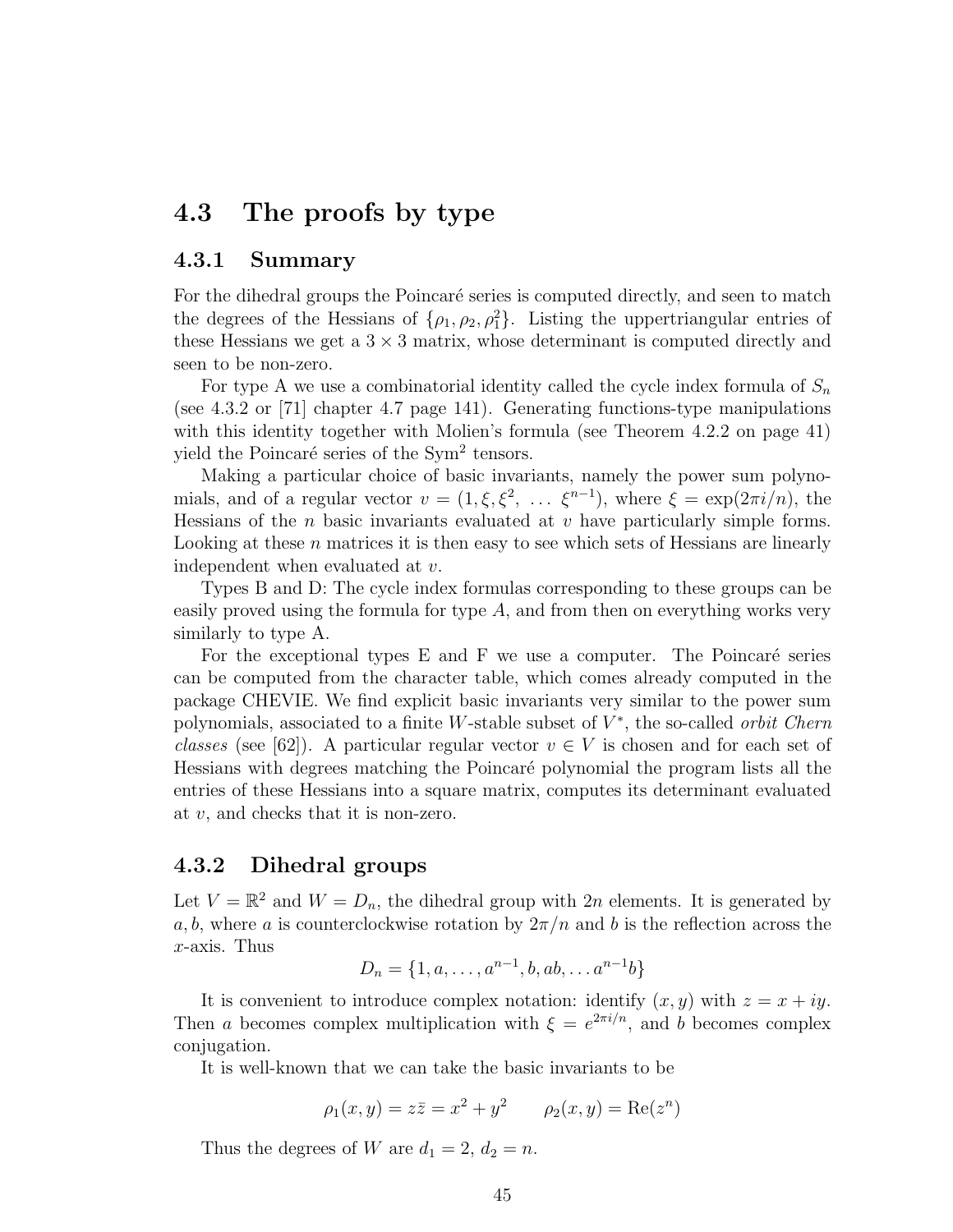In the following subsections we will prove

**Theorem 4.3.1.** A basis for the free  $\mathbb{R}[V]^W$ -module  $\mathbb{R}[V, \text{Sym}^2 V^*]^W$  is

 ${Hess(\rho_1), Hess(\rho_1^2), Hess(\rho_2)}$ 

#### Poincaré series

Since the degrees are 2 and  $n$ , the Poincaré series of the ring of invariants is

$$
P_t(\mathbb{R}[V]^W) = \frac{1}{(1 - t^2)(1 - t^n)}
$$

**Proposition 4.3.1.** The Poincaré series for the space of equivariant symmetric 2-tensors is

$$
P_t(\mathbb{R}[V, \text{Sym}^2 V^*]^W) = (1 + t^2 + t^{n-2}) P_t(\mathbb{R}[V]^W)
$$

*Proof.* Since the eigenvalues of  $a^j$  are  $\xi^j$  and  $\xi^{-j}$ , we see that

$$
\det(1 - ta^j) = (t - \xi^j)(t - \xi^{-j}) \qquad \text{tr}(\text{Sym}^2 a^j) = 1 + \xi^{2j} + \xi^{-2j}
$$

The  $a^j b$  are reflections, so that

$$
det(1 - ta^{j}b) = 1 - t^{2}
$$
  $tr(Sym^{2}a^{j}b) = 0$ 

Applying Molien's formula (Thoerem [4.2.2](#page-47-0) on page [41\)](#page-47-0) gives

$$
\frac{P_t(\mathbb{R}[V, \text{Sym}^2 V^*]^W)}{P_t(\mathbb{R}[V]^W)} = \frac{(t^2 - 1)(t^n - 1)}{2n} \sum_{j=0}^{n-1} \frac{1 + \xi^{2j} + \xi^{-2j}}{(t - \xi^j)(t - \xi^{-j})}
$$

Let's call this polynomial  $f(t)$ . We are trying to show it is equal to  $1+t^2+t^{n-2}$ . Since they have degrees less than or equal to  $n$ , it is enough to check that they have the same values at *n* distinct points, which we take to be  $t = 1, \xi, \xi^2, \dots, \xi^{n-1}$ .

•  $t = 1$ . Since  $(t^2 - 1)(t^n - 1)$  has a zero of order 2 at  $t = 1$ , only one term of the sum survives:

$$
f(1) = \frac{(1+t)(1+t+\ldots+t^{n-1})}{2n}\bigg|_{t=1} \cdot 3 = 3
$$

which equals  $(1 + t^2 + t^{n-2})|_{t=1}$ , as wanted.

• *n* is even and  $t = \xi^{n/2} = -1$ . Again only one term survives:

$$
f(-1) = \frac{(t-1)(t-1)(t-\xi)\cdots(t-\widehat{\xi^{n/2}})\cdots(t-\xi^{n-1})}{2n} \Big|_{t=-1} \cdot 3
$$
  
=  $\frac{-2}{2n} \left(\frac{d}{dt}t^{n}\right) \Big|_{t=-1} \cdot 3 = 3$ 

which equals  $(1 + t^2 + t^{n-2})|_{t=-1}$ , as wanted.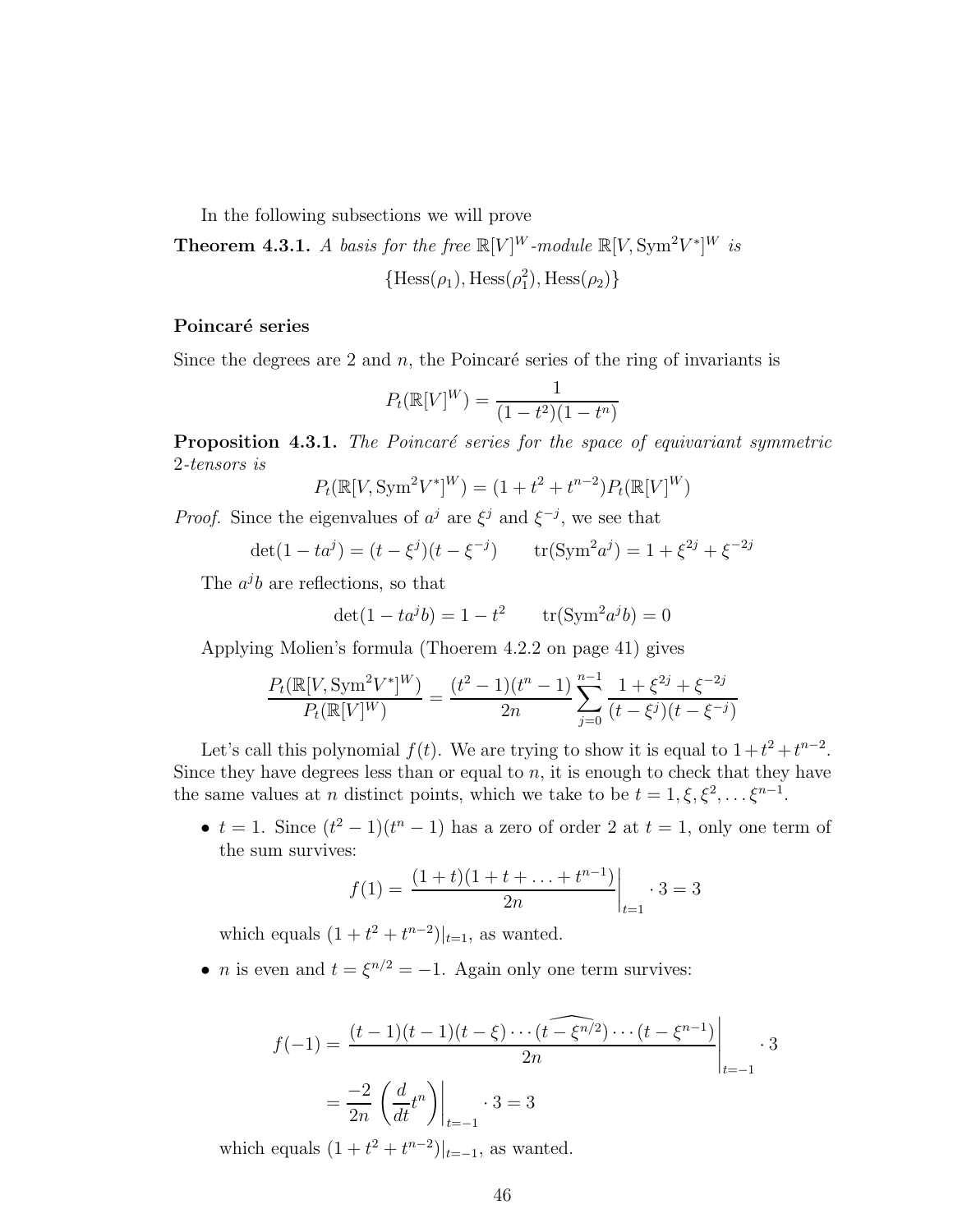•  $t = \xi^k$  with  $k \neq 0, n/2$ . The terms  $j = k, n - k$  survive, and they are equal:

$$
f(\xi^{k}) = \frac{(\xi^{2k} - 1)(1 + \xi^{2k} + \xi^{-2k})}{n} \prod_{0 \le j \le n-1} (\xi^{k} - \xi^{j})
$$
  
= 
$$
\frac{(\xi^{2k} - 1)(1 + \xi^{2k} + \xi^{-2k})\xi^{k}}{n(\xi^{k} - \xi^{n-k})\xi^{k}} \prod_{0 \le j \le n-1} (\xi^{k} - \xi^{j})
$$
  
= 
$$
\frac{(1 + \xi^{2k} + \xi^{-2k})\xi^{k}}{n} \left(\frac{d}{dt}t^{n}\right)\Big|_{t = \xi^{k}}
$$
  
= 
$$
1 + \xi^{2k} + \xi^{-2k}
$$

which equals  $(1 + t^2 + t^{n-2})|_{t=\xi^k}$ 

 $\Box$ 

#### Independence of generators

**Proposition 4.3.2.** The following are linearly idependent over  $\mathbb{R}[V]$ , and in particular also over  $R[V]^W$ :

 ${Hess(\rho_1), Hess(\rho_1^2), Hess(\rho_2)}$ 

*Proof.*  $\mathbb{R}[V, \text{Sym}^2 V^*]$  is a free  $\mathbb{R}[V]$ -module with basis

$$
\begin{bmatrix} 1 & 0 \\ 0 & 0 \end{bmatrix}, \begin{bmatrix} 0 & 1 \\ 1 & 0 \end{bmatrix}, \begin{bmatrix} 0 & 0 \\ 0 & 1 \end{bmatrix}
$$

We are going to write  ${Hess(\rho_1), Hess(\rho_1), Hess(\rho_2)}$  in terms of this basis and show that the determinant of the  $3 \times 3$  matrix thus obtained is non-zero.

It's more convenient and enough to do the computation of the Hessians in the basis  $z, \overline{z}$  instead of  $x, y$ :

$$
\text{Hess}(z\bar{z}) = \begin{bmatrix} 0 & 1 \\ 1 & 0 \end{bmatrix}, \quad \text{Hess}(z^2\bar{z}^2) = \begin{bmatrix} 2\bar{z}^2 & 4z\bar{z} \\ 4z\bar{z} & 2z^2 \end{bmatrix}
$$

$$
\text{Hess}\left(\frac{z^n + \bar{z}^n}{2}\right) = \frac{n(n-1)}{2} \begin{bmatrix} z^{n-2} & 0 \\ 0 & \bar{z}^{n-2} \end{bmatrix}
$$

Therefore

$$
\begin{bmatrix}\n\text{Hess}(\rho_1) \\
\text{Hess}(\rho_1^2) \\
\text{Hess}(\rho_2)\n\end{bmatrix} = \n\begin{bmatrix}\n0 & 1 & 0 \\
2\bar{z}^2 & 4z\bar{z} & 2z^2 \\
\frac{n(n-1)}{2}z^{n-2} & 0 & \frac{n(n-1)}{2}z^2\n\end{bmatrix} \cdot \n\begin{bmatrix}\n0 & 1 \\
0 & 0 \\
1 & 0 \\
0 & 1\n\end{bmatrix}
$$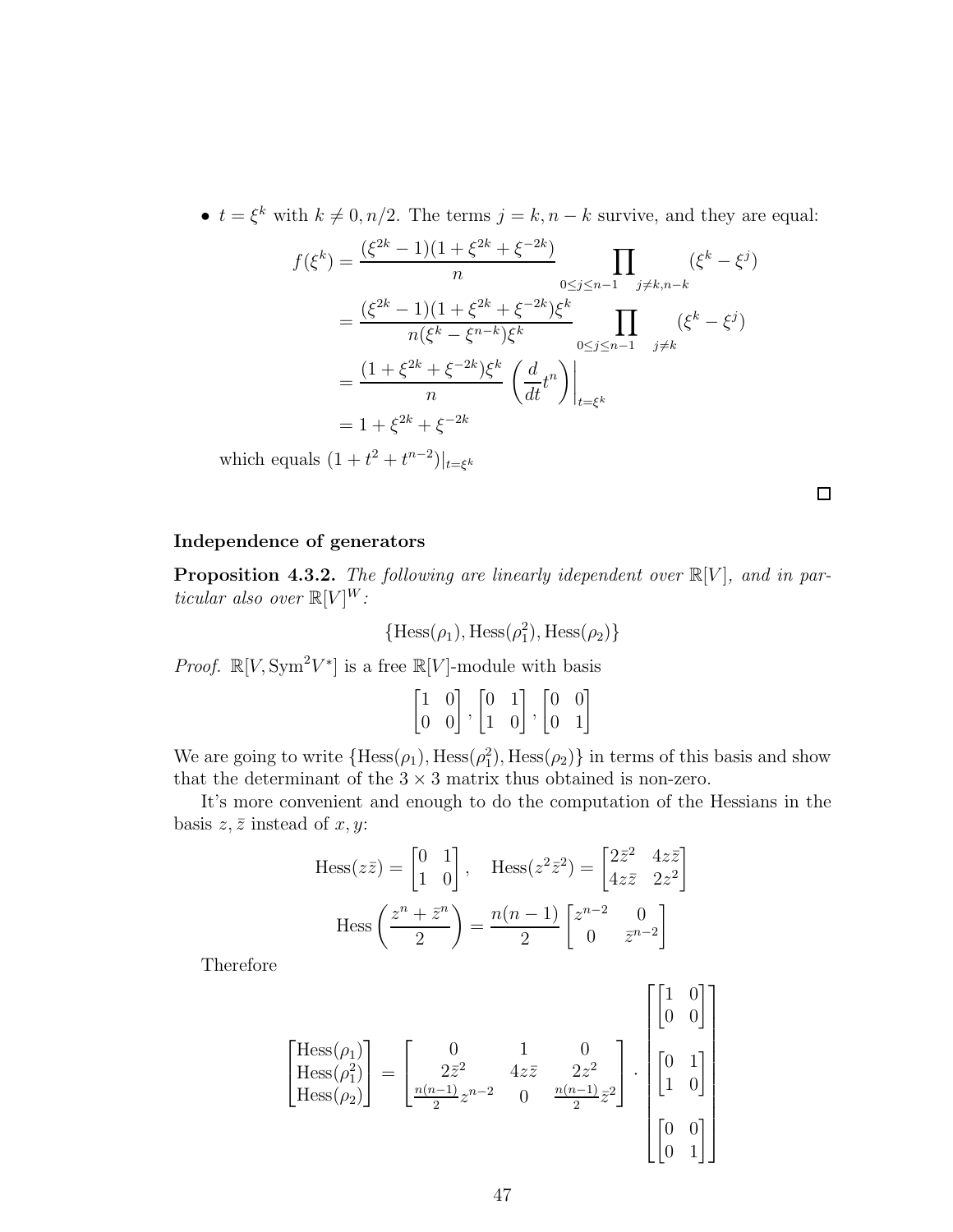The determinant of the  $3 \times 3$  matrix above is

$$
-2n(n-1)i \operatorname{Im}(z^n) \neq 0
$$

 $\Box$ 

# 4.3.3 Type A

Let  $W = S_n$ , the permutation group in n letters, and  $V = \mathbb{R}^n$ , with standard basis  $e_1, \ldots e_n$ . W acts on V by permuting the basis elements.

Let V' be the W-stable subspace  $V' = (1, \ldots 1)^{\perp} = \{(x_1, \ldots, x_n) \mid x_1 + \cdots + x_n =$ 0}. The Weyl group of type  $A_{n-1}$  is this action of W on V'.

We will prove the Hessian theorem for the non-irreducible action of  $W$  on  $V$ because it is more convenient, and it is sufficient by proposition [4.2.2](#page-49-0) on page [43.](#page-49-0)

The set of basic invariants we are going to use are the renormalized power sum polynomials:

$$
\rho_j(x_1,... x_n) = \frac{1}{j} \sum_{i=1}^n (x_i)^j
$$

Thus the degrees are  $d_i = i, i = 1, \ldots n$ .

#### Poincaré series

Given  $g \in S_n$ , write it as a product of disjoint cycles, and denote by

 $k_i(q)$  = number of cycles of length i

Then, seeing  $g$  as a permutation matrix, we have

$$
\operatorname{tr}(g) = k_1
$$
  
tr(Sym<sup>2</sup>g) =  $\frac{\operatorname{tr}(g^2) + (\operatorname{tr}(g))^2}{2} = \frac{k_1^2}{2} + \frac{k_1}{2} + k_2$   

$$
\operatorname{det}(1 - tg) = (1 - t)^{k_1}(1 - t^2)^{k_2} \cdots (1 - t^n)^{k_n}
$$

Therefore from Molien's formula (Theorem [4.2.2](#page-47-0) on page [41\)](#page-47-0) we get:

$$
P_t(\mathbb{R}[V]^W) = \frac{1}{(1-t)(1-t^2)\cdots(1-t^n)}
$$
  
= 
$$
\frac{1}{n!} \sum_{g \in S_n} \frac{1}{(1-t)^{k_1}(1-t^2)^{k_2}\cdots(1-t^n)^{k_n}}
$$

Now to compute

$$
P_t(\mathbb{R}[V, \text{Sym}^2 V^*]^W) = \frac{1}{n!} \sum_{g \in S_n} \frac{\frac{k_1^2}{2} + \frac{k_1}{2} + k_2}{(1 - t)^{k_1}(1 - t^2)^{k_2} \cdots (1 - t^n)^{k_n}}
$$

we will need to use the: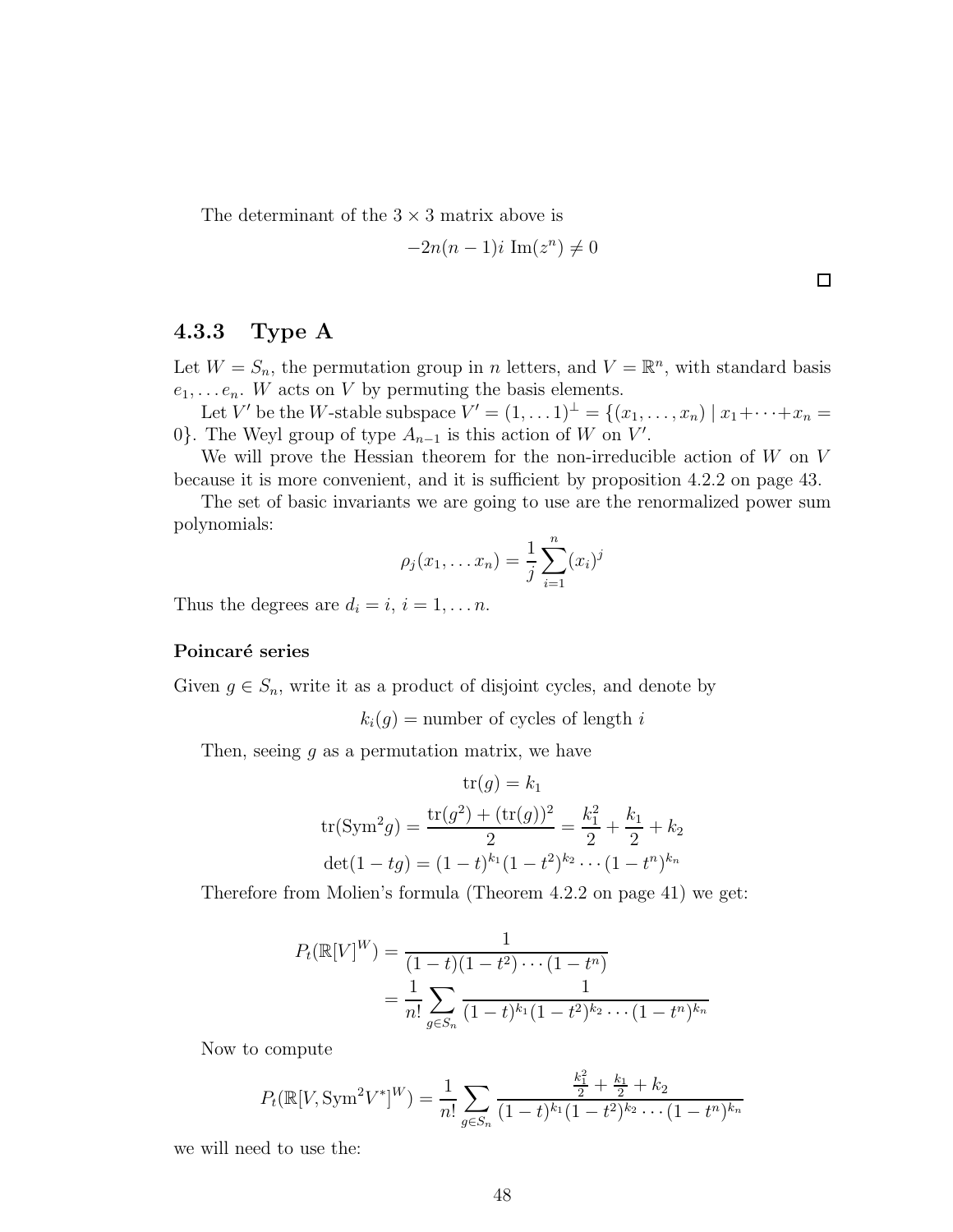<span id="page-55-0"></span>**Theorem 4.3.2** (Cycle index formula for  $S_n$ ).

$$
\exp\left(\sum_{j=1}^{\infty} \frac{z^j x_j}{j}\right) = \sum_{n=1}^{\infty} \frac{z^n}{n!} \sum_{g \in S_n} \mathbf{x}^{\mathbf{k}}
$$

where  $\mathbf{x}^{\mathbf{k}}$  denotes  $x_1^{k_1(g)} x_2^{k_2(g)}$  $\frac{k_2(g)}{2} \cdots x_n^{k_n(g)}$ .

Proof. See [\[71\]](#page-74-0) chapter 4.7 page 141.

**Lemma 4.3.1.** Replacing  $x_j$  with  $(1-t^j)^{-1}$  in the cycle index formula gives

$$
\exp\left(\sum_{j=1}^{\infty} \frac{z^j}{j(1-t^j)}\right) = \sum_{n=1}^{\infty} \frac{z^n}{(1-t)(1-t^2)\cdots(1-t^n)}
$$

*Proof.* Follows immediately from the formula for  $P_t(\mathbb{R}[y_1 \dots y_n]^{S_n})$  and Molien's formula. Alternatively it is possible to prove this directly with a few manipulations of generating functions.  $\Box$ 

Now we are ready to attack the Poincaré series of the space of equivariant symmetric 2-tensors:

Proposition 4.3.3 (Poincaré series for  $Sym<sup>2</sup>$ ).

$$
\frac{P_t(\mathbb{R}[V, \text{Sym}^2 V^*]^W)}{P_t(\mathbb{R}[V]^W)} = \frac{1 - t^n}{1 - t} + \frac{(1 - t^{n-1})(1 - t^n)}{(1 - t)(1 - t^2)}
$$

Proof. (this argument involving the differential operator D was pointed out by Christian Krattenthaler)

Define the differential operator

$$
D = \frac{x_1^2}{2} \frac{\partial^2}{\partial x_1^2} + x_1 \frac{\partial}{\partial x_1} + x_2 \frac{\partial}{\partial x_2}
$$

Apply D to both sides of the Cycle Index formula:

$$
\left(\frac{x_1^2}{2}z^2 + x_1z + x_2\frac{z^2}{2}\right) \exp\left(\sum_{j=1}^{\infty} \frac{z^j}{j}x_j\right) = \sum_{n=1}^{\infty} \frac{z^n}{n!} \sum_{g \in S_n} \left(\frac{k_1^2}{2} + \frac{k_1}{2} + k_2\right) \mathbf{x}^{\mathbf{k}}
$$

Now replace  $x_j$  with  $(1-t^j)^{-1}$  and use the lemma:

$$
\left(\frac{z}{1-t} + \frac{z^2}{2}\left(\frac{1}{(1-t)^2} + \frac{1}{1-t^2}\right)\right) \sum_{n=1}^{\infty} \frac{z^n}{(1-t)\cdots(1-t^n)} =
$$
  
= 
$$
\sum_{n=1}^{\infty} \frac{z^n}{n!} \sum_{g \in S_n} \frac{\frac{k_1^2}{2} + \frac{k_1}{2} + k_2}{(1-t)^{k_1} \cdots (1-t^n)^{k_n}}
$$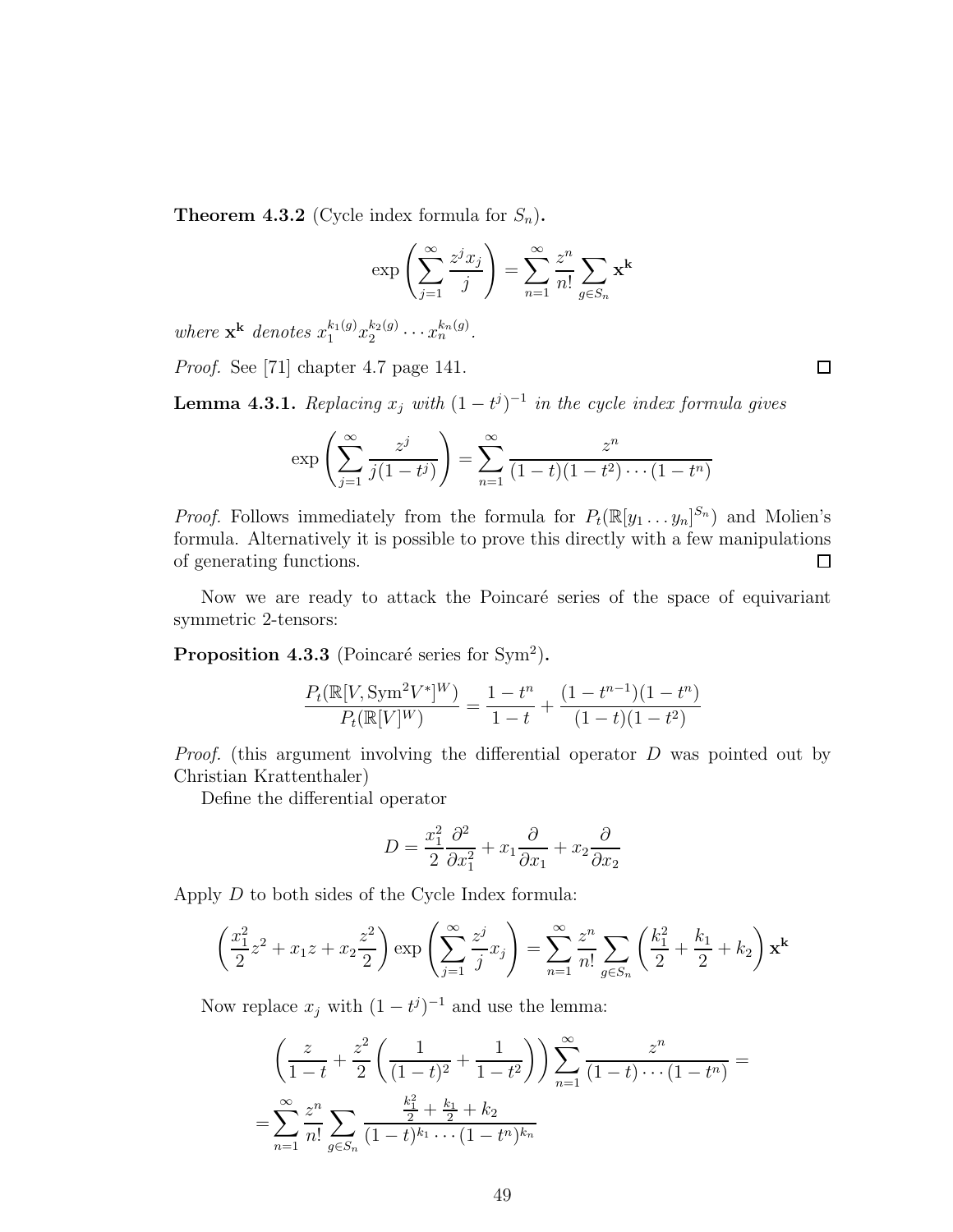Since

$$
\frac{1}{2}\left(\frac{1}{(1-t)^2} + \frac{1}{1-t^2}\right) = \frac{1}{(1-t)(1-t^2)}
$$

when we take the coefficient of  $z^n$  on both sides we get exactly what we wanted to prove.

Remark  $4.3.1$ . Of course the same method can be applied to compute the Poincaré series of tensors of any kind. One just writes the character as a polynomial in the numbers  $k_i$ , and defines a differential operator D by replacing each  $k_i$  in this polynomial with  $x_i \frac{\partial}{\partial x_i}$  $\frac{\partial}{\partial x_i}$ , and multiplication with composition of operators.

#### Independence of generators

With our choice of basic invariants  $\rho_j = \frac{1}{i}$  $\frac{1}{j}\sum_{i=1}^{n}(x_i)^j$ , the Jacobian matrix J is the Vandermonde matrix:

$$
J = \left(\frac{\partial \rho_i}{\partial x_j}\right)_{i,j} = (x_j^{i-1})_{i,j}
$$

whose determinant is det  $J = \prod_{i>j} (x_i - x_j)$ 

The Hessians of the basic invariants are

Hess
$$
(\rho_i)
$$
 =  $(i - 1)$  
$$
\begin{bmatrix} x_1^{i-2} & & & \\ & x_2^{i-2} & & \\ & & \ddots & \\ & & & x_n^{i-2} \end{bmatrix}
$$

Let  $v = (1, \xi, \xi^2, \dots, \xi^{n-1})$ , where  $\xi = \exp(2\pi i/n)$ . It is a regular vector.

<span id="page-56-0"></span>**Lemma 4.3.2.** Let  $B_k$  denote the  $k \times k$  matrix with ones in the antidiagonal and zeros everywhere else.

$$
B_k = \begin{bmatrix} 1 \\ \cdot & \cdot \\ 1 & \cdot \end{bmatrix}
$$

Then at the regular vector v we have:

$$
(JT)-1 Hess(\rho_i)J-1 = \frac{i-1}{n} \begin{bmatrix} B_{i-1} & 0\\ 0 & B_{n-i+1} \end{bmatrix}
$$

That is, the  $(a, b)$  entry is  $(i - 1)/n$  if  $a + b - i = 0$  or n, and zero otherwise.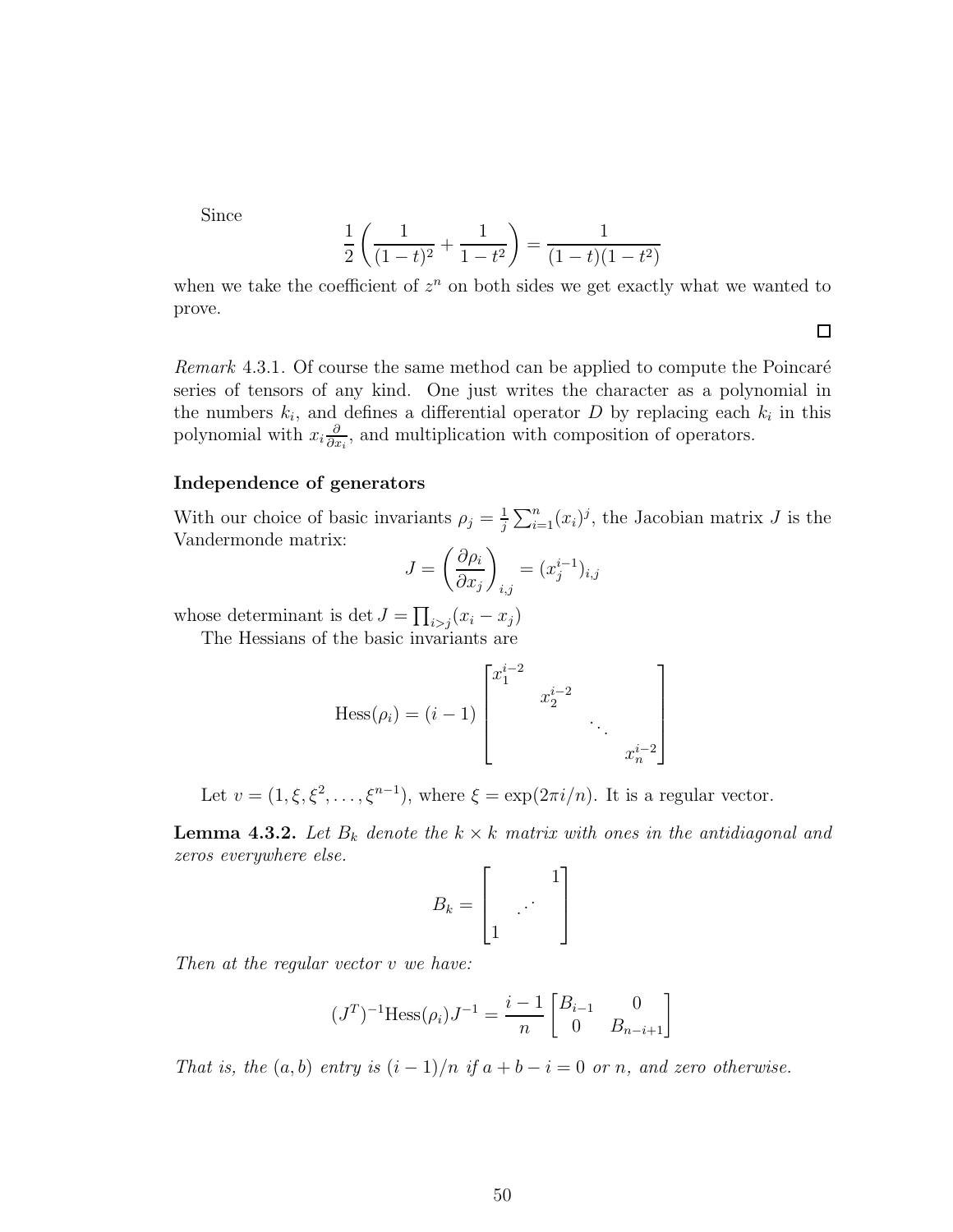Proof. It's equivalent to show that

$$
J^{T} \begin{bmatrix} B_{i-1} & 0 \\ 0 & B_{n-i+1} \end{bmatrix} J = n \begin{bmatrix} 1 & \xi^{i-2} \\ & \ddots & \\ & & \xi^{(i-2)(n-1)} \end{bmatrix}
$$

This is a computation: The  $(l.m)$  entry of the LHS is

$$
\sum_{a,b=1}^{n} J_{l,a} M_{a,b} J_{b,m}
$$

where  $M_{a,b}$  equals 1 if  $a + b = i$  or  $i + n$ , and zero otherwise;  $J_{l,a} = \xi^{(l-1)(a-1)}$  and similarly for  $J_{b,m}$ . Thus the sum becomes

$$
=\sum_{a+b=i,i+n} \xi^{(l-1)(a-1)+(b-1)(m-1)} \tag{4.3.1}
$$

$$
= \sum_{a=1}^{i-1} \xi^{(l-1)(a-1)+(i-a-1)(m-1)} + \sum_{a=i}^{n} \xi^{(l-1)(a-1)+(n+i-a-1)(m-1)}
$$
(4.3.2)

$$
=\sum_{a=1}^{n} \xi^{(l-1)(a-1)+(i-a-1)(m-1)}
$$
\n(4.3.3)

$$
= \xi^{(i-1)(m-1)-(l-1)} \sum_{a=1}^{n} \xi^{(l-m)a}
$$
\n(4.3.4)

We have replaced  $(n+i-a-1)$  with  $(i-a-1)$  because  $\xi^n = 1$ .

The last sum  $\sum_{a=1}^{n} \xi^{(l-m)a}$  equals 0 or n according to whether  $\xi^{l-m}$  equals 1, that is,  $l = m$ . In the latter case  $(i - 1)(m - 1) - (l - 1) = (i - 2)(m - 1)$ .  $\Box$ 

**Theorem 4.3.3.** Let  $S = \{\rho_i \rho_j, 1 \leq i \leq j \leq n\}$  and  $T \subseteq S$  be a subset with  $n-1$  elements which has one element  $\rho_i \rho_j$  with  $i+j=k$  for each  $k=n+2,\ldots 2n$ . Then

$$
\{\text{Hess}(Q), \quad Q \in S - T\} \cup \{\text{Hess}(\rho_i), \quad i = 2, \dots n\}
$$

is a basis for  $\mathbb{R}[V, \text{Sym}^2 V^*]^W$  as a free module over  $\mathbb{R}[V]^W$ .

*Proof.* We first show that the Hessians are linearly independent over  $\mathbb{R}[V]$ , by showing that their values at the regular vector  $v$  are linearly independent over  $\mathbb{R}$ .

By the chain rule, for  $\rho_i \rho_j \in S - T$  we set  $f = y_i y_j$  and get

$$
\text{Hess}(\rho_i \rho_j) = J^t(\rho^*(\text{Hess} f))J + \rho_i \text{Hess}(\rho_j) + \rho_j \text{Hess}(\rho_i)
$$

where *J* is the Jacobian matrix  $\left(\frac{\partial \rho_i}{\partial x_i}\right)$  $\partial x_j$  $\setminus$  $\sum_{i,j}$ , and  $\rho^*(\text{Hess} f)$  is the matrix  $E_{i,j}$  with  $(i, j)$ and  $(j, i)$  entries equal to one, and the others to zero (except when  $i = j$ , in which case the  $(i, i)$  entry is 2).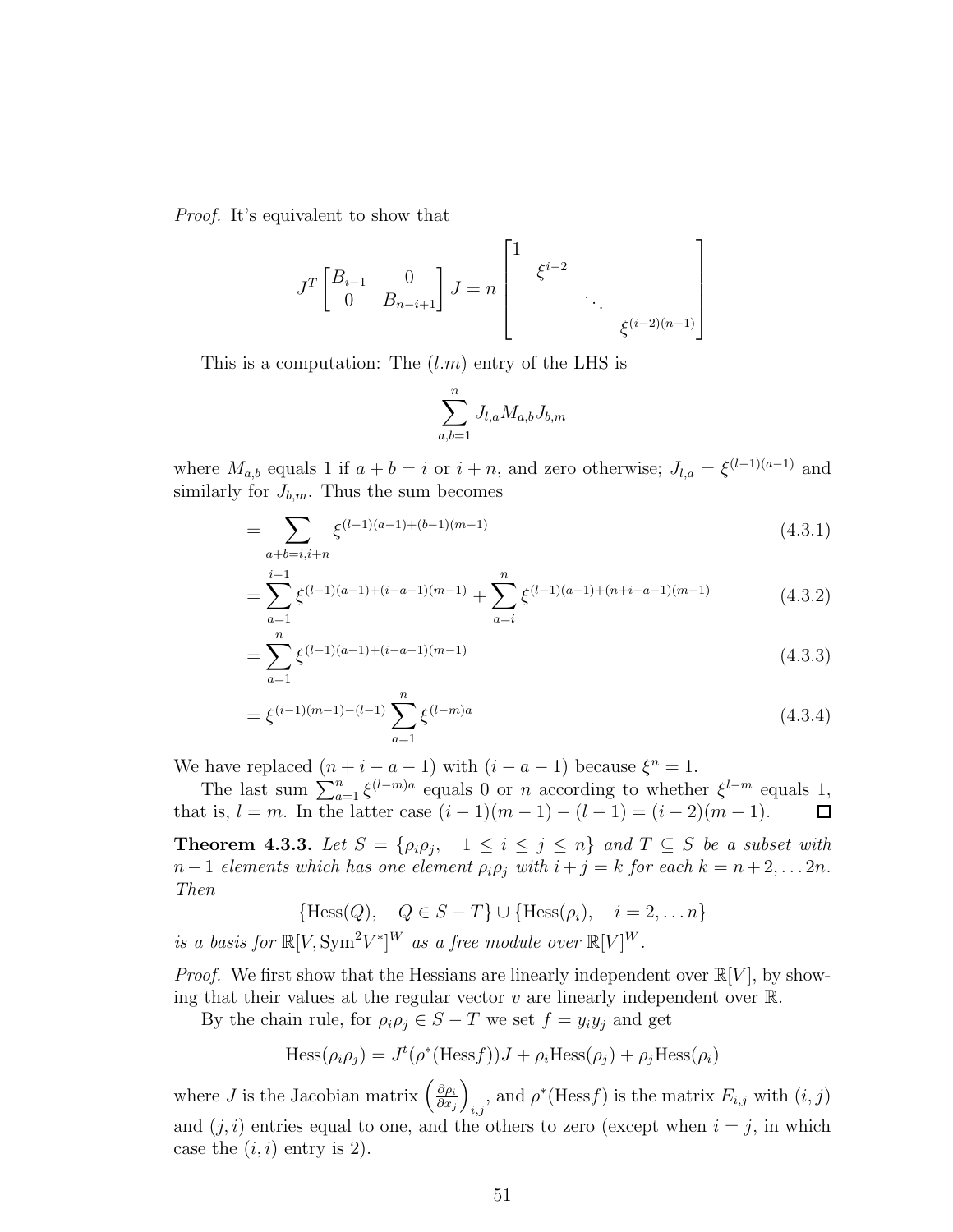Since the Hessians of the basic invariants are in the set we are trying to show is linearly independent, we may ignore the second and third terms above.

Now we apply the invertible linear transformation  $M \mapsto (J^T)^{-1}MJ^{-1}$  and are left to show that the set of  $E_{i,j}$  corresponding to  $S - T$ , together with  $(J<sup>T</sup>)<sup>-1</sup>$ Hess $(\rho_i)J<sup>-1</sup>$  (at v) for  $i = 2,... n$ , are linearly independent.

This is clear by the shape of  $(J^T)^{-1}$ Hess $(\rho_i)J^{-1}$ , described in the lemma above, thus finishing the proof of linear independence.

To show that these Hessians generate  $\mathbb{R}[V, \text{Sym}^2 V^*]^W$  it is enough to show that the Poincaré series of their span is equal to that of  $\mathbb{R}[V, \text{Sym}^2V^*]^W$ . The proposition above says that

$$
\frac{P_t(\mathbb{R}[V, \text{Sym}^2 V^*]^W)}{P_t(\mathbb{R}[V]^W)} = \frac{1 - t^n}{1 - t} + \frac{(1 - t^{n-1})(1 - t^n)}{(1 - t)(1 - t^2)}
$$

The RHS equals

$$
t^{-2}
$$
 $\left(t(t+t^{2}+\ldots+t^{n})+(t^{2}+t^{3}+\ldots+t^{n})+\sum_{1\leq i\leq j\leq n-1}t^{i+j}\right)$ 

Recall that the Hessian decreases degree by two. Since the degree of  $\rho_i$  is it is easy to see that  $S-T$  matches the formula above. Indeed,

- $P_t(\text{span}\{\text{Hess}(\rho_1^2), \text{Hess}(\rho_1 \rho_2), \dots, \text{Hess}(\rho_1 \rho_n)\}) = t^{-2}t(t + \dots t^n)$
- $P_t(\text{span}\{\text{Hess}(\rho_2), \text{Hess}(\rho_3), \dots, \text{Hess}(\rho_n)\}) = t^{-2}(t^2 + \dots t^n)$
- $P_t$ (span of the remaining Hessians of  $S T$ ) =  $t^{-2} \sum_{1 \le i \le j \le n-1} t^{i+j}$

## 4.3.4 Types B and C

Let  $V = \mathbb{R}^n$ , and  $W = S_n \ltimes {\pm 1}^n \subseteq O(V)$  be the subgroup of signed permutation matrices, that is, matrices with entries in  $\{0, -1, +1\}$  with exactly one non-zero entry in each row and column. These are all of the form  $\tau \cdot diag(\epsilon)$ , where  $\tau$  is a permutation matrix and  $\epsilon = (\epsilon_1, \dots \epsilon_n) \in {\{\pm 1\}}^n$ .

 $\Box$ 

The degrees are  $2, 4, \ldots 2n$ .

#### Poincaré series

Given  $g = \tau \cdot diag(\epsilon) \in W$ , write  $\tau$  as a product of disjoint cycles, and call each cycle  $(i_1, \ldots i_l)$  positive or negative according to the sign of the product  $\epsilon_{i_1} \cdots \epsilon_{i_l}$ . Denote by  $k_i^+$ <sup>+</sup> the number of positive cycles of length j, by  $k_j^ \overline{j}$  the negative ones, and by  $k_j = k_j^+ + k_j^-$  the total number of j-cycles.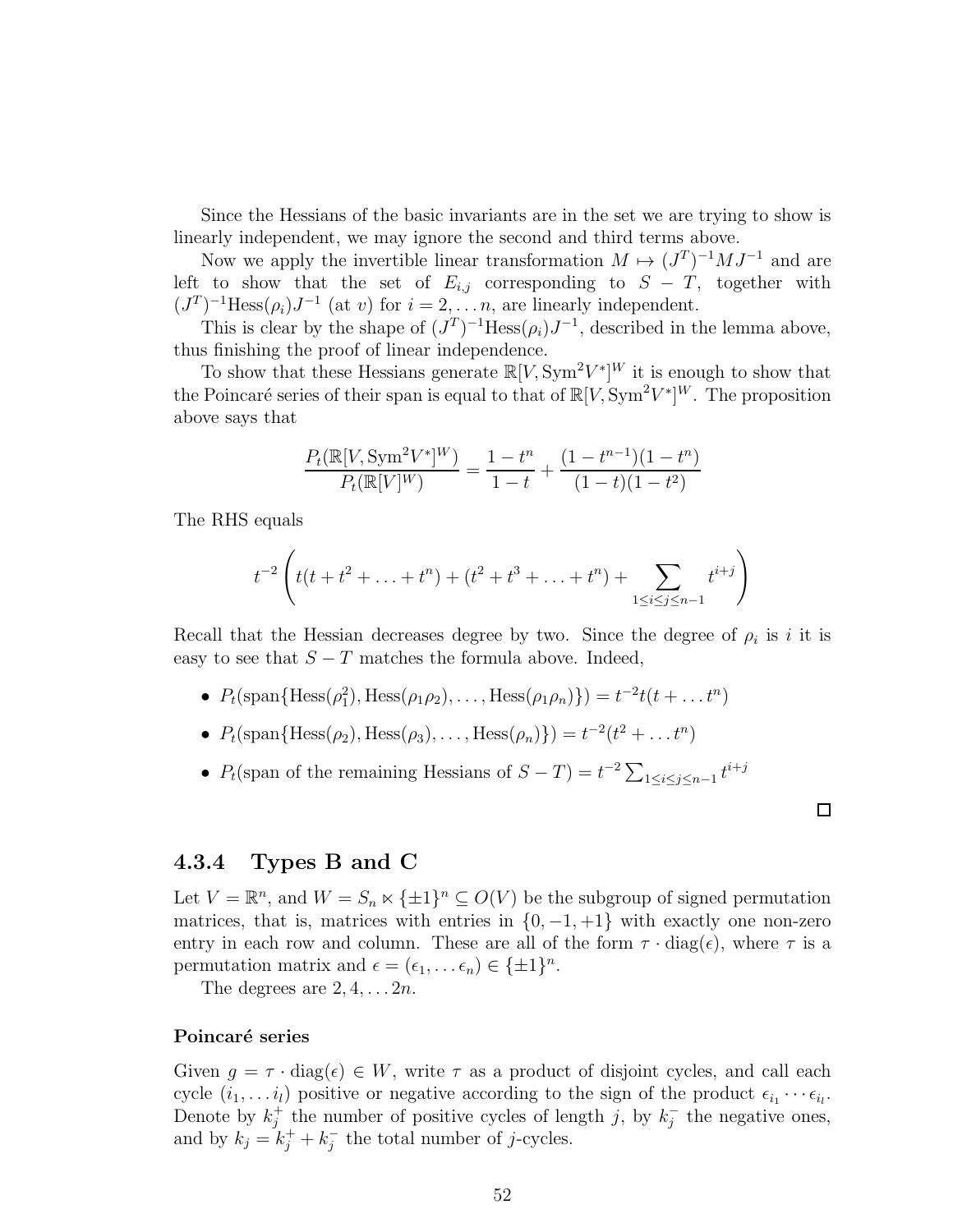**Proposition 4.3.4.** With the notations above, for  $g \in W$  we have:

$$
\det(1 - tg) = \prod_{i=1}^{n} (1 - t^i)^{k_i^+} \prod_{i=1}^{n} (1 + t^i)^{k_i^-}
$$

$$
\text{tr}(\text{Sym}^2(g)) = k_1^+ + k_1^- + {k_1^+ \choose 2} + {k_1^- \choose 2} + k_2^+ - k_1^+ k_1^- - k_2^-
$$

Proof. The first formula is pretty straightforward. The second can be proved using  $tr(Sym^{2}(g)) = \frac{(tr(g))^{2} + tr(g^{2})}{2}$  $\frac{2^{n+tr(g^2)}}{2}$  and the observation that the trace of a signed permutation matrix equals the number of positive 1-cycles minus the number of negative ones.  $\Box$ 

We need to compute

$$
\frac{1}{n!2^n} \sum_{\tau \in S_n} \sum_{\epsilon \in \{\pm 1\}^n} \frac{\text{tr}(\text{Sym}^2(\tau \cdot \text{diag}(\epsilon)))}{\text{det}(1 - t\tau \cdot \text{diag}(\epsilon))}
$$

The strategy is to compute the cycle index formula for  $S_n \ltimes {\pm 1}^n$ , and then proceed in the same way as in type A.

**Proposition 4.3.5.** The cycle index formula for  $S_n \ltimes {\pm 1}^n$  is:

$$
\exp\left(\sum_{j=1}^{\infty} \frac{z^j (x_j^+ + x_j^-)}{2j}\right) = \sum_{n=1}^{\infty} \frac{z^n}{n! 2^n} \sum_{g \in S_n \times (\pm 1)^n} \mathbf{x}^{\mathbf{k}}
$$

where  $\mathbf{x}^{\mathbf{k}}$  denotes  $\prod_{j=1}^{n}(x_j^+)$  $j^{(j)}(x_j^{-})$  $j^{-}\bigl( \int_0^{k^-_j(g)} ds \bigr)$ .

*Proof.* Fix  $a \tau \in S_n$  and consider the inner sum

$$
\sum_{\epsilon \in (\pm 1)^n} \mathbf{x}^{\mathbf{k}}
$$

The sign of each cycle  $(i_1 \ldots i_l)$  in  $\tau$  depends only on the values of  $\epsilon_1 \ldots \epsilon_l$ , and is actually positive for  $2^{l-1}$  such values and negative for the remaining  $2^{l-1}$ . Thus this inner sum becomes

$$
\prod_{\text{cycles } \sigma} (2^{l(\sigma)-1} x_{l(\sigma)}^- + 2^{l(\sigma)-1} x_{l(\sigma)}^+) = 2^n \prod_{j=1,\dots n} \left( \frac{x_k^+ + x_j^-}{2} \right)^{k_j}
$$

Now the result follows from the cycle index formula for  $S_n$ .

**Lemma 4.3.3.** Replacing  $x_j^+$  with  $(1-t^j)^{-1}$  and  $x_j^-$  with  $(1+t^j)^{-1}$  in the RHS of the cycle index formula for  $W_n$  gives

$$
\sum_{n=1}^{\infty} \frac{z^n}{(1-t^2)\cdots(1-t^{2n})}
$$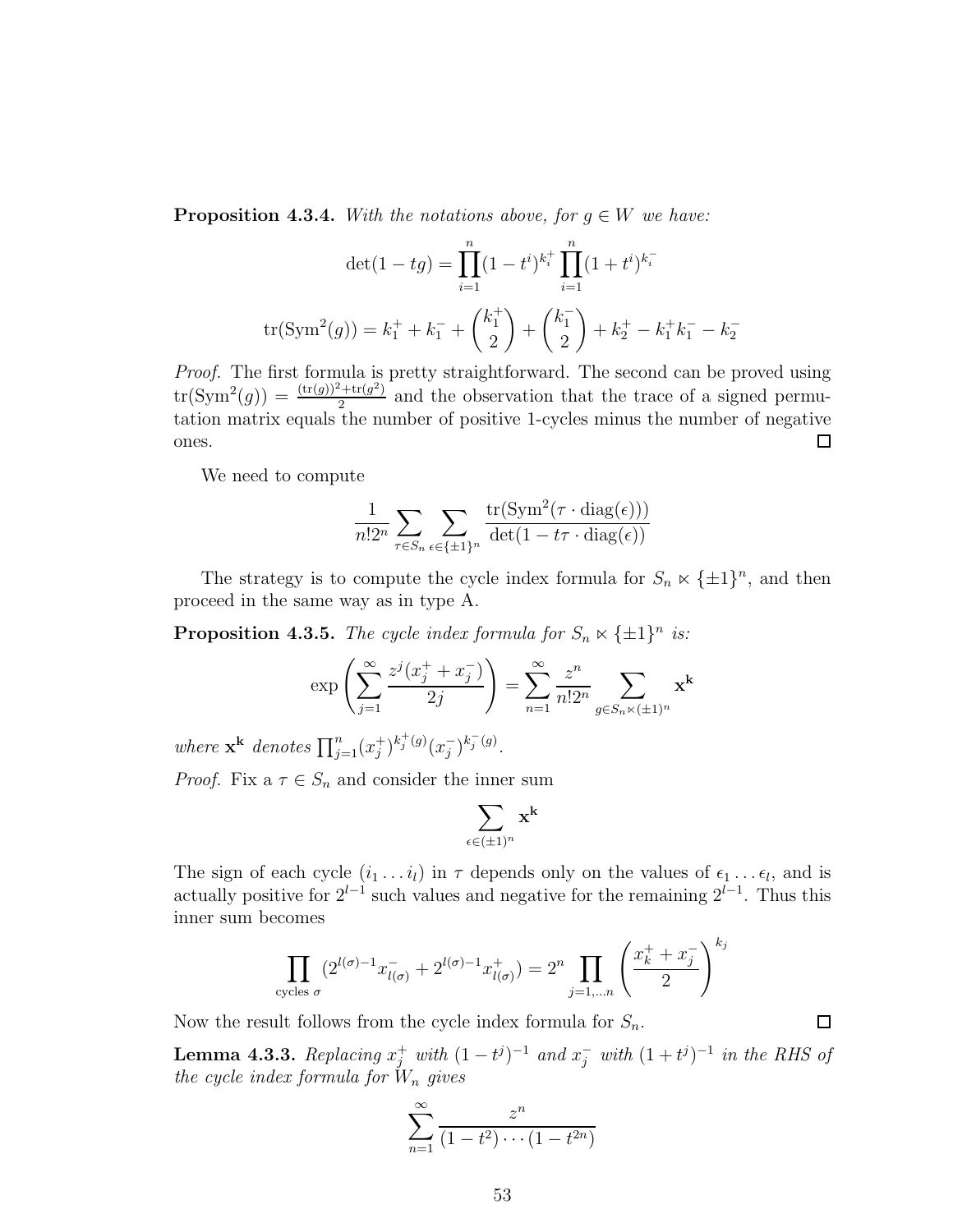*Proof.* Follows from Molien's formula, and the fact that the degrees are  $2, 4, \ldots, 2n$ . 口

**Proposition 4.3.6** (Poincaré series for Sym<sup>2</sup>).

$$
\frac{P_t(\mathbb{R}[V, \text{Sym}^2 V^*]^W)}{P_t(\mathbb{R}[V]^W)} = \frac{1 - t^{2n}}{1 - t^2} + \frac{(1 - t^{2n-2})(1 - t^{2n})t^2}{(1 - t^2)(1 - t^4)}
$$

Proof. Start with the formula

$$
\operatorname{tr}(\operatorname{Sym}^2(g)) = k_1^+ + k_1^- + \binom{k_1^+}{2} + \binom{k_1^-}{2} + k_2^+ - k_1^+k_1^- - k_2^-
$$

and use it to define a differential operator  $D =$ 

$$
x_1^+ \frac{\partial}{\partial x_1^+} + x_1^- \frac{\partial}{\partial x_1^-} + \frac{(x_1^+)^2}{2} \frac{\partial^2}{\partial (x_1^+)^2} + \frac{(x_1^-)^2}{2} \frac{\partial^2}{\partial (x_1^-)^2} + x_2^+ \frac{\partial}{\partial x_2^+} - x_1^+ x_1^- \frac{\partial^2}{\partial x_1^+ \partial x_1^-} - x_2^- \frac{\partial}{\partial x_2^-}
$$

so that

$$
D\mathbf{x}^{\mathbf{k}} = \text{tr}(\text{Sym}^2(g))\mathbf{x}^{\mathbf{k}}
$$

Apply D to both sides of the cycle index formula for  $S_n \ltimes (\pm 1)^n$ :

$$
D\left(\exp\left(\sum_{j=1}^{\infty}\frac{z^j(x_j^+ + x_j^-)}{2j}\right)\right) = D\left(\sum_{n=1}^{\infty}\frac{z^n}{n!2^n}\sum_{g\in S_n\ltimes(\pm 1)^n}\mathbf{x}^{\mathbf{k}}\right)
$$

and then replace  $x_j^+$  with  $(1-t^j)^{-1}$  and  $x_j^-$  with  $(1+t^j)^{-1}$ . Let's look at both the LHS and the RHS of the equation we get.

On the RHS, the coefficient of  $z^n$  is the Poincaré series we are looking for. The exponential on the LHS gets multiplied with

$$
x_1^2 + x_1^2 + x_1^2 + \frac{(x_1^2)^2}{2} \frac{z^2}{4} + \frac{(x_1^2)^2}{2} \frac{z^2}{4} + x_2^2 \frac{z^2}{4} - x_1^2 x_1^2 \frac{z^2}{4} - x_2^2 \frac{z^2}{4}
$$

Replace  $x_j^+$  with  $(1-t^j)^{-1}$  and  $x_j^-$  with  $(1+t^j)^{-1}$ , and then simplify to get

$$
\frac{z}{1-t^2} + \frac{z^2t^2}{(1-t^2)(1-t^4)}
$$

Therefore the coefficient of  $z^n$  in the LHS becomes

$$
\left(\frac{1-t^{2n}}{1-t^2} + \frac{(1-t^{2n-2})(1-t^{2n})t^2}{(1-t^2)(1-t^4)}\right)P_t(\mathbb{R}[V]^W)
$$

as wanted.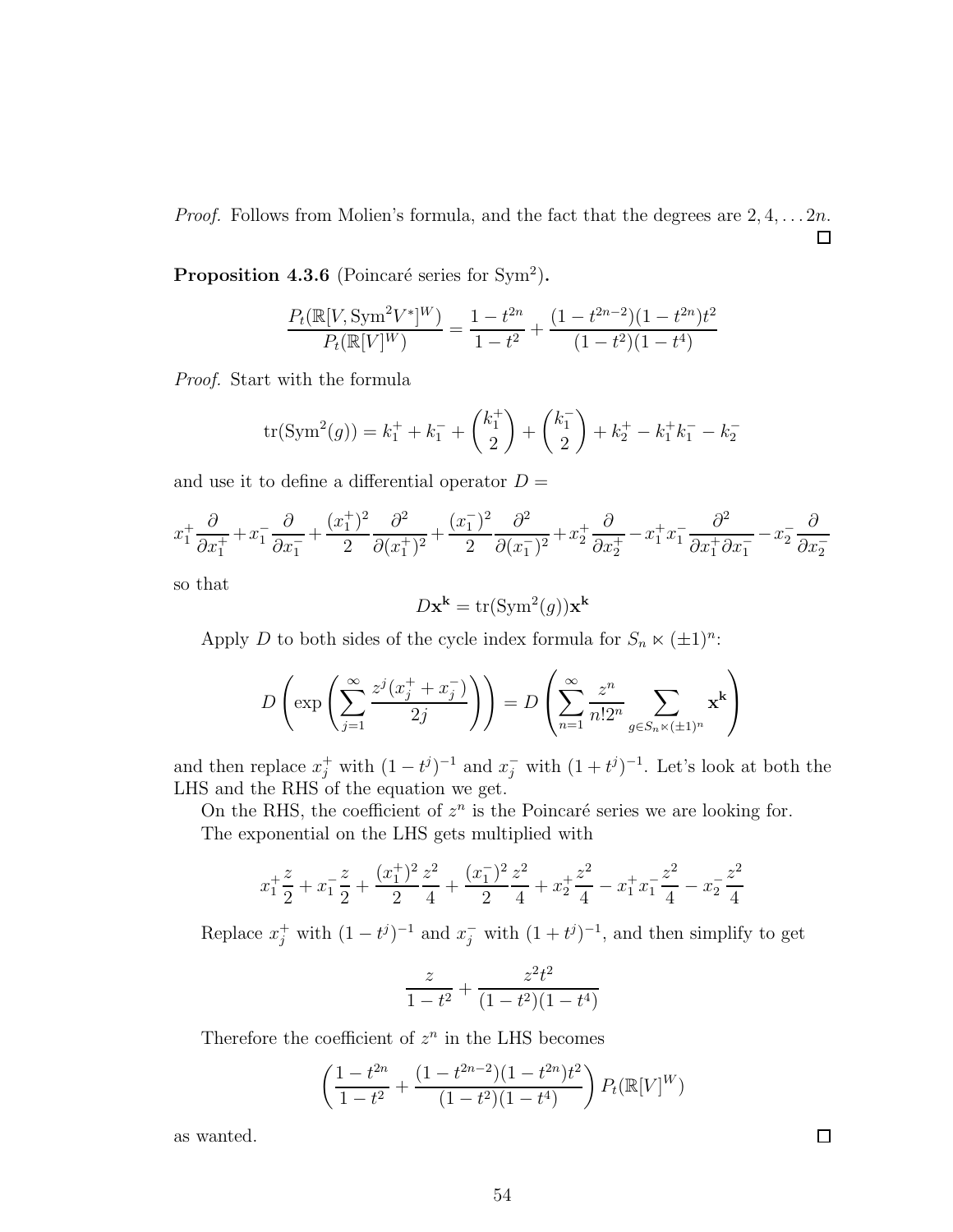#### Independence of generators

We take the basic invariants to be

$$
\rho_i = \frac{1}{2i} \sum_{j=1}^n (x_j)^{2i} \qquad i = 1, \dots n
$$

The Jacobian matrix *J* is:

$$
J = \left(\frac{\partial \rho_i}{\partial x_j}\right)_{i,j} = (x_j^{2i-1})_{i,j}
$$

whose determinant is det  $J = x_1 \cdots x_n \prod_{i > j} (x_i^2 - x_j^2)$ 

The Hessians of the basic invariants are

Hess
$$
(\rho_i)
$$
 =  $(2i - 1)$  
$$
\begin{bmatrix} x_1^{2i-2} & & & \\ & x_2^{2i-2} & & \\ & & \ddots & \\ & & & x_n^{2i-2} \end{bmatrix}
$$

Let  $v = (1, \xi, \xi^2, \dots, \xi^{n-1})$ , where  $\xi = \exp(2\pi i/(2n))$ . It is a regular vector.

**Lemma 4.3.4.** Let  $B_k$  denote the  $k \times k$  matrix with ones in the antidiagonal and zeros everywhere else. Then at the regular vector v we have:

$$
(JT)-1 Hess(\rho_i)J-1 = \frac{2i-1}{n} \begin{bmatrix} B_{i-1} & 0\\ 0 & B_{n-i+1} \end{bmatrix}
$$

That is, the  $(a, b)$  entry is  $(2i - 1)/n$  if  $a + b - i = 0$  or n, and zero otherwise.

Proof. This proof is analogous to the proof of lemma [4.3.2](#page-56-0) from type A.

Putting this lemma together with the formula for the Poincaré series gives:

**Theorem 4.3.4.** Let  $S = \{\rho_i \rho_j, 1 \leq i \leq j \leq n\}$  and  $T \subseteq S$  be a subset with n elements which has one element  $\rho_i \rho_j$  with  $i + j = k$  for each  $k = n + 1, \ldots 2n$ . Then

$$
{\text{Hess}(Q), \quad Q \in S - T} \cup {\text{Hess}(\rho_i), \quad i = 1, \dots n}
$$

is a basis for  $\mathbb{R}[V, \text{Sym}^2 V^*]^W$  as a free module over  $\mathbb{R}[V]^W$ .

Proof. Analogous to the type A case. One needs to use that

$$
\frac{1-t^{2n}}{1-t^2} + \frac{(1-t^{2n-2})(1-t^{2n})t^2}{(1-t^2)(1-t^4)} = \sum_{i=0}^{n-1} t^{2i} + \sum_{1 \le i \le j \le n-1} t^{2(i+j-1)}
$$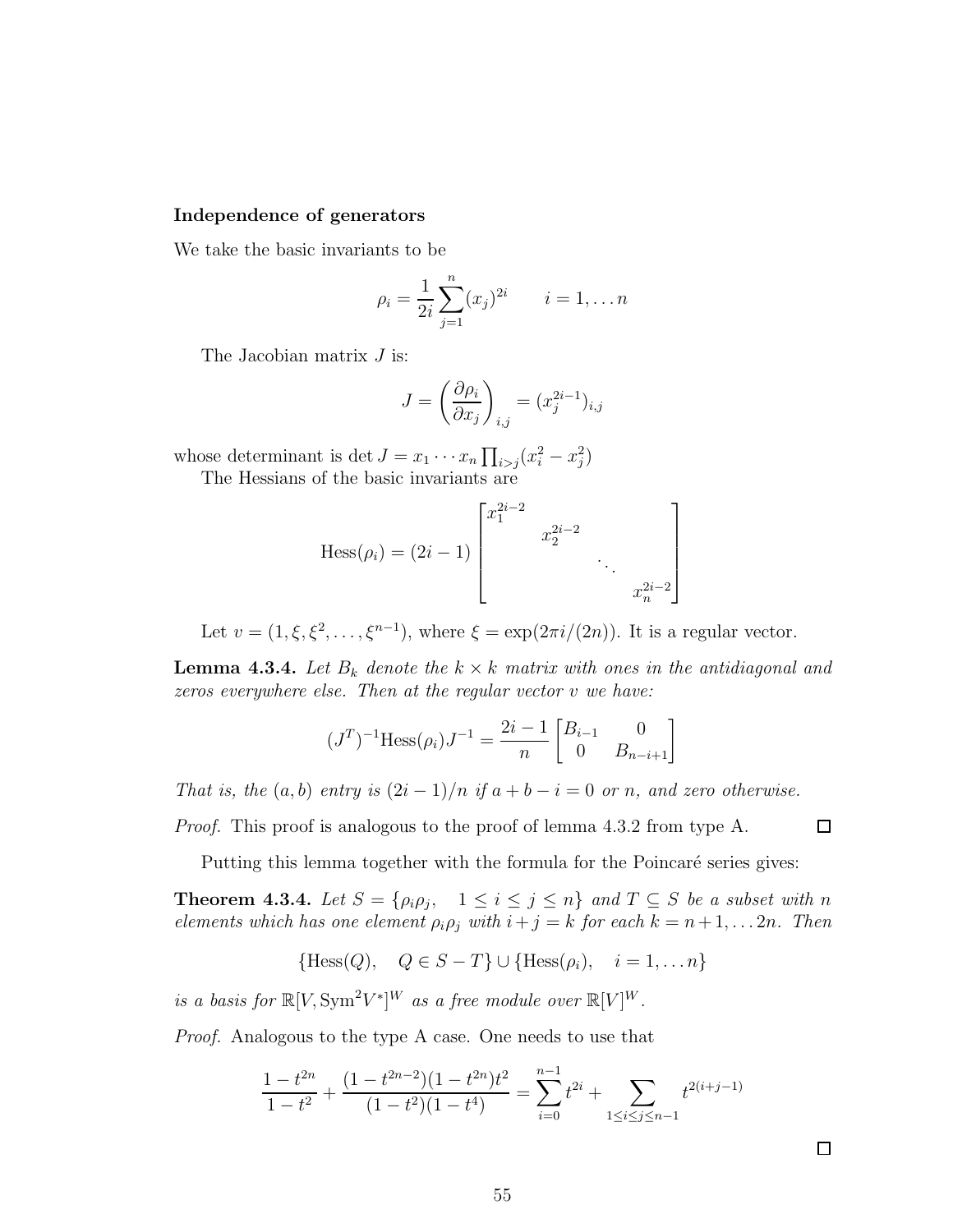## 4.3.5 Type D

Let  $V = \mathbb{R}^n$  and  $W = S_n \ltimes H_n \subset O(V)$  be the subgroup of matrices of the form  $\tau \cdot diag(\epsilon)$ , where  $\tau \in S_n$  is a permutation matrix and  $\epsilon = (\epsilon_1, \ldots \epsilon_n) \in H_n$  with  $\epsilon_i = \pm 1$  and  $\epsilon_1 \cdots \epsilon_n = +1$ . This a subgroup of index 2 in the reflection group of type  $B_n$  (or  $C_n$ ).

#### Poincaré series

Since  $W$  is a subgroup of the group of type  $B$ , the formulas are the same as in that case:

$$
\det(1 - tg) = \prod_{i=1}^{n} (1 - t^i)^{k_i^+} \prod_{i=1}^{n} (1 + t^i)^{k_i^-}
$$

$$
\text{tr}(\text{Sym}^2(g)) = k_1^+ + k_1^- + \binom{k_1^+}{2} + \binom{k_1^-}{2} + k_2^+ - k_1^+ k_1^- - k_2^-
$$

The strategy is the same as in types A and B, namely find a cycle index formula, use the formula for  $tr(Sym^2(g))$  to define an appropriate differential operator D, and apply D to both sides of the cycle index formula.

**Proposition 4.3.7.** The cycle index formula for the Weyl group of type  $D_n$  is

$$
\sum_{n=1}^{\infty} \frac{z^n}{n! 2^{n-1}} \sum_{g \in S_n \times H_n} \mathbf{x}^k = \exp\left(\sum_{j=1}^{\infty} \frac{z^j (x_j^+ + x_j^-)}{2j}\right) + \exp\left(\sum_{j=1}^{\infty} \frac{z^j (x_j^+ - x_j^-)}{2j}\right)
$$

where  $\mathbf{x}^{\mathbf{k}}$  denotes  $\prod_{j=1}^{n}(x_j^+)$  $j^{(+)k_j^{(+)}(g)}(x_j^-)$  $j^{(n)}(j^{(n)}, \text{ and } H_n = \{ \epsilon \in \{\pm 1\}^n \mid \epsilon_1 \cdots \epsilon_n = +1 \}$ Proof. Let A denote the quantity

$$
A = \frac{1}{n!2^{n-1}} \sum_{g \in S_n \times H_n} \mathbf{x}^{\mathbf{k}}
$$

which we are trying to compute, and  $B$  the complement sum

$$
B = \frac{1}{n!2^{n-1}} \sum_{g \in (S_n \ltimes \{\pm 1\}^n - S_n \ltimes H_n)} \mathbf{x}^{\mathbf{k}}
$$

Using the cycle index formula for type  $B_n$  one sees that

$$
A + B = 2 \exp\left(\sum_{j=1}^{\infty} \frac{z^j (x_j^+ + x_j^-)}{2j}\right)
$$

$$
A - B = 2 \exp\left(\sum_{j=1}^{\infty} \frac{z^j (x_j^+ - x_j^-)}{2j}\right)
$$

and thus  $A = (A + B + A - B)/2$  is as stated.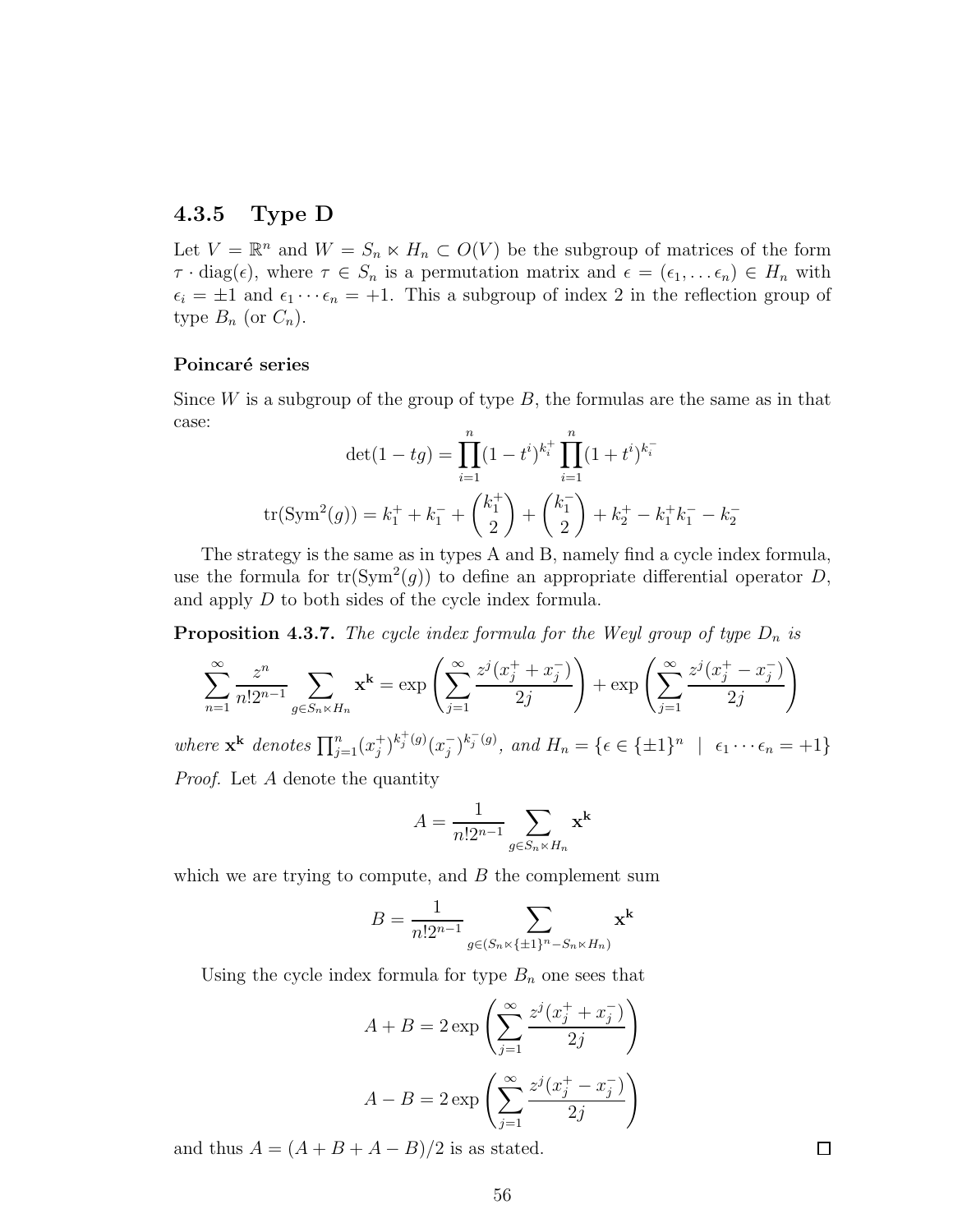**Lemma 4.3.5.** Replacing  $x_j^+$  with  $(1-t^j)^{-1}$  and  $x_j^-$  with  $(1+t^j)^{-1}$  in the exponentials on the right-hand side of the cycle index formula gives:

$$
\exp\left(\sum_{j=1}^{\infty} \frac{z^j (x_j^+ + x_j^-)}{2j}\right) \longmapsto \sum_{n=1}^{\infty} \frac{z^n}{(1 - t^2) \cdots (1 - t^{2n})}
$$

$$
\exp\left(\sum_{j=1}^{\infty} \frac{z^j (x_j^+ - x_j^-)}{2j}\right) \longmapsto \sum_{n=1}^{\infty} \frac{z^n t^n}{(1 - t^2) \cdots (1 - t^{2n})}
$$

Since the character of  $Sym^2$  is the same as in type  $B$ , the differential operator is also the same  $D =$ 

$$
x_1^+ \frac{\partial}{\partial x_1^+} + x_1^- \frac{\partial}{\partial x_1^-} + \frac{(x_1^+)^2}{2} \frac{\partial^2}{\partial (x_1^+)^2} + \frac{(x_1^-)^2}{2} \frac{\partial^2}{\partial (x_1^-)^2} + x_2^+ \frac{\partial}{\partial x_2^+} - x_1^+ x_1^- \frac{\partial^2}{\partial x_1^+ \partial x_1^-} - x_2^- \frac{\partial}{\partial x_2^-}
$$

D has the property (it is also determined by this property)

$$
D\mathbf{x}^{\mathbf{k}} = \text{tr}(\text{Sym}^2(g))\mathbf{x}^{\mathbf{k}}
$$

Recall that the degrees of W are  $2, 4, 6, \ldots 2n-2, n$ , so that

$$
P_t(\mathbb{R}[V]^W) = \frac{1}{(1-t^2)(1-t^4)\cdots(1-t^{2n-2})(1-t^n)}
$$

**Proposition 4.3.8.** The Poincaré series for symmetric 2-tensors is:

$$
P_t(\mathbb{R}[V, \text{Sym}^2 V^*]^W) = \left(\frac{1 - t^{2n}}{1 - t^2} + \frac{(t^2 + t^{n-2})(1 - t^{2n-2})(1 - t^n)}{(1 - t^2)(1 - t^4)}\right) P_t(\mathbb{R}[V]^W)
$$

*Proof.* Apply the operator  $D$  defined above to both sides of the cycle index formula, and then replace  $x_j^+$  with  $(1-t^j)^{-1}$  and  $x_j^-$  with  $(1+t^j)^{-1}$ . The coefficient of  $z^n$ on the LHS is exactly the Poincaré series we are trying to compute.

As for the RHS, after using the lemma above and some simplification it becomes:

$$
\left(\frac{z}{1-t^2} + \frac{z^2t^2}{(1-t^2)(1-t^4)}\right) \sum_{n=1}^{\infty} \frac{z^n}{(1-t^2)\cdots(1-t^{2n})} + \left(\frac{zt}{1-t^2} + \frac{1}{(1-t^2)(1-t^4)}\right) \sum_{n=1}^{\infty} \frac{z^n t^n}{(1-t^2)\cdots(1-t^{2n})}
$$

Taking the coefficient of  $z^n$  gives the formula stated.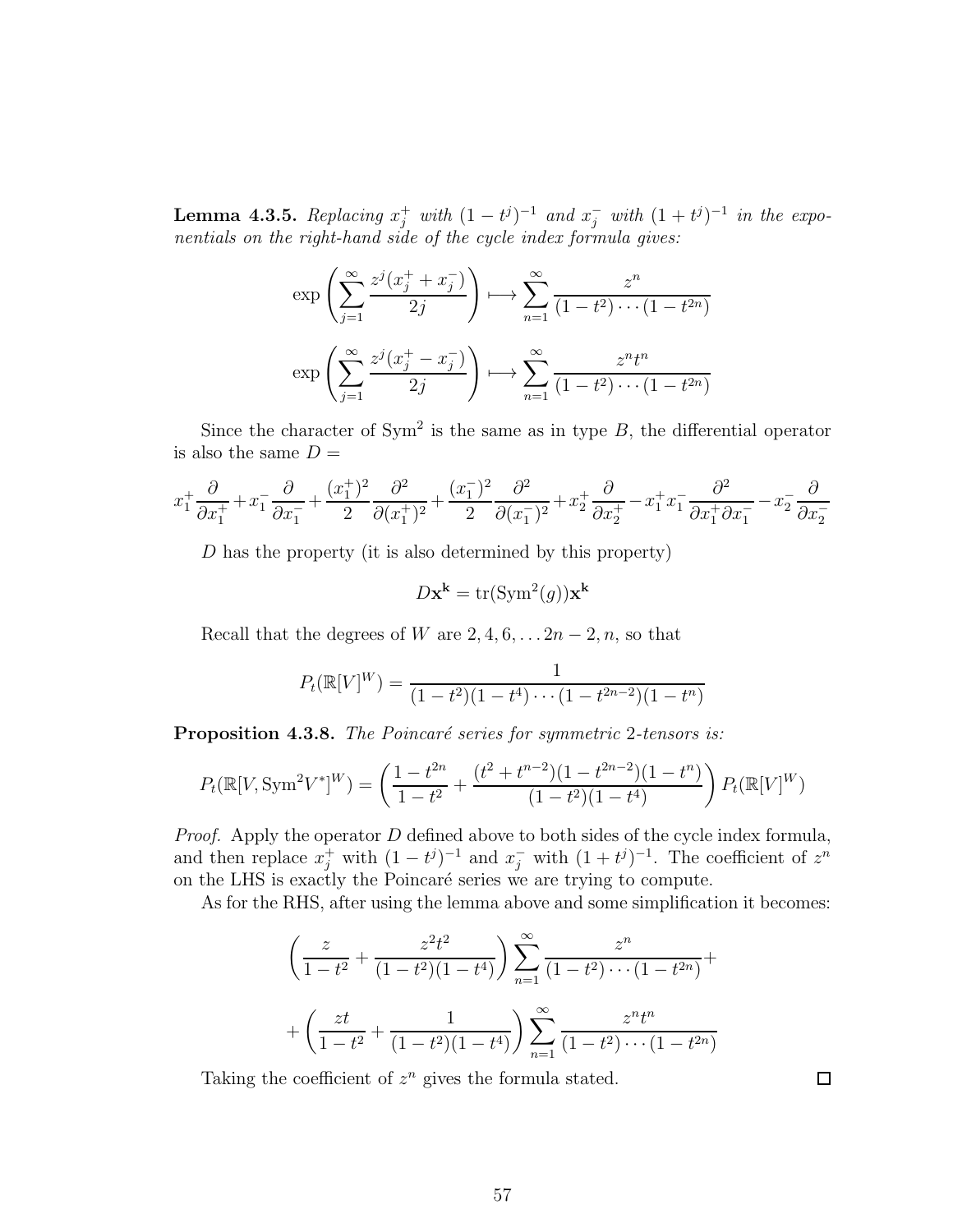Let's rewrite the Poincaré series above in a way that is useful in the next subsection:

$$
\frac{P_t(\mathbb{R}[V, \text{Sym}^2 V^*]^W)}{P_t(\mathbb{R}[V]^W)} = P_t(B_{n-1}) + t^{2n-2} + t^{n-2}(1 + t^2 + \dots + t^{2n-4})
$$

where  $P_t(B_{n-1})$  denotes the corresponding quotient of Poincaré series for the Weyl group of type  $B_{n-1}$ , namely

$$
P_t(B_{n-1}) = \frac{1 - t^{2n}}{1 - t^2} + \frac{(1 - t^{2n-2})(1 - t^{2n})t^2}{(1 - t^2)(1 - t^4)} = \sum_{i=0}^{n-1} t^{2i} + \sum_{1 \le i \le j \le n-1} t^{2(i+j-1)}
$$

#### Independence of generators

We take the basic invariants to be

$$
\rho_i(x_1, \dots x_n) = \frac{1}{2i} \sum_{j=1}^n x_j^{2i} \qquad i = 1, \dots n-1
$$

$$
\rho_n(x_1, \dots x_n) = x_1 \cdots x_n
$$

Let  $v = (1, \xi, \xi^2, \dots, \xi^{n-2}, 0) \in \mathbb{R}^n$ , where  $\xi = \exp(2\pi i/(2n-2))$ . It is a regular vector.

Recall the notations:  $J = (\partial \rho_i/\partial x_j)_{i,j}$  is the Jacobian matrix, and  $B_k$  is the  $k \times k$  matrix with ones in the main antidiagonal and zeros everywhere else.

**Lemma 4.3.6.** At the regular vector  $v$  we have:

$$
(Jt)-1 Hess(\rhoi)J-1 = (2i - 1) \begin{bmatrix} \frac{1}{n-1}B_{i-1} & 0 & 0\\ 0 & \frac{1}{n-1}B_{n-i} & 0\\ 0 & 0 & (-1)^{n} \end{bmatrix}
$$

 $for 1 \leq i \leq n-1$  and

$$
(Jt)-1 Hess(\rho_n)J-1 = \begin{bmatrix} 0 & 0 \\ 0 & B_2 \end{bmatrix}
$$

**Theorem 4.3.5.** Let  $S = \{\rho_i \rho_j, \quad 1 \leq i \leq j \leq n-1\}$  and  $T \subseteq S$  be a subset with  $n-1$  elements which has one element  $\rho_i \rho_j$  with  $i+j=k$  for each  $k=n,\ldots 2n-2$ . Then

$$
\{ \text{Hess}(Q) \mid Q \in S - T \} \cup \{ \text{Hess}(\rho_i \rho_n) \mid i \neq n - 1 \} \cup \{ \text{Hess}(\rho_i) \mid i = 1, \dots n \}
$$

is a basis for  $\mathbb{R}[V, \text{Sym}^2 V^*]^W$  as a free module over  $\mathbb{R}[V]^W$ .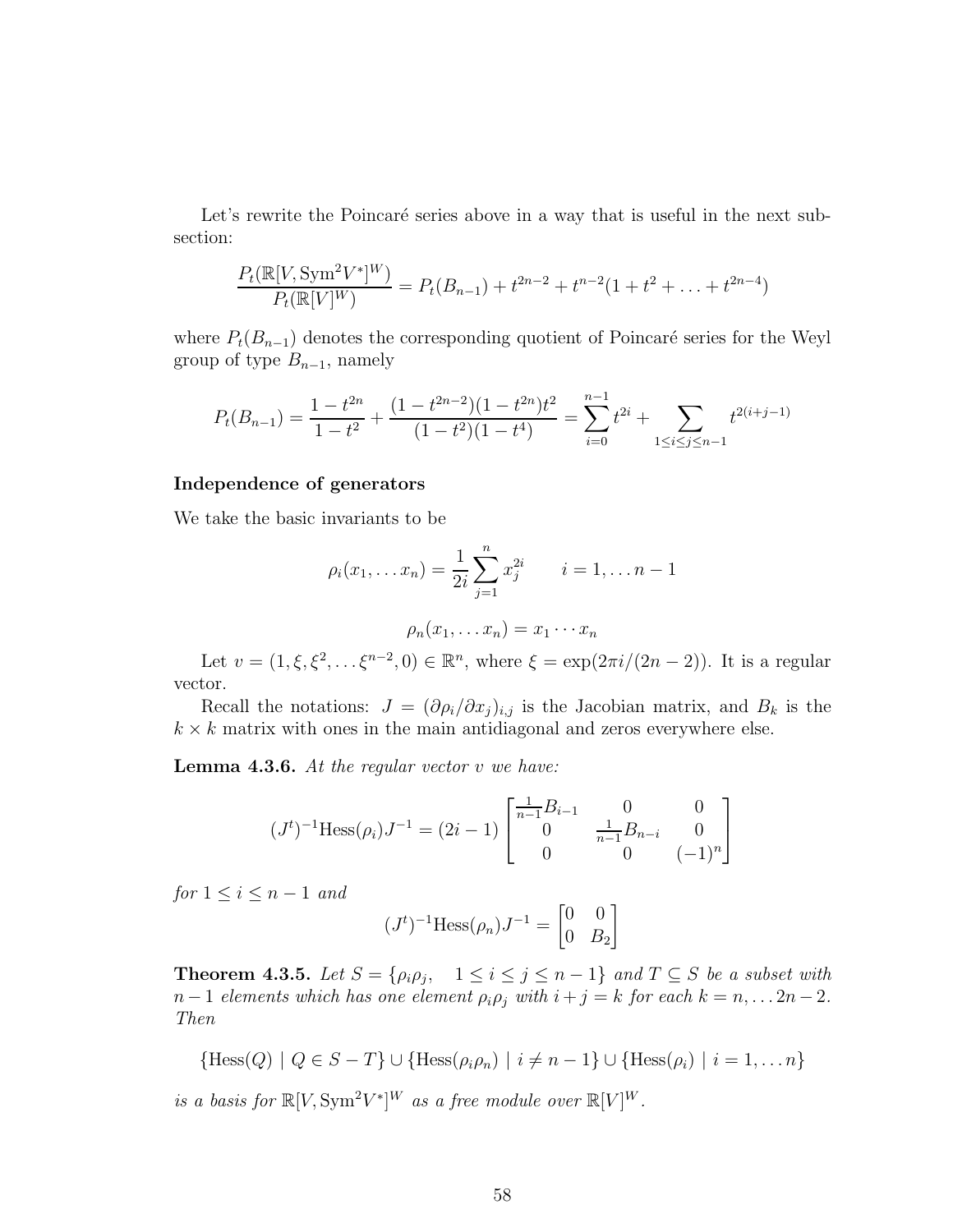## 4.3.6  $F_4$  - computer assisted

A few of the proofs below required computations that were performed by a computer. The code was written for GAP, uses the package CHEVIE and can be found in:

<http://dl.dropbox.com/u/374152/GAPcode.zip>

Let  $V = \mathbb{R}^4$  and  $W \subseteq O(V)$  be the Weyl group of type  $F_4$ . It is generated by the reflections in the hyperplanes orthogonal to the 48 vectors in the following root system:

$$
\{\pm e_i, \ \pm e_i \pm e_j, \ \frac{1}{2}(\pm e_1 \pm e_2 \pm e_3 \pm e_4)\}\
$$

where  $e_1, e_2, e_3, e_4$  is the standard basis for  $\mathbb{R}^4$ .

Let  $v = (1, 2, 3, 5)$ . It is a regular vector.

The degrees are  $(d_1, d_2, d_3, d_4) = (2, 6, 8, 12).$ 

#### Poincaré series

Since the degrees are 2, 6, 8, 12,

$$
P_t(\mathbb{R}[V]^W) = \frac{1}{(1-t^2)(1-t^6)(1-t^8)(1-t^{12})}
$$

#### Proposition 4.3.9.

$$
\frac{P_t(\mathbb{R}[V, \mathrm{Sym}^2 V^*]^W)}{P_t(\mathbb{R}[V]^W)} = 1 + t^2 + t^4 + 2t^6 + t^8 + 2t^{10} + t^{12} + t^{14}
$$

To describe how the program computes this polynomial, we need to recall a few facts (see Theorem [3.3.4](#page-37-0) above). Let I be the ideal in  $\mathbb{R}[V]$  generated by the homogeneous invariants of positive degree. The quotient  $\mathbb{R}[V]/I$  is known to be isomorphic, as a W-representation, to the regular representation, but it is also a graded vector space. Fixing an irreducible representation/character  $\xi$ , the Poincaré polynomial  $FD_{\xi}(t)$  of the subspace with components isomorphic to  $\xi$  is called the fake degree of  $\xi$ . Moreover  $\mathbb{R}[V]$  is isomorphic to  $(\mathbb{R}[V]/I) \otimes \mathbb{R}[V]^W$ . Thus the Poincaré series of the vector subspace in  $\mathbb{R}[V]$  given by the direct sum of all irreducible subspaces isomorphic to  $\xi$  equals  $\text{FD}_{\xi}(t)P_{t}(\mathbb{R}[V]^{W})$ .

The way the program computes  $P_t(\mathbb{R}[V, \text{Sym}^2 V^*]^W)$  is as follows:

It first computes the character  $\chi$  of Sym<sup>2</sup>V<sup>\*</sup>, and decomposes it into a sum of irreducible characters, using character tables that come with CHEVIE.

$$
\chi = \sum_{\xi \text{ irreducible}} c_{\xi} \xi
$$

It then uses a command in CHEVIE that returns the fake degrees of the irreducible characters  $\xi$ , and computes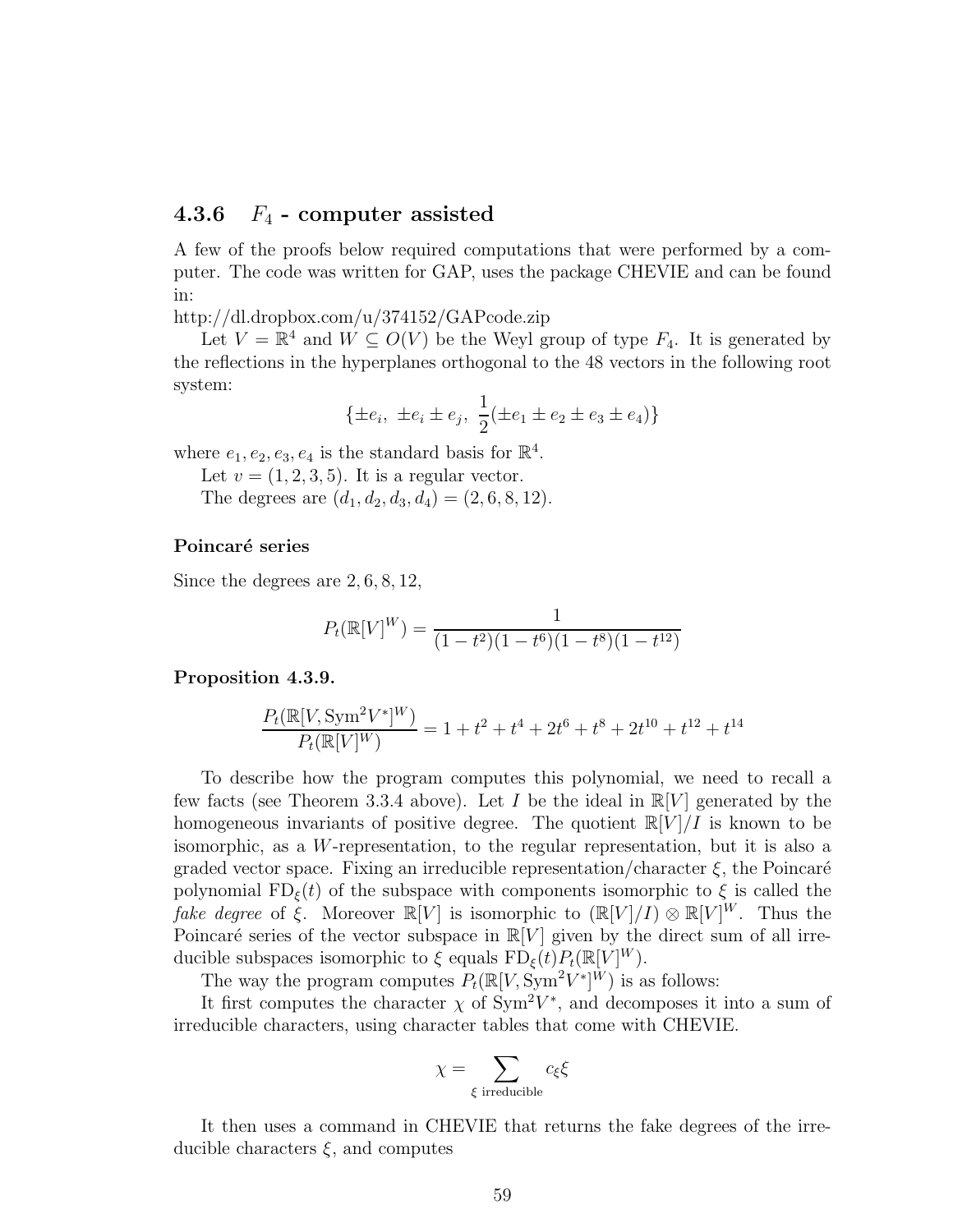$$
\sum_{\xi} c_{\xi} \text{FD}_{\xi}(t)
$$

Using Schur's lemma one sees that this equals  $\frac{P_t(\mathbb{R}[V, \text{Sym}^2 V^*]^W)}{P_t(\mathbb{R}[V]^W)}$  $\frac{P_t(V, Sym^-V^-)^{N}}{P_t(\mathbb{R}[V]^W)}$ .

#### Independence of generators

We start by constructing basic invariants, following [\[45\]](#page-72-6). Let  $\{x_i\}$  be the basis dual to  $\{e_i\}$ , and

$$
\mathcal{O} = \{ \pm x_i \pm x_j \mid 1 \le i \le j \le 4 \}
$$

#### **Proposition 4.3.10.**  $\mathcal{O}$  is *W*-stable.

Since W permutes the linear polynomials in  $\mathcal{O}$ , for each m we get a W-invariant polynomial of degree m

$$
\psi_m = \sum_{\lambda \in \mathcal{O}} \lambda^m
$$

**Proposition 4.3.11.** The polynomials  $\rho_i = \psi_{d_i}$ ,  $i = 1, 2, 3, 4$ , form a set of basic invariants.

*Proof.* The program computes the Jacobian determinant of the  $\psi$ , evaluates it at the vector v, and checks that the value is non-zero. This proves both that the  $\psi$ are algebraically independent and hence a set of basic invariants because they have the right degree; and that  $v$  is indeed a regular vector.  $\Box$ 

Theorem 4.3.6. Let

$$
S = \{\rho_1, \rho_2, \rho_3, \rho_4, \rho_1^2, \rho_2^2, \rho_3^2, \rho_1 \rho_2, \rho_1 \rho_3\}
$$

Then both sets below form a basis for  $\mathbb{R}[V, \text{Sym}^2 V^*]^W$  as a free module over  $\mathbb{R}[V]^W$ :

$$
\{\text{Hess}(Q) \mid Q \in S \cup \{\rho_1 \rho_4\}\}\
$$

$$
\{\text{Hess}(Q) \mid Q \in S \cup \{\rho_2 \rho_3\}\}\
$$

*Proof.* For each set of 10 Hessians the program lists the 10 upper triangular entries of these Hessians and computes the determinant of the matrix thus obtained, evaluated at the regular vector  $v$ , and checks that it is non-zero. This shows they are linearly independent.

Since their degrees match the Poincaré polynomial computed above, they must form a basis.  $\Box$ 

Remark 4.3.2. The invariants

$$
\psi_m = \sum_{\lambda \in \mathcal{O}} \lambda^m
$$

constructed from a union of orbits of a finite group in the dual space  $V^*$ , are called orbit Chern classes. For more on this and the relations with algebraic topology, see [\[62\]](#page-73-1).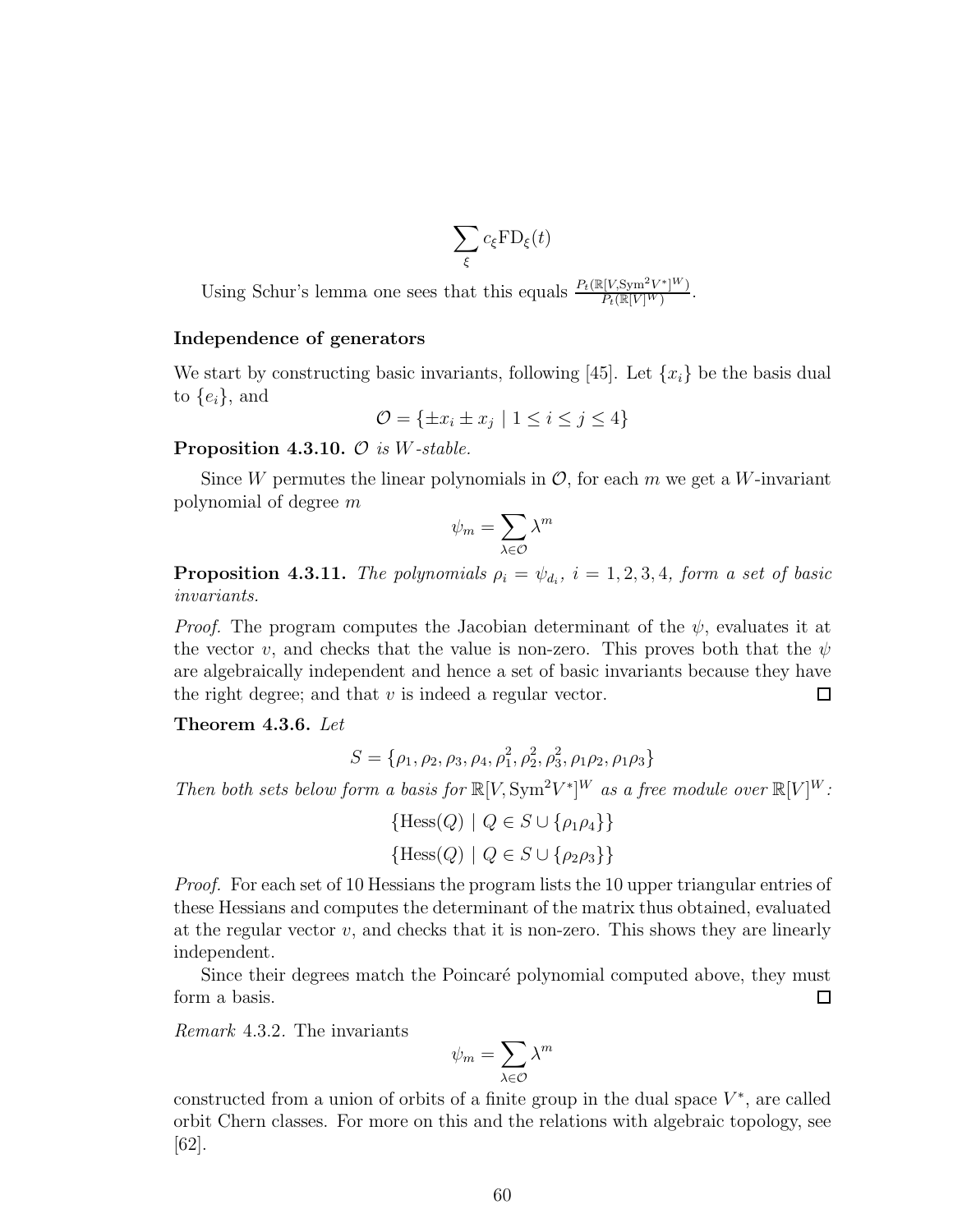## 4.3.7 Type E - computer-assisted

For the root systems, see tables in [\[11\]](#page-70-5).

The degrees are:

- $E_6$ :  $(d_1 \ldots d_6) = (2, 5, 6, 8, 9, 12)$
- $E_7$ :  $(d_1 \ldots d_7) = (2, 6, 8, 10, 12, 14, 18)$
- $E_8$ :  $(d_1 \dots d_8) = (2, 8, 12, 14, 18, 20, 24, 30)$

#### Poincaré series

Recall that

$$
P_t(\mathbb{R}[V]^W) = \prod_{i=1}^n \frac{1}{1 - t^{d_i}}
$$

Proposition 4.3.12. The Poincaré series of symmetric 2-tensors for Weyl groups of type E are:

$$
\frac{P_t(\mathbb{R}[V,\mathrm{Sym}^2V^*]^W)}{P_t(\mathbb{R}[V]^W)} =
$$

•  $E_6$ :

$$
t^{16} + t^{15} + t^{14} + t^{13} + 2t^{12} + t^{11} + 2t^{10} + 2t^9 + 2t^8 + t^7 + 2t^6 + t^5 + t^4 + t^3 + t^2 + 1
$$

 $\bullet$   $E_7$ :

$$
t^{26} + t^{24} + 2t^{22} + 2t^{20} + 3t^{18} + 3t^{16} + 3t^{14}
$$

$$
+3t^{12} + 3t^{10} + 2t^8 + 2t^6 + t^4 + t^2 + 1
$$

 $\bullet$   $E_8$ :

$$
t^{46} + t^{42} + t^{40} + t^{38} + 2t^{36} + 2t^{34} + t^{32} + 3t^{30} + 2t^{28} + 2t^{26} + 3t^{24}
$$

$$
+ 2t^{22} + 2t^{20} + 3t^{18} + t^{16} + 2t^{14} + 2t^{12} + t^{10} + t^8 + t^6 + t^2 + 1
$$

The way the program computes these polynomials is the same as in type  $F_4$ .

#### Independence of generators

We construct the basic invariants as in type  $F_4$ , by finding a finite W-stable subset  $\mathcal{O} \subseteq V^*$  and taking orbit Chern classes associated to it.

Define  $\mathcal O$  by (following notation in [\[45\]](#page-72-6))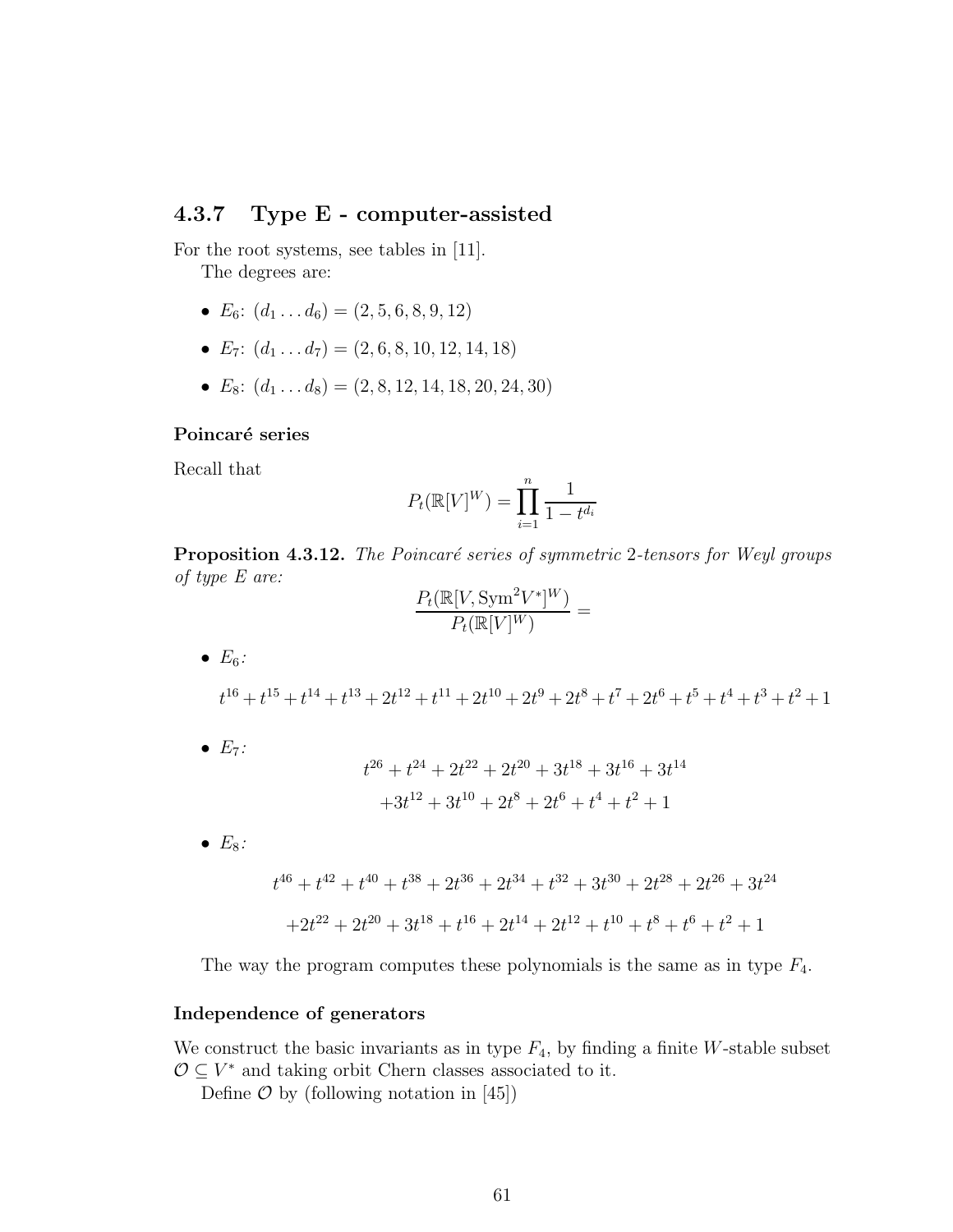•  $E_6$ : Denote the 6 variables by  $y_1, y_2, y_3, y_4, y_5, y$ , and define a linear functional  $y_6 = -y_1 - \ldots y_5$ .

$$
\mathcal{O} = \{y_i + y \mid i = 1, \dots 6\} \cup \{y_i - y \mid i = 1, \dots 6\} \cup \{-y_i - y_j \mid 1 \leq i < j \leq 6\}
$$

•  $E_7$ : Call the variables  $y_1, \ldots y_7$ , and define a linear functional  $y_8 = -y_1 - \ldots y_7.$  $\sigma = \begin{bmatrix} 1 & 1 & y \\ y & y & z \end{bmatrix}$ 

$$
\mathcal{O} = \{y_i + y_j \mid 1 \leq i < j \leq 8\}
$$

•  $E_8$ : Call the variables  $r_1, \ldots r_8$ .

$$
\mathcal{O} = \{ \pm r_i \pm r_j \mid 1 \leq i < j \leq 8 \} \cup \{ \epsilon_1 r_1 + \cdots + \epsilon_8 r_8 \mid \epsilon_i = \pm 1, \epsilon_1 \cdots \epsilon_8 = -1 \}
$$

Regular vector  $v$  chosen:

- $E_6$ :  $(2, 3, 5, 7, 11, 13)$
- $E_7$ :  $(2, 3, 5, 7, 9, 11, 12)$
- $E_8$ :  $(2, 3, 5, 7, 9, 11, 12, 13)$

**Theorem 4.3.7.** Let W be a Weyl group of type  $E_n$ , for  $n = 6, 7, 8$ , and  $\rho_1, \ldots, \rho_n$ a set of basic invariants.

Let  $S = \{\rho_i \rho_j, \quad 1 \leq i \leq j \leq n\}$  and  $T \subseteq S$  be a subset with n elements such that

$$
\sum_{Q \in (S-T) \cup \{\rho_1, \dots, \rho_n\}} t^{\deg(Q)-2} = \frac{P_t(\mathbb{R}[V, \text{Sym}^2 V^*]^W)}{P_t(\mathbb{R}[V]^W)}
$$

The number of choices of such a T is:

- 9 for  $E_6$
- $\bullet$  48 for  $E_7$
- 96 for  $E_8$

For all of them,

$$
{\rm Hess}(Q) | Q \in S - T} \cup {\rm Hess}(\rho_i) | i = 1 ... n
$$

is a basis for  $\mathbb{R}[V, \text{Sym}^2 V^*]^W$  as a free module over  $\mathbb{R}[V]^W$ .

*Proof.* Same as in type  $F_4$ .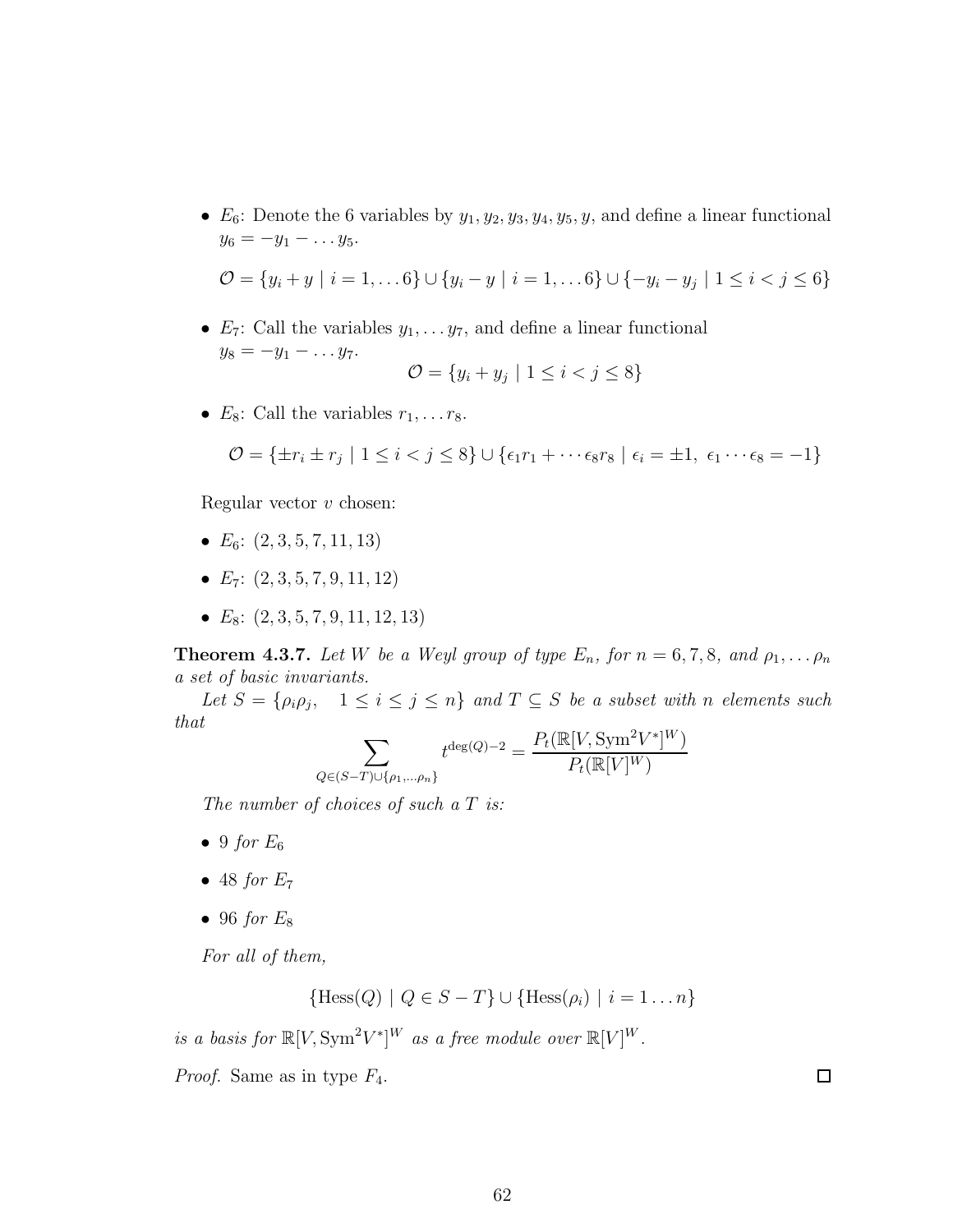# Bibliography

- [1] Marcos M. Alexandrino and Claudio Gorodski. Singular Riemannian foliations with sections, transnormal maps and basic forms. Ann. Global Anal. Geom., 32(3):209–223, 2007.
- [2] Simon Aloff and Nolan R. Wallach. An infinite family of distinct 7-manifolds admitting positively curved Riemannian structures. Bull. Amer. Math. Soc., 81:93–97, 1975.
- [3] Vladimir I. Arnold. Ordinary differential equations. Universitext. Springer-Verlag, Berlin, 2006. Translated from the Russian by Roger Cooke, Second printing of the 1992 edition.
- [4] Allen Back and Wu-Yi Hsiang. Equivariant geometry and Kervaire spheres. Trans. Amer. Math. Soc., 304(1):207–227, 1987.
- [5] L. Berard-Bergery. Les variétés riemanniennes homogènes simplement connexes de dimension impaire à courbure strictement positive. J. Math. Pures Appl.  $(9)$ , 55 $(1)$ :47–67, 1976.
- [6] V. N. Berestovski˘ı. Homogeneous Riemannian manifolds of positive Ricci curvature. Mat. Zametki, 58(3):334–340, 478, 1995.
- [7] M. Berger. Les variétés riemanniennes homogènes normales simplement connexes à courbure strictement positive. Ann. Scuola Norm. Sup. Pisa  $(3)$ , 15:179–246, 1961.
- [8] Jürgen Berndt, Sergio Console, and Carlos Olmos. Submanifolds and holonomy, volume 434 of Chapman & Hall/CRC Research Notes in Mathematics. Chapman & Hall/CRC, Boca Raton, FL, 2003.
- [9] Arthur L. Besse. Einstein manifolds, volume 10 of Ergebnisse der Mathematik und ihrer Grenzgebiete (3) [Results in Mathematics and Related Areas (3)]. Springer-Verlag, Berlin, 1987.
- [10] H. Boualem. Feuilletages riemanniens singuliers transversalement intégrables. Compositio Math., 95(1):101–125, 1995.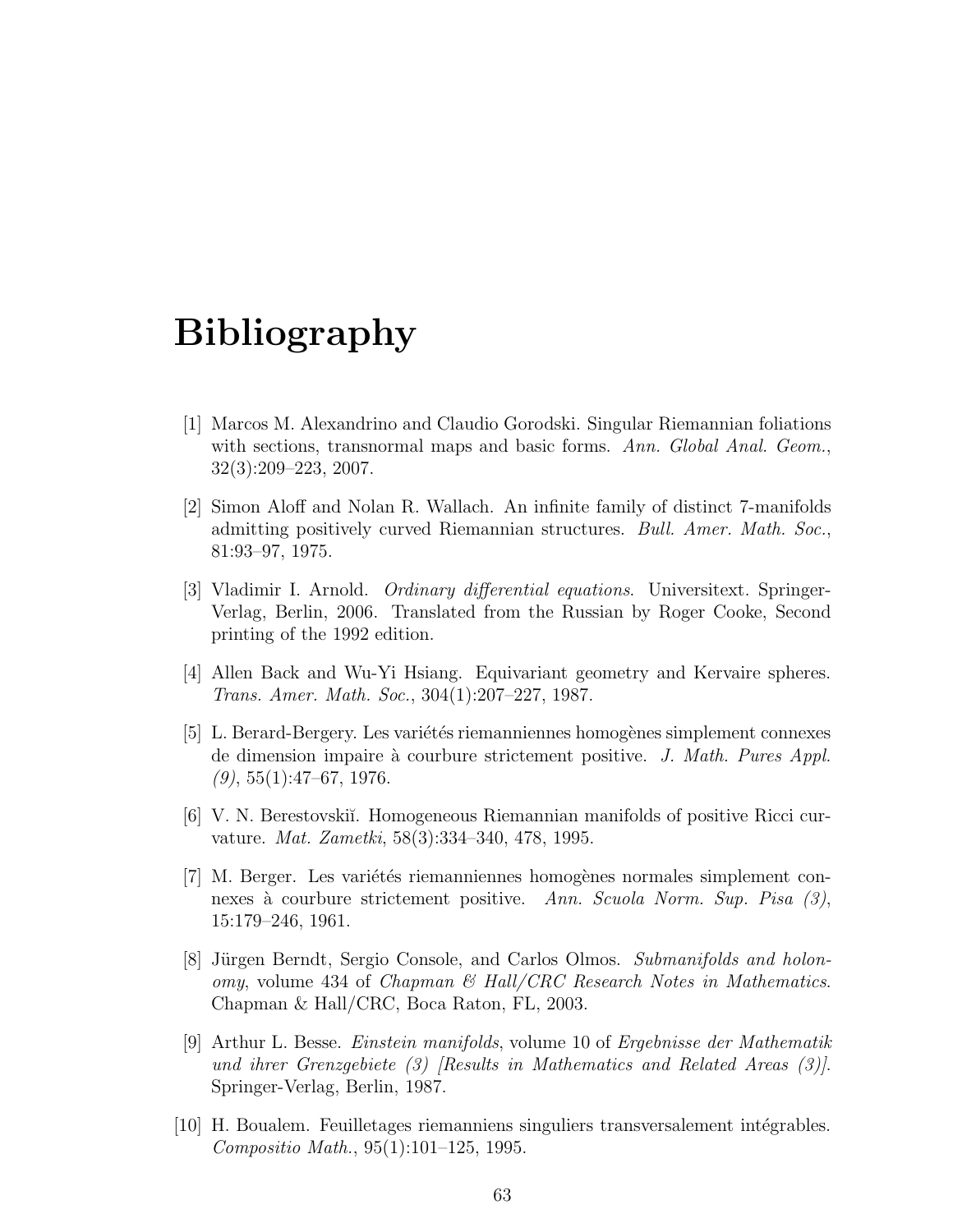- <span id="page-70-5"></span> $[11]$  N. Bourbaki. Éléments de mathématique. Fasc. XXXIV. Groupes et algèbres de Lie. Chapitre IV: Groupes de Coxeter et systèmes de Tits. Chapitre V: Groupes  $e$ ngendrés par des réflexions. Chapitre VI: systèmes de racines. Actualités Scientifiques et Industrielles, No. 1337. Hermann, Paris, 1968.
- <span id="page-70-0"></span>[12] Glen E. Bredon. Introduction to compact transformation groups. Academic Press, New York, 1972. Pure and Applied Mathematics, Vol. 46.
- [13] Theodor Bröcker and Tammo tom Dieck. Representations of compact Lie groups, volume 98 of Graduate Texts in Mathematics. Springer-Verlag, New York, 1995. Translated from the German manuscript, Corrected reprint of the 1985 translation.
- <span id="page-70-4"></span><span id="page-70-1"></span>[14] Claude Chevalley. Invariants of finite groups generated by reflections. Amer. J. Math., 77:778–782, 1955.
- [15] Jiri Dadok. Polar coordinates induced by actions of compact Lie groups. Trans. Amer. Math. Soc., 288(1):125–137, 1985.
- [16] Jiri Dadok and Victor Kac. Polar representations. J. Algebra, 92(2):504–524, 1985.
- [17] J.-H. Eschenburg and E. Heintze. On the classification of polar representations. Math. Z., 232(3):391–398, 1999.
- [18] J.-H. Eschenburg and McKenzie Y. Wang. The initial value problem for cohomogeneity one Einstein metrics. J. Geom. Anal., 10(1):109–137, 2000.
- [19] Dirk Ferus, Hermann Karcher, and Hans Friedrich M¨unzner. Cliffordalgebren und neue isoparametrische Hyperflächen.  $Math. Z., 177(4):479-502, 1981.$
- <span id="page-70-2"></span>[20] M. J. Field. Transversality in G-manifolds. Trans. Amer. Math. Soc., 231(2):429–450, 1977.
- [21] John B. Friedlander and Stephen Halperin. An arithmetic characterization of the rational homotopy groups of certain spaces. Invent. Math., 53(2):117–133, 1979.
- <span id="page-70-3"></span>[22] William Fulton and Joe Harris. Representation theory, volume 129 of Graduate Texts in Mathematics. Springer-Verlag, New York, 1991. A first course, Readings in Mathematics.
- [23] The GAP Group. GAP Groups, Algorithms, and Programming, Version 4.4.12, 2008.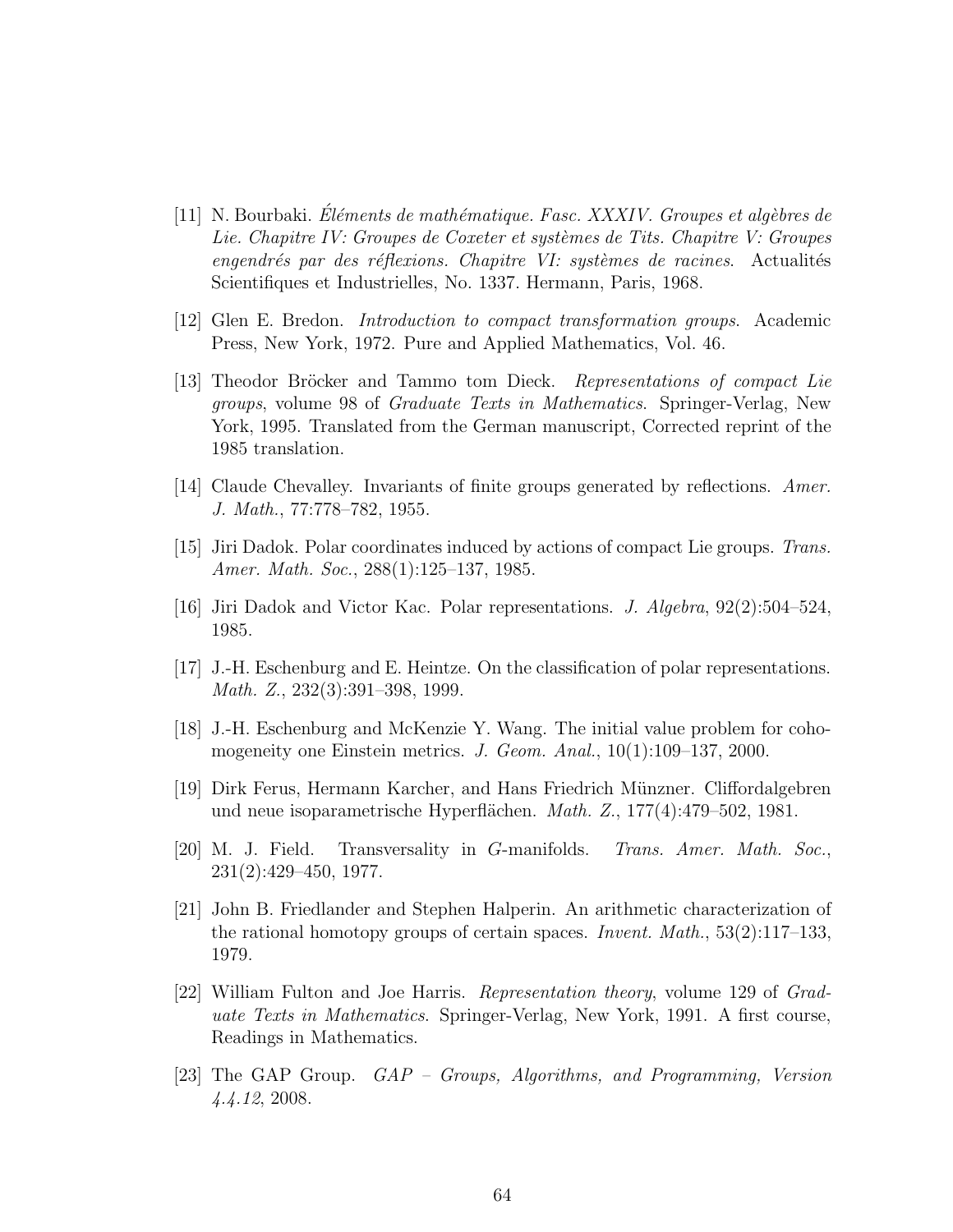- [24] M. Geck, G. Hiss, F. Lübeck, G. Malle, and G. Pfeiffer. CHEVIE A system for computing and processing generic character tables for finite groups of Lie type, Weyl groups and Hecke algebras. Appl. Algebra Engrg. Comm. Comput., 7:175–210, 1996.
- [25] V. M. Gichev. Polar representations of compact groups and convex hulls of their orbits. Differential Geom. Appl., 28(5):608–614, 2010.
- [26] Oliver Goertsches and Gudlaugur Thorbergsson. On the geometry of the orbits of hermann actions. Geometriae Dedicata, 129:101–118, 2007. 10.1007/s10711- 007-9198-9.
- <span id="page-71-0"></span>[27] Roe Goodman and Nolan R. Wallach. Representations and invariants of the classical groups, volume 68 of Encyclopedia of Mathematics and its Applications. Cambridge University Press, Cambridge, 1998.
- [28] Claudio Gorodski, Carlos Olmos, and Ruy Tojeiro. Copolarity of isometric actions. Trans. Amer. Math. Soc., 356(4):1585–1608 (electronic), 2004.
- [29] K. Grove and W. Ziller. private communication, 2008.
- [30] Karsten Grove, Luigi Verdiani, and Wolfgang Ziller. A positively curved manifold homeomorphic to  $t\$  1\\$s\$4\$. http://arxiv.org/abs/0809.2304v3, 2008.
- [31] Karsten Grove, Burkhard Wilking, and Wolfgang Ziller. Positively curved cohomogeneity one manifolds and 3-Sasakian geometry. J. Differential Geom., 78(1):33–111, 2008.
- [32] Karsten Grove and Wolfgang Ziller. Cohomogeneity one manifolds with positive Ricci curvature. Invent. Math., 149(3):619–646, 2002.
- [33] James E. Humphreys. Reflection groups and Coxeter groups, volume 29 of Cambridge Studies in Advanced Mathematics. Cambridge University Press, Cambridge, 1990.
- [34] Steven Hurder and Dirk Töben. The equivariant LS-category of polar actions. Topology Appl., 156(3):500–514, 2009.
- <span id="page-71-1"></span>[35] Richard Kane. Reflection groups and invariant theory. CMS Books in Mathematics/Ouvrages de Mathématiques de la SMC, 5. Springer-Verlag, New York, 2001.
- [36] George Kempf and Linda Ness. The length of vectors in representation spaces. In Algebraic geometry (Proc. Summer Meeting, Univ. Copenhagen, Copenhagen, 1978), volume 732 of Lecture Notes in Math., pages 233–243. Springer, Berlin, 1979.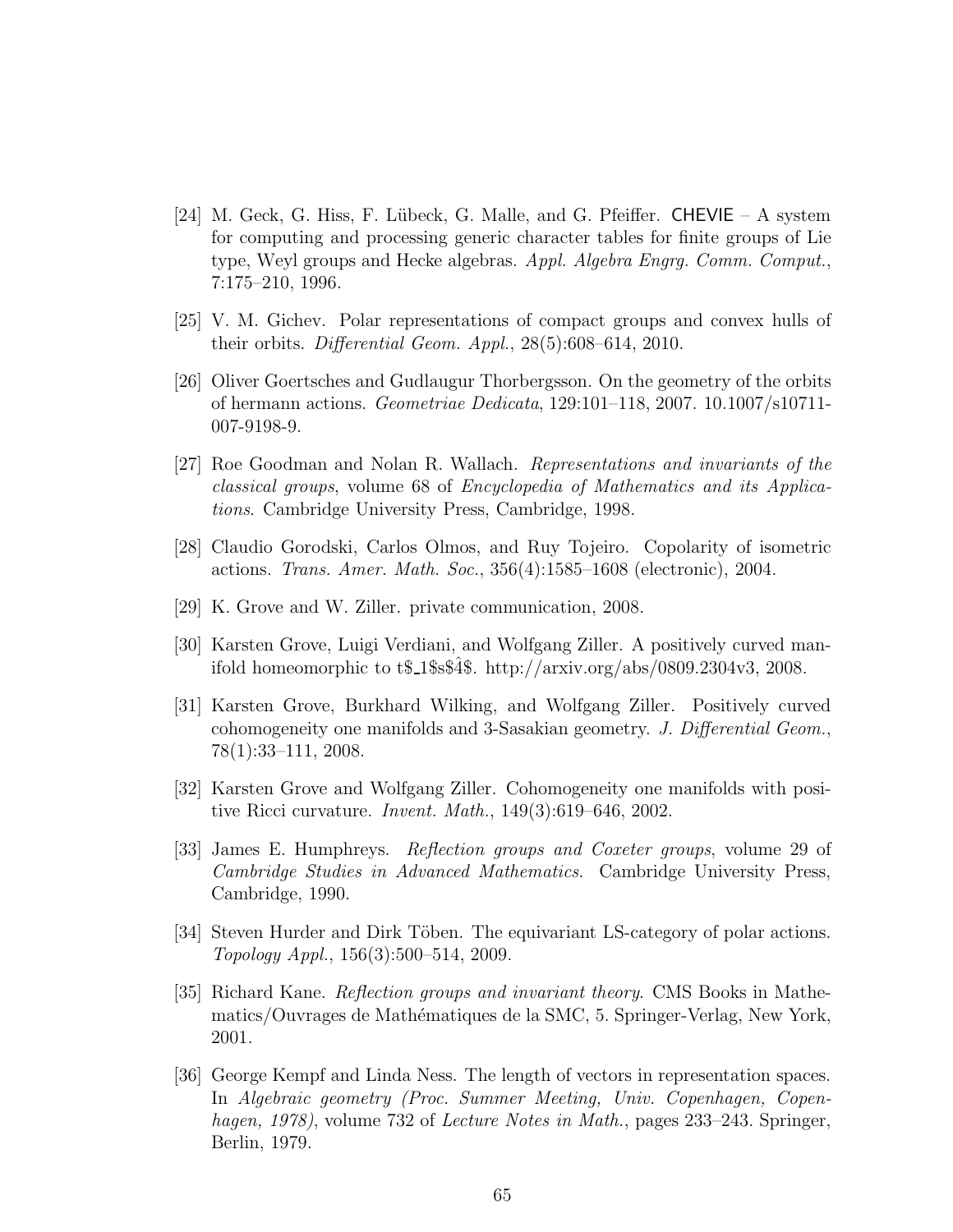- [37] Sergey Khoroshkin, Maxim Nazarov, and Ernest Vinberg. A generalized Harish-Chandra isomorphism. Adv. Math., 226(2):1168–1180, 2011.
- [38] Andreas Kollross. A classification of hyperpolar and cohomogeneity one actions. Trans. Amer. Math. Soc., 354(2):571–612 (electronic), 2002.
- [39] Andreas Kollross. Polar actions on symmetric spaces. J. Differential Geom., 77(3):425–482, 2007.
- [40] Andreas Kollross. Low cohomogeneity and polar actions on exceptional compact Lie groups. Transform. Groups, 14(2):387–415, 2009.
- [41] B. Kostant and S. Rallis. Orbits and representations associated with symmetric spaces. Amer. J. Math., 93:753–809, 1971.
- [42] Bertram Kostant. Lie group representations on polynomial rings. Amer. J. Math., 85:327–404, 1963.
- [43] T. Y. Lam. Serre's conjecture. Lecture Notes in Mathematics, Vol. 635. Springer-Verlag, Berlin, 1978.
- [44] Jorge Lauret. Ricci soliton homogeneous nilmanifolds. *Math. Ann.*, 319(4):715– 733, 2001.
- [45] C. Y. Lee. Invariant polynomials of Weyl groups and applications to the centres of universal enveloping algebras. Canad. J. Math., 26:583–592, 1974.
- [46] Frederick Magata. A general Weyl-type integration formula for isometric group actions. Transform. Groups, 15(1):184–200, 2010.
- [47] B. Malgrange. Ideals of differentiable functions. Tata Institute of Fundamental Research Studies in Mathematics, No. 3. Tata Institute of Fundamental Research, Bombay, 1967.
- [48] Peter W. Michor. Basic differential forms for actions of Lie groups. Proc. Amer. Math. Soc., 124(5):1633–1642, 1996.
- [49] Peter W. Michor. Basic differential forms for actions of Lie groups. II. Proc. Amer. Math. Soc., 125(7):2175–2177, 1997.
- [50] Ion Moutinho and Ruy Tojeiro. Polar actions on compact Euclidean hypersurfaces. Ann. Global Anal. Geom., 33(4):323–336, 2008.
- [51] Hans Friedrich Münzner. Isoparametrische Hyperflächen in Sphären. Math. Ann.,  $251(1):57-71$ , 1980.
- [52] Hans Friedrich Münzner. Isoparametrische Hyperflächen in Sphären. II. über die Zerlegung der Sphäre in Ballbündel.  $Math. Ann.$ ,  $256(2):215-232, 1981.$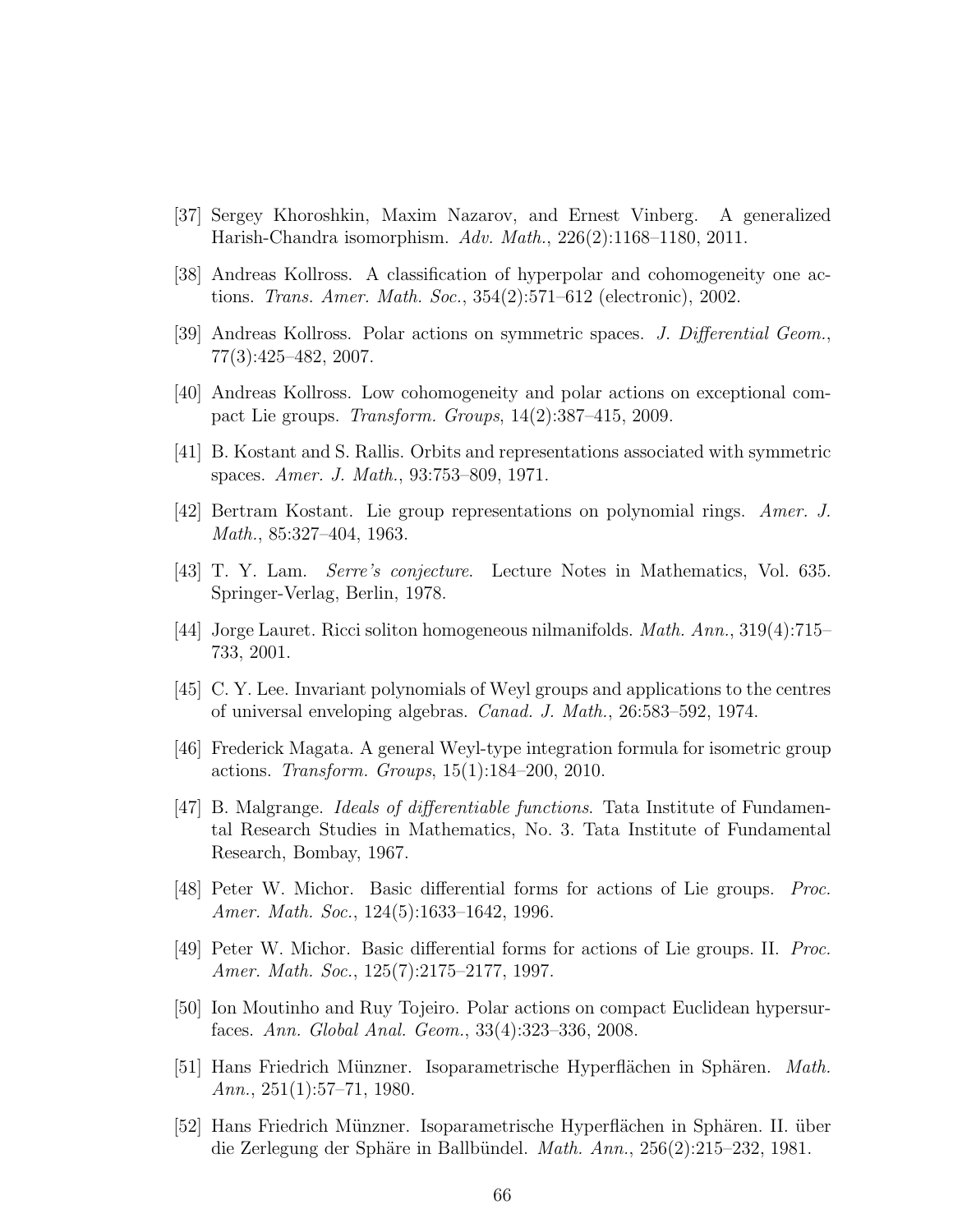- [53] Hideki Ozeki and Masaru Takeuchi. On some types of isoparametric hypersurfaces in spheres. I. Tôhoku Math. J.  $(2), 27(4):515-559, 1975.$
- [54] Hideki Ozeki and Masaru Takeuchi. On some types of isoparametric hypersurfaces in spheres. II.  $T\hat{o}hoku Math. J. (2), 28(1):7-55, 1976.$
- [55] Richard S. Palais and Chuu-Lian Terng. A general theory of canonical forms. Trans. Amer. Math. Soc., 300(2):771–789, 1987.
- [56] Richard S. Palais and Chuu-Lian Terng. Critical point theory and submanifold geometry, volume 1353 of Lecture Notes in Mathematics. Springer-Verlag, Berlin, 1988.
- [57] Martin Schönert et al.  $GAP Groups$ , Algorithms, and Programming version  $\beta$  release  $\beta$  patchlevel  $\beta$ . Lehrstuhl D für Mathematik, Rheinisch Westfälische Technische Hochschule, Aachen, Germany, 1997.
- [58] Gerald W. Schwarz. Smooth functions invariant under the action of a compact Lie group. Topology, 14:63–68, 1975.
- [59] Gerald W. Schwarz. Representations of simple Lie groups with a free module of covariants. Invent. Math., 50(1):1–12, 1978/79.
- [60] Gerald W. Schwarz. Lifting smooth homotopies of orbit spaces. Inst. Hautes Etudes Sci. Publ. Math.,  $(51):37-135, 1980.$
- [61] G. C. Shephard and J. A. Todd. Finite unitary reflection groups. Canadian J. Math., 6:274–304, 1954.
- [62] Larry Smith. Polynomial invariants of finite groups, volume 6 of Research Notes in Mathematics. A K Peters Ltd., Wellesley, MA, 1995.
- [63] Louis Solomon. Invariants of finite reflection groups. Nagoya Math. J., 22:57– 64, 1963.
- [64] Chuu-Lian Terng. Isoparametric submanifolds and their Coxeter groups. J. Differential Geom., 21(1):79–107, 1985.
- [65] Gudlaugur Thorbergsson. Isoparametric foliations and their buildings. Ann. of Math. (2), 133(2):429–446, 1991.
- [66] Gudlaugur Thorbergsson. A survey on isoparametric hypersurfaces and their generalizations. In Handbook of differential geometry, Vol. I, pages 963–995. North-Holland, Amsterdam, 2000.
- [67] Gudlaugur Thorbergsson. Transformation groups and submanifold geometry. Rend. Mat. Appl.  $(7), 25(1):1-16, 2005$ .